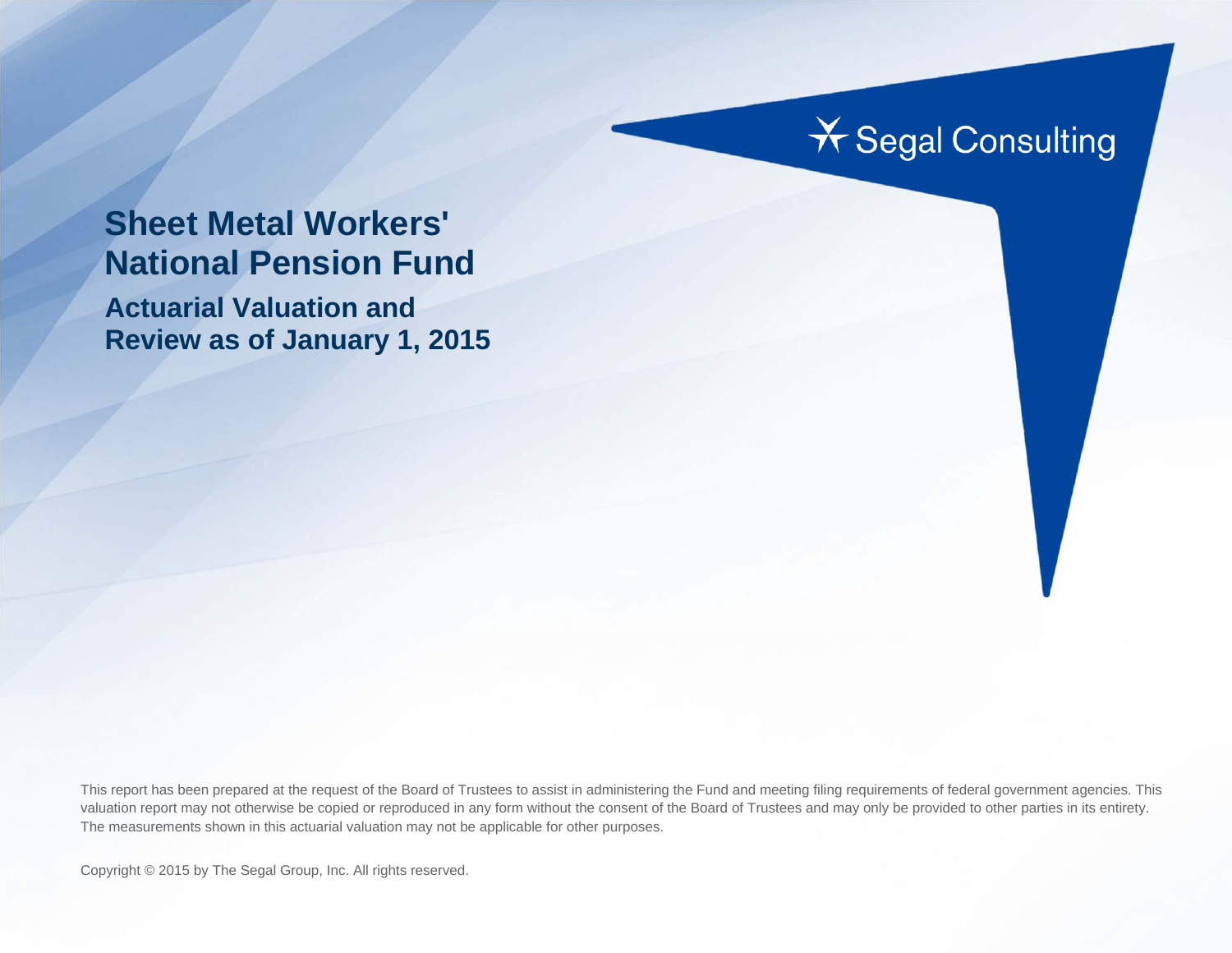

101 North Wacker Drive, Suite 500 Chicago, IL 60606 T 312.984.8500 www.segalco.com

October 2, 2015

Board of Trustees Sheet Metal Workers' National Pension Fund Fairfax, Virginia

Dear Trustees:

We are pleased to submit the Actuarial Valuation and Review as of January 1, 2015. It establishes the funding requirements for the current year and analyzes the preceding year's experience. It also summarizes the actuarial data and includes the actuarial information that is required to be filed with Form 5500 to federal government agencies.

The census information upon which our calculations were based was prepared by the Fund Office, under the direction of Ms. Debbie Elkins. That assistance is gratefully acknowledged. The actuarial calculations were completed under the supervision of Daniel V. Ciner, MAAA, Enrolled Actuary.

We look forward to reviewing this report with you at your next meeting and to answering any questions you may have.

Sincerely,

Segal Consulting, a Member of the Segal Group

By:

achan, ASA, MAAA, EA Richard G. Gerasta Daniel V. Ciner, MAAA, EA Senior Vice President and Actuary Senior Vice President Senior Vice President and Actuary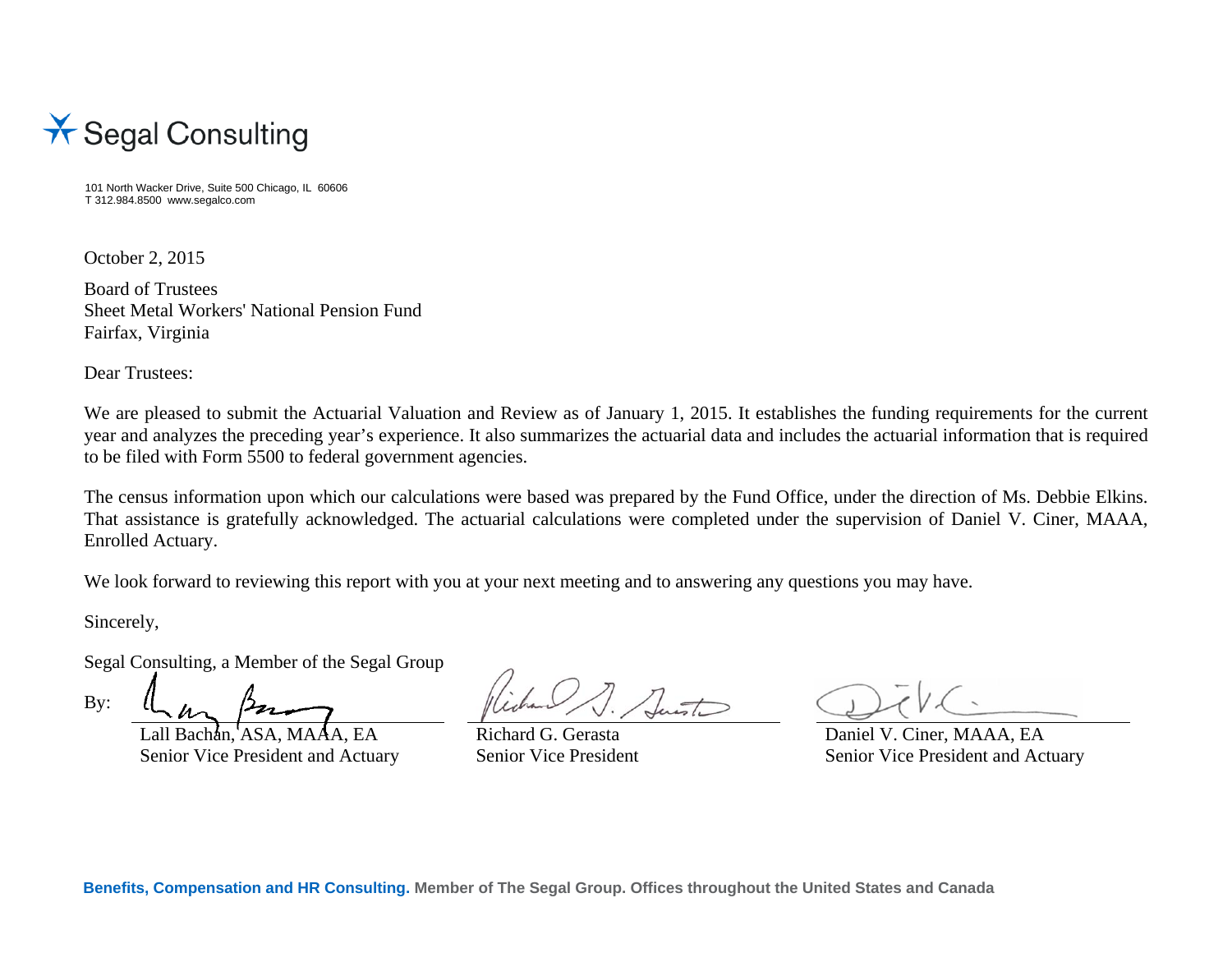## TABLE OF CONTENTS

#### Sheet Metal Workers' National Pension Fund Actuarial Valuation and Review as of January 1, 2015

#### **Section 1: Actuarial Valuation Summary**

| А.                                            |                      |
|-----------------------------------------------|----------------------|
| В.                                            |                      |
| C.                                            |                      |
| D.                                            |                      |
|                                               |                      |
|                                               |                      |
| <b>Section 2: Actuarial Valuation Results</b> |                      |
|                                               |                      |
|                                               |                      |
|                                               |                      |
|                                               |                      |
|                                               |                      |
|                                               |                      |
|                                               |                      |
|                                               |                      |
|                                               |                      |
|                                               |                      |
| <b>Section 3: Supplementary Information</b>   |                      |
|                                               |                      |
|                                               |                      |
|                                               | * Segal Consulting 3 |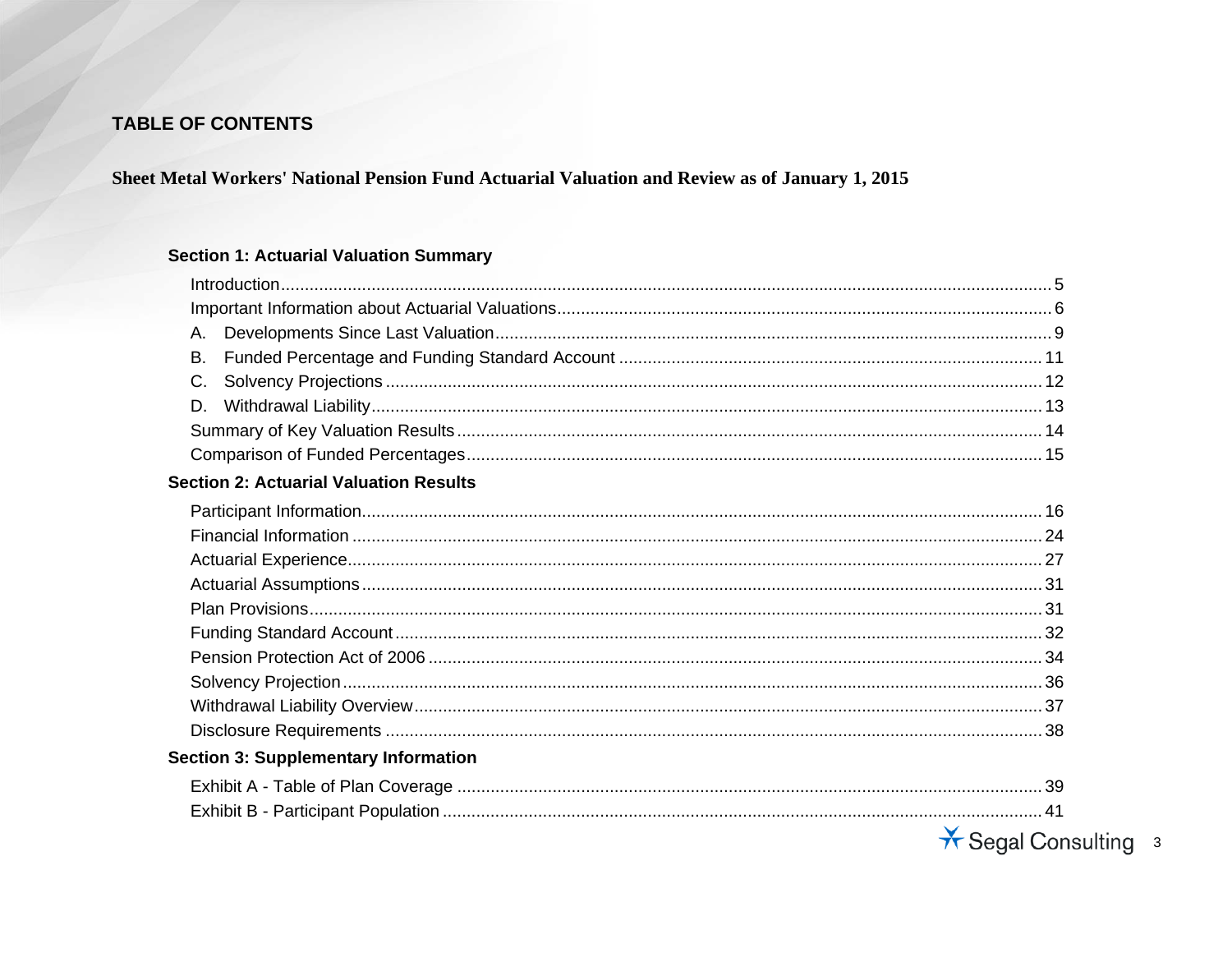| Exhibit H - Annual Funding Notice for Plan Year Beginning January 1, 2015 and Ending December 31, 2015 49 |  |
|-----------------------------------------------------------------------------------------------------------|--|
|                                                                                                           |  |
|                                                                                                           |  |
|                                                                                                           |  |
|                                                                                                           |  |
| Section 4: Certificate of Actuarial Valuation                                                             |  |
|                                                                                                           |  |
|                                                                                                           |  |
|                                                                                                           |  |
|                                                                                                           |  |
|                                                                                                           |  |
|                                                                                                           |  |
|                                                                                                           |  |
|                                                                                                           |  |
|                                                                                                           |  |
|                                                                                                           |  |

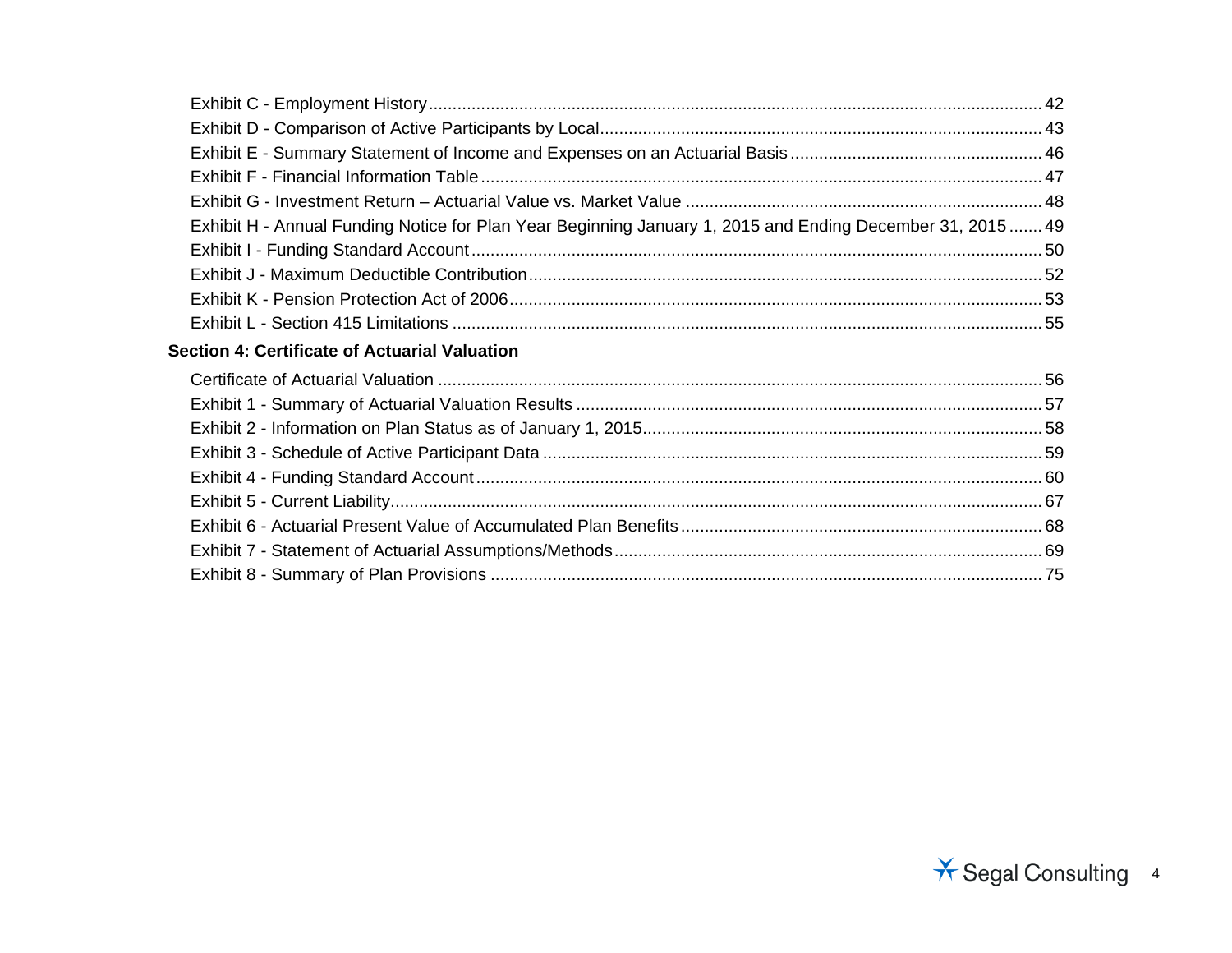## **SECTION 1: ACTUARIAL VALUATION SUMMARY**

#### *Introduction*

There are several ways of evaluating funding adequacy for a pension plan. In monitoring the Plan's financial position, the Trustees should keep in mind all of these concepts.

| 鼺 | <b>Funding</b><br><b>Standard</b><br><b>Account</b> | The ERISA Funding Standard Account measures the cumulative difference between actual contributions and the<br>minimum funding standard. If actual contributions exceed the minimum funding standard, the excess is called the credit<br>balance. If actual contributions fall short of the minimum funding standard, a funding deficiency occurs.                                                                                                                                                                                                            |
|---|-----------------------------------------------------|--------------------------------------------------------------------------------------------------------------------------------------------------------------------------------------------------------------------------------------------------------------------------------------------------------------------------------------------------------------------------------------------------------------------------------------------------------------------------------------------------------------------------------------------------------------|
|   | Zone<br><b>Information</b>                          | The Pension Protection Act of 2006 (PPA'06) called on plan sponsors to actively monitor the projected Funding<br>Standard Account credit balance, the funded percentage (the ratio of the actuarial value of assets to the present value of<br>benefits earned to date) and cash flow sufficiency. Based on these measures, plans are then categorized as critical (Red<br>Zone), endangered (Yellow Zone), or neither (Green Zone). The Multiemployer Pension Reform Act of 2014 (MPRA),<br>among other things, made the zone provisions permanent.         |
|   | <b>Solvency</b><br><b>Projections</b>               | Pension plan funding anticipates that, over the long term, both contributions and investment earnings will be needed to<br>cover benefit payments and expenses. To the extent that contributions are less than benefit payments, investment<br>earnings and fund assets will be needed to cover the shortfall. In some situations, a plan may be faced with insufficient<br>assets to cover its current obligations and may need assistance from the Pension Benefit Guaranty Corporation (PBGC).<br>MPRA provides options for some plans facing insolvency. |
|   | Withdrawal<br>Liability                             | ERISA provides for assessment of withdrawal liability to employers who withdraw from a multiemployer plan based on<br>unfunded vested benefit liabilities. A separate report is available.                                                                                                                                                                                                                                                                                                                                                                   |

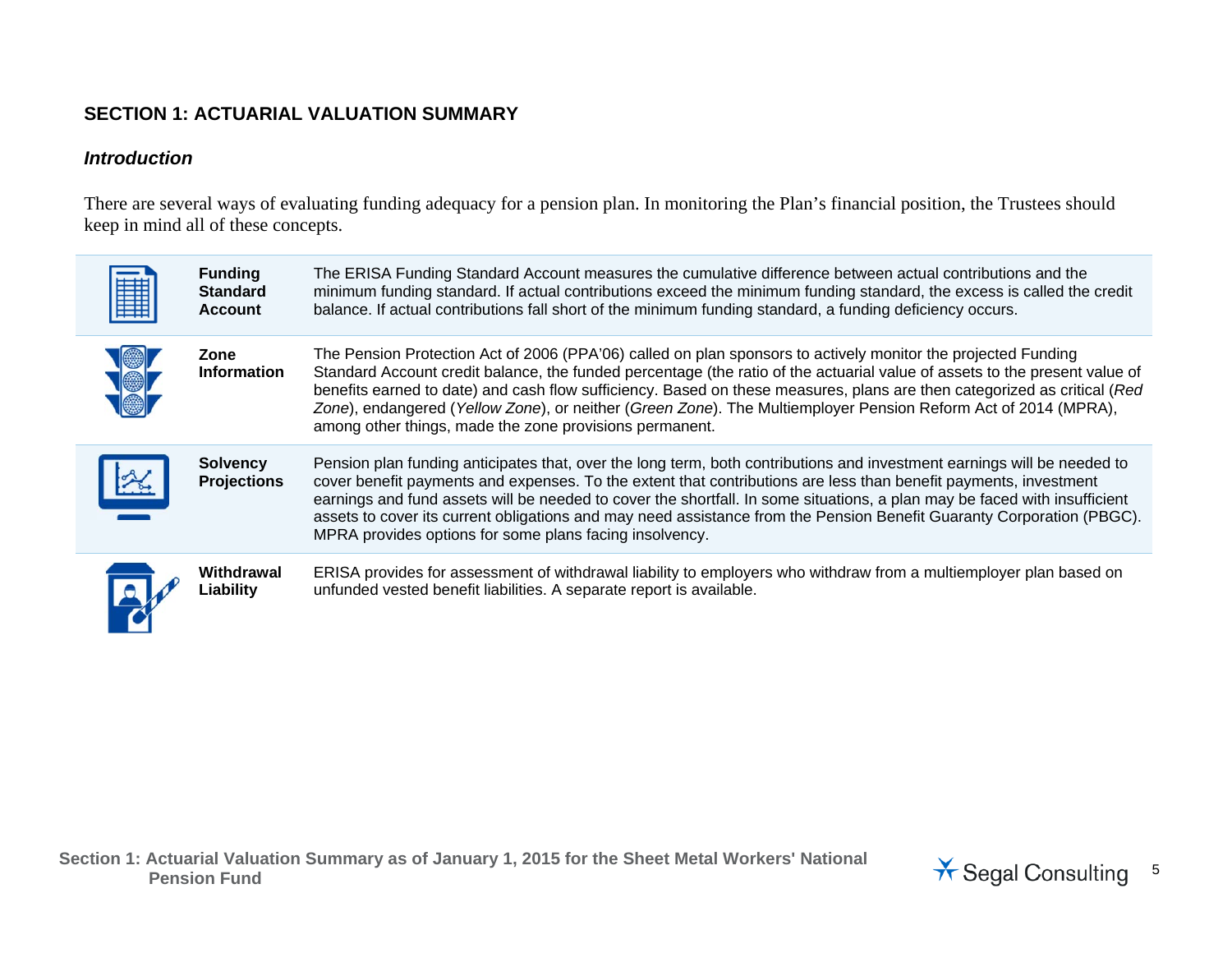#### *Important Information about Actuarial Valuations*

An actuarial valuation is a budgeting tool with respect to the financing of future uncertain obligations of a pension plan. As such, it will never forecast the precise future contribution requirements or the precise future stream of benefit payments. In any event, it is an estimated forecast — the actual cost of the plan will be determined by the benefits and expenses paid, not by the actuarial valuation.

In order to prepare a valuation, Segal Consulting ("Segal") relies on a number of input items. These include:



**Plan Provisions**  Plan provisions define the rules that will be used to determine benefit payments, and those rules, or the interpretation of them, may change over time. Even where they appear precise, outside factors may change how they operate. For example, a plan may require the award of a Social Security disability pension as a condition for receiving a disability pension from the plan. If so, changes in the Social Security law or administration may change the plan's costs without any change in the terms of the plan itself. It is important for the Trustees to keep Segal informed with respect to plan provisions and administrative procedures, and to review the plan summary included in our report to confirm that Segal has correctly interpreted the plan of benefits.



An actuarial valuation for a plan is based on data provided to the actuary by the plan. Segal does not audit such data for completeness or accuracy, other than reviewing it for obvious inconsistencies compared to prior data and other information that appears unreasonable. For most plans, it is not possible nor desirable to take a snapshot of the actual workforce on the valuation date. It is not necessary to have perfect data for an actuarial valuation: the valuation is an estimated forecast, not a prediction. The uncertainties in other factors are such that even perfect data does not produce a "perfect" result. Notwithstanding the above, it is important for Segal to receive the best possible data and to be informed about any known incomplete or inaccurate data.



Part of the cost of a plan will be paid from existing assets – the balance will need to come from future contributions and investment income. The valuation is based on the asset values as of the valuation date, typically reported by the auditor. Some plans include assets, such as private equity holdings, real estate, or hedge funds, that are not subject to valuation by reference to transactions in the marketplace. A snapshot as of a single date may not be an appropriate value for determining a single year's contribution requirement, especially in volatile markets. Plan sponsors often use an "actuarial value of assets" that differs from market value to gradually reflect year-to-year changes in the market value of assets in determining the contribution requirements.



In preparing an actuarial valuation, Segal starts by developing a forecast of the benefits to be paid to existing plan participants for the rest of their lives and the lives of their beneficiaries. This requires actuarial assumptions as to the probability of death, disability, withdrawal, and retirement of participants in each year, as well as forecasts of the plan's benefits for each of those events. The forecasted benefits are then discounted to a present value, typically based on an estimate of the rate of return that will be achieved on the plan's assets. All of these factors are uncertain and unknowable. Thus, there will be a range of reasonable assumptions, and the results may vary materially based on which assumptions the actuary selects within that range. That is, there is no right answer (except with hindsight). It is important for any user of an actuarial valuation to understand and accept this constraint. The actuarial model may use approximations and estimates that will have an immaterial impact on our results and will have no impact on the actual cost of the plan (the total of benefits and expenses paid out over time). In addition, the actuarial assumptions may change over time, and while this can have a significant impact on the reported results, it does not mean that the previous assumptions or results were unreasonable or wrong.

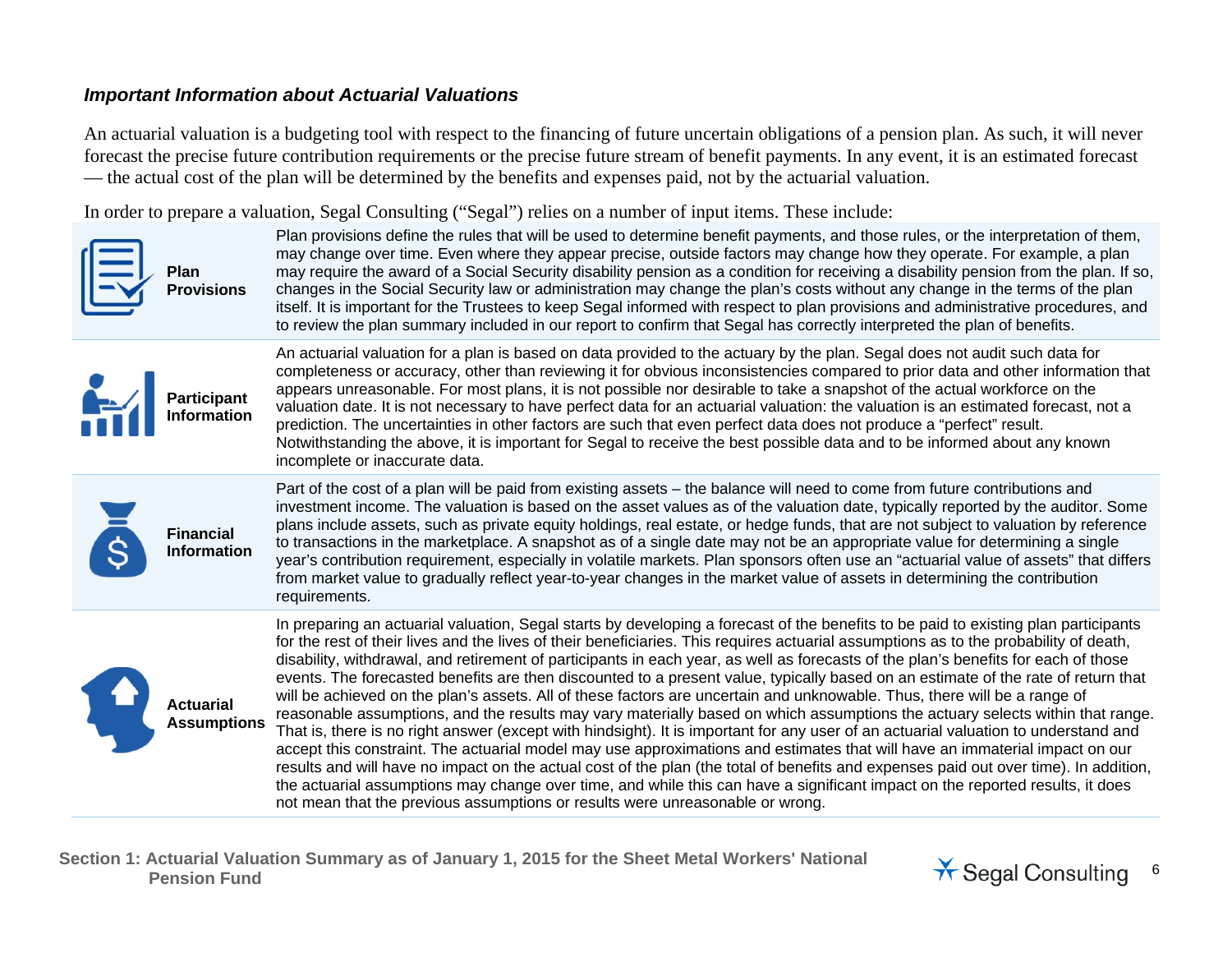Given the above, the user of Segal's actuarial valuation (or other actuarial calculations) needs to keep the following in mind:

- The actuarial valuation is prepared for use by the Trustees. It includes information for compliance with federal filing requirements and for the plan's auditor. Segal is not responsible for the use or misuse of its report, particularly by any other party.
- An actuarial valuation is a measurement at a specific date it is not a prediction of a plan's future financial condition. Accordingly, Segal did not perform an analysis of the potential range of financial measurements, except where otherwise noted.
- Actuarial results in this report are not rounded, but that does not imply precision.
- Critical events for a plan include, but are not limited to, decisions about changes in benefits and contributions. The basis for such decisions needs to consider many factors such as the risk of changes in employment levels and investment losses, not just the current valuation results.
- ERISA requires a plan's enrolled actuary to provide a statement for inclusion in the plan's annual report disclosing any event or trend that the actuary has not taken into account, if, to the best of the actuary's knowledge, such an event or trend may require a material increase in plan costs or required contribution rates. If the Trustees are currently aware of any event that was not considered in this valuation and that may materially increase the cost of the Plan, they must advise Segal, so that we can evaluate it and take it into account.
- A certification of "zone" status under PPA'06 is a separate document from the actuarial valuation.
- Segal does not provide investment, legal, accounting, or tax advice. This valuation is based on Segal's understanding of applicable guidance in these areas and of the plan's provisions, but they may be subject to alternative interpretations. The Trustees should look to their other advisors for expertise in these areas.
- While Segal maintains extensive quality assurance procedures, an actuarial valuation involves complex computer models and numerous inputs. In the event that an inaccuracy is discovered after presentation of Segal's valuation, Segal may revise that valuation or make an appropriate adjustment in the next valuation.
- Segal's report shall be deemed to be final and accepted by the Trustees upon delivery and review. Trustees should notify Segal immediately of any questions or concerns about the final content.

As Segal Consulting has no discretionary authority with respect to the management or assets of the Plan, it is not a fiduciary in its capacity as actuaries and consultants with respect to the Plan.

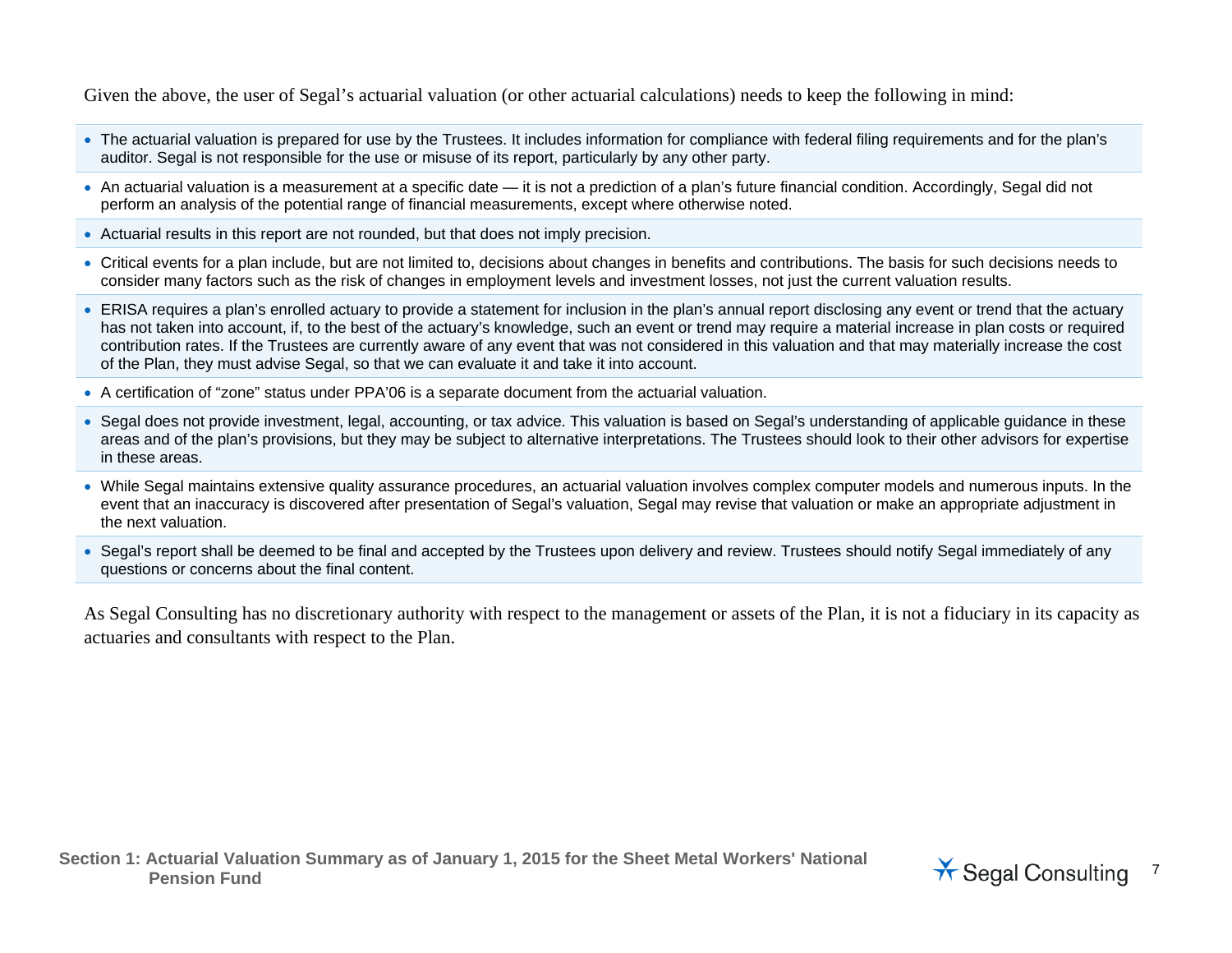## **ACTUARIAL VALUATION OVERVIEW**



**Section 1: Actuarial Valuation Summary as of January 1, 2015 for the Sheet Metal Workers' National**   $\star$  Segal Consulting 8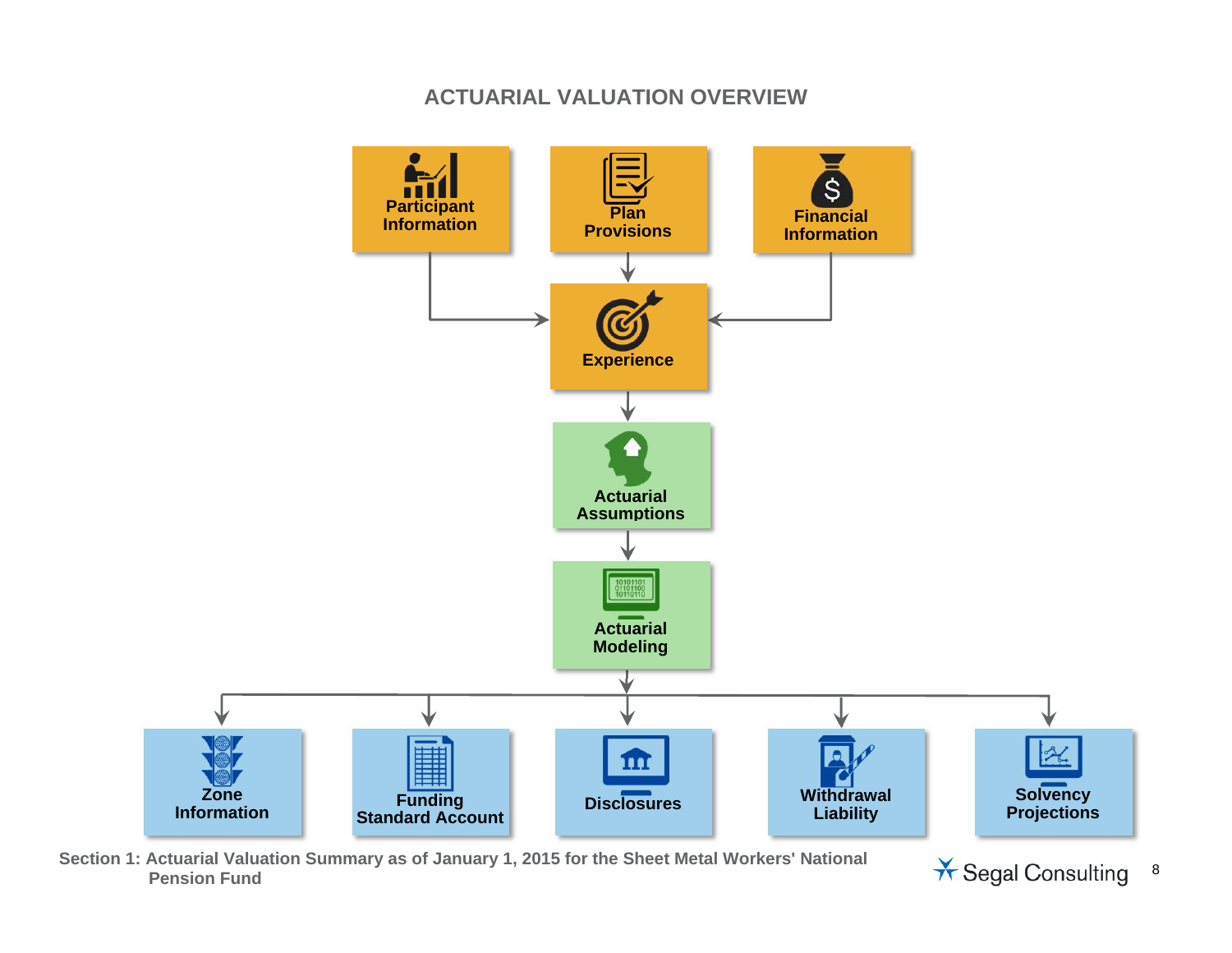**This January 1, 2015 actuarial valuation report is based on draft financial and demographic information as of that date. Changes subsequent to that date are not reflected unless specifically identified, and could affect future results. Segal is prepared to work with the Trustees to analyze the effects of any subsequent developments. The current year's actuarial valuation results follow.** 

## *A. Developments Since Last Valuation*

- 1. On December 16, 2014, the Multiemployer Pension Reform Act of 2014 (MPRA) was enacted. MPRA expanded and clarified various zone status rules, made changes to withdrawal liability rules for plans in the red or yellow zones, enabled suspension of benefits for deeply troubled plans, and granted PBGC flexibility in facilitating plan mergers and approving partitions.
- 2. Based on past experience and future expectations, the following assumptions were changed for this year's valuation:
	- Mortality assumption for non-retired participants was changed to the RP-2014 Blue Collar Employee Mortality Tables (sex distinct), with ages set forward 1 year, projected generationally using Scale MP-2014;
- 
- Mortality assumption for beneficiaries and non-disabled pensioners was changed to the RP-2014 Blue Collar Healthy Annuitant Mortality Tables (sex distinct), with ages set forward 1 year, projected generationally using Scale MP-2014;
- Mortality assumption for disabled pensioners was changed to the RP-2014 Disabled Retiree Mortality Tables (sex distinct), with ages set forward 1 year, projected generationally using Scale MP-2014; and
- Annual administrative expense assumption was changed to \$14,100,000, payable monthly.
- 3. The rate of return on the market value of plan assets was 6.1% for the 2014 Plan Year. The rate of return on the actuarial value of assets was 6.4% as a result of the asset valuation method. As of January 1, 2015, the actuarial value of assets of \$4.14 billion represents 103.5% of the market value of assets of \$4.00 billion.

The current assumed long-term rate of return on investments is 7.50%. Given the low fixed income interest rate environment, target asset allocation and expectations of future investment returns for various asset classes, we will continue to monitor the Plan's actual and anticipated investment returns.

4. Based on the 3-year average market value investment return of 10.27% for the Plan Years ended December 31, 2011-2013, the Applicable Percentage under the Variable Benefit Accrual Rate (VBAR) formula is 1.25% for the 2015 Plan Year. Based on the 3-year average market value investment return of 12.89% for the Plan Years ended December 31, 2012-2014, the Applicable Percentage under the VBAR formula is 1.25% for the 2016 Plan Year. Details of the VBAR formula are provided in Section 4, Exhibit 8.

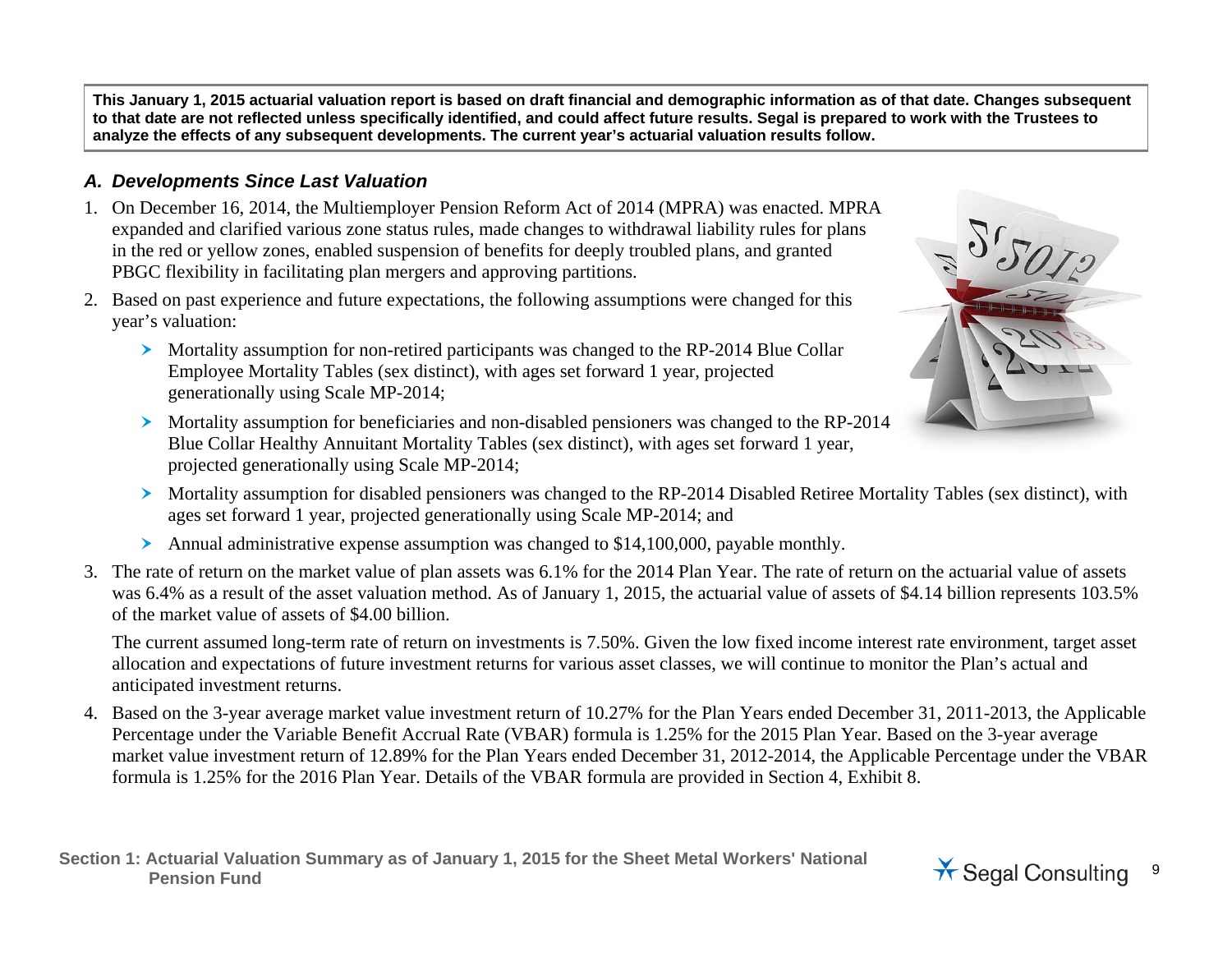- 5. Contribution rates increase in accordance with the Alternative Options of the Funding Improvement Plan. Since benefit accruals are tied to contribution rates, increases in contribution rates are recognized as plan amendments. The average contribution rate increased from \$4.35 per hour as of January 1, 2014 to \$4.64 per hour as of January 1, 2015.
- 6. Based on the census data used for this valuation (as of December 31, 2014), 75.7% of active participants were covered under the First Alternative Option (38.0% covered under 55/30 contracts), 23.7% were covered under the Default Option, 0.4% were covered under the benefit structure applicable to groups that did not continue bargaining increases under the Alternative Options and 0.2% were covered under the Second Alternative Option (none covered under 60/30 contracts).
- 7. The 2015 certification, previously issued on March 31, 2015, was based on the liabilities calculated in the 2014 actuarial valuation, projected to December 31, 2014, and estimated asset information as of December 31, 2014. The Plan was classified as endangered (*Yellow Zone*) status because the Plan was not critical (*Red Zone)* status and the projected funded percentage was less than 80%. In addition, the Plan was not projected to be in critical status for any of the succeeding five Plan Years. This projection was based on the Trustees' industry activity assumption that the active population will remain level at 54,282 active participants and, on average, contributions will be made for 1,650 hours per year for each active participant.

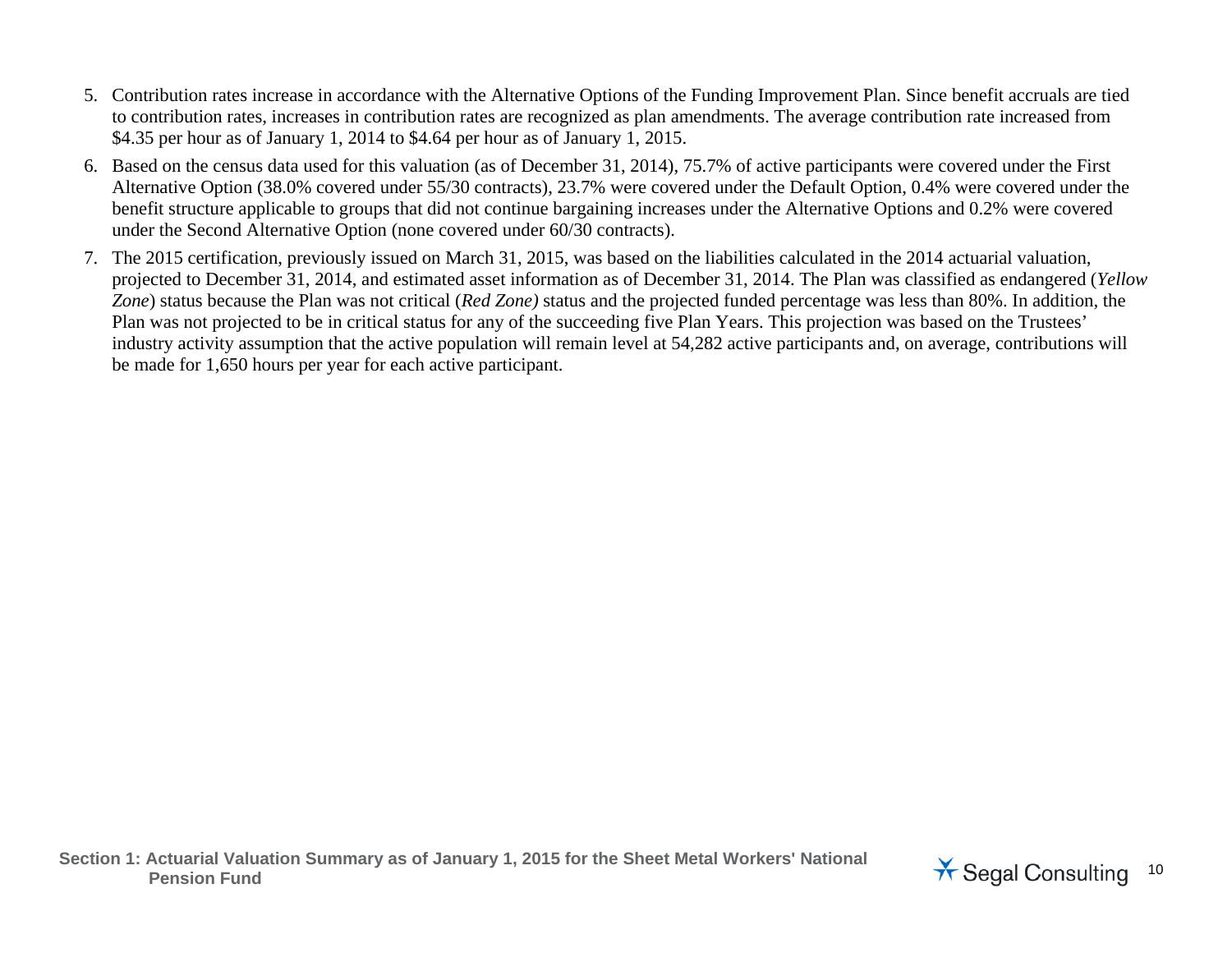## *B. Funded Percentage and Funding Standard Account*

- 1. Based on this January 1, 2015 actuarial valuation, the funded percentage as of that date is 59.3%. This will be reported on the 2015 Annual Funding Notice.
- 2. The credit balance in the Funding Standard Account as of December 31, 2014 was \$177.4 million (recognizing the five-year amortization extension), an increase of \$57.5 million from the prior year.
- 3. A 10-year projection of the Funding Standard Account based on this 2015 valuation, assuming the Plan will experience a market rate of return of 7.50% each year into the future, administrative expenses increase by 3.0% per year, all other experience emerges as projected, and with no plan amendments or changes to laws/regulations or other actuarial assumptions, indicates that credit balance (recognizing the five-year amortization extension) will remain positive throughout the projection period. If the five-year amortization extension is not considered, the Plan is projected to have funding deficiency throughout the projection period. These projections are based on the Trustees' industry activity assumption (54,282 active participants and 1,650 hours per year for each active participant) and reported bargained contribution rate increases. They also reflect the Applicable Percentage under the VBAR formula of 1.25% for 2015 and 2016, and the average expected long-term Applicable Percentage of 0.83% for 2017 and later. The average expected long-term Applicable Percentage was developed based on stochastic projections as described in Section 4, Exhibit 7.



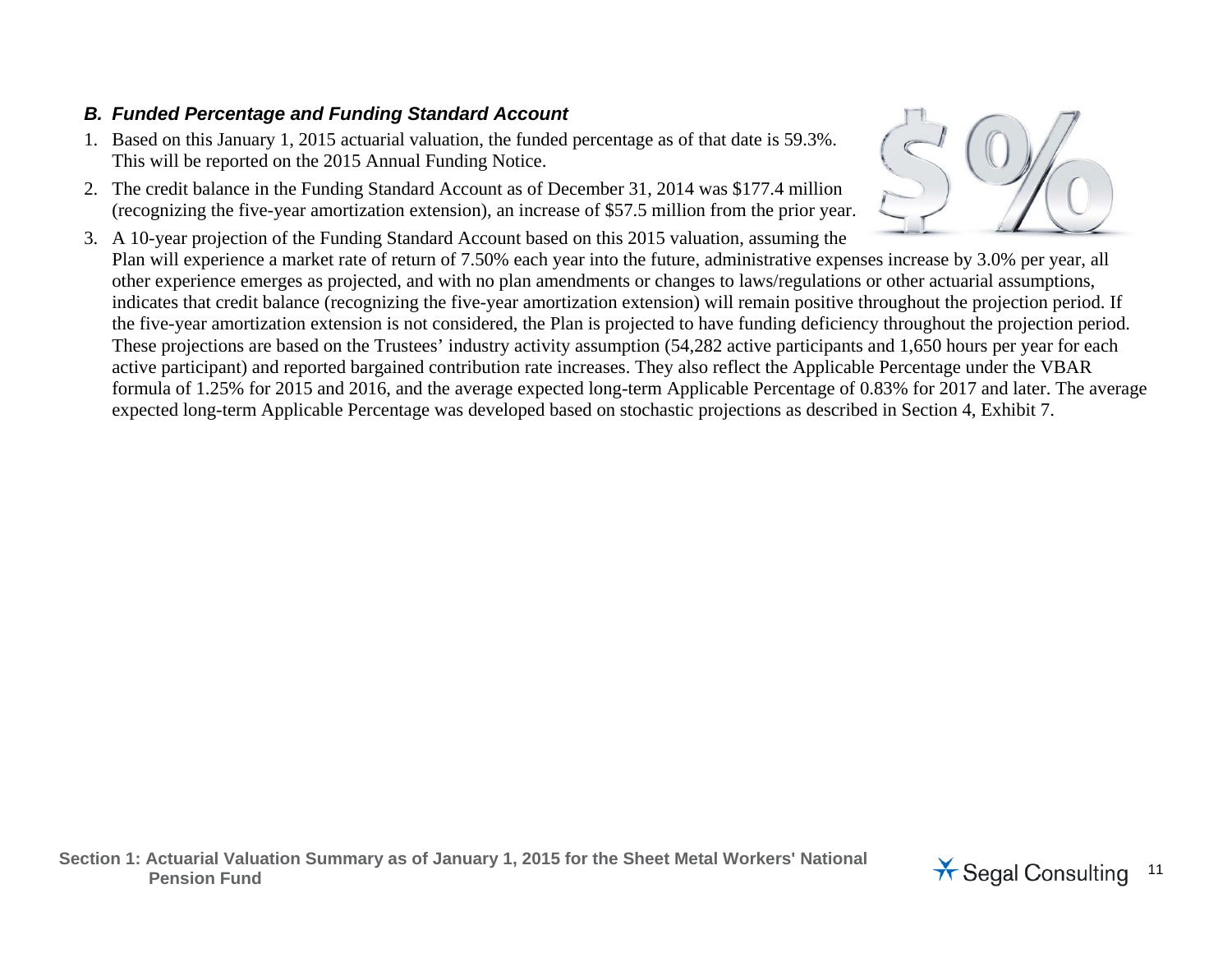## *C. Solvency Projections*

1. Based on this valuation, the current value of assets plus future investment earnings and contribution income is projected to exceed benefit payments and administrative expenses for at least 15 years, assuming experience is consistent with January 1, 2015 assumptions and there are no future changes in the Plan provisions, law/regulations, or actuarial assumptions. The projected assets are shown on page 36. If requested by the Trustees, we can perform additional projections of the financial status of the Plan.



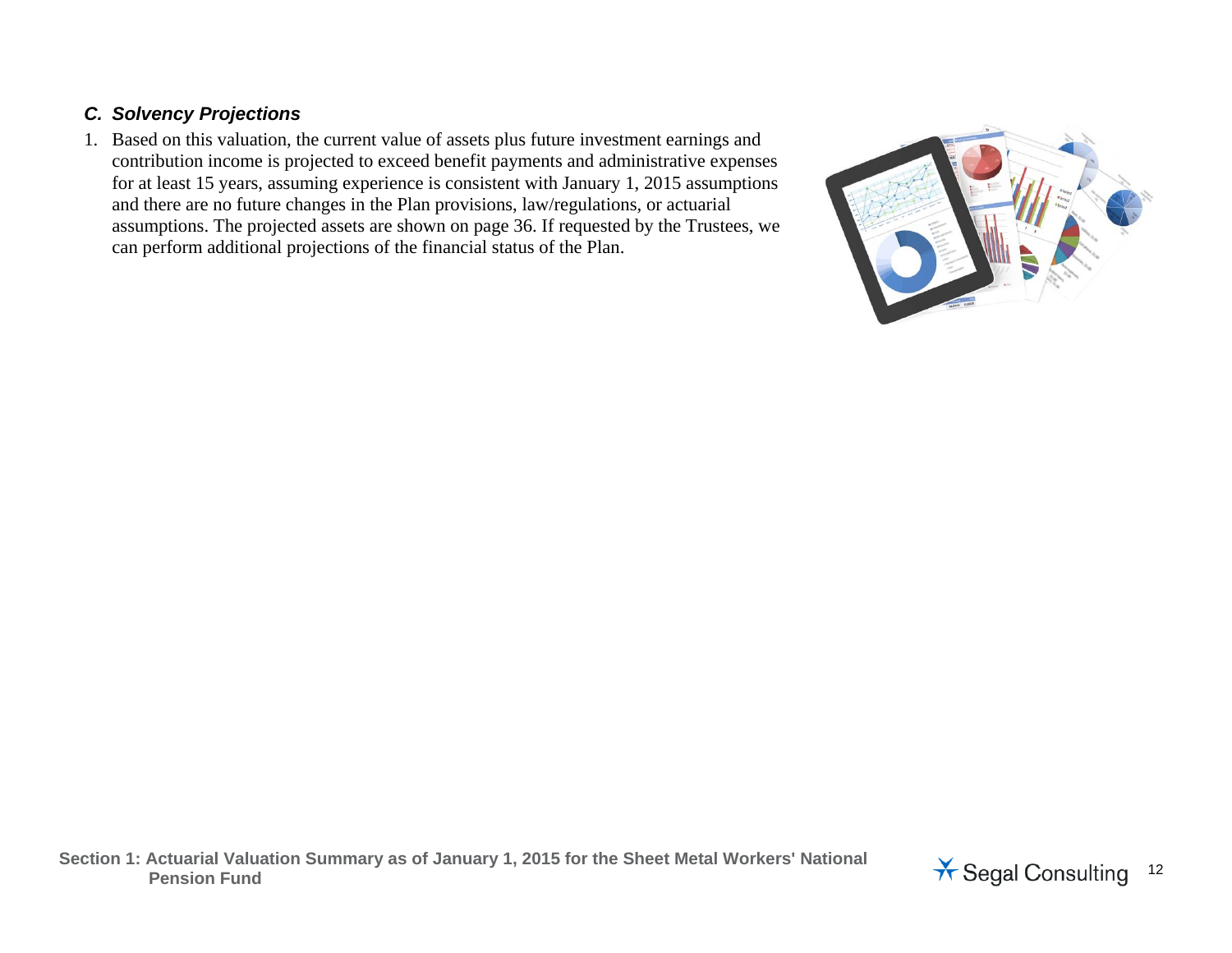## **D. Withdrawal Liability**

1. The actuarial present value of vested Plan benefits for withdrawal liability purposes is not the same figure as determined Withdrawal Liability<br>The actuarial present value of vested Plan benefits for withdrawal liability purposes is not the same figure as determined<br>for FASB ASC 960 purposes because the two calculations involve different actua report on withdrawal liability is available.

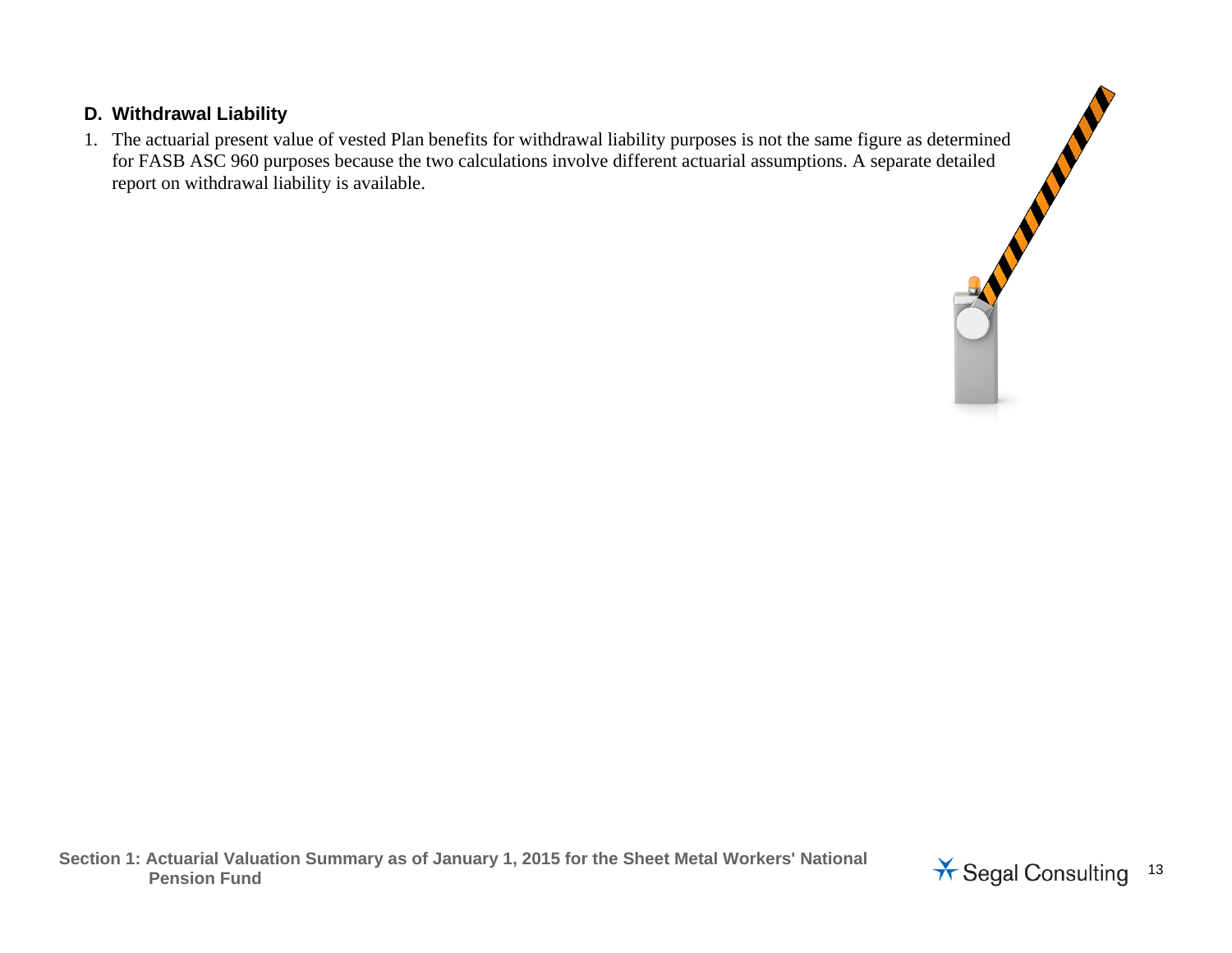#### *Summary of Key Valuation Results*

|                                                                                                    | 2014              | 2015              |
|----------------------------------------------------------------------------------------------------|-------------------|-------------------|
| <b>Certified Zone Status</b>                                                                       | <b>Endangered</b> | <b>Endangered</b> |
| <b>Demographic Data:</b>                                                                           |                   |                   |
| • Number of active participants                                                                    | 54,282            | 54,319            |
| • Number of inactive participants with vested rights                                               | 34,338            | 34,450            |
| • Number of alternate payees in deferred status                                                    | 486               | 546               |
| • Number of retired participants and beneficiaries                                                 | 45,909            | 46,501            |
| • Number of alternate payees in payment status                                                     | 924               | 1,009             |
| <b>Assets:</b>                                                                                     |                   |                   |
| • Market value of assets $(MVA)^T$                                                                 | \$3,818,123,174   | \$3,999,233,547   |
| • Actuarial value of assets $(AVA)^T$                                                              | 3,940,831,853     | 4,140,279,634     |
| • AVA as a percent of MVA                                                                          | 103.2%            | 103.5%            |
| <b>Statutory Funding Information:</b>                                                              |                   |                   |
| • Minimum funding standard <sup>2</sup>                                                            | \$252,678,598     | \$292,271,676     |
| • Maximum deductible contribution                                                                  | 12,267,459,031    | 12,895,044,525    |
| • Expected employer contributions for coming Plan Year                                             | 389,895,664       | 418,779,120       |
| • Actual Contributions <sup>3</sup>                                                                | 414,524,637       |                   |
| • Annual Funding Notice percentage                                                                 | 59.1%             | 59.3%             |
| • Funding Standard Account deficiency projected in Plan Year ending <sup>4</sup>                   | N/A               | N/A               |
| <b>Cost Elements on an Funding Standard Account Basis:</b>                                         |                   |                   |
| • Normal cost, including administrative expenses <sup>5</sup>                                      | \$96,701,186      | \$167,259,204     |
| • Actuarial accrued liability                                                                      | 6,671,514,903     | 6,987,384,126     |
| • Unfunded actuarial accrued liability (based on AVA)                                              | 2,730,683,050     | 2,847,104,492     |
| $^1$ Excludes receivable liability payments of \$35,711,069 for 2014 and and \$28,268,777 for 2015 |                   |                   |

*2Amount required to maintain a \$0 credit balance* 

<sup>3</sup>Includes withdrawal liability payments, liquidated damages, and adjustments for withdrawal liability receivable<br><sup>4</sup>Recognizes the five-year amortization extension; contribution rate increases are based current collecti

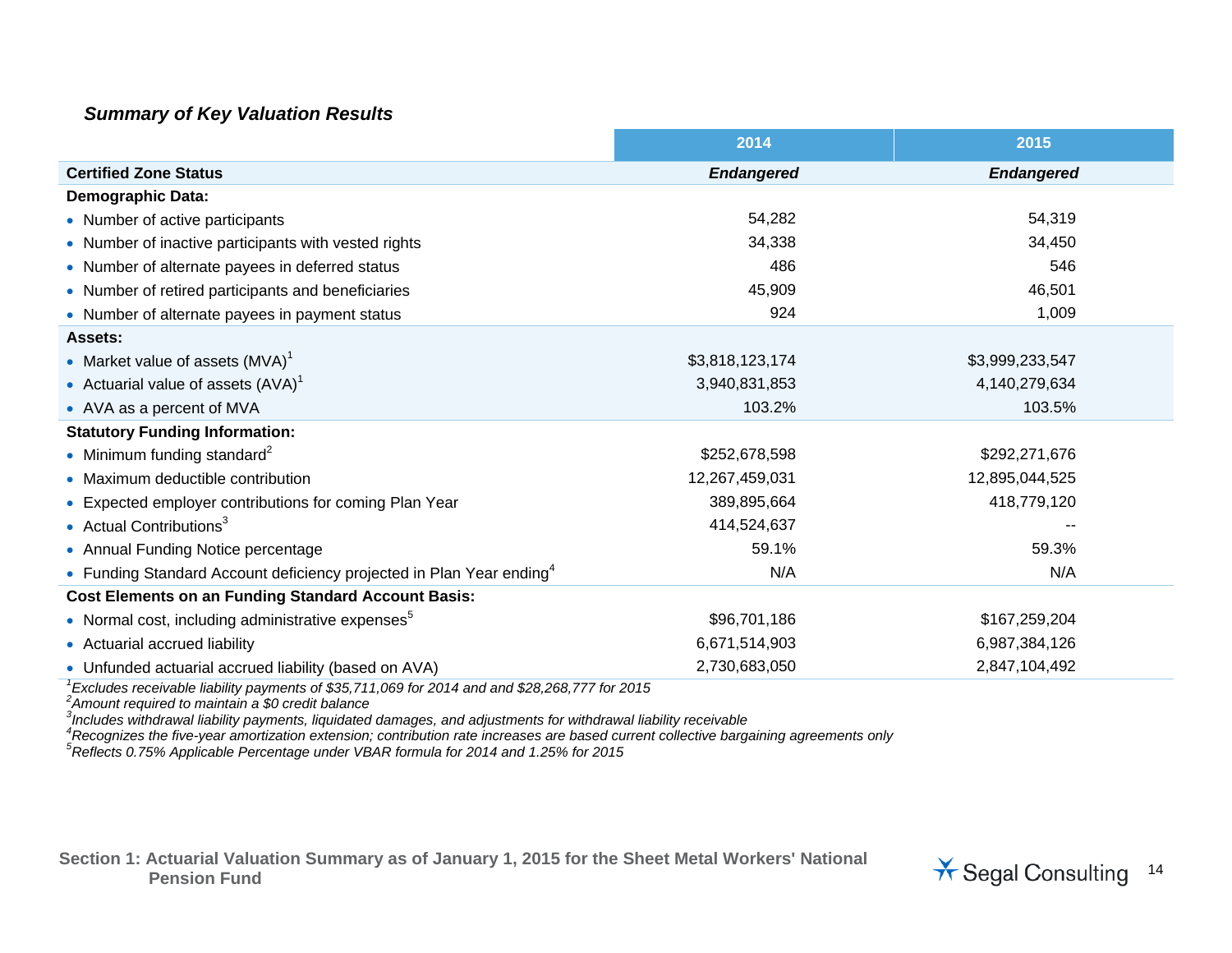#### *Comparison of Funded Percentages*

|                                               | <b>Funded Percentages</b><br>as of January 1 |       |                    | 2015            |
|-----------------------------------------------|----------------------------------------------|-------|--------------------|-----------------|
|                                               | 2015<br>2014                                 |       | <b>Liabilities</b> | Assets*         |
| 1. Present Value of Future Benefits           | 53.1%                                        | 51.8% | \$7,985,837,584    | \$4,140,279,634 |
| 2. PPA'06 Liability and Annual Funding Notice | 59.1%                                        | 59.3% | 6,987,384,126      | 4,140,279,634   |
| 3. Accumulated Benefits Liability             | 57.2%                                        | 57.2% | 6,987,384,126      | 3,999,233,547   |
| 4. Current Liability                          | 33.8%                                        | 34.1% | 11,721,679,532     | 3,999,233,547   |

*\*Excludes receivable withdrawal liability payments of \$28,268,777* 

#### Notes:

- 1. Includes the value of benefits earned through the valuation date (accrued benefits) plus the value of benefits projected to be earned in the future for current participants based on the 1.25% Applicable Percentage under the VBAR formula for 2015 and 2016 and the long-term average expected Applicable Percentage of 0.83% for 2017 and thereafter. The liabilities used to calculate the January 1, 2014 funded percentage were developed assuming the Applicable Percentage would remain level at 0.75%. Used to develop the actuarial accrued liability, based on long-term funding investment return assumption of 7.50% and the actuarial value of assets. The funded percentage using market value of assets is 50.1% for 2015 and 51.4% for 2014.
- 2. Measures present value of accrued benefits using the current participant census and financial data. As defined by the PPA'06, based on long-term funding investment return assumption of 7.50%, the Unit Credit actuarial cost method, and the actuarial value of assets.
- 3. Provides present value of accrued benefits for disclosure in the audited financial statements, based on long-term funding investment return assumption of 7.50%, and the market value of assets.
- 4. Used to determine maximum tax-deductible contributions and is reported on Schedule MB to Form 5500. Based on the present value of accrued benefits, using a prescribed mortality table and investment return assumption of 3.51% for 2015 and 3.64% for 2014, and the market value of assets. The funded percentage is also shown on the Schedule MB if it is less than 70%.

*Disclosure: These measurements are not necessarily appropriate for assessing the sufficiency of Plan assets to cover the estimated cost of settling the Plan's benefit obligations or the need for the amount of future contributions.* 

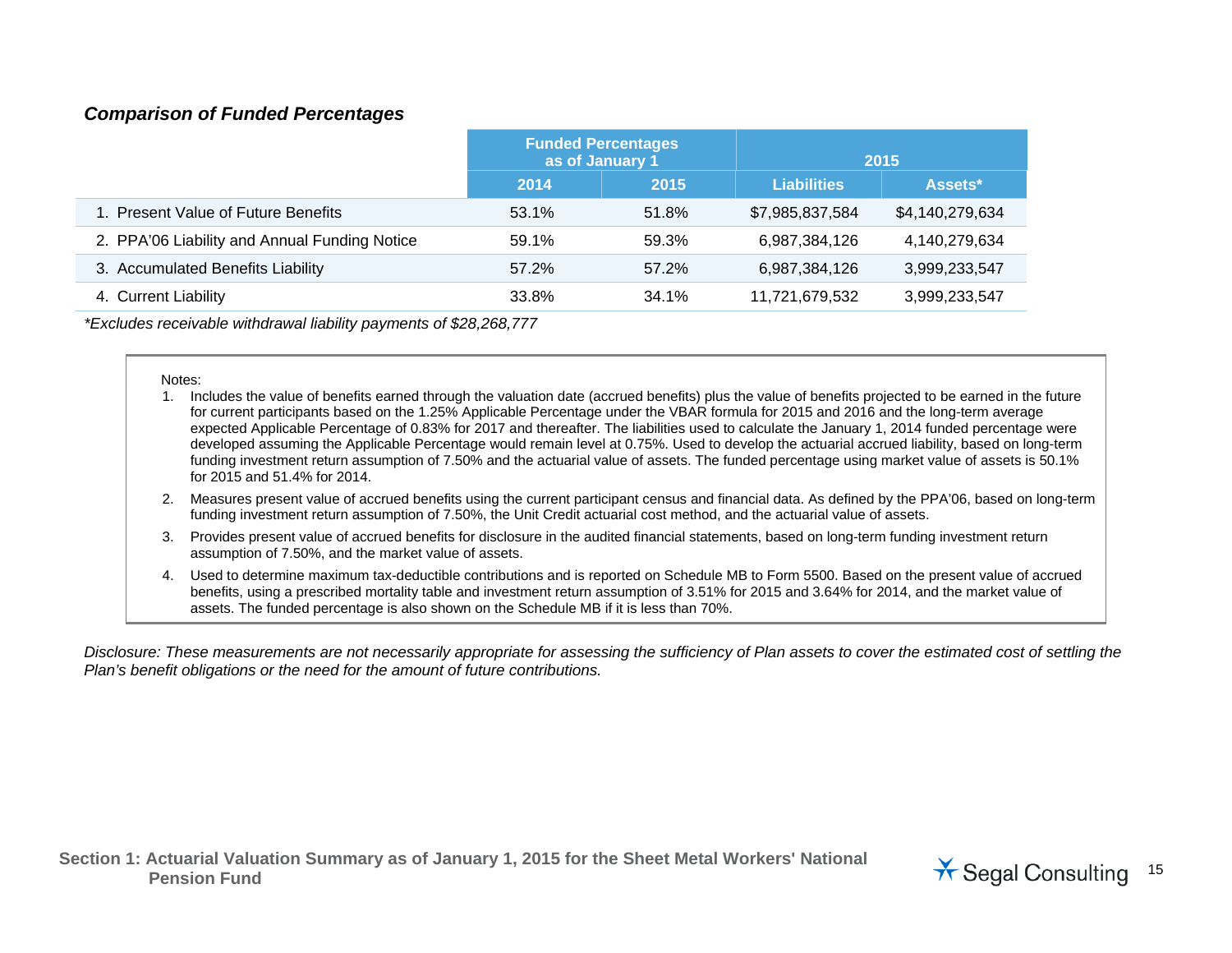#### **SECTION 2: ACTUARIAL VALUATION RESULTS**

#### *Participant Information*

The Actuarial Valuation and Review considers the number and demographic characteristics of covered participants as of December 31, 2014. More detailed information for this valuation year, and the preceding year can be found in *Section 3, Exhibit A.*



*Note: The above counts do not include the 1,555 alternate payees that are also included in the valuation* 

**Section 2: Actuarial Valuation Results as of January 1, 2015 for the Sheet Metal Workers' National Pension Fund** Consulting 16

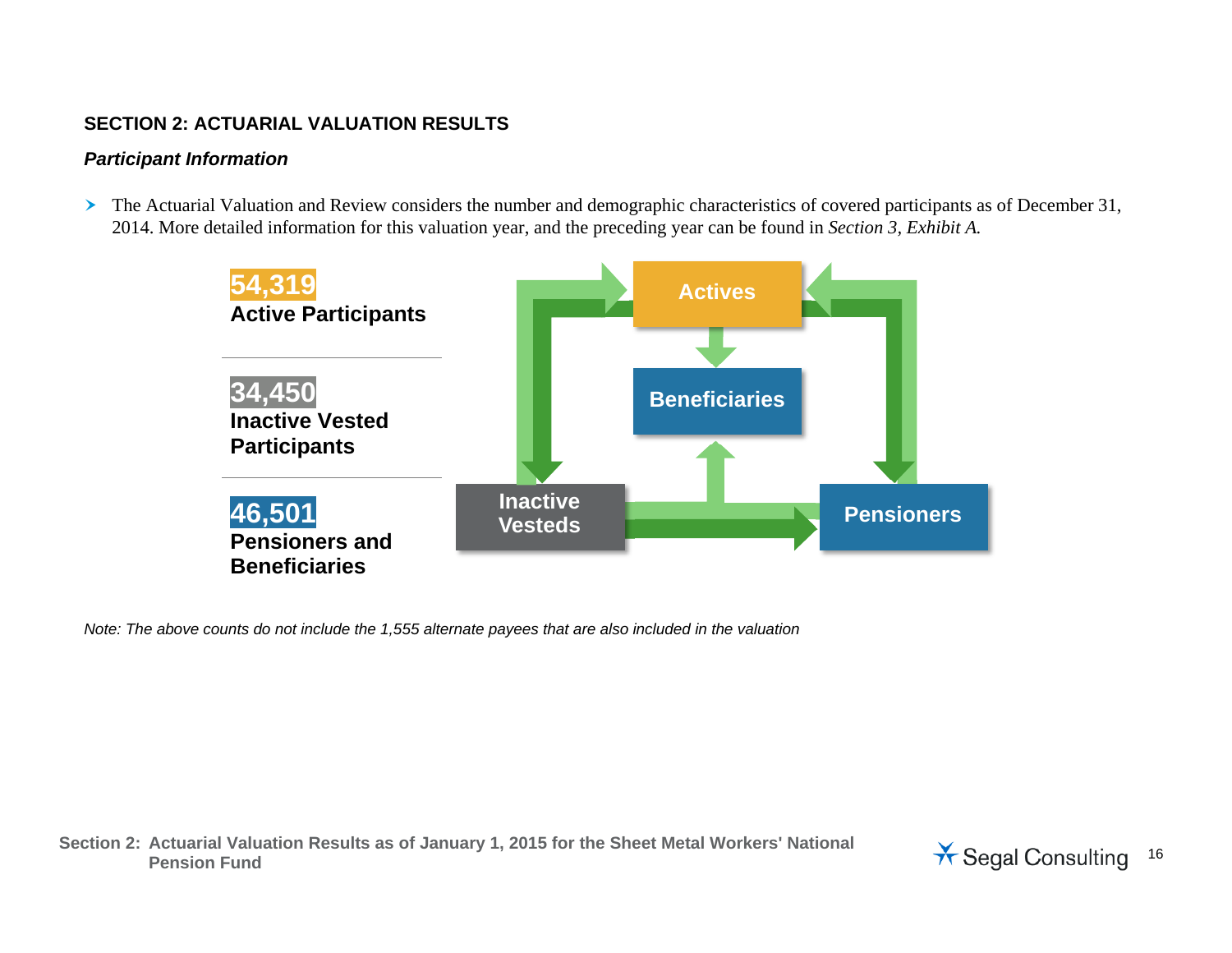#### *Changes in Population Over Time*

- $\blacktriangleright$  The number of active participants has declined from its peak of 70,448 as of December 31, 2008 to its lowest level of 54,282 as of December 31, 2013 and slightly increased to 54,319 as of December 31, 2014. The number in pay status has increased steadily over the past ten years.
- ➤ There are now more than 1.5 non-active participants for each active participant.
- $\blacktriangleright$ More details on the historical information are included in *Section 3, Exhibit B*.



*Note: Alternate payees are excluded from the above charts for 2013 and later.* 

**Section 2: Actuarial Valuation Results as of January 1, 2015 for the Sheet Metal Workers' National**  Pension Fund<br>Pension Fund

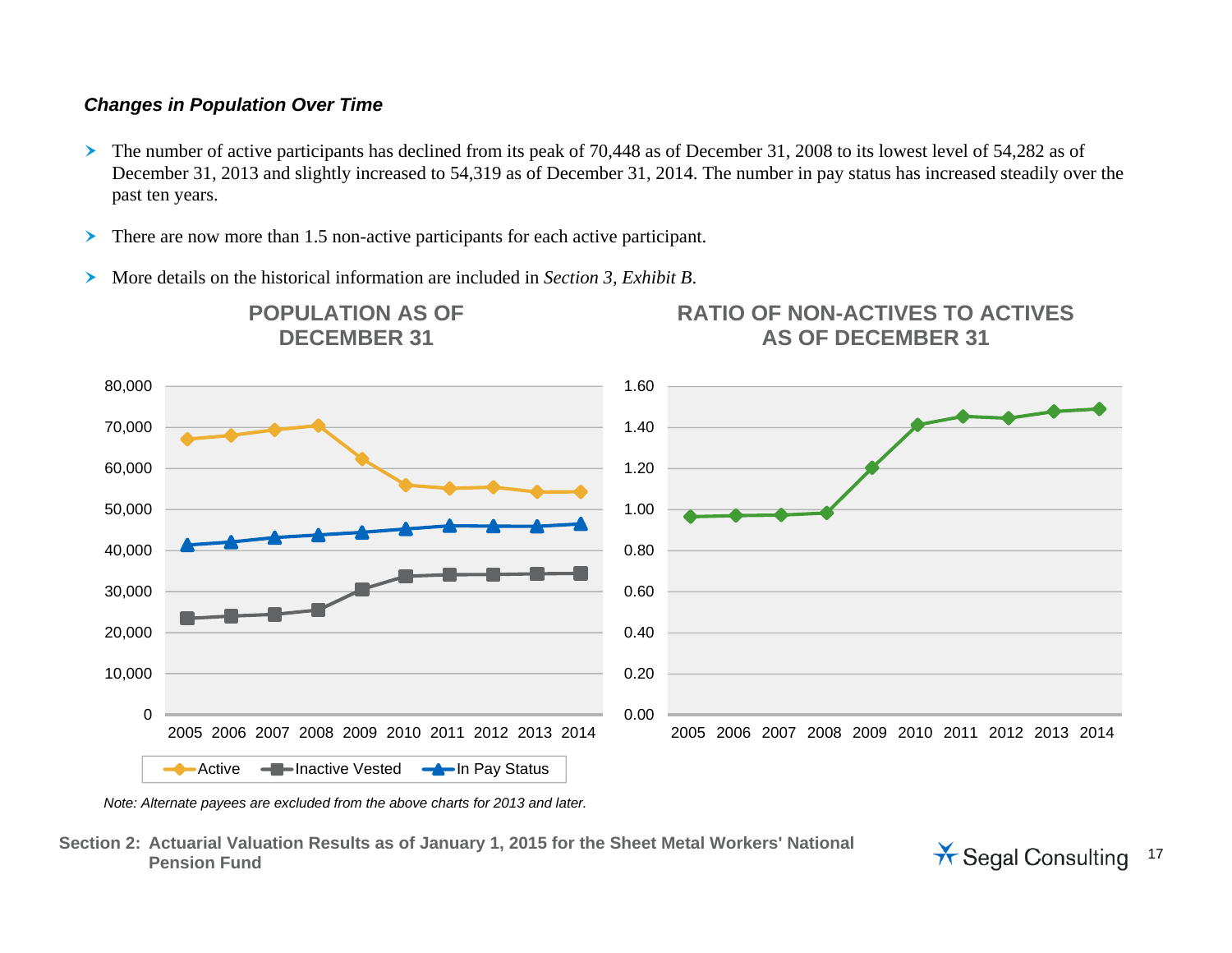#### *Active Participants*

- ➤ There were 54,319 active participants in this year's valuation compared to 54,282 in the prior year.
- $\blacktriangleright$  There were 477 active participants with unknown age compared to 280 in the prior year. The actuarial calculations were adjusted for missing information by assuming that it was the same as information provided for other active participants with similar known characteristics.
- ➤ The age and service distribution is included in *Section 4, Exhibit 3*.

**DISTRIBUTION BY AGE AS OF DECEMBER 31, 2014** 



**Section 2: Actuarial Valuation Results as of January 1, 2015 for the Sheet Metal Workers' National**  Actuarial valuation Results as of January 1, 2015 for the Sheet Metal Workers National **Actual Pension Fund** Consulting 18

**DISTRIBUTION BY PENSION CREDITS AS OF DECEMBER 31, 2014**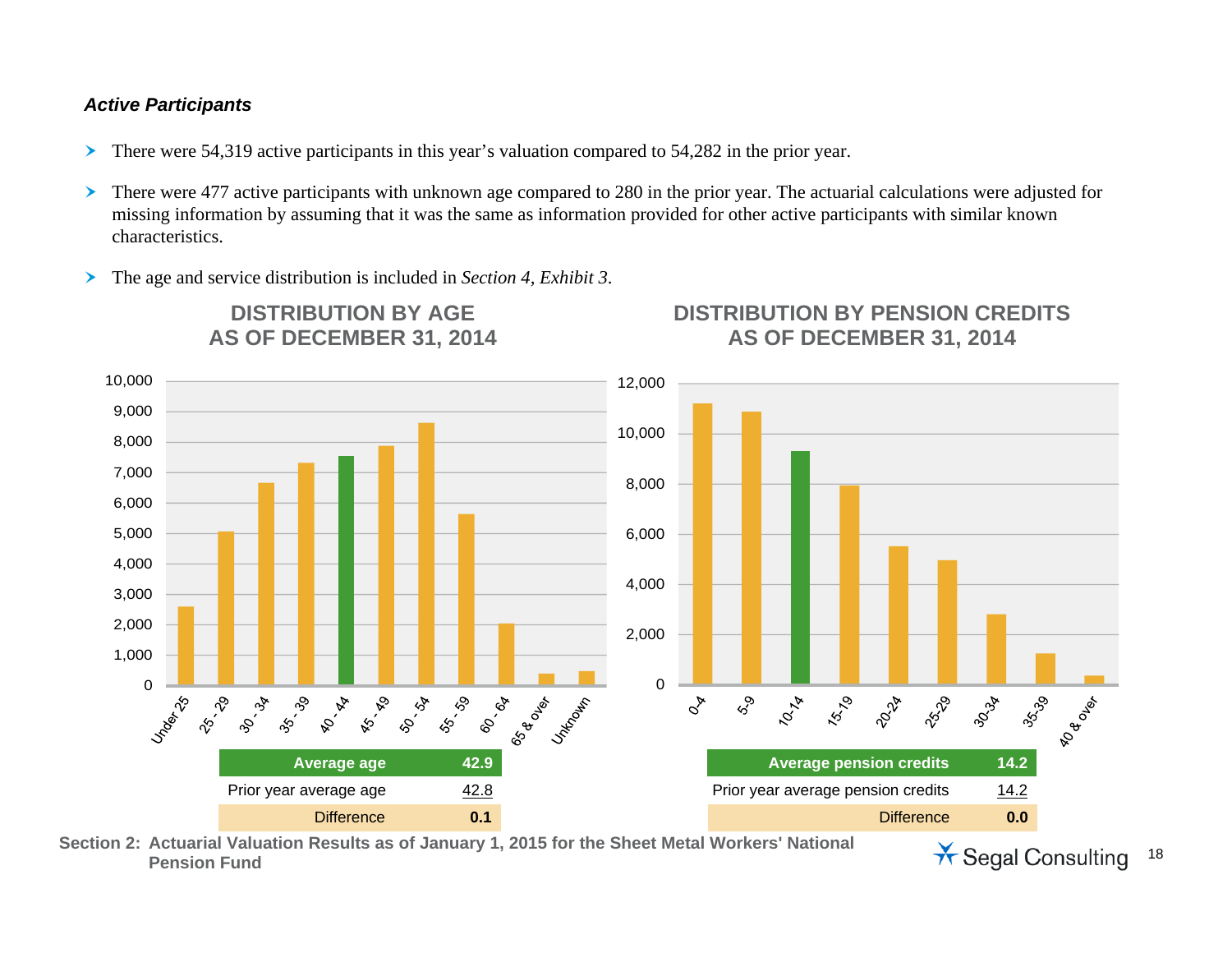## *Historical Employment*

- $\blacktriangleright$  The total and average hours for each of the last 10 years is shown below. More details on the historical information are included in *Section 3, Exhibit C*.
- $\blacktriangleright$  The industry activity assumption used for the 2015 actuarial zone certification was that the number of active participants would remain at the December 31, 2013 level of 54,282 actives for all future years and, on the average, contributions will be made for each active for 1,650 hours each year. The long-term assumption for projecting contribution income is 1,650 hours for each active participant. The experience in recent years has shown a trend of higher per capita hours. We look to the Trustees for guidance as to whether this continues to be reasonable for the long term.



*Note: The total hours are based on total hours reported in the census data.* 

**Section 2: Actuarial Valuation Results as of January 1, 2015 for the Sheet Metal Workers' National Pension Fund** Consulting 19

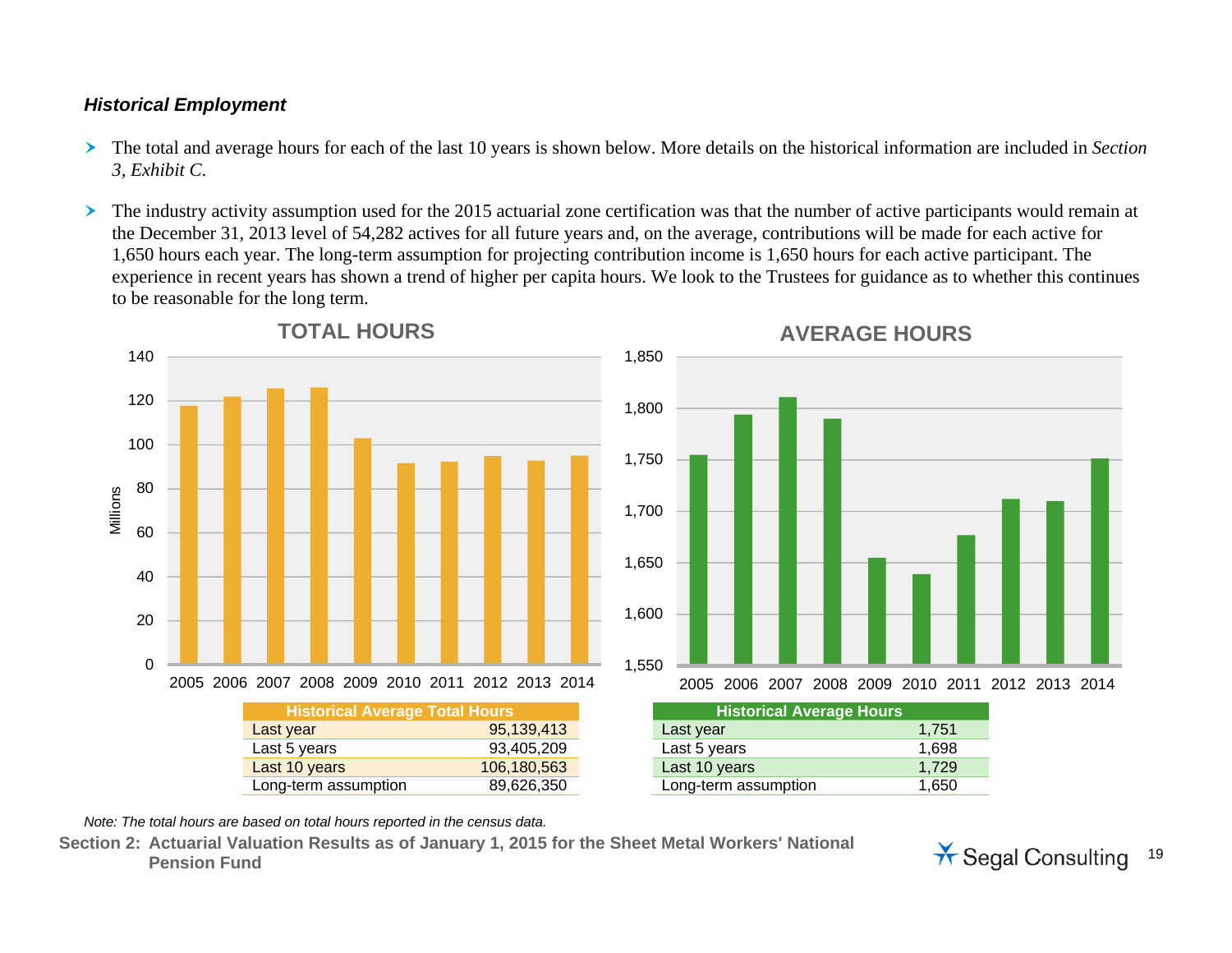#### *Inactive Vested Participants*

- A participant who is not currently active and has satisfied the requirements for, but has not yet commenced, a pension is considered an "inactive vested" participant.
- ▸ There were 34,364 inactive vested participants in this year's valuation compared to 34,246 in the prior year.

**DISTRIBUTION BY AGE** 

- $\blacktriangleright$  There were 38 inactive vested with unknown age compared to 36 in the prior year. The actuarial calculations were adjusted for missing information by assuming that it was the same as information provided for other active participants with similar known characteristics.
- $\blacktriangleright$  In addition, there were 86 beneficiaries and 546 alternate payees eligible for deferred benefits in this valuation as compared to 92 beneficiaries and 486 alternate payees in the prior year. These participants are excluded from the charts shown below.



**Section 2: Actuarial Valuation Results as of January 1, 2015 for the Sheet Metal Workers' National**  Actuarial valuation Results as of January 1, 2015 for the Sheet Metal Workers National **Article Segal Consulting** 20<br>Pension Fund

**DISTRIBUTION BY MONTHLY AMOUNT AS OF**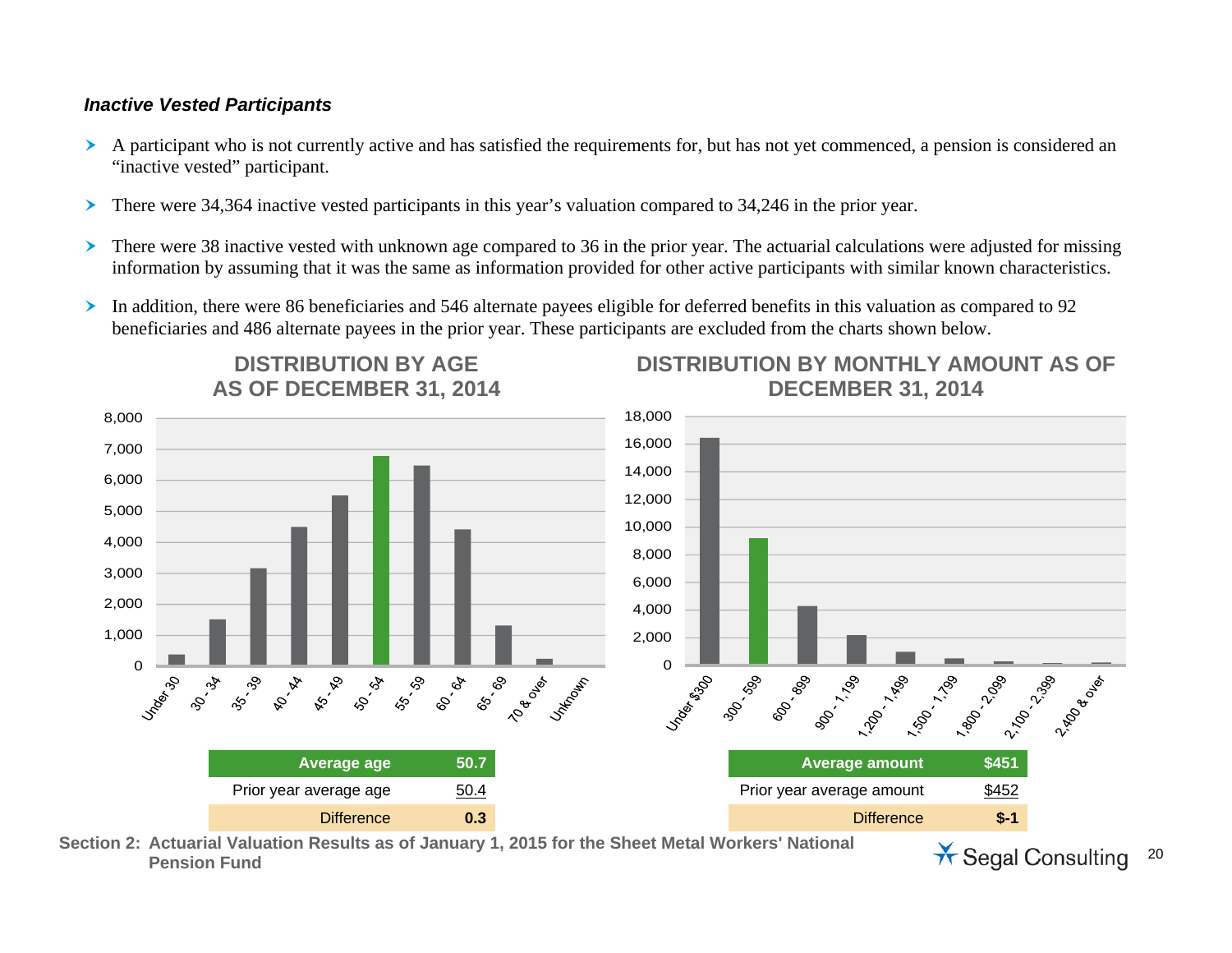#### *New Pensions Awarded*

|                                       |               | <b>Total</b>                                    |               | <b>Normal</b>                                   |               | <b>Standard Early</b>                           |               | <b>Special Early*</b>                           | 55/30 (60/30) |                                                 |               | <b>Disability</b>                               |
|---------------------------------------|---------------|-------------------------------------------------|---------------|-------------------------------------------------|---------------|-------------------------------------------------|---------------|-------------------------------------------------|---------------|-------------------------------------------------|---------------|-------------------------------------------------|
| Year<br><b>Ended</b><br><b>Dec 31</b> | <b>Number</b> | <b>Average</b><br><b>Amount</b><br>/Ret.<br>Age | <b>Number</b> | <b>Average</b><br><b>Amount</b><br>/Ret.<br>Age | <b>Number</b> | <b>Average</b><br><b>Amount</b><br>/Ret.<br>Age | <b>Number</b> | <b>Average</b><br><b>Amount</b><br>/Ret.<br>Age | <b>Number</b> | <b>Average</b><br><b>Amount</b><br>/Ret.<br>Age | <b>Number</b> | <b>Average</b><br><b>Amount</b><br>/Ret.<br>Age |
| 2005                                  | 1,992         | \$1,163                                         | 249           | \$557                                           | 308           | \$488                                           | 909           | \$1,035                                         | 376           | \$2,577                                         | 150           | \$777                                           |
|                                       |               | 59.2                                            |               | 66.6                                            |               | 59.8                                            |               | 59.2                                            |               | 58.1                                            |               | 48.7                                            |
| 2006                                  | 1,875         | 1,110                                           | 281           | 547                                             | 285           | 466                                             | 790           | 1,070                                           | 302           | 2,571                                           | 217           | 794                                             |
|                                       |               | 59.5                                            |               | 66.6                                            |               | 59.6                                            |               | 59.6                                            |               | 57.7                                            |               | 51.9                                            |
| 2007                                  | 1,934         | 1,113                                           | 287           | 599                                             | 449           | 723                                             | 713           | 1,084                                           | 266           | 2,566                                           | 219           | 907                                             |
|                                       |               | 59.7                                            |               | 66.6                                            |               | 59.8                                            |               | 59.8                                            |               | 57.9                                            |               | 52.0                                            |
| 2008                                  | 1,763         | 951                                             | 342           | 547                                             | 387           | 545                                             | 732           | 972                                             | 214           | 2,343                                           | 88            | 740                                             |
|                                       |               | 60.1                                            |               | 66.5                                            |               | 59.9                                            |               | 59.1                                            |               | 57.6                                            |               | 49.8                                            |
| 2009                                  | 1,765         | 838                                             | 411           | 609                                             | 499           | 342                                             | 597           | 1,008                                           | 174           | 2,357                                           | 84            | 542                                             |
|                                       |               | 60.8                                            |               | 66.8                                            |               | 59.6                                            |               | 60.1                                            |               | 57.5                                            |               | 49.5                                            |
| 2010                                  | 1,909         | 868                                             | 457           | 564                                             | 516           | 406                                             | 630           | 1,001                                           | 200           | 2,516                                           | 106           | 523                                             |
|                                       |               | 60.8                                            |               | 67.0                                            |               | 59.5                                            |               | 60.1                                            |               | 57.8                                            |               | 49.9                                            |
| 2011                                  | 1,856         | 967                                             | 505           | 582                                             | 333           | 434                                             | 701           | 1,065                                           | 229           | 2,453                                           | 88            | 543                                             |
|                                       |               | 61.0                                            |               | 66.5                                            |               | 60.1                                            |               | 60.1                                            |               | 57.6                                            |               | 49.4                                            |
| 2012                                  | 1,644         | 972                                             | 465           | 651                                             | 387           | 386                                             | 499           | 1,190                                           | 214           | 2,383                                           | 79            | 536                                             |
|                                       |               | 61.4                                            |               | 66.6                                            |               | 60.6                                            |               | 60.5                                            |               | 57.9                                            |               | 49.8                                            |
| 2013                                  | 2,065         | 930                                             | 592           | 645                                             | 563           | 440                                             | 585           | 1,090                                           | 240           | 2,552                                           | 85            | 477                                             |
|                                       |               | 61.5                                            |               | 66.8                                            |               | 60.6                                            |               | 60.3                                            |               | 57.5                                            |               | 49.9                                            |
| 2014                                  | 1,962         | 916                                             | 576           | 626                                             | 569           | 402                                             | 504           | 1,077                                           | 245           | 2,544                                           | 68            | 611                                             |
|                                       |               | 61.7                                            |               | 66.7                                            |               | 60.9                                            |               | 60.2                                            |               | 57.5                                            |               | 51.1                                            |

*\*Includes those that retired on Age 62 Pension.* 

**Section 2: Actuarial Valuation Results as of January 1, 2015 for the Sheet Metal Workers' National** 

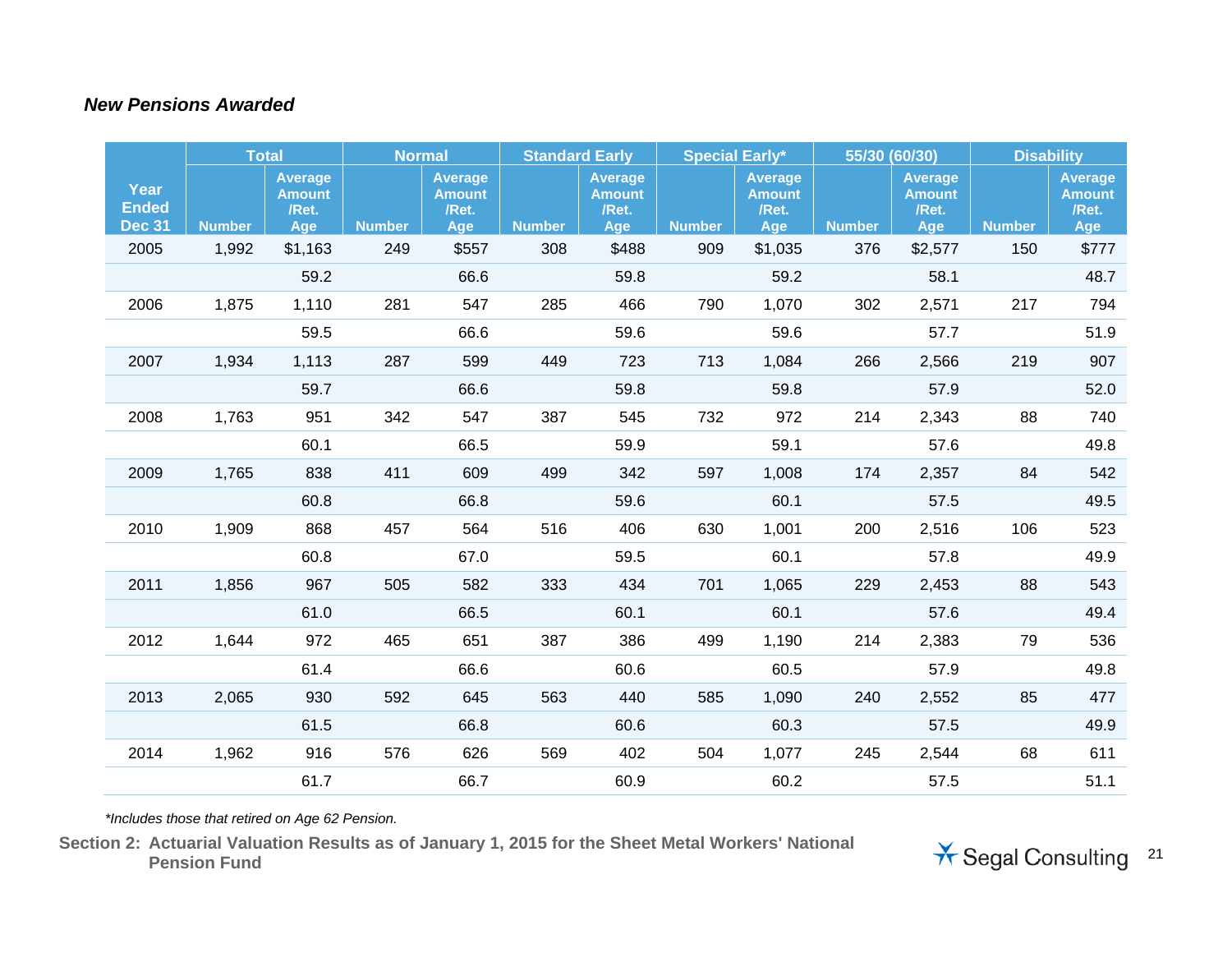#### *Pay Status Information*

| 2014                                                             | VS.           | 2015                                                               |
|------------------------------------------------------------------|---------------|--------------------------------------------------------------------|
| 37,648 pensioners, 8,172 beneficiaries, and 924 alternate payees | $\rightarrow$ | 38,074 pensioners, 8,352 beneficiaries, and 1,009 alternate payees |
| \$36,628,519 total monthly benefits received                     |               | \$37,576,578 total monthly benefits received                       |
|                                                                  |               |                                                                    |

**Distribution of Pensioners** 

## **PENSIONERS BY TYPE AND BY AGE AS OF DECEMBER 31, 2014**



*Note: Amounts shown on this page include one-twelfth of annual COLA payments.* 

#### **Section 2: Actuarial Valuation Results as of January 1, 2015 for the Sheet Metal Workers' National Pension Fund** Consults as a January 1, 2015 for the Sheet Metal Workers National **Article Segal Consulting** 22

## **PENSIONERS BY TYPE AND MONTHLY AMOUNT AS OF DECEMBER 31, 2014**

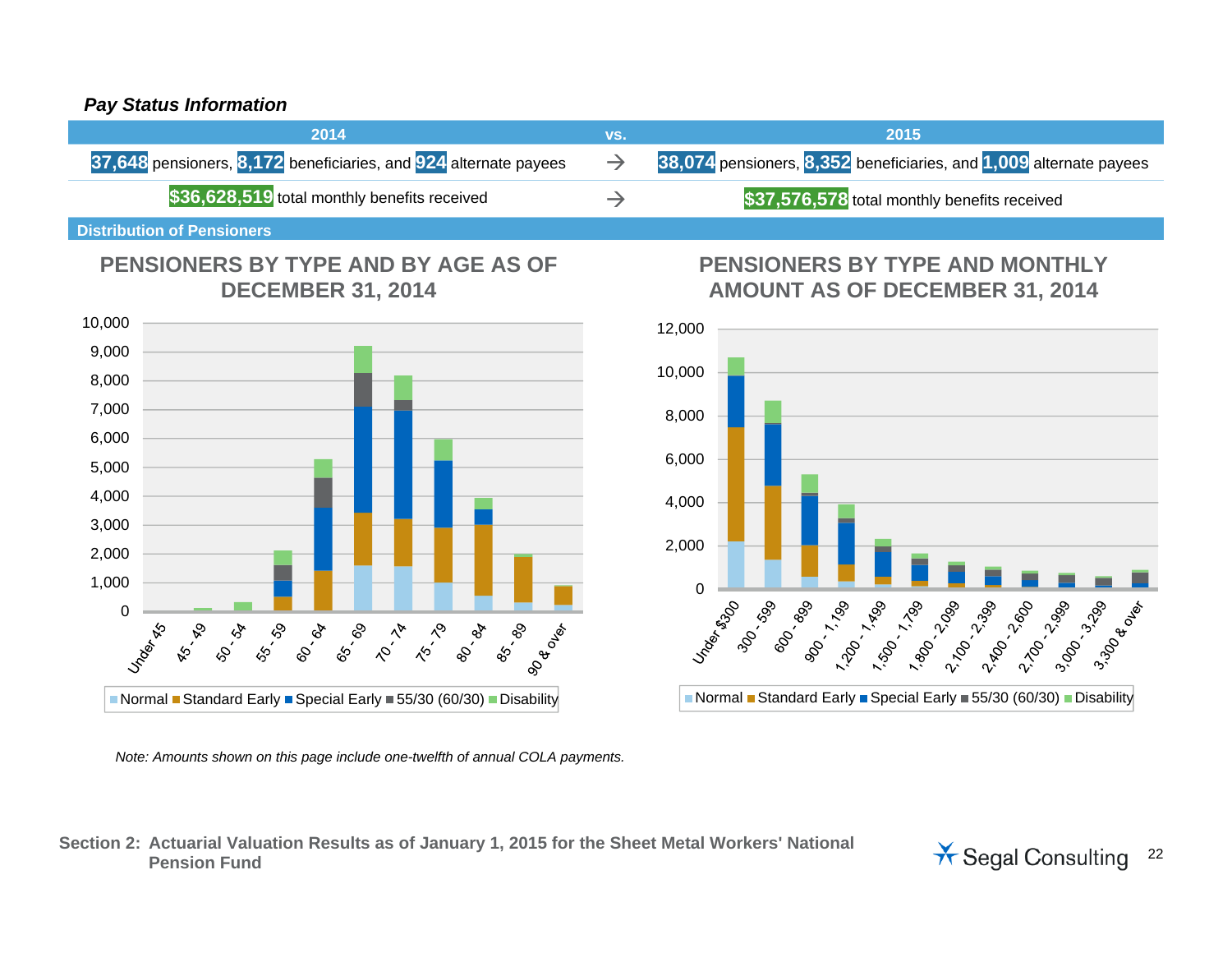#### *Progress of Pension Rolls Over the Past Ten Years*

| Year | <b>Number</b> | <b>Average</b><br>Age | <b>Average</b><br>Amount <sup>1</sup> | Terminations <sup>2</sup> | Additions <sup>3</sup> |
|------|---------------|-----------------------|---------------------------------------|---------------------------|------------------------|
| 2005 | 34,623        | 70.2                  | \$852                                 | 1,316                     | 1,992                  |
| 2006 | 35,098        | 70.4                  | 873                                   | 1,400                     | 1,875                  |
| 2007 | 35,747        | 70.5                  | 852                                   | 1,285                     | 1,934                  |
| 2008 | 36,019        | 70.8                  | 861                                   | 1,491                     | 1,763                  |
| 2009 | 36,408        | 71.0                  | 854                                   | 1,376                     | 1,765                  |
| 2010 | 36,892        | 71.2                  | 850                                   | 1,425                     | 1,909                  |
| 2011 | 37,321        | 71.4                  | 857                                   | 1,427                     | 1,856                  |
| 2012 | 37,165        | 71.5                  | 868                                   | 1,800                     | 1,644                  |
| 2013 | 37,648        | 71.7                  | 877                                   | 1,582                     | 2,065                  |
| 2014 | 38,074        | 71.8                  | 888                                   | 1,536                     | 1,962                  |
|      |               |                       |                                       |                           |                        |

## **IN PAY STATUS AT YEAR END**

<sup>1</sup>*Includes one-twelfth of annual COLA payments*

<sup>2</sup>Terminations include pensioners who died or were suspended during the prior plan year, less those suspended who were reinstated.<br><sup>3</sup>Additions to the pension rolls include new pensions awarded.

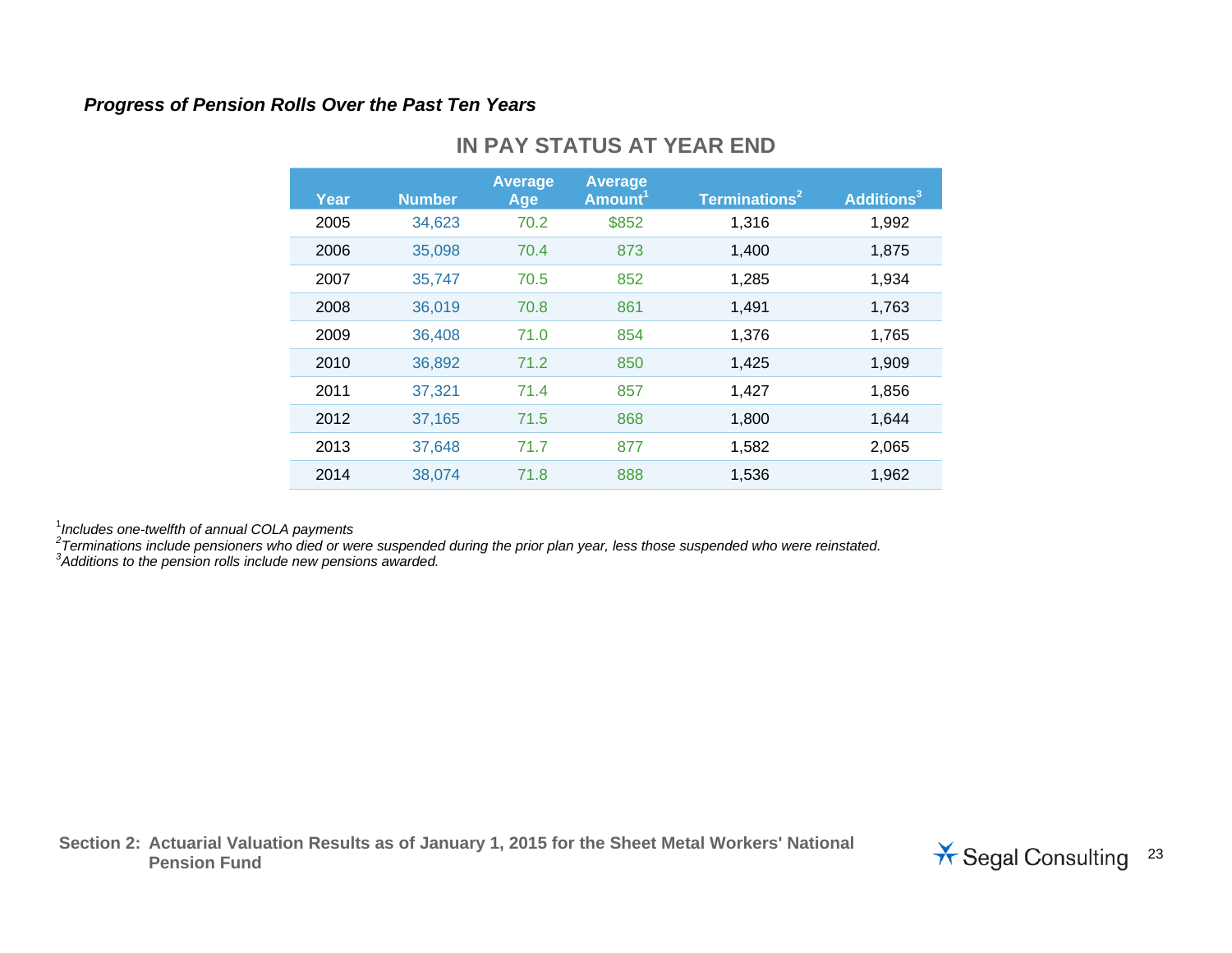#### *Financial Information*

- **>** Pension plan funding anticipates that, over the long term, both contributions (less administrative expenses) and investment earnings (less investment fees) will be needed to cover benefit payments.
- A summary of these transactions for the valuation year and the prior year, including investment activity on an actuarial basis, is presented in *Section 3, Exhibit E*.
- $\blacktriangleright$ Contributions and other non-investment income net of administrative expenses were \$402,936,672 for the year.
- ➤ Benefit payments during the year totaled \$454,020,194. They are projected to increase to approximately \$602 million 10 years from now.



## **COMPARISON OF NET EMPLOYER CONTRIBUTIONS AND BENEFITS PAID**

**Section 2: Actuarial Valuation Results as of January 1, 2015 for the Sheet Metal Workers' National Pension Fund** Consulting 24

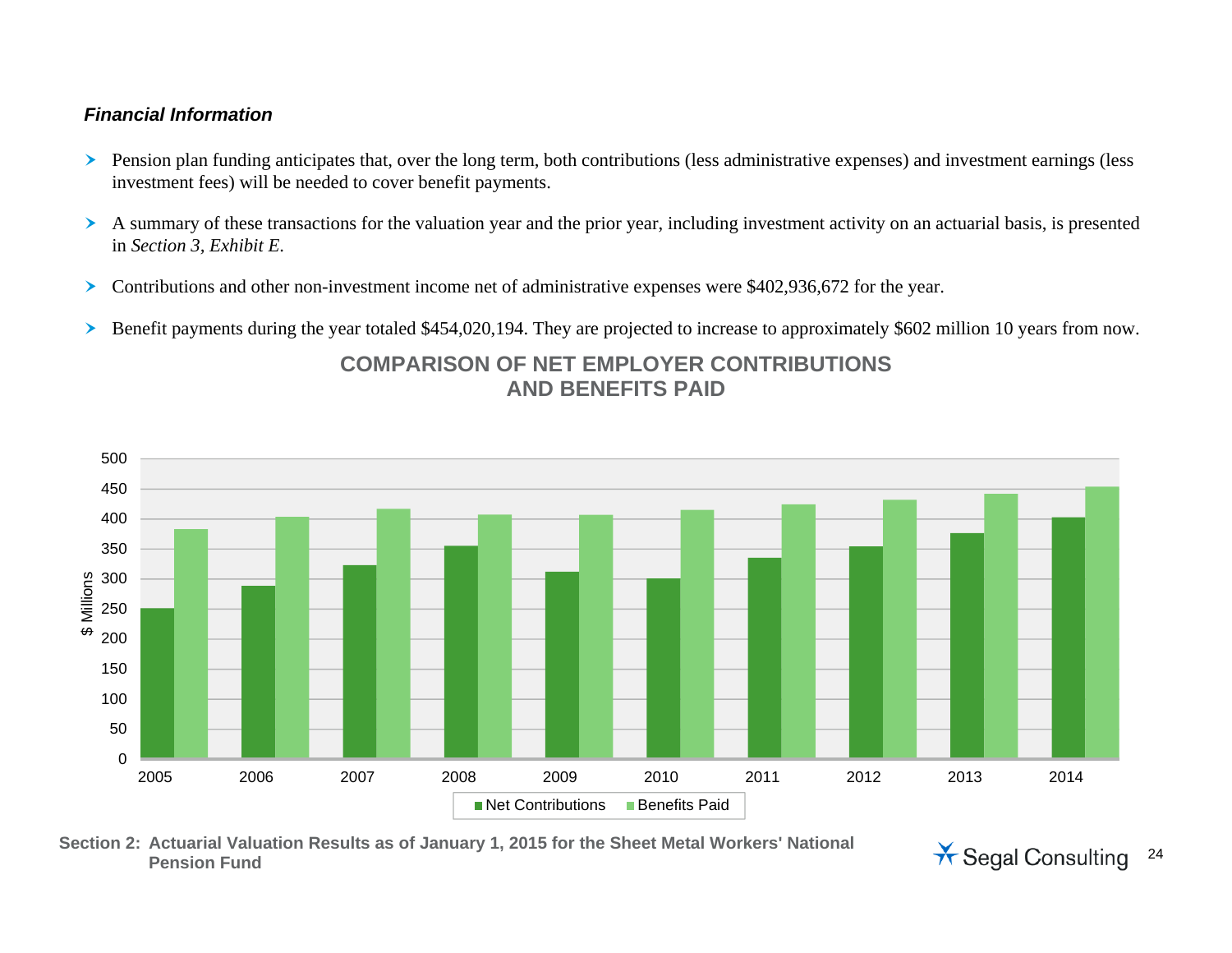#### *Determination of Actuarial Value of Assets*

- Because the Plan is funded by negotiated contribution rates, it is desirable to have a level and predictable pension plan cost from one year to the next. The Trustees have approved an asset valuation method that recognizes changes in market value over time. Under this valuation method, the full value of market fluctuations is not recognized in a single year.
- There are \$141,046,087 of net losses deferred for future recognition. The determination of the actuarial value of assets also reflects Funding Relief under the Preservation of Access to Care for Medicare Beneficiaries and Pension Relief Act of 2010.

|   | Market value of assets, December 31, 2014                               |                     |                     | \$3,999,233,547 |
|---|-------------------------------------------------------------------------|---------------------|---------------------|-----------------|
|   |                                                                         | <b>Original</b>     | <b>Unrecognized</b> |                 |
| 2 | Calculation of unrecognized return                                      | Amount <sup>1</sup> | Return <sup>2</sup> |                 |
|   | Year ended December 31, 2014<br>(a)                                     | $-$52,249,711$      | $-$41,799,770$      |                 |
|   | (b)<br>Year ended December 31, 2013                                     | 417,070,836         | 250,242,502         |                 |
|   | Year ended December 31, 2012<br>(c)                                     | 130,519,310         | 52,207,724          |                 |
|   | (d)<br>Year ended December 31, 2011                                     | $-281,483,650$      | $-56,296,730$       |                 |
|   | Year ended December 31, 2010<br>(e)                                     | 192,248,053         | 0                   |                 |
|   | (f)<br>Year ended December 31, 2008                                     | $-1,151,332,711$    | $-345,399,813$      |                 |
|   | Total unrecognized return<br>(g)                                        |                     |                     | $-$141,046,087$ |
| 3 | $(1) - (2g)$<br>Preliminary actuarial value:                            |                     |                     | 4,140,279,634   |
| 4 | Adjustment to be within 20% corridor                                    |                     |                     | $\Omega$        |
| 5 | Final actuarial value of assets as of December 31, 2014:<br>$(3) + (4)$ |                     |                     | 4,140,279,634   |
| 6 | Actuarial value as a percentage of market value:<br>(5) ÷ (1)           |                     |                     | 103.5%          |
|   | $(1) - (5)$<br>Amount deferred for future recognition:                  |                     |                     | $-$141,046,087$ |

*1Total return minus expected return on a market value basis* 

*2Recognition at 10% per year over 10 years for year ended December 31, 2008 due to Funding Relief and 20% per year over 5 years for remaining years* 

**Section 2: Actuarial Valuation Results as of January 1, 2015 for the Sheet Metal Workers' National**  Pension Fund<br>Pension Fund<br>**Pension Fund** 25

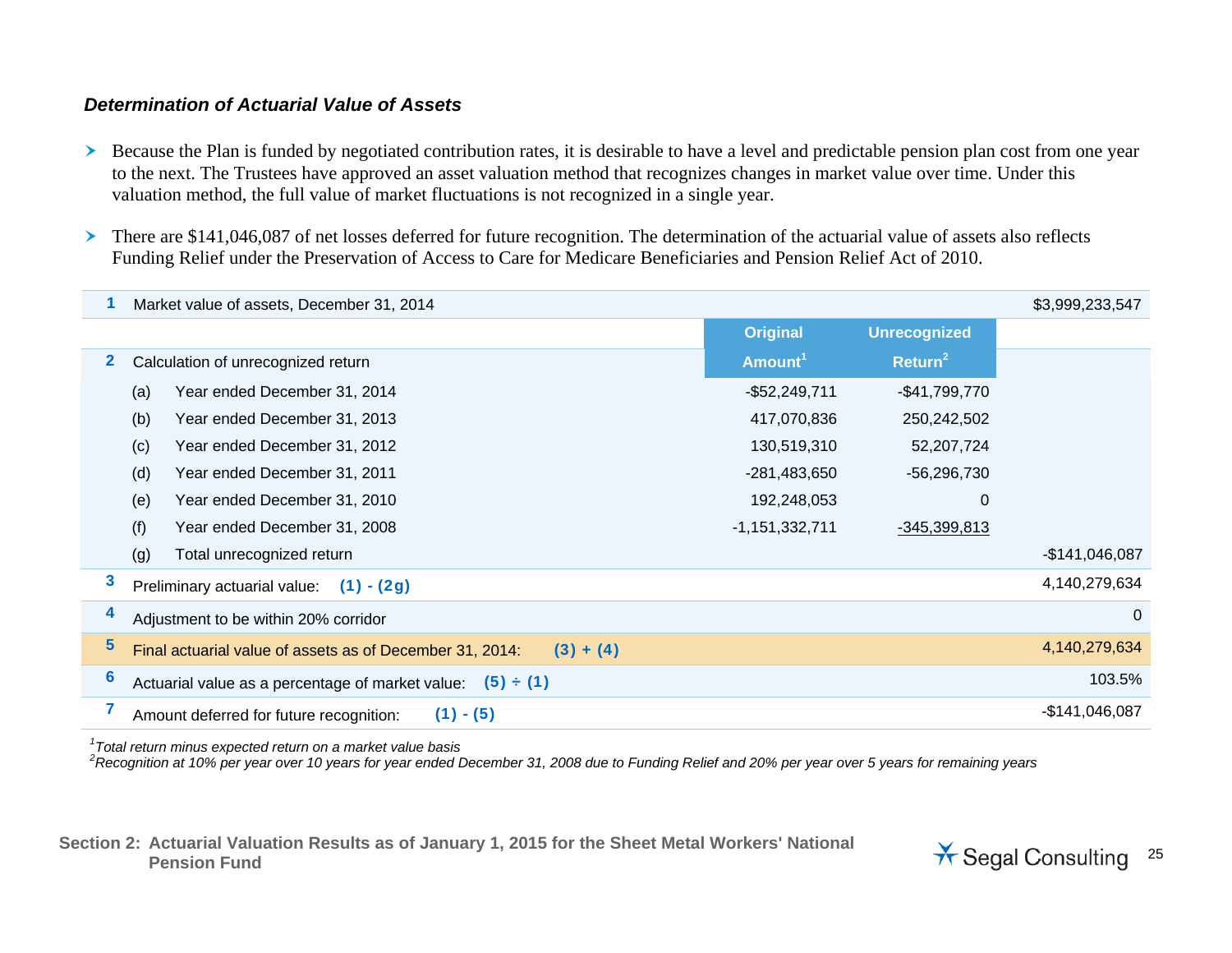#### *Asset History*

- Both the actuarial value and the market value of assets are representations of the Plan's financial status.
- $\blacktriangleright$  The actuarial value is significant because it is subtracted from the Plan's total actuarial accrued liability to determine the portion that is not funded and is used to determine the PPA'06 funded percentage.
- $\blacktriangleright$ Amortization of the unfunded accrued liability is an important element in the contribution requirements of the Plan.



## **ACTUARIAL VALUE OF ASSETS VS. MARKET VALUE OF ASSETS**

#### **Section 2: Actuarial Valuation Results as of January 1, 2015 for the Sheet Metal Workers' National Pension Fund** Consults as a January 1, 2015 for the Sheet Metal Workers National **Article Segal Consulting** 26

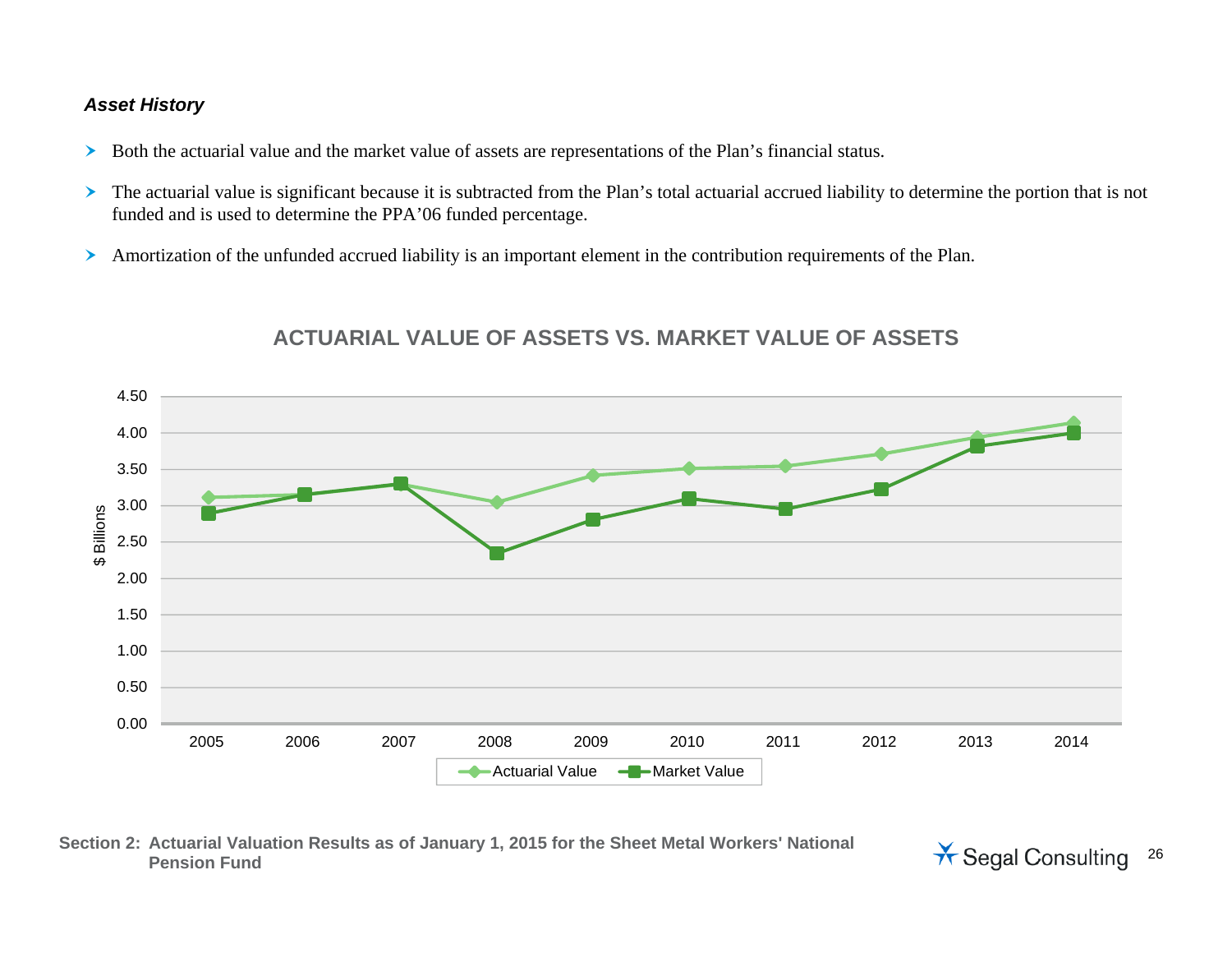#### *Actuarial Experience*

- To calculate the cost requirements of the Plan, assumptions are made about future events that affect the amount and timing of benefits to be paid and assets to be accumulated. For contribution requirements to remain stable, assumptions should approximate experience and expectations for the future, which may require adjustments in the assumptions from time to time.
- Each year actual experience is measured against the assumptions and differences are reflected in the contribution requirement. If assumptions are changed, the contribution requirement is adjusted to take into account a change in experience anticipated for all future years.
- Taking account of experience gains or losses in one year without making a change in assumptions reflects the belief that the experience was a short-term development and that, over the long run, experience will return to assumed levels.
- ≻ The net experience variation for the year ending December 31, 2014, other than investment experience, was 0.44% of the projected actuarial accrued liability from the prior valuation, and was not significant when compared to that liability.

| Net loss from investments             | $-$43,115,454$ |
|---------------------------------------|----------------|
| Net gain from administrative expenses | 908.163        |
| Net loss from other experience        | -29,886,396    |
| Net experience loss: $1 + 2 + 3$      | -\$72.093.687  |

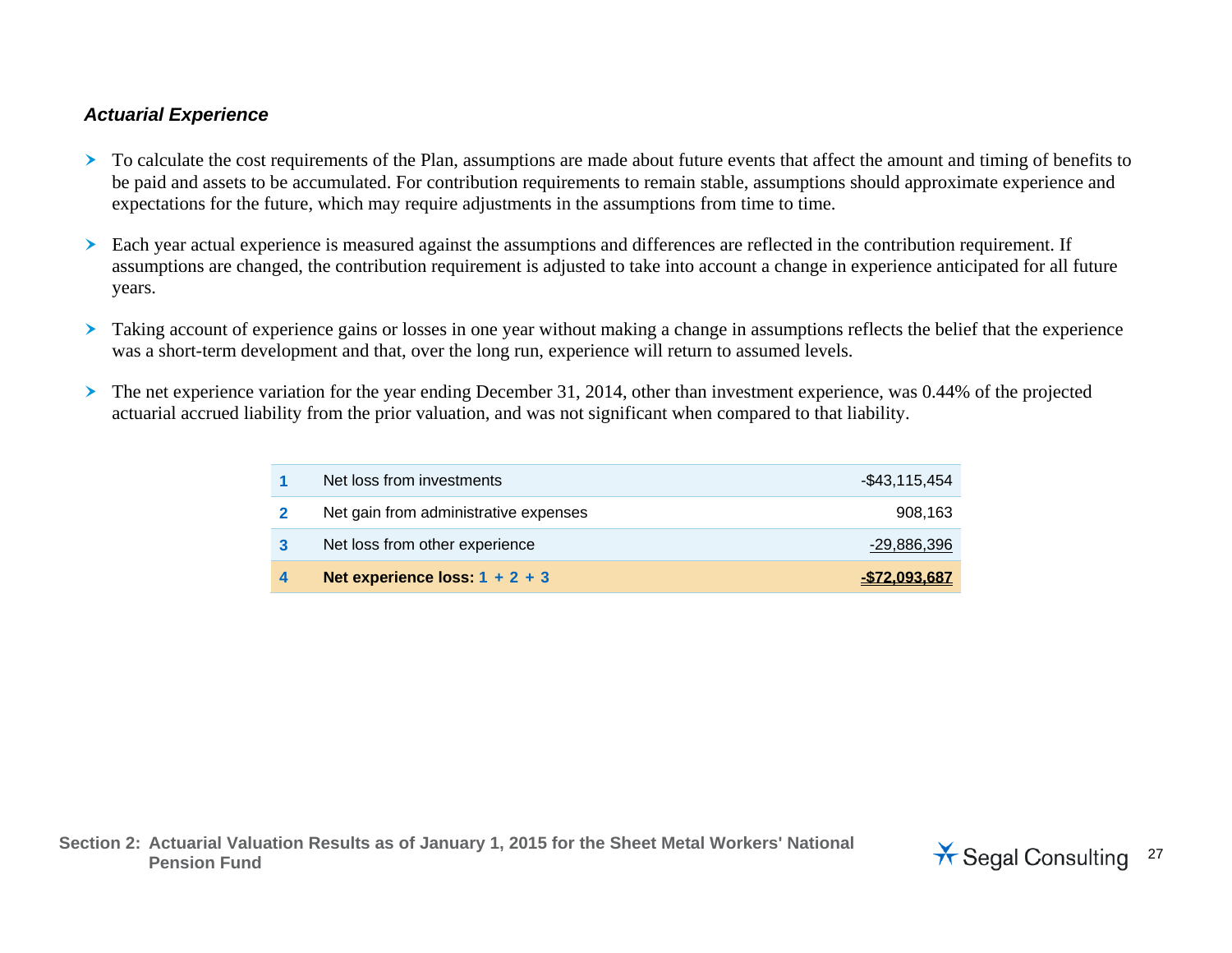#### *Actuarial Value Investment Experience*

- $\blacktriangleright$  The actuarial rate of return for a given year is the investment income net of investment expenses, expressed as a percentage of the average actuarial value of assets during the year.
- Net investment income consists of expected investment income at the actuarially assumed rate of return, and the adjustment for market value changes. Investment expenses are subtracted.
- $\blacktriangleright$  The actuarial value of assets does not yet fully recognize past net investment losses. As a result, the effect of favorable future investment returns will be dampened as recognition of past net investment losses is phased in. Therefore, the rate of return on an actuarial basis may fall below the assumed rate of return as unrecognized losses are reflected, even if market returns are favorable.

## **EXPERIENCE FOR THE YEAR ENDED DECEMBER 31, 2014**

| 1 | Net investment income                 | \$250,531,303 |
|---|---------------------------------------|---------------|
| 2 | Average actuarial value of assets     | 3,915,290,092 |
| 3 | Rate of return: $1 \div 2$            | 6.40%         |
| 4 | Assumed rate of return                | 7.50%         |
| 5 | Expected net investment income: 2 x 4 | \$293,646,757 |
| 6 | <b>Actuarial loss: 1 - 5</b>          |               |

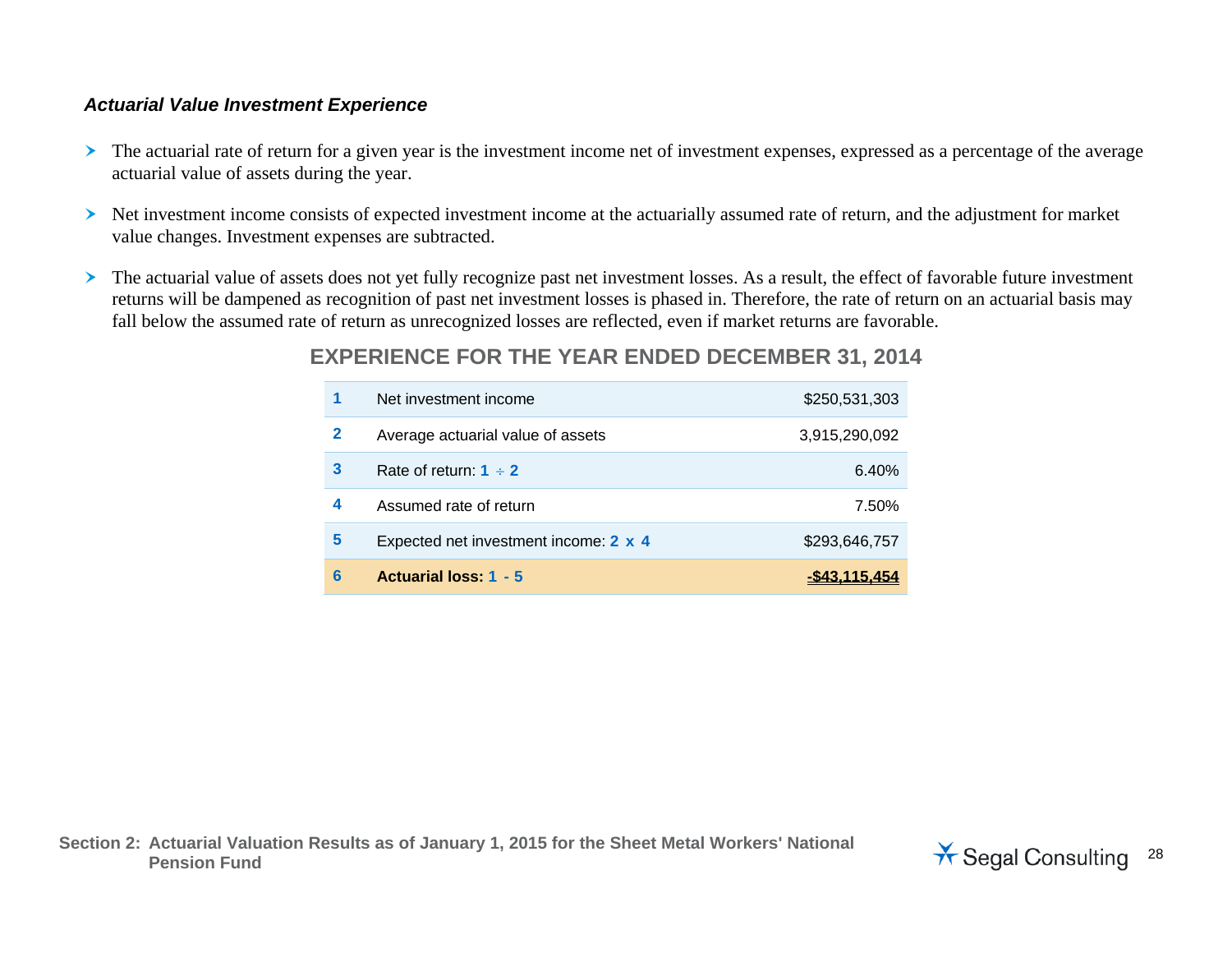#### *Historical Investment Returns*

- As expected, the experience in the past few years has shown both higher and lower rates of return than the long-term assumption. However, actuarial planning is long term, as the obligations of a pension plan are expected to continue for the lifetime of its active and inactive participants.
- ➤ Based upon this experience, the current asset allocation, and future expectations, we have maintained the assumed long-term rate of return of 7.50%. We will continue to monitor the Plan's actual and anticipated investment returns and may revise our assumed long-term rate of return in a future actuarial valuation, if warranted.



**MARKET VALUE AND ACTUARIAL RATES OF RETURN FOR YEARS ENDED DECEMBER 31** 

| <b>Average Rates of Return</b>         | <b>Actuarial Value</b> | <b>Market Value</b> |
|----------------------------------------|------------------------|---------------------|
| Most recent three-year average return: | 7.11%                  | 12.89%              |
| Most recent five-year average return:  | 6.25%                  | 10.09%              |
| Most recent 10-year average return:    | 6.09%                  | 6.86%               |
| 20-year average return:                | 6.56%                  | 7.43%               |

*Note: Each year's yield is weighted by the average asset value in that year. The average return for the most recent three years is the arithmetic average of the returns. For average returns over five or more years, the average return is weighted by the asset value.* 

*The actuarial value investment returns for 1999, 2006 and 2008 include the effect of a change in the method for determining the actuarial value of assets.*

**Section 2: Actuarial Valuation Results as of January 1, 2015 for the Sheet Metal Workers' National**  Pension Fund<br>Pension Fund

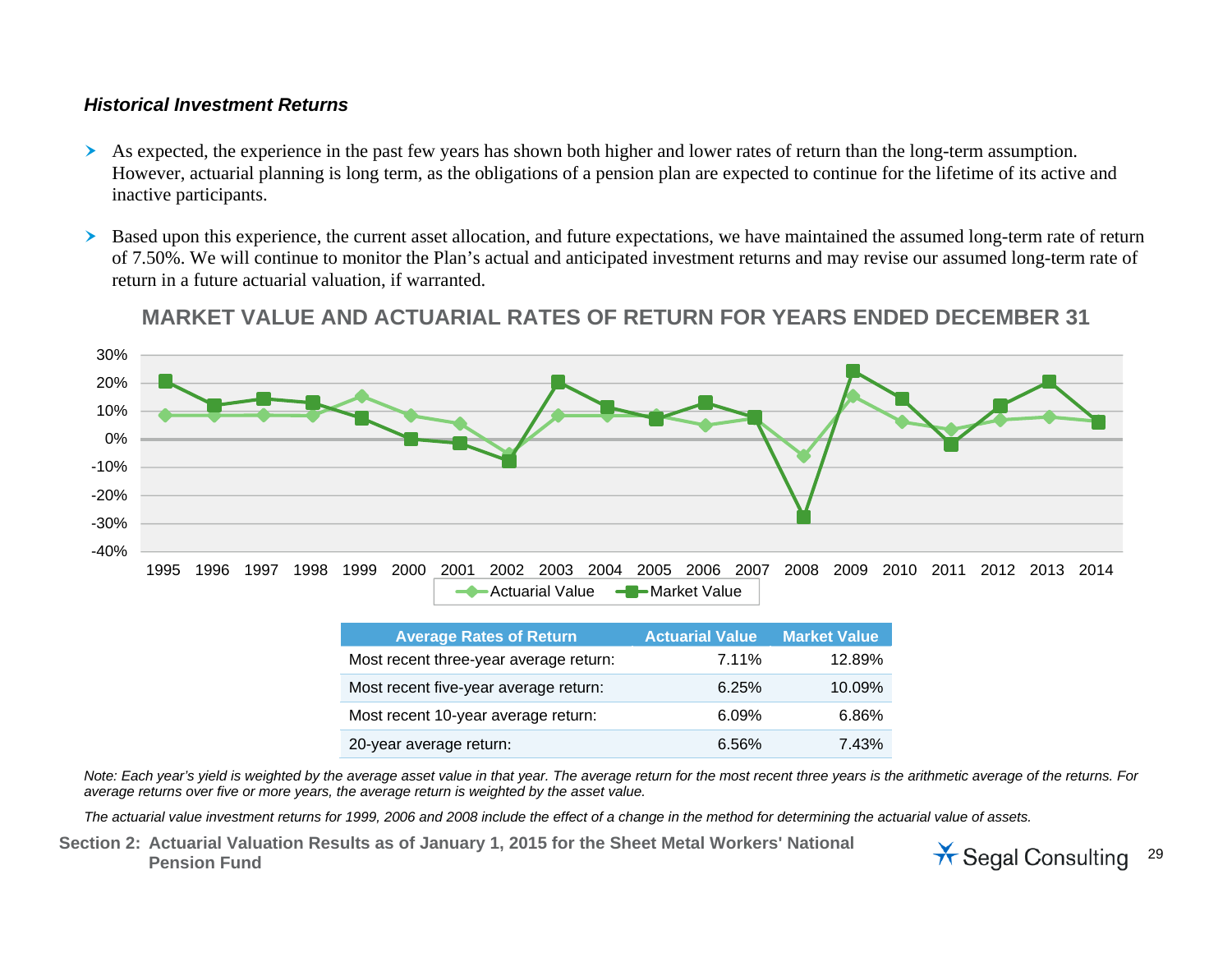#### *Non-Investment Experience*

#### Administrative Expenses

- Administrative expenses for the year ended December 31, 2014 totaled \$12,014,240, resulting in a gain of \$908,163 for the year.
- ≻ Based on information from the Fund Office regarding the anticipated expenses for the 2015 Plan Year and the increase in the PBGC premiums under the Multiemployer Pension Reform Act of 2014, we have increased the assumption from \$12,400,000 to \$14,100,000, payable monthly, for the current year.

### Mortality Experience

- Mortality experience (fewer or more than expected deaths) yields actuarial gains or losses.
- $\blacktriangleright$  The average number of deaths for nondisabled pensioners over the past four years was 1,356 per year compared to 1,316 projected deaths per year. The average number of deaths for disabled pensioners over the past four years was 210 per year compared to 246 projected deaths per year.
- We have updated our mortality assumptions for this year's valuation, and we will continue to monitor the mortality experience and the margin for future mortality improvement.

## Other Experience

There are other differences between projected and actual experience that appear when a new valuation is compared with projections from the previous valuation. These include the extent of turnover among the participants, retirement experience (earlier or later than projected), and the number of disability retirements.

## Net Liability Experience

The net loss from mortality and other experience amounted to \$29,886,396 for the last plan year, which is 0.4% of the projected actuarial accrued liability. This was primarily due to fewer deaths than expected among pensioners at earlier ages and less net turnover among active participants than expected.

```
Section 2: Actuarial Valuation Results as of January 1, 2015 for the Sheet Metal Workers' National 
Pension Fund<br>Pension Fund
```
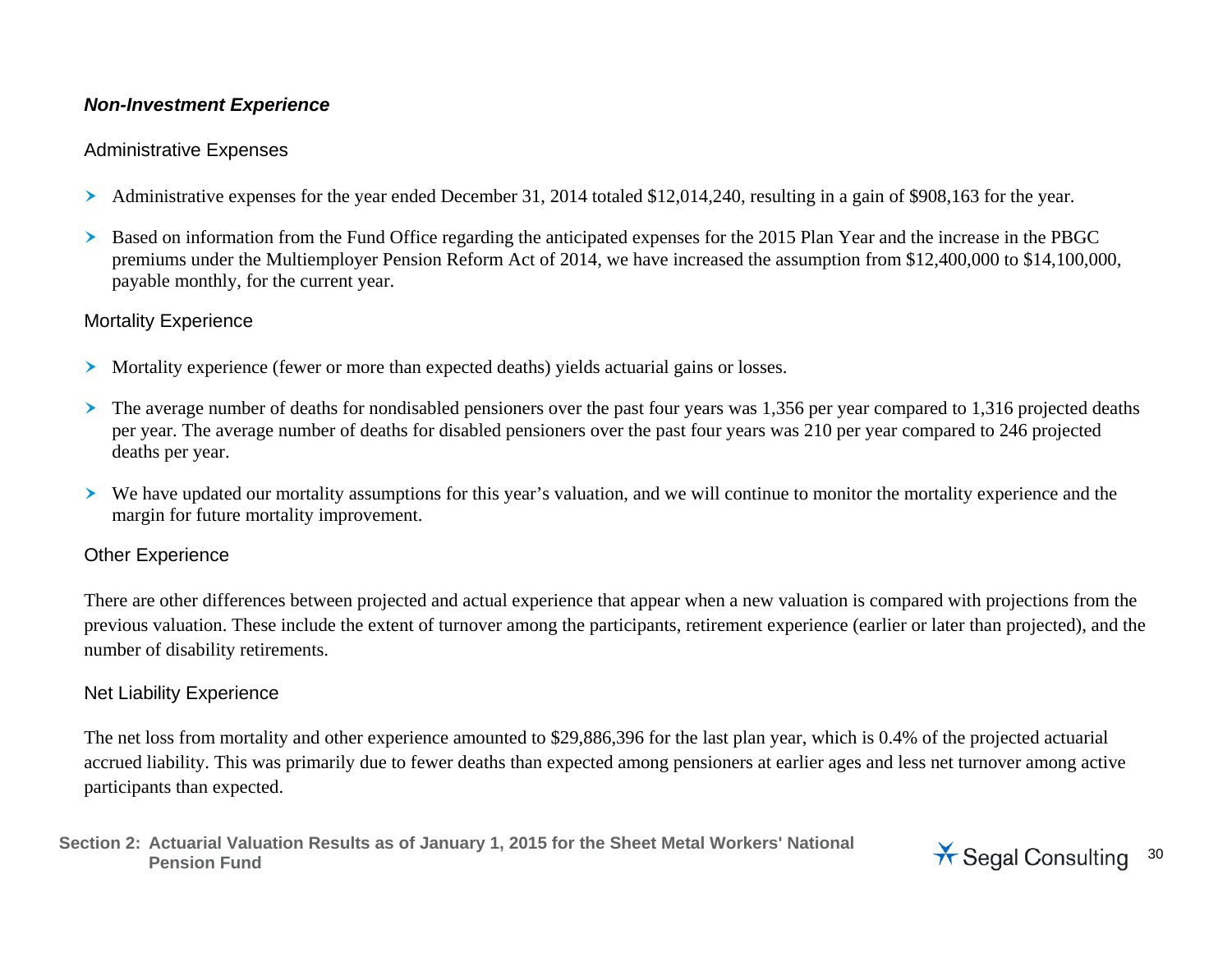#### *Actuarial Assumptions*

- There were changes in assumptions since the prior valuation. These changes are summarized below:
	- Mortality assumption for non-retired participants was changed to the RP-2014 Blue Collar Employee Mortality Tables (sex distinct), with ages set forward 1 year, projected generationally using Scale MP-2014;
	- Mortality assumption for beneficiaries and non-disabled pensioners was changed to the RP-2014 Blue Collar Healthy Annuitant Mortality Tables (sex distinct), with ages set forward 1 year, projected generationally using Scale MP-2014;
	- $\bullet$  Mortality assumption for disabled pensioners was changed to the RP-2014 Disabled Retiree Mortality Tables (sex distinct), with ages set forward 1 year, projected generationally using Scale MP-2014; and
	- $\bullet$ Annual administrative expense assumption was changed to \$14,100,000, payable monthly.
- $\blacktriangleright$ The actuarial assumptions and methods can be found in Section 4, Exhibit 7.

#### **Plan Provisions**

- $\blacktriangleright$  Contribution rates increase in accordance with the Alternative Options of the Funding Improvement Plan. Since benefit accruals are tied to contribution rates, increases in contribution rates are recognized as plan amendments. The average contribution rate increased from \$4.35 per hour as of January 1, 2014 to \$4.64 per hour as of January 1, 2015.
- A summary of all plan provisions can be found in *Section 4, Exhibit 8*.

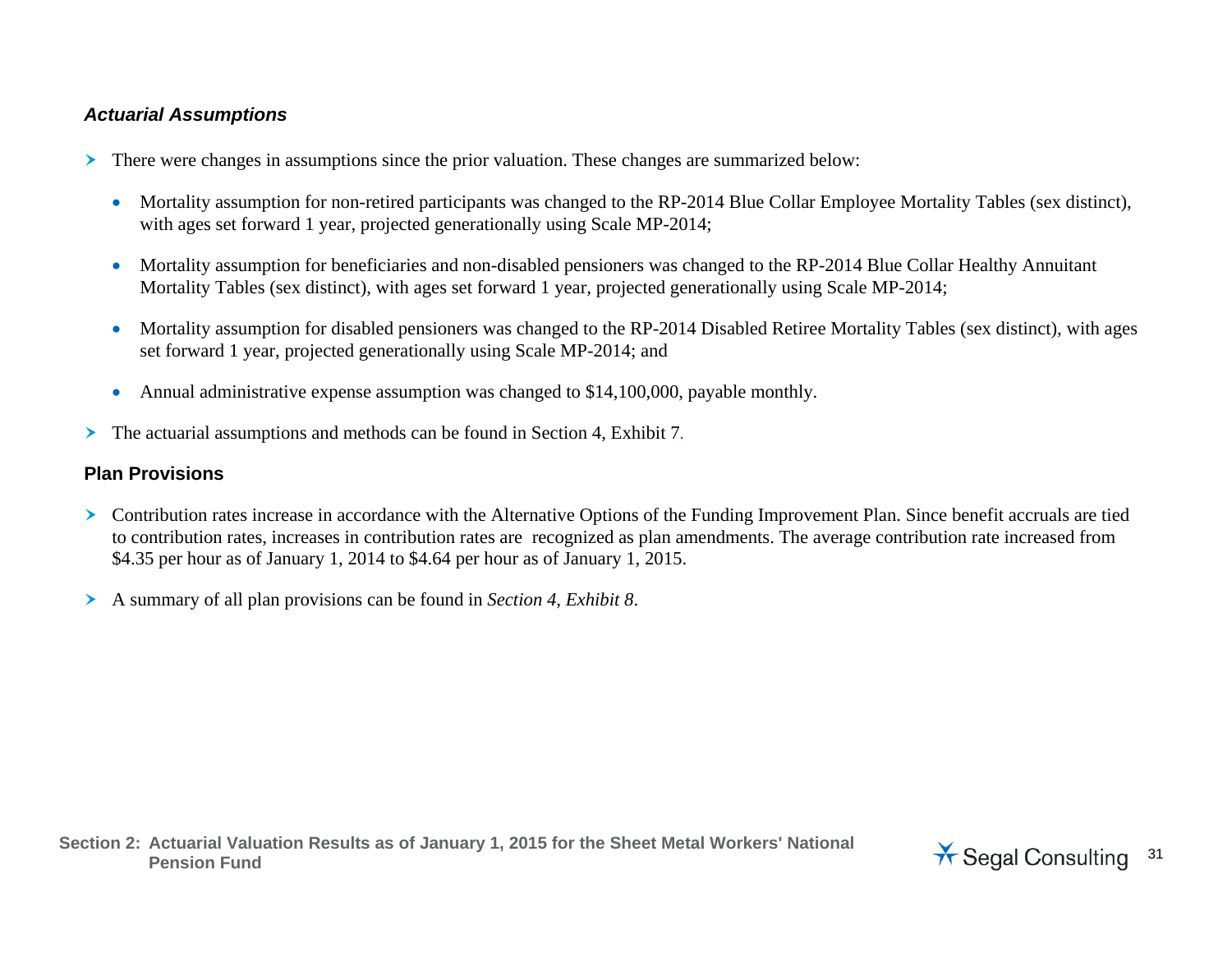## *Funding Standard Account*

- A summary of the ERISA minimum funding requirements, including the exceptions that can apply, is included in *Section 3, Exhibit I*.
- $\blacktriangleright$  On December 31, 2014, the Funding Standard Account had a credit balance of \$177,390,712 (recognizing the five-year amortization extension), as shown on the 2014 Schedule MB, a summary of which is shown in *Section 3, Exhibit I*. Contributions meet the legal requirement on a cumulative basis if that account shows no deficiency.
- The minimum funding standard for the year beginning January 1, 2015 is \$292,271,675.
- The minimum contribution necessary to avoid a decrease in the current credit balance for the year beginning January 1, 2015 is \$452,686,639.
- $\blacktriangleright$  Based on the assumption that 54,319 participants will work an average of 1,650 hours at a \$4.6725 average contribution rate (including reported bargained increases), the contributions projected for the year beginning January 1, 2015 are \$418,779,120. Taking into account these contributions, the credit balance is projected to decrease by approximately \$35.2 million to \$142.2 million as of December 31, 2015.

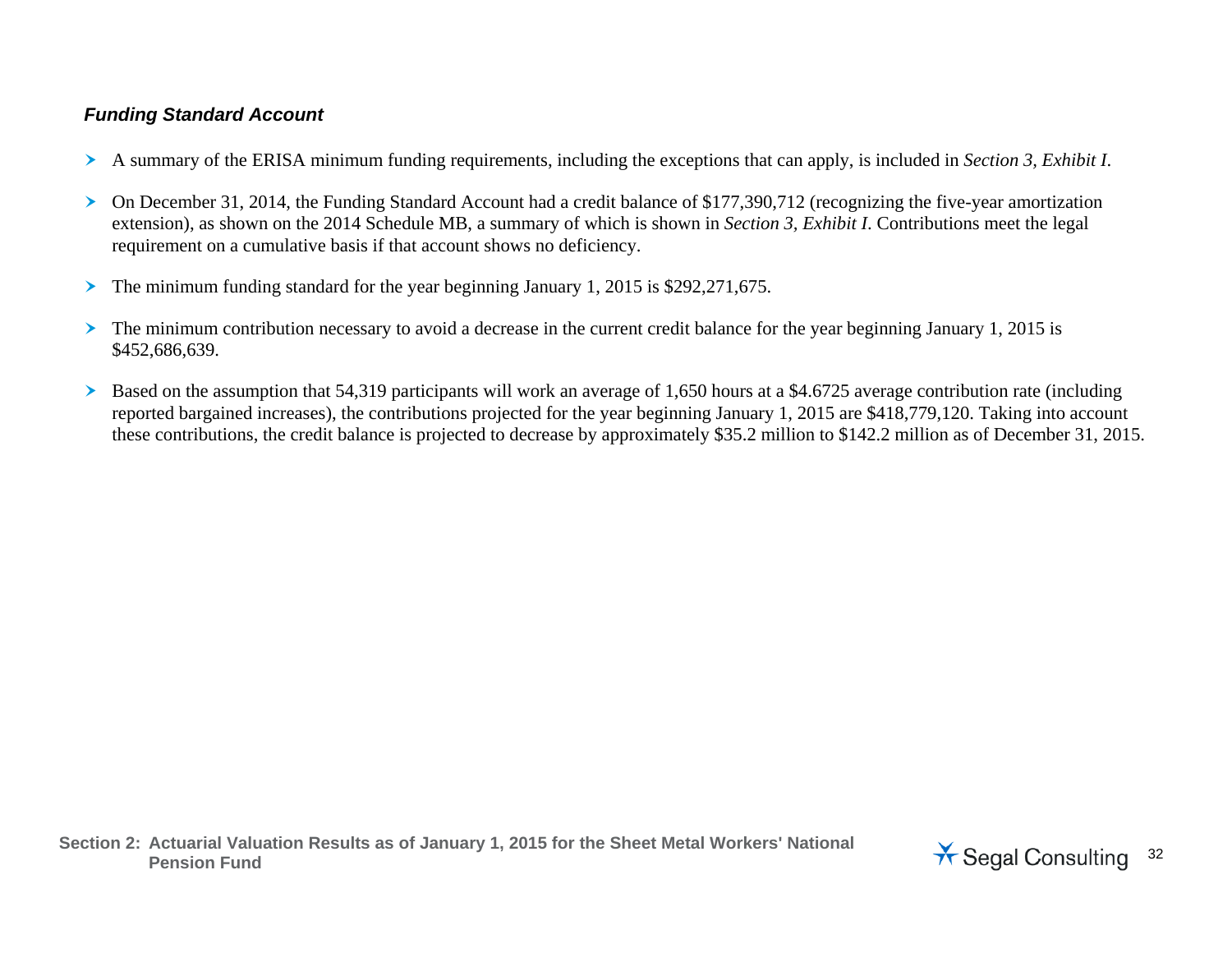### *Funding Standard Account Projection*

- A 10-year projection of the Funding Standard Account based on this 2015 valuation, assuming the Plan will experience a market rate of return of 7.50% each year into the future, administrative expenses increase by 3.0% per year, all other experience emerges as projected, and with no plan amendments or changes to laws/regulations or other actuarial assumptions, indicates that credit balance (recognizing the five-year amortization extension will remain positive throughout the projection period. If the five-year amortization extension is not considered, the Plan is projected to have funding deficiency throughout the projection period. These projections reflect the Applicable Percentage under the VBAR formula of 1.25% for 2015 and 2016, and the average expected long-term Applicable Percentage of 0.83% for 2017 and later. The average expected long-term Applicable Percentage was developed based on stochastic projections as described in Section 4, Exhibit 7.
- ➤ The chart shows the credit balance projection based on the Trustees' industry activity assumption (54,282 active participants and 1,650 hours per year for each active participant) and reported bargained contribution rate increases. It also assumes that current accumulated deferred investment gains and losses are recognized in accordance with the asset valuation method.



**Section 2: Actuarial Valuation Results as of January 1, 2015 for the Sheet Metal Workers' National**  Pension Fund<br>Pension Fund

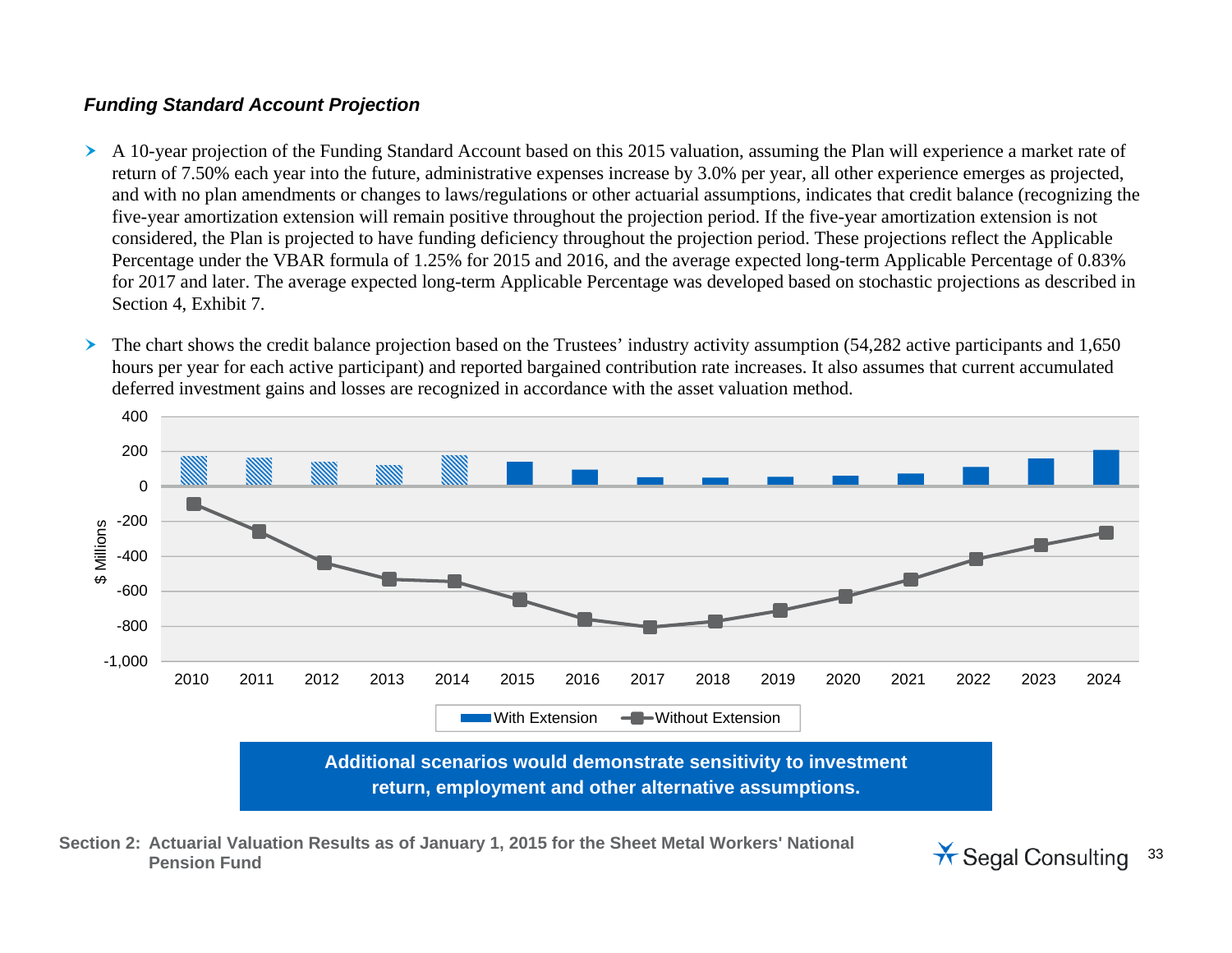## *Pension Protection Act of 2006*

#### 2015 Actuarial Status Certification

- PPA'06 requires trustees to actively monitor their plans' financial prospects to identify emerging funding challenges so they can be addressed effectively. Details are shown in *Section 3, Exhibit K*.
- $\blacktriangleright$  The 2015 certification, previously issued on March 31, 2015, was based on the liabilities calculated in the 2014 actuarial valuation, projected to December 31, 2014, and estimated asset information as of December 31, 2014. This projection was based on the Trustees' industry activity assumption that the active population will remain level at 54,282 active participants and, on average, contributions will be made for 1,650 hours per year for each active participant.
- The Plan was classified as endangered (*Yellow Zone)* status because the Plan was not critical (*Red Zone*) status and the projected funded percentage was less than 80%. In addition, the Plan was not projected to be in critical status for any of the succeeding five Plan Years.

### Funding Improvement Plan Update

- ≻ Section 432(c)(6) requires that the Trustees annually update the Funding Improvement Plan and Schedules.
- ≻ The Plan's Funding Improvement Period is the 10-year period beginning January 1, 2017.
- ➤ Segal will continue to assist the Trustees in evaluating and updating the Funding Improvement Plan.

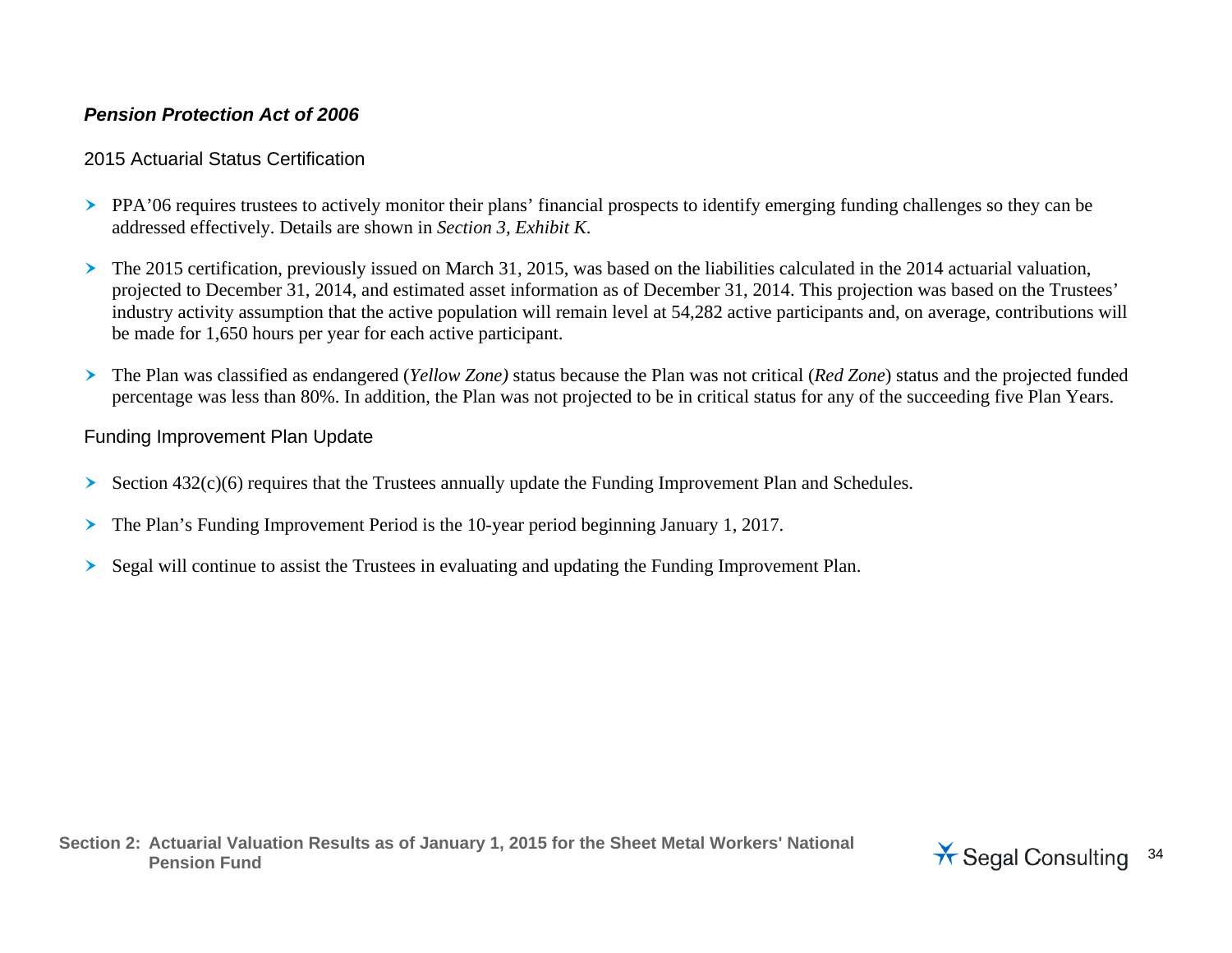#### *PPA'06 Funded Percentage Historical Information*



# **PRESENT VALUE OF ACCRUED BENEFITS (PVAB) VS.**

## **PPA '06 FUNDED PERCENTAGE AS OF JANUARY 1**



#### **Section 2: Actuarial Valuation Results as of January 1, 2015 for the Sheet Metal Workers' National**  Actuarial valuation Results as of January 1, 2015 for the Sheet Metal Workers National **Actuary 1968** Segal Consulting 35

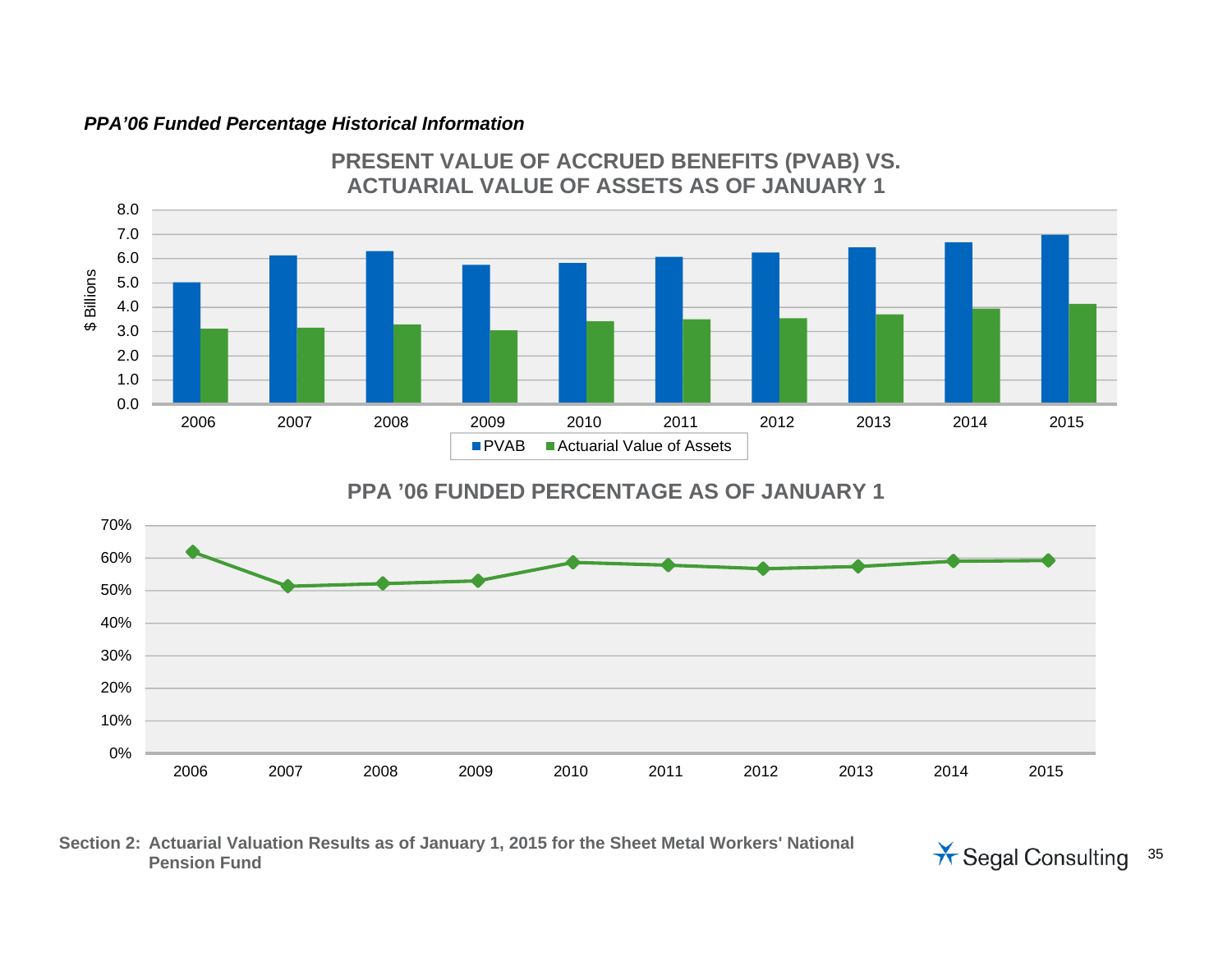## *Solvency Projection*

- PPA'06 requires Trustees to monitor plan solvency the ability to pay benefits and expenses when due. The Multiemployer Pension Reform Act of 2014 further classifies plans that are projected to become insolvent with 15 or 20 years as "critical and declining." See *Section 3, Exhibit K* for more information.
- $\blacktriangleright$  Projections using the current actuarial valuation assumptions show the Plan is not expected to be insolvent within 15 years, based on the negotiated contribution rates, the current plan of benefits and the Trustees' industry activity assumption. This projection also reflects the Applicable Percentage under the VBAR formula of 1.25% for 2015 and 2016, and the average expected long-term Applicable Percentage of 0.83% for 2017 and later.



## **PROJECTED ASSETS AS OF DECEMBER 31**

**Additional scenarios would demonstrate sensitivity to investment return, employment and other alternative assumptions.** 

**Section 2: Actuarial Valuation Results as of January 1, 2015 for the Sheet Metal Workers' National**  Pension Fund<br>Pension Fund

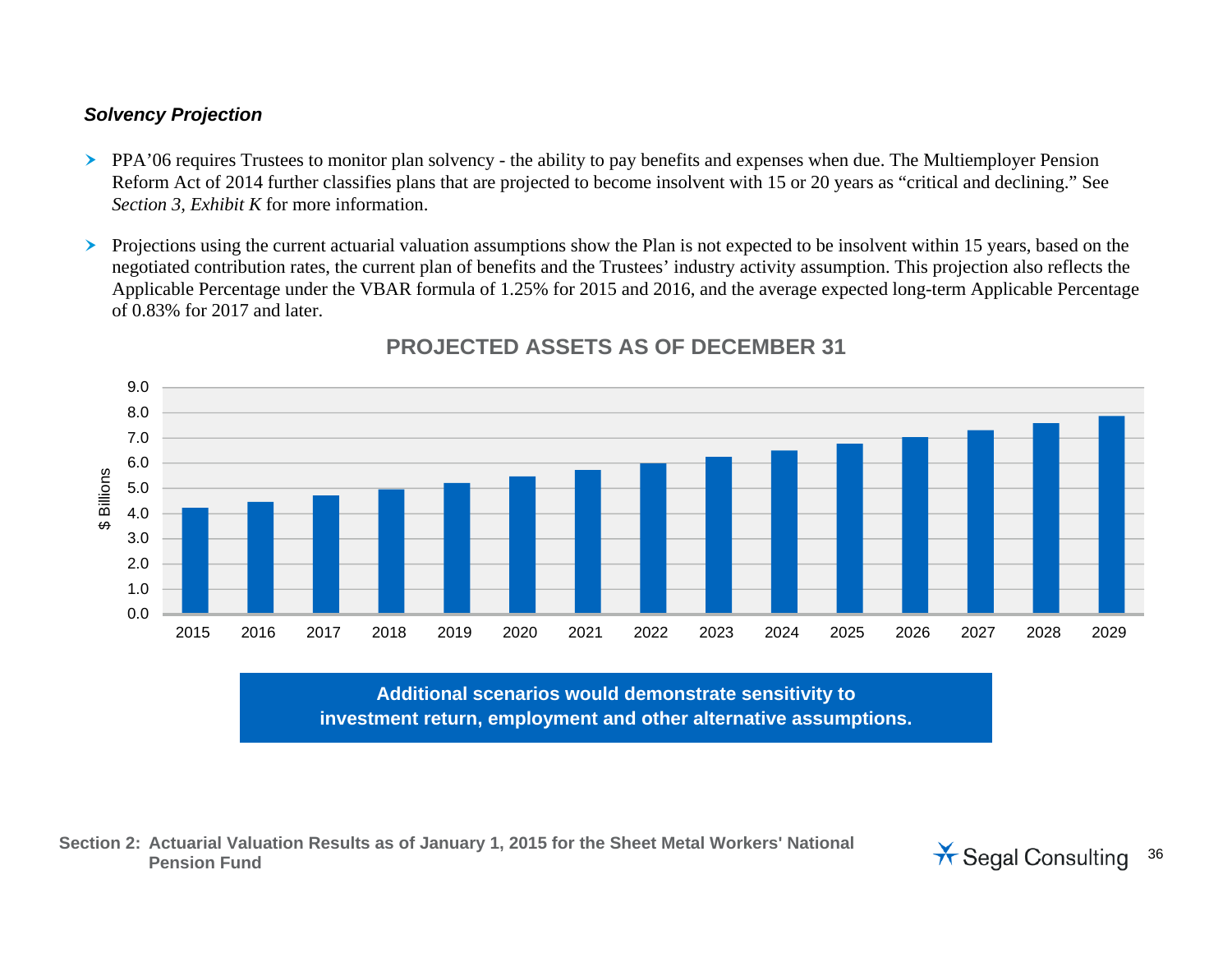#### *Withdrawal Liability Overview*

- The actuarial present value of vested Plan benefits for withdrawal liability purposes is not the same figure as determined for FASB ASC 960 purposes because the two calculations involve different actuarial assumptions. A separate detailed report on withdrawal liability is available.
- A detailed report on withdrawal liability is available.

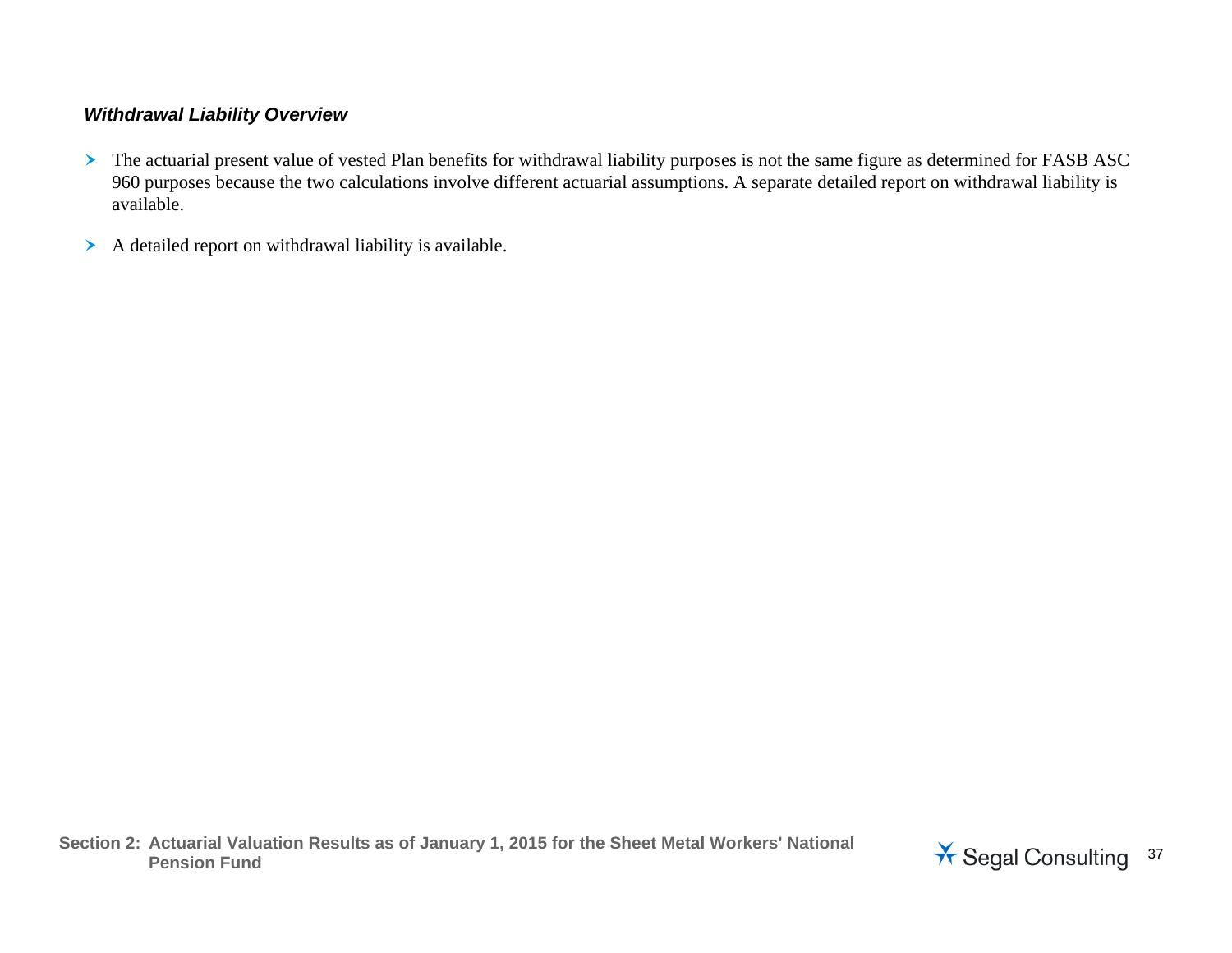#### *Disclosure Requirements*

#### Annual Funding Notice

- PPA'06 requires the annual funding notice to be provided to participants, employers, unions and government agencies. The notice must be sent by 120 days after the end of the plan year. The actuarial information to be provided in the annual funding notice is shown in *Section 3, Exhibit H.*
- $\blacktriangleright$  The value of plan benefits earned to date as of January 1, 2015 is \$6,987,384,126 using the long-term funding interest rate of 7.50%. As the actuarial value of assets is \$4,140,279,634, the Plan's funded percentage is 59.3%, compared to 59.1% in the prior year. The funded percentage is one measure of a plan's funded status. It is not indicative of how well funded a plan may be in the future, especially in the event of plan termination.

#### Current Liability

ERISA also requires the disclosure by the actuary of the funding percentage based on "current liability" assumptions and the market value of assets, if it is less than 70%. The Plan's current liability as of January 1, 2015 is \$11,721,679,532 using an interest rate of 3.51%, based on 30-year U.S. Treasury security rates. As the market value of assets is \$3,999,233,547, this funded current liability percentage is 34.1%. This will be disclosed on the 2015 Schedule MB of IRS Form 5500. Details are shown in *Section 4, Exhibit 5*.

#### Accounting Information

- The Financial Accounting Standards Board (FASB) requires determination of the present value of accumulated plan benefits the single-sum value of the benefits, vested or not, earned by participants as of the valuation date. Additional details on the present value of the accumulated plan benefits can be found in *Section 4, Exhibit 6.*
- These present values are determined based on the plan of benefits reflected for Funding Standard Account purposes and are based upon the actuarial assumptions used to determine the ERISA funding costs of the ongoing Plan. These are not appropriate liability measurements for other purposes such as if the Plan were to terminate.

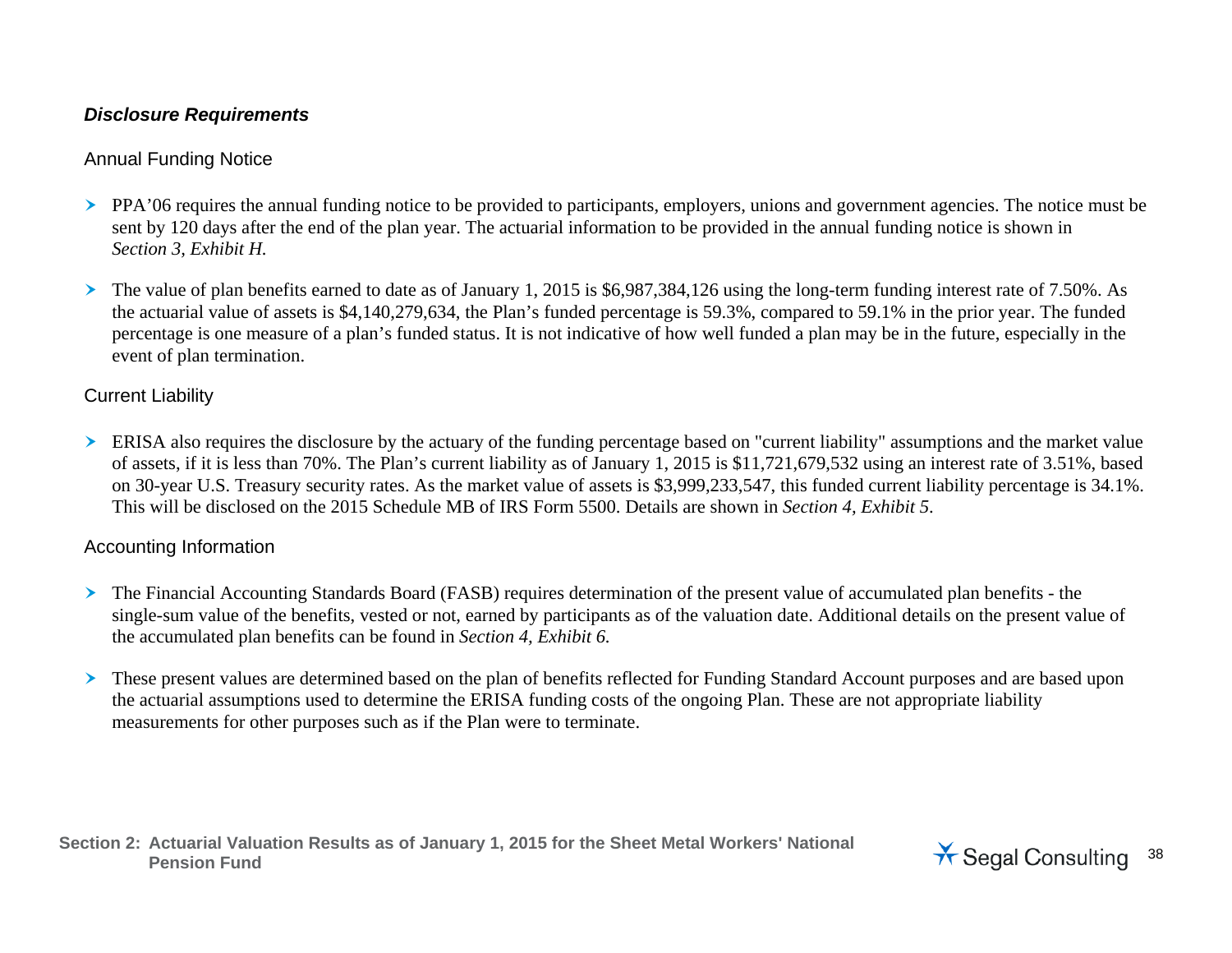#### **SECTION 3: SUPPLEMENTARY INFORMATION**

#### **EXHIBIT A - TABLE OF PLAN COVERAGE**

|                                                                                | <b>Year Ended December 31</b> |        |                    |
|--------------------------------------------------------------------------------|-------------------------------|--------|--------------------|
|                                                                                |                               |        | <b>Change from</b> |
| <b>Category</b>                                                                | 2013                          | 2014   | <b>Prior Year</b>  |
| <b>Participants in Fund Office tabulation</b>                                  | 56,104                        | 56,481 | 0.7%               |
| Less: Employees with less than one pension credit                              | 1,822                         | 2,162  | N/A                |
| Active participants in valuation:                                              |                               |        |                    |
| First Alternative Schedule without 55/30                                       |                               |        |                    |
| • Number                                                                       | 20,796                        | 20,455 | $-1.6%$            |
| • Percentage of total active population                                        | 38.3%                         | 37.7%  | N/A                |
| • Average contribution rate as of the valuation date                           | \$2.89                        | \$3.04 | 5.2%               |
| First Alternative Schedule with 55/30                                          |                               |        |                    |
| • Number                                                                       | 20,225                        | 20,614 | 1.9%               |
| • Percentage of total active population                                        | 37.3%                         | 38.0%  | N/A                |
| • Average contribution rate as of the valuation date                           | \$7.63                        | \$8.16 | 6.9%               |
| Default Schedule                                                               |                               |        |                    |
| • Number                                                                       | 12,911                        | 12,896 | $-0.1%$            |
| • Percentage of total active population                                        | 23.8%                         | 23.7%  | N/A                |
| • Average contribution rate as of the valuation date                           | \$1.61                        | \$1.63 | 1.2%               |
| No contribution increases but previously covered under an Alternative Schedule |                               |        |                    |
| • Number                                                                       | 324                           | 228    | $-29.6%$           |
| • Percentage of total active population                                        | 0.6%                          | 0.4%   | N/A                |
| • Average contribution rate as of the valuation date                           | \$2.48                        | \$1.35 | $-45.6%$           |
| Second Alternative Schedule without 60/30                                      |                               |        |                    |
| • Number                                                                       | 26                            | 126    | 384.6%             |
| • Percentage of total active population                                        | 0.0%                          | 0.2%   | N/A                |
| • Average contribution rate as of the valuation date                           | \$3.98                        | \$2.73 | $-31.4%$           |
| Second Alternative Schedule with 60/30                                         |                               |        |                    |
| • Number                                                                       |                               |        |                    |
| Total                                                                          |                               |        |                    |
| • Number                                                                       | 54,282                        | 54,319 | 0.1%               |
| • Average contribution rate as of the valuation date                           | \$4.35                        | \$4.64 | 6.7%               |
| • Average age                                                                  | 42.8                          | 42.9   | N/A                |
| • Average pension credits                                                      | 14.2                          | 14.2   | N/A                |
| • Number with unknown age                                                      | 280                           | 477    | 70.4%              |

**Section 3: Supplementary Information as of January 1, 2015 for the Sheet Metal Workers' National**  Pension Fund **Publication Contracts** of the Consulting  $\frac{39}{1000}$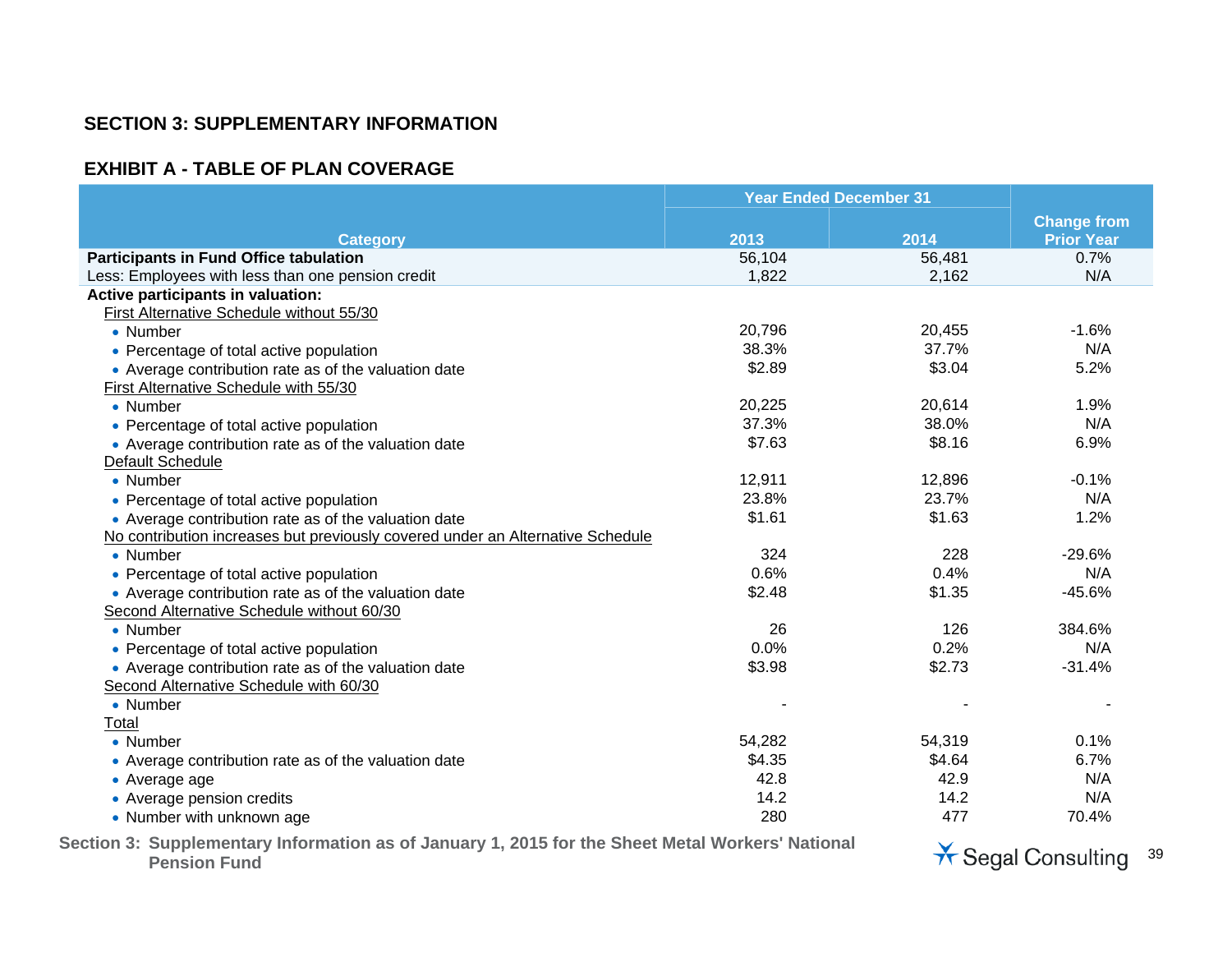# **EXHIBIT A - TABLE OF PLAN COVERAGE (CONTINUED)**

|                                                   | <b>Year Ended December 31</b> |        |                                         |
|---------------------------------------------------|-------------------------------|--------|-----------------------------------------|
| <b>Category</b>                                   | 2013                          | 2014   | <b>Change from</b><br><b>Prior Year</b> |
|                                                   |                               |        |                                         |
| • Total active vested participants                | 43,851                        | 43,050 | $-1.8%$                                 |
| Inactive participants with rights to a pension:   |                               |        |                                         |
| • Number                                          | 34,246                        | 34,364 | 0.3%                                    |
| • Average age                                     | 50.4                          | 50.7   | N/A                                     |
| • Average monthly benefit                         | \$452                         | \$451  | $-0.1%$                                 |
| • Number with unknown age                         | 36                            | 38     | 5.6%                                    |
| Beneficiaries with rights to deferred payments    | 92                            | 86     | $-6.5%$                                 |
| Alternate payees with rights to deferred payments | 486                           | 546    | 12.3%                                   |
| <b>Pensioners:</b>                                |                               |        |                                         |
| • Number in pay status                            | 37,648                        | 38,074 | 1.1%                                    |
| • Average age                                     | 71.7                          | 71.8   | N/A                                     |
| • Average monthly benefit*                        | \$877                         | \$888  | 1.3%                                    |
| • Number in suspended status                      | 89                            | 59     | $-33.7%$                                |
| <b>Beneficiaries:</b>                             |                               |        |                                         |
| • Number in pay status                            | 8,172                         | 8,352  | 2.2%                                    |
| • Number in suspended status                      | $\Omega$                      | 16     | N/A                                     |
| Alternate payees in pay status                    | 924                           | 1,009  | $9.2\%$                                 |

*\*Includes one-twelfth of annual cola payments*

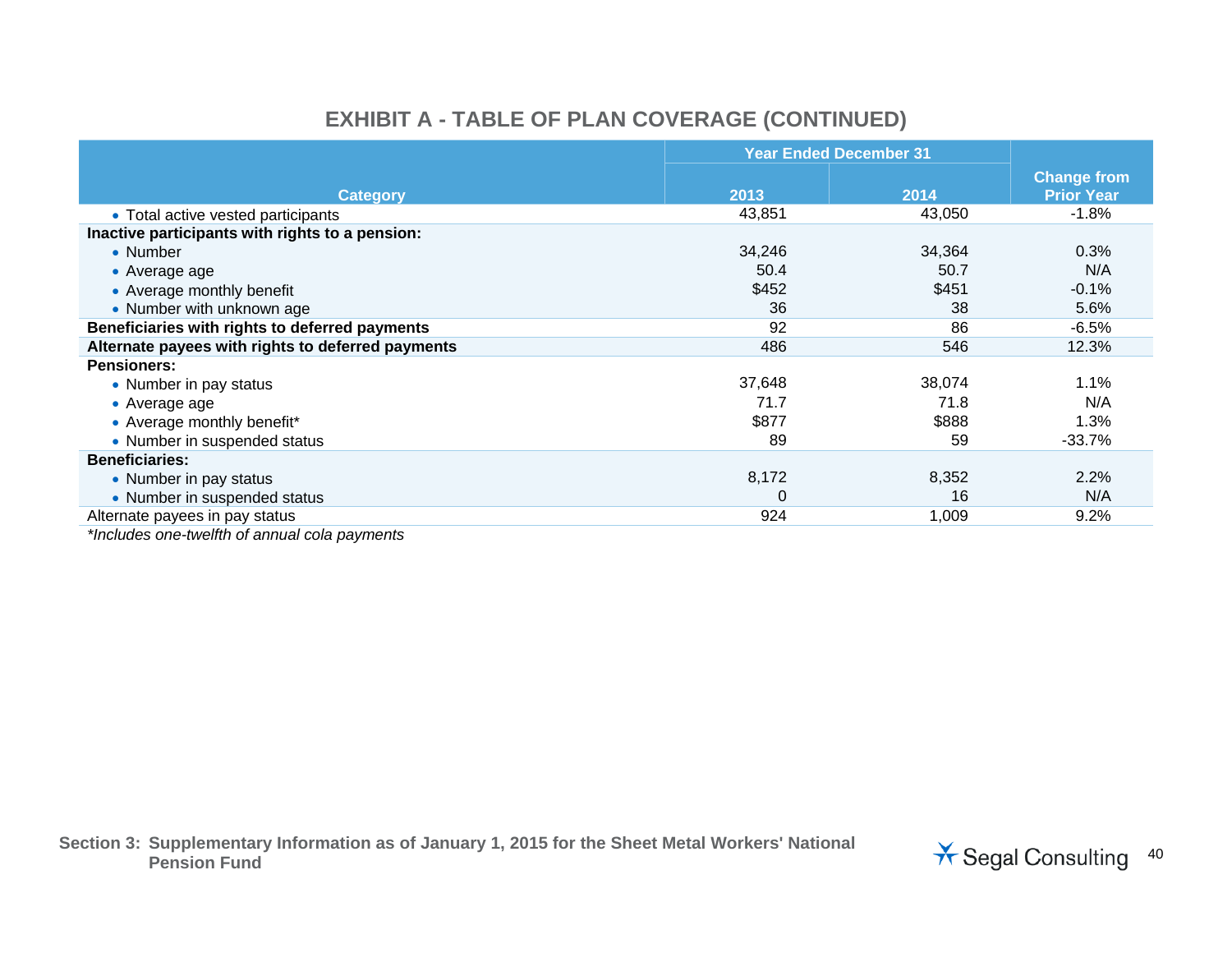## **EXHIBIT B - PARTICIPANT POPULATION**

| <b>Year Ended</b><br><b>December 31</b> | <b>Active</b><br><b>Participants</b> | <b>Inactive Vested</b><br>Participants <sup>1</sup> | <b>Pensioners and</b><br>Beneficiaries <sup>2</sup> | <b>Ratio of Non-Actives</b><br>to Actives |
|-----------------------------------------|--------------------------------------|-----------------------------------------------------|-----------------------------------------------------|-------------------------------------------|
| 2005                                    | 67,130                               | 23,452                                              | 41,372                                              | 0.97                                      |
| 2006                                    | 68,046                               | 24,020                                              | 42,077                                              | 0.97                                      |
| 2007                                    | 69,408                               | 24,436                                              | 43,166                                              | 0.97                                      |
| 2008                                    | 70,448                               | 25,517                                              | 43,794                                              | 0.98                                      |
| 2009                                    | 62,321                               | 30,569                                              | 44,444                                              | 1.20                                      |
| 2010                                    | 55,940                               | 33,749                                              | 45,281                                              | 1.41                                      |
| 2011                                    | 55,131                               | 34,122                                              | 46,049                                              | 1.45                                      |
| 2012                                    | 55,440                               | 34,161                                              | 45,974                                              | 1.45                                      |
| 2013                                    | 54,282                               | 34,338                                              | 45,909                                              | 1.48                                      |
| 2014                                    | 54,319                               | 34,450                                              | 46,501                                              | 1.49                                      |

*1Includes deferred beneficiaries; excludes deferred alternate payees for 2013 and later* 

*2Excludes alternate payees in pay status for 2013 and later*

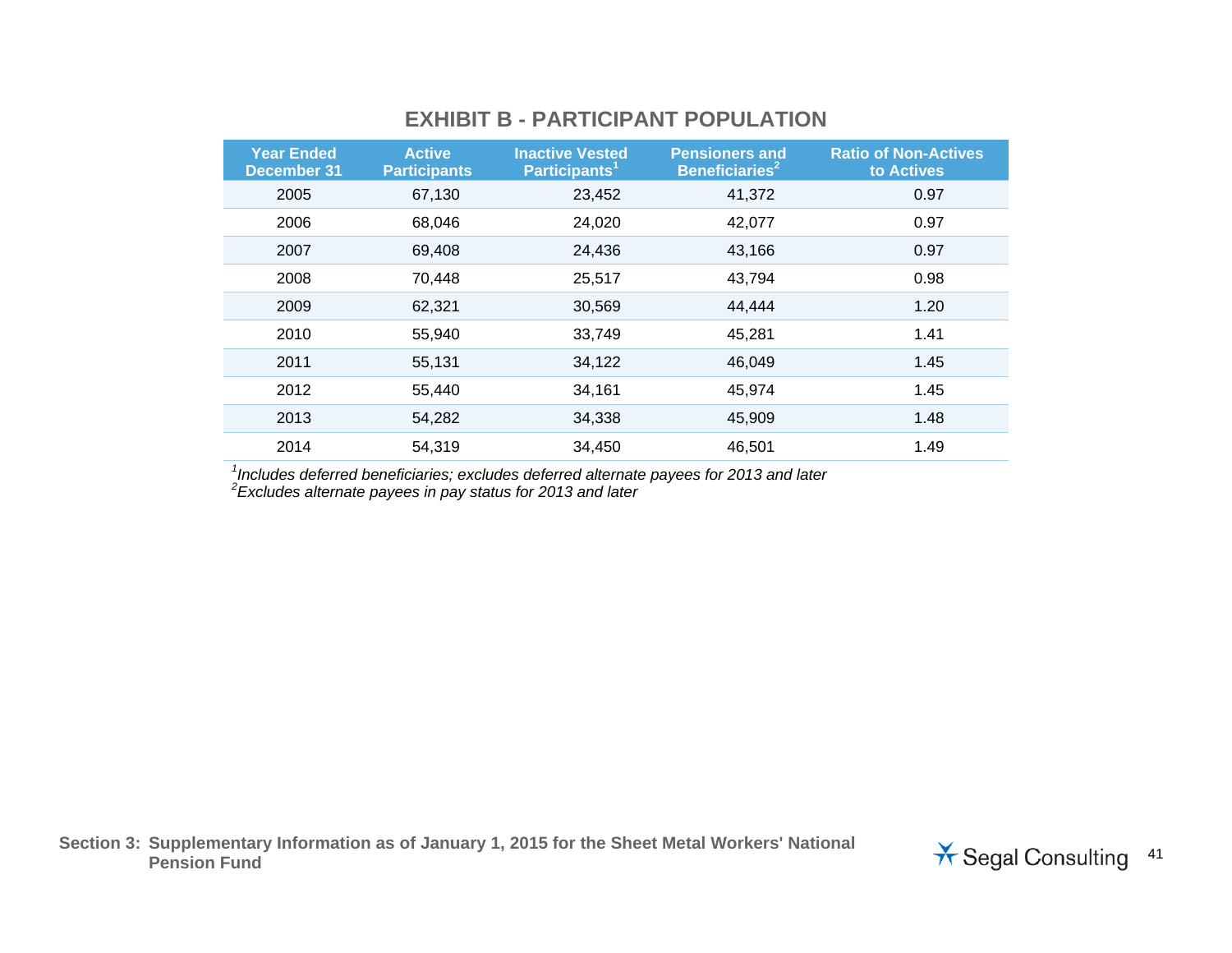|                                         | <b>Total Hours of Contributions<sup>1</sup></b> |                       |                          | <b>Active Participants</b> | <b>Average Hours of</b><br><b>Contributions</b> |                       |  |
|-----------------------------------------|-------------------------------------------------|-----------------------|--------------------------|----------------------------|-------------------------------------------------|-----------------------|--|
| <b>Year Ended</b><br><b>December 31</b> | <b>Number</b>                                   | <b>Percent Change</b> | <b>Number</b>            | <b>Percent Change</b>      | <b>Number</b>                                   | <b>Percent Change</b> |  |
| 2005                                    | 117,802,302                                     | $-1.0%$               | 67,130                   | $-1.7%$                    | 1,755                                           | 0.7%                  |  |
| 2006                                    | 122,074,466                                     | 3.6%                  | 68,046                   | 1.4%                       | 1,794                                           | 2.2%                  |  |
| 2007                                    | 125,691,762                                     | 3.0%                  | 69,408                   | 2.0%                       | 1,811                                           | 0.9%                  |  |
| 2008                                    | 126,093,952                                     | 0.3%                  | 70,448                   | 1.5%                       | 1,790                                           | $-1.2%$               |  |
| 2009                                    | 103,117,103                                     | $-18.2%$              | 62,321                   | $-11.5%$                   | 1,655                                           | $-7.5%$               |  |
| 2010                                    | 91,693,289                                      | $-11.1%$              | 55,940                   | $-10.2%$                   | 1,639                                           | $-1.0%$               |  |
| 2011                                    | 92,440,381                                      | 0.8%                  | 55,131                   | $-1.4%$                    | 1,677                                           | 2.3%                  |  |
| 2012                                    | 94,923,571                                      | 2.7%                  | 55,440                   | 0.6%                       | 1,712                                           | 2.1%                  |  |
| 2013                                    | 92,829,393                                      | $-2.2%$               | 54,282                   | $-2.1%$                    | 1,710                                           | $-0.1%$               |  |
| 2014                                    | 95,139,413                                      | 2.5%                  | 54,319                   | 0.1%                       | 1,751                                           | 2.4%                  |  |
|                                         |                                                 |                       | Five-year average hours: |                            | 1,698                                           |                       |  |
|                                         |                                                 |                       | Ten-year average hours:  |                            | 1,729                                           |                       |  |

## **EXHIBIT C - EMPLOYMENT HISTORY**

*1The total hours of contributions are based on total hours reported in the census data.*

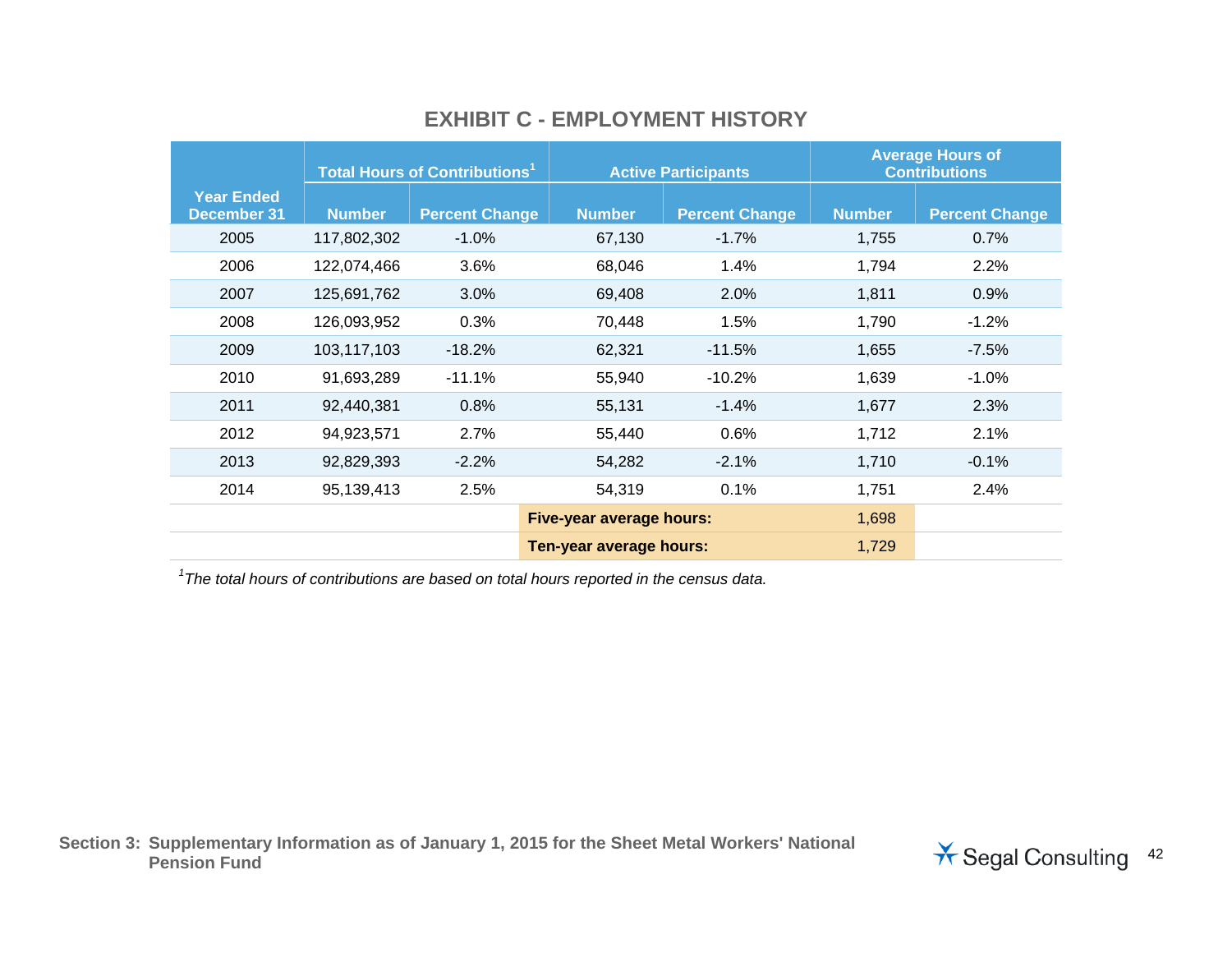|              |                                       |                       | As of December 31, 2013          |                                | As of December 31, 2014                            |                                       |                       |                                  |                                |                                                  |
|--------------|---------------------------------------|-----------------------|----------------------------------|--------------------------------|----------------------------------------------------|---------------------------------------|-----------------------|----------------------------------|--------------------------------|--------------------------------------------------|
| <b>Local</b> | <b>Number</b><br>of<br><b>Members</b> | <b>Average</b><br>Age | <b>Average</b><br><b>Service</b> | <b>Average</b><br><b>Hours</b> | <b>Average</b><br><b>Rate</b><br>as of<br>$12/31*$ | <b>Number</b><br>of<br><b>Members</b> | <b>Average</b><br>Age | <b>Average</b><br><b>Service</b> | <b>Average</b><br><b>Hours</b> | <b>Average</b><br><b>Rate</b><br>as of<br>12/31* |
| 001          | 374                                   | 43.96                 | 16.41                            | 1,594.20                       | \$6.59                                             | 382                                   | 44.40                 | 16.43                            | 1,644.04                       | \$7.00                                           |
| 002          | 1,157                                 | 42.42                 | 14.88                            | 1,628.89                       | 9.56                                               | 1,123                                 | 42.52                 | 15.04                            | 1,624.48                       | 10.28                                            |
| 003          | 369                                   | 42.47                 | 13.55                            | 1,828.60                       | 4.91                                               | 367                                   | 42.50                 | 13.50                            | 1,768.02                       | 5.28                                             |
| 004          | 193                                   | 42.12                 | 15.35                            | 1,731.23                       | 0.45                                               | 206                                   | 43.15                 | 15.67                            | 1,773.46                       | 0.51                                             |
| 005          | 519                                   | 42.18                 | 10.22                            | 1,770.39                       | 3.75                                               | 490                                   | 42.88                 | 10.91                            | 1,795.35                       | 4.06                                             |
| 007          | 996                                   | 41.19                 | 13.43                            | 1,688.52                       | 1.44                                               | 1,020                                 | 41.22                 | 13.41                            | 1,781.70                       | 1.47                                             |
| 009          | 728                                   | 42.44                 | 12.76                            | 1,703.41                       | 0.50                                               | 757                                   | 42.62                 | 12.77                            | 1,725.63                       | 0.54                                             |
| 010          | 2,416                                 | 42.53                 | 14.55                            | 1,659.76                       | 3.84                                               | 2,502                                 | 42.74                 | 14.59                            | 1,678.96                       | 4.13                                             |
| 012          | 975                                   | 41.71                 | 14.45                            | 1,630.87                       | 7.39                                               | 999                                   | 41.68                 | 14.33                            | 1,692.58                       | 7.84                                             |
| 015          | 523                                   | 44.19                 | 9.87                             | 1,773.85                       | 2.49                                               | 542                                   | 43.39                 | 9.70                             | 1,830.65                       | 2.51                                             |
| 016          | 1,342                                 | 41.55                 | 11.80                            | 1,703.89                       | 1.74                                               | 1,477                                 | 41.29                 | 11.34                            | 1,763.36                       | 1.79                                             |
| 017          | 1,290                                 | 42.75                 | 15.02                            | 1,679.53                       | 9.35                                               | 1,290                                 | 42.77                 | 15.18                            | 1,689.82                       | 9.89                                             |
| 018          | 2,347                                 | 43.22                 | 16.17                            | 1,737.24                       | 8.06                                               | 2,441                                 | 42.98                 | 15.90                            | 1,778.26                       | 8.53                                             |
| 019          | 246                                   | 45.21                 | 15.01                            | 1,808.57                       | 3.60                                               | 266                                   | 45.99                 | 14.98                            | 1,820.05                       | 3.62                                             |
| 020          | 2,196                                 | 42.79                 | 15.08                            | 1,688.46                       | 4.79                                               | 2,152                                 | 43.03                 | 15.35                            | 1,721.92                       | 5.12                                             |
| 023          | 209                                   | 43.65                 | 13.95                            | 1,544.48                       | 1.69                                               | 210                                   | 43.50                 | 13.62                            | 1,639.96                       | 1.70                                             |
| 024          | 1,244                                 | 42.90                 | 15.24                            | 1,744.09                       | 3.65                                               | 1,189                                 | 43.04                 | 15.46                            | 1,738.11                       | 3.93                                             |
| 025          | 487                                   | 45.90                 | 17.69                            | 1,619.71                       | 9.93                                               | 496                                   | 46.05                 | 17.73                            | 1,639.00                       | 10.83                                            |
| 026          | 129                                   | 41.18                 | 13.64                            | 1,480.33                       | 2.60                                               | 133                                   | 40.66                 | 12.85                            | 1,614.38                       | 2.75                                             |
| 027          | 401                                   | 44.91                 | 16.59                            | 1,410.38                       | 9.55                                               | 386                                   | 45.33                 | 16.95                            | 1,558.90                       | 10.22                                            |
| 028          | 2,336                                 | 43.20                 | 14.37                            | 1,601.71                       | 11.65                                              | 2,493                                 | 42.94                 | 14.02                            | 1,646.04                       | 12.13                                            |
| 029          | 160                                   | 38.50                 | 13.23                            | 1,775.88                       | 4.36                                               | 168                                   | 38.22                 | 13.07                            | 1,722.56                       | 4.64                                             |
| 032          | 296                                   | 44.25                 | 13.20                            | 1,569.37                       | 3.55                                               | 276                                   | 44.38                 | 12.90                            | 1,690.01                       | 3.57                                             |
| 033          | 2,192                                 | 42.30                 | 13.94                            | 1,625.69                       | 5.34                                               | 2,143                                 | 42.63                 | 14.27                            | 1,703.02                       | 5.83                                             |
| 036          | 1,699                                 | 44.24                 | 16.17                            | 1,542.64                       | 2.33                                               | 1,659                                 | 44.36                 | 16.13                            | 1,576.80                       | 2.48                                             |
| 038          | 493                                   | 43.24                 | 15.43                            | 1,560.00                       | 9.43                                               | 484                                   | 43.77                 | 15.85                            | 1,582.71                       | 10.17                                            |
| 040          | 325                                   | 44.45                 | 15.77                            | 1,526.24                       | 1.43                                               | 368                                   | 44.62                 | 15.29                            | 1,662.28                       | 0.84                                             |

## **EXHIBIT D - COMPARISON OF ACTIVE PARTICIPANTS BY LOCAL**

**Section 3: Supplementary Information as of January 1, 2015 for the Sheet Metal Workers' National**  Pension Fund **Pansion Fund and September 2018** Consulting 43

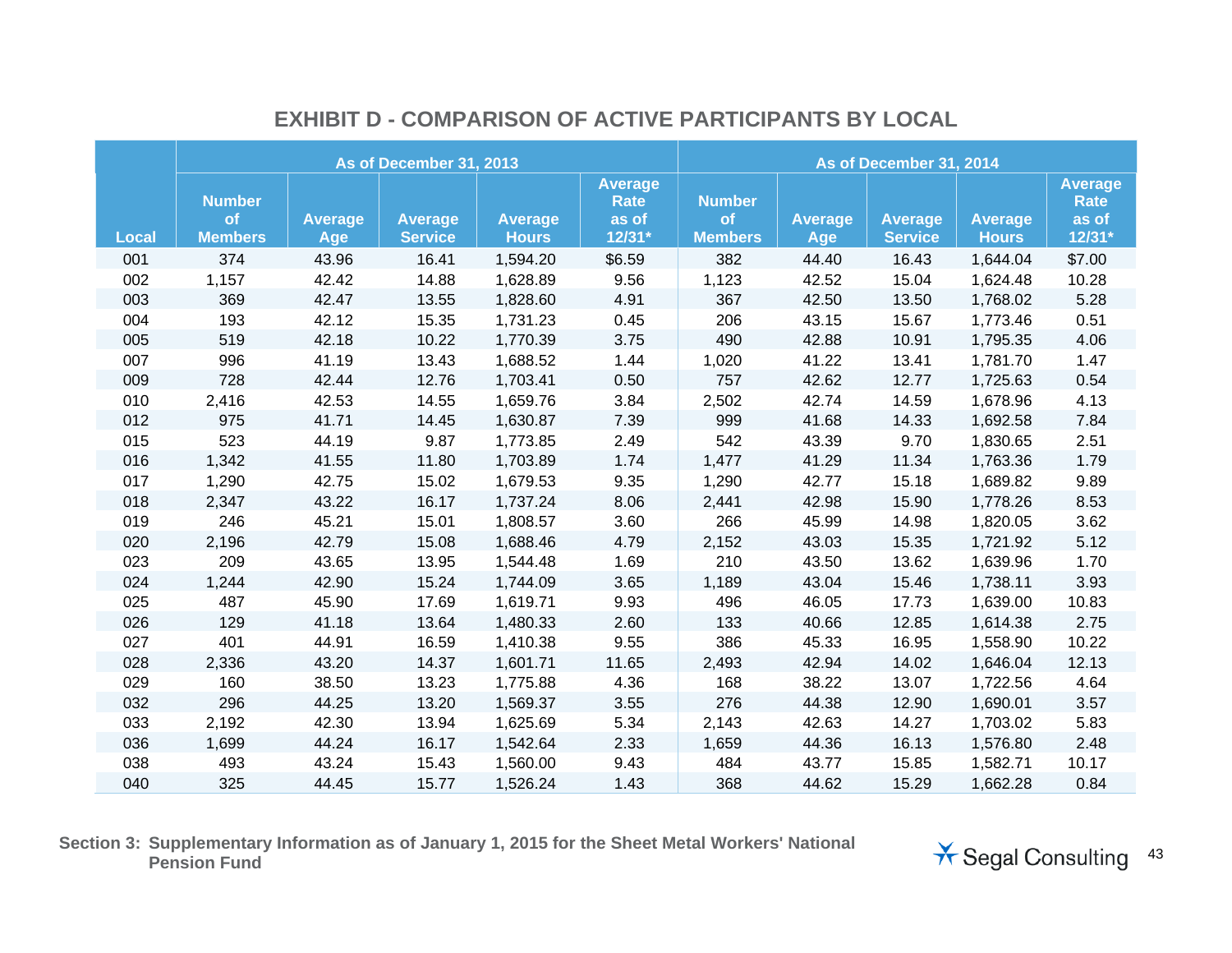|              |                                       |                       | As of December 31, 2013          |                                | As of December 31, 2014                          |                                       |                       |                                  |                                |                                                    |
|--------------|---------------------------------------|-----------------------|----------------------------------|--------------------------------|--------------------------------------------------|---------------------------------------|-----------------------|----------------------------------|--------------------------------|----------------------------------------------------|
| <b>Local</b> | <b>Number</b><br>of<br><b>Members</b> | <b>Average</b><br>Age | <b>Average</b><br><b>Service</b> | <b>Average</b><br><b>Hours</b> | <b>Average</b><br><b>Rate</b><br>as of<br>12/31* | <b>Number</b><br>of<br><b>Members</b> | <b>Average</b><br>Age | <b>Average</b><br><b>Service</b> | <b>Average</b><br><b>Hours</b> | <b>Average</b><br><b>Rate</b><br>as of<br>$12/31*$ |
| 044          | 190                                   | 43.60                 | 14.51                            | 1,392.90                       | \$0.75                                           | 192                                   | 44.09                 | 14.99                            | 1,456.43                       | \$0.93                                             |
| 045          | 365                                   | 40.25                 | 14.16                            | 1,707.46                       | 5.82                                             | 402                                   | 39.97                 | 13.65                            | 1,781.70                       | 6.10                                               |
| 046          | 358                                   | 40.81                 | 13.99                            | 1,635.69                       | 2.50                                             | 350                                   | 41.00                 | 14.25                            | 1,651.30                       | 2.70                                               |
| 048          | 213                                   | 43.03                 | 16.51                            | 1,719.52                       | 6.37                                             | 204                                   | 43.46                 | 16.65                            | 1,844.46                       | 6.91                                               |
| 049          | 379                                   | 43.23                 | 14.09                            | 1,678.06                       | 4.75                                             | 403                                   | 42.81                 | 13.40                            | 1,742.30                       | 4.97                                               |
| 054          | 665                                   | 42.49                 | 13.75                            | 1,851.26                       | 5.02                                             | 739                                   | 42.22                 | 12.61                            | 1,892.14                       | 5.03                                               |
| 055          | 894                                   | 42.22                 | 12.86                            | 1,726.56                       | 1.44                                             | 850                                   | 42.51                 | 13.42                            | 1,706.64                       | 1.47                                               |
| 058          | 133                                   | 42.67                 | 11.28                            | 1,365.91                       | 6.30                                             | 149                                   | 43.16                 | 11.42                            | 1,481.90                       | 7.21                                               |
| 063          | 287                                   | 44.20                 | 15.31                            | 1,595.77                       | 7.09                                             | 309                                   | 44.62                 | 15.42                            | 1,613.09                       | 7.46                                               |
| 066          | 1,673                                 | 43.08                 | 14.27                            | 1,603.41                       | 3.57                                             | 1,799                                 | 43.51                 | 14.20                            | 1,686.57                       | 3.59                                               |
| 067          | 806                                   | 41.24                 | 12.57                            | 1,748.14                       | 6.17                                             | 729                                   | 41.54                 | 13.09                            | 1,711.92                       | 6.55                                               |
| 068          | 486                                   | 42.67                 | 11.36                            | 1,754.76                       | 4.80                                             | 455                                   | 43.03                 | 11.73                            | 1,756.30                       | 4.17                                               |
| 071          | 291                                   | 41.95                 | 14.29                            | 1,615.66                       | 5.77                                             | 310                                   | 42.13                 | 14.03                            | 1,783.57                       | 6.23                                               |
| 073          | 1,854                                 | 45.98                 | 17.32                            | 1,708.09                       | 4.15                                             | 1,890                                 | 46.49                 | 17.66                            | 1,749.36                       | 4.43                                               |
| 080          | 67                                    | 39.81                 | 8.24                             | 1,351.96                       | 4.86                                             | 65                                    | 40.67                 | 8.79                             | 1,286.46                       | 6.27                                               |
| 083          | 321                                   | 43.45                 | 13.70                            | 1,572.31                       | 8.95                                             | 375                                   | 43.14                 | 12.91                            | 1,862.43                       | 9.44                                               |
| 085          | 748                                   | 41.03                 | 13.47                            | 1,707.37                       | 0.98                                             | 811                                   | 41.01                 | 13.16                            | 1,776.09                       | 1.00                                               |
| 088          | 460                                   | 42.52                 | 14.38                            | 1,520.03                       | 2.35                                             | 490                                   | 42.36                 | 13.59                            | 1,574.73                       | 2.44                                               |
| 091          | 607                                   | 39.99                 | 13.65                            | 1,627.45                       | 4.28                                             | 631                                   | 40.02                 | 13.40                            | 1,733.38                       | 4.45                                               |
| 100          | 503                                   | 42.53                 | 13.48                            | 1,534.47                       | 5.77                                             | 423                                   | 42.96                 | 13.96                            | 1,584.04                       | 6.20                                               |
| 103          | 335                                   | 43.38                 | 14.03                            | 1,603.26                       | 1.26                                             | 323                                   | 43.86                 | 14.70                            | 1,616.27                       | 1.31                                               |
| 104          | 4,151                                 | 42.20                 | 13.40                            | 1,570.48                       | 1.81                                             | 4,030                                 | 42.45                 | 13.69                            | 1,561.34                       | 1.80                                               |
| 105          | 2,885                                 | 40.89                 | 12.20                            | 1,626.11                       | 2.66                                             | 2,693                                 | 40.99                 | 12.20                            | 1,613.26                       | 2.79                                               |
| 110          | 533                                   | 44.58                 | 15.21                            | 1,686.54                       | 7.49                                             | 555                                   | 44.39                 | 14.95                            | 1,776.19                       | 7.91                                               |
| 112          | 310                                   | 41.37                 | 11.63                            | 1,740.29                       | 2.06                                             | 289                                   | 41.36                 | 11.72                            | 1,745.97                       | 2.14                                               |
| 124          | 359                                   | 41.72                 | 13.47                            | 1,668.92                       | 1.93                                             | 323                                   | 42.45                 | 14.26                            | 1,726.03                       | 1.93                                               |
| 137          | 347                                   | 44.19                 | 14.24                            | 1,567.64                       | 8.51                                             | 329                                   | 44.65                 | 14.66                            | 1,685.66                       | 9.46                                               |

# **EXHIBIT D - COMPARISON OF ACTIVE PARTICIPANTS BY LOCAL (CONTINUED)**

**Section 3: Supplementary Information as of January 1, 2015 for the Sheet Metal Workers' National**  Pension Fund **Consulting 44** Pension Fund **Consulting 44** 

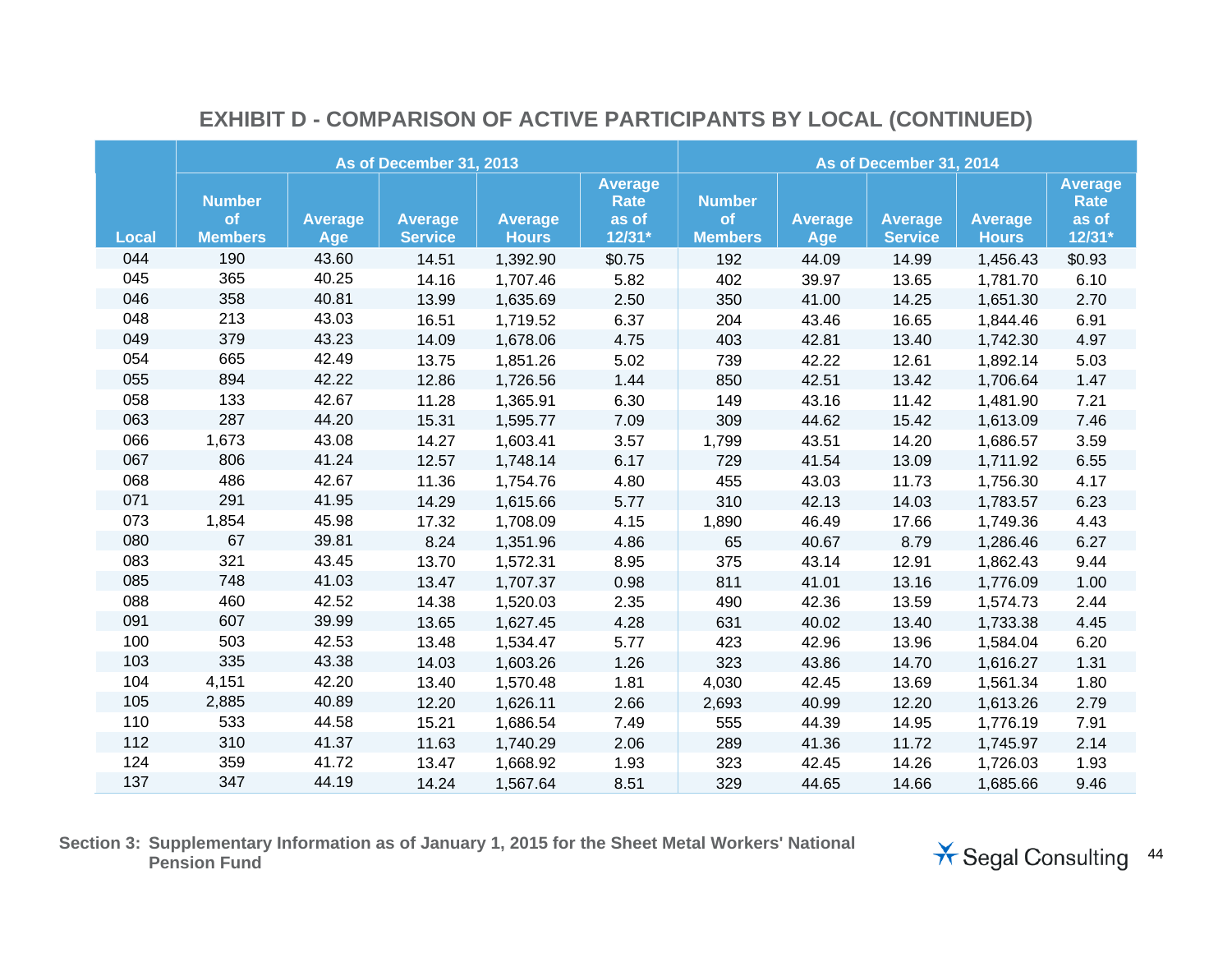|              |                                              |                       | As of December 31, 2013          |                                | As of December 31, 2014                     |                                       |                       |                                  |                                |                                             |
|--------------|----------------------------------------------|-----------------------|----------------------------------|--------------------------------|---------------------------------------------|---------------------------------------|-----------------------|----------------------------------|--------------------------------|---------------------------------------------|
| <b>Local</b> | <b>Number</b><br><b>of</b><br><b>Members</b> | <b>Average</b><br>Age | <b>Average</b><br><b>Service</b> | <b>Average</b><br><b>Hours</b> | <b>Average</b><br>Rate<br>as of<br>$12/31*$ | <b>Number</b><br>of<br><b>Members</b> | <b>Average</b><br>Age | <b>Average</b><br><b>Service</b> | <b>Average</b><br><b>Hours</b> | <b>Average</b><br>Rate<br>as of<br>$12/31*$ |
| 170          | 760                                          | 45.88                 | 12.63                            | 2,072.21                       | \$1.31                                      | 777                                   | 45.58                 | 12.34                            | 2,134.79                       | \$1.44                                      |
| 177          | 470                                          | 41.36                 | 11.26                            | 1,656.00                       | 0.81                                        | 412                                   | 41.92                 | 12.09                            | 1,708.05                       | 0.94                                        |
| 206          | 448                                          | 40.81                 | 11.02                            | 1,583.59                       | 4.03                                        | 449                                   | 41.24                 | 11.24                            | 1,634.16                       | 4.38                                        |
| 214          | 650                                          | 41.88                 | 13.57                            | 1,794.61                       | 2.61                                        | 654                                   | 41.66                 | 13.21                            | 1,840.56                       | 2.71                                        |
| 218          | 324                                          | 43.56                 | 15.88                            | 1,581.11                       | 2.94                                        | 325                                   | 44.06                 | 16.02                            | 1,668.90                       | 3.29                                        |
| 219          | 276                                          | 42.63                 | 16.57                            | 1,696.33                       | 5.58                                        | 291                                   | 42.05                 | 15.18                            | 1,761.90                       | 5.67                                        |
| 237**        | 117                                          | 53.94                 | 23.22                            | 692.40                         | 2.76                                        |                                       | $\sim$                |                                  |                                |                                             |
| 256          | 35                                           | 49.31                 | 9.00                             | 1,989.20                       | 1.00                                        | 35                                    | 51.10                 | 10.14                            | 1,973.77                       | 1.07                                        |
| 263          | 290                                          | 40.10                 | 13.20                            | 1,722.33                       | 5.07                                        | 297                                   | 40.74                 | 13.69                            | 1,768.26                       | 5.65                                        |
| 265          | 1,090                                        | 43.84                 | 16.88                            | 1,551.66                       | 0.90                                        | 1,125                                 | 44.22                 | 17.22                            | 1,559.60                       | 1.02                                        |
| 268          | 366                                          | 43.92                 | 16.73                            | 1,564.42                       | 4.17                                        | 365                                   | 44.80                 | 17.26                            | 1,611.77                       | 4.49                                        |
| 270          | 162                                          | 42.13                 | 12.78                            | 1,750.36                       | 5.01                                        | 162                                   | 42.43                 | 13.47                            | 1,905.08                       | 5.41                                        |
| 273          | 151                                          | 42.73                 | 13.89                            | 1,473.75                       | 2.93                                        | 166                                   | 41.64                 | 13.00                            | 1,473.75                       | 3.07                                        |
| 292          | 439                                          | 44.69                 | 14.94                            | 1,878.10                       | 1.17                                        | 391                                   | 45.14                 | 15.82                            | 1,859.45                       | 1.11                                        |
| 312          | 846                                          | 40.72                 | 13.45                            | 1,763.84                       | 0.23                                        | 805                                   | 40.75                 | 13.73                            | 1,783.46                       | 0.25                                        |
| 359          | 447                                          | 42.47                 | 13.40                            | 1,567.29                       | 2.03                                        | 382                                   | 42.88                 | 14.08                            | 1,562.46                       | 3.52                                        |
| 399          | 342                                          | 40.53                 | 7.02                             | 1,717.37                       | 6.13                                        | 318                                   | 41.68                 | 7.56                             | 1,795.18                       | 6.53                                        |
| 435          | 164                                          | 42.11                 | 14.74                            | 1,649.62                       | 5.36                                        | 165                                   | 41.88                 | 14.56                            | 1,784.16                       | 5.42                                        |
| 441          | 164                                          | 44.32                 | 15.83                            | 1,763.93                       | 4.82                                        | 170                                   | 44.67                 | 15.76                            | 1,851.19                       | 5.22                                        |
| 450          | 129                                          | 49.07                 | 15.35                            | 2,329.87                       | 2.14                                        | 128                                   | 46.76                 | 13.93                            | 2,361.33                       | 2.15                                        |
| 464          | 138                                          | 53.46                 | 23.75                            | 1,841.75                       | 0.89                                        | 128                                   | 54.35                 | 24.86                            | 1,815.63                       | 0.88                                        |
| 480          | 433                                          | 47.02                 | 18.03                            | 2,173.45                       | 2.24                                        | 451                                   | 45.83                 | 16.76                            | 2,178.51                       | 2.33                                        |
| 555          | 152                                          | 46.46                 | 11.46                            | 1,896.54                       | 0.79                                        | 158                                   | 45.30                 | 10.99                            | 1,825.38                       | 0.79                                        |
| 565          | $\mathbf 1$                                  | 58.67                 | 34.75                            | 1,960.00                       | 5.41                                        | $\mathbf{1}$                          | 59.67                 | 35.75                            | 1,956.00                       | 5.79                                        |
| 997          | 26                                           | 51.25                 | 11.27                            | 1,817.62                       | 5.41                                        | 27                                    | 48.49                 | 10.02                            | 1,850.33                       | 5.61                                        |
| Total        | 54,282                                       | 42.80                 | 14.21                            | 1,663.13                       | \$4.35                                      | 54,319                                | 42.91                 | 14.24                            | 1,703.53                       | \$4.64                                      |

## **EXHIBIT D - COMPARISON OF ACTIVE PARTICIPANTS BY LOCAL (CONTINUED)**

*\*Does not reflect contribution rate increases scheduled to occur during subsequent Plan years* 

*\*\*Local 237 has been dissolved*

**Section 3: Supplementary Information as of January 1, 2015 for the Sheet Metal Workers' National**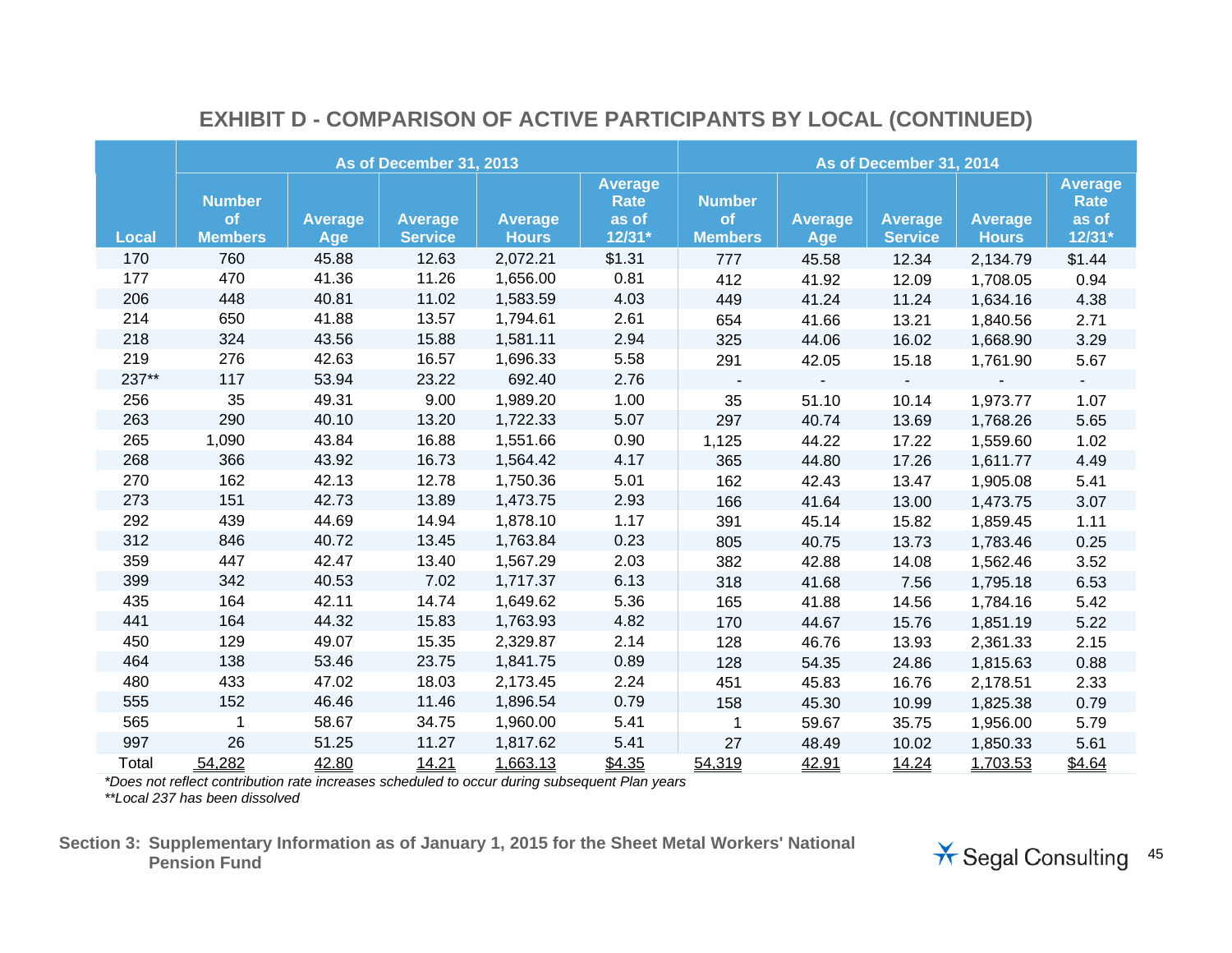### **EXHIBIT E - SUMMARY STATEMENT OF INCOME AND EXPENSES ON AN ACTUARIAL BASIS**

|                                                            | Year Ended December 31, 2013 |                | Year Ended December 31, 2014 |                 |
|------------------------------------------------------------|------------------------------|----------------|------------------------------|-----------------|
| <b>Contribution income:</b>                                |                              |                |                              |                 |
| • Employer contributions and withdrawal liability payments | \$406,169,752                |                | \$406,915,882                |                 |
| • Liquidated damages                                       | 249,536                      |                | 166,463                      |                 |
| • Adjustment for withdrawal liability receivable           | $-17,040,809$                |                | 7,442,292                    |                 |
| • Less administrative expenses                             | $-13,026,743$                |                | $-12,014,240$                |                 |
| Net contribution income                                    |                              | \$376,351,736  |                              | \$402,510,397   |
| Settlement and other income                                |                              | 356,755        |                              | 426,275         |
| Investment income:                                         |                              |                |                              |                 |
| • Expected investment income                               | \$275,953,963                |                | \$293,646,757                |                 |
| • Adjustment toward market value                           | 18,033,864                   |                | $-43,115,454$                |                 |
| Net investment income                                      |                              | 293,987,827    |                              | 250,531,303     |
| Total income available for benefits                        |                              | \$670,696,318  |                              | \$653,467,975   |
| Less benefit payments                                      |                              | -\$441,792,780 |                              | $-$454,020,194$ |
| <b>Change in reserve for future benefits</b>               |                              | \$228,903,538  |                              | \$199,447,781   |

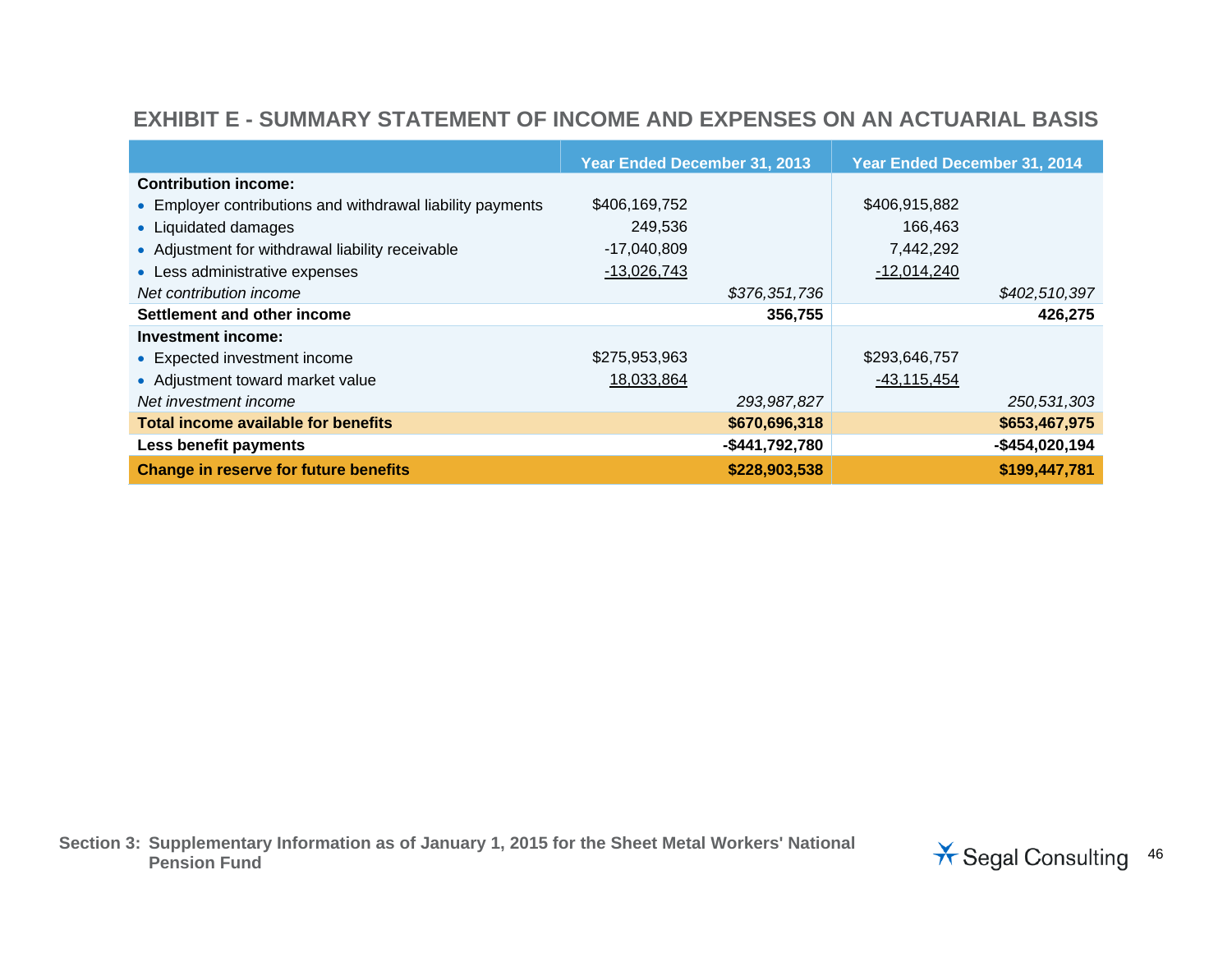#### **EXHIBIT F - FINANCIAL INFORMATION TABLE**

|                                             | Year Ended December 31, 2013 |                  | Year Ended December 31, 2014 |                 |
|---------------------------------------------|------------------------------|------------------|------------------------------|-----------------|
| <b>Cash equivalents</b>                     |                              | \$71,092,366     |                              | \$68,780,712    |
| <b>Accounts receivable:</b>                 |                              |                  |                              |                 |
| • Employer contributions                    | \$42,244,754                 |                  | \$40,151,788                 |                 |
| • Payment for security sold                 | 20,853,563                   |                  | 31,721,108                   |                 |
| • Accrued interest and dividend             | 5,770,699                    |                  | 6,731,806                    |                 |
| • Miscellaneous                             | 643,085                      |                  | 680,788                      |                 |
| Total accounts receivable                   |                              | 69,512,101       |                              | 79,285,490      |
| Investments:                                |                              |                  |                              |                 |
| • Corporate stocks                          | \$1,650,875,783              |                  | \$1,431,195,272              |                 |
| • Securities loaned to third parties        | 585,758,767                  |                  | 584,145,072                  |                 |
| • Debt securities                           | 425,430,637                  |                  | 538,247,147                  |                 |
| • Common collective trusts                  | 557,265,081                  |                  | 565,114,476                  |                 |
| • Hedge funds                               | 313,156,038                  |                  | 408,195,305                  |                 |
| • Short-term investments                    | 84,118,729                   |                  | 225,881,474                  |                 |
| • Limited partnerships and other securities | 108,559,843                  |                  | 188,965,884                  |                 |
| • Real estate                               | 21,600,000                   |                  | 21,600,000                   |                 |
| Total investments at market value           |                              | 3,746,764,878    |                              | 3,963,344,630   |
| <b>Total assets</b>                         |                              | \$3,887,369,345  |                              | \$4,111,410,832 |
| Less accounts payable:                      |                              |                  |                              |                 |
| • Settlement for securities purchased       | $-$54,781,453$               |                  | -\$99,098,625                |                 |
| • Notes payable                             | $-7,403,951$                 |                  | $-7,232,939$                 |                 |
| • Miscellaneous                             | $-7,060,767$                 |                  | $-5,845,721$                 |                 |
| Total accounts payable                      |                              | $-$ \$69,246,171 |                              | $-$112,177,285$ |
| Net assets at market value*                 |                              | \$3,818,123,174  |                              | \$3,999,233,547 |
| Net assets at actuarial value*              |                              | \$3,940,831,853  |                              | \$4,140,279,634 |

*\*Excludes withdrawal liability payments receivable of \$35,711,069 as of December 31, 2013 and \$28,268,777 as of December 31, 2014* 

**Section 3: Supplementary Information as of January 1, 2015 for the Sheet Metal Workers' National**  Pension Fund **Pansion Fund Account of the Contract of the Consulting Account of the Segal Consulting 47** 

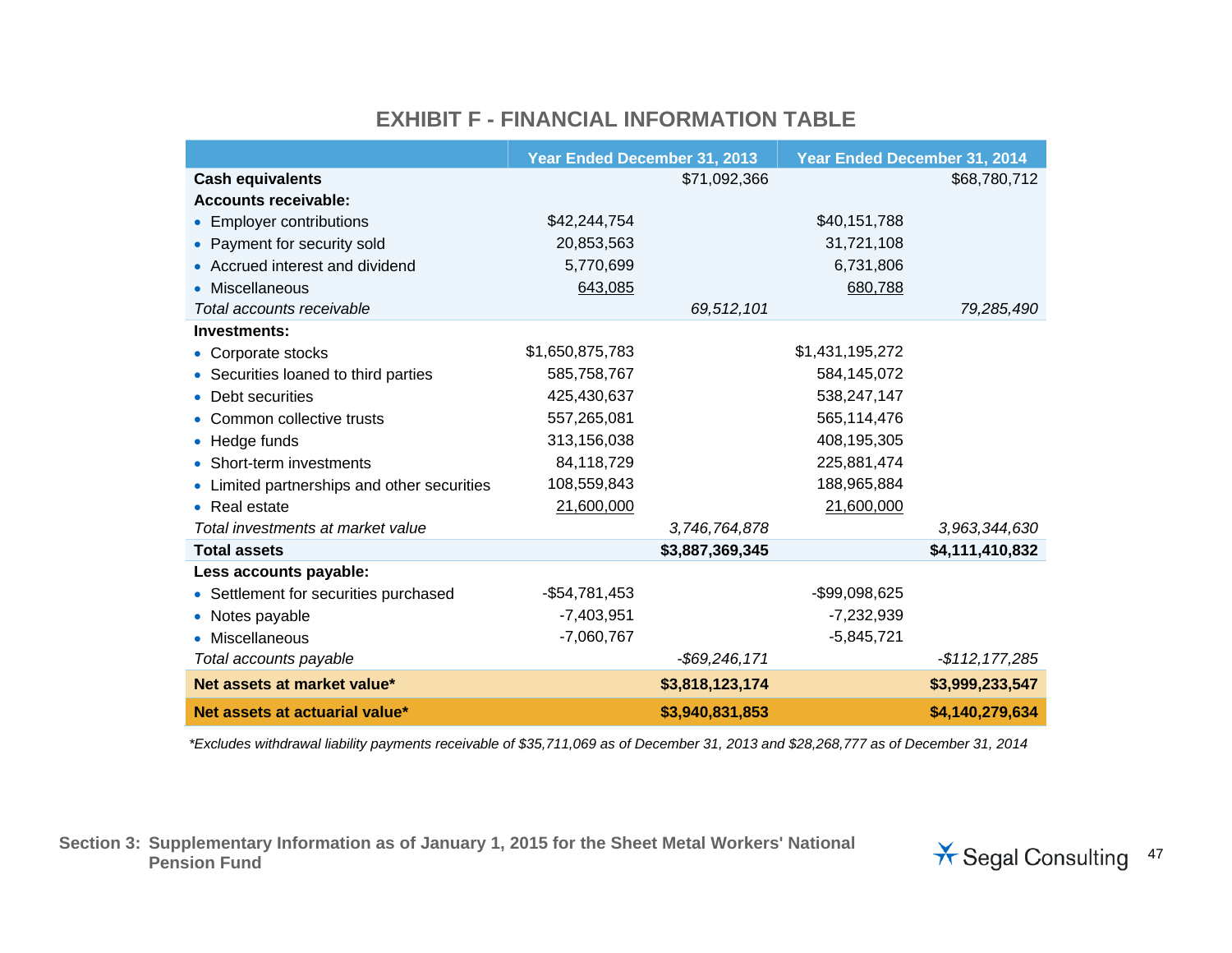|                                         | <b>Actuarial Value</b><br><b>Investment Return*</b> |                | <b>Market Value</b><br><b>Investment Return</b> |                |                                         | <b>Actuarial Value</b><br><b>Investment Return*</b> |                | <b>Market Value</b><br><b>Investment Return</b> |                |
|-----------------------------------------|-----------------------------------------------------|----------------|-------------------------------------------------|----------------|-----------------------------------------|-----------------------------------------------------|----------------|-------------------------------------------------|----------------|
| <b>Year Ended</b><br><b>December 31</b> | <b>Amount</b>                                       | <b>Percent</b> | <b>Amount</b>                                   | <b>Percent</b> | <b>Year Ended</b><br><b>December 31</b> | <b>Amount</b>                                       | <b>Percent</b> | <b>Amount</b>                                   | <b>Percent</b> |
| 1995                                    | \$163,234,797                                       | 8.55%          | \$334,727,761                                   | 20.69%         | 2005                                    | \$249,128,731                                       | 8.50%          | \$201,693,098                                   | 7.31%          |
| 1996                                    | 170,828,792                                         | 8.52%          | 229,161,544                                     | 12.12%         | 2006                                    | 153,183,390                                         | 5.01%          | 370,984,124                                     | 13.07%         |
| 1997                                    | 168,993,853                                         | 8.62%          | 283,878,769                                     | 14.49%         | 2007                                    | 235,073,194                                         | 7.57%          | 243,628,390                                     | 7.84%          |
| 1998                                    | 205,324,555                                         | 8.50%          | 314,421,636                                     | 13.04%         | 2008                                    | -193,649,545                                        | $-5.93%$       | $-905,604,097$                                  | $-27.64%$      |
| 1999                                    | 363,401,597                                         | 15.40%         | 190,707,659                                     | 7.52%          | 2009                                    | 463,585,989                                         | 15.45%         | 561,785,116                                     | 24.45%         |
| 2000                                    | 226,303,645                                         | 8.50%          | 3,560,195                                       | 0.13%          | 2010                                    | 209,948,846                                         | 6.25%          | 398,844,675                                     | 14.48%         |
| 2001                                    | 159,799,521                                         | 5.63%          | $-36,479,361$                                   | $-1.39%$       | 2011                                    | 122,036,155                                         | 3.52%          | $-52,598,539$                                   | $-1.72%$       |
| 2002                                    | $-154,706,918$                                      | $-5.26%$       | $-194,048,412$                                  | $-7.69%$       | 2012                                    | 243,627,164                                         | 6.95%          | 349,221,467                                     | 11.98%         |
| 2003                                    | 229,560,422                                         | 8.50%          | 458,228,754                                     | 20.44%         | 2013                                    | 293,987,827                                         | 7.99%          | 656,623,939                                     | 20.56%         |
| 2004                                    | 239,619,449                                         | 8.50%          | 298,949,842                                     | 11.55%         | 2014                                    | 250,531,303                                         | 6.40%          | 232,193,895                                     | 6.12%          |
|                                         |                                                     |                |                                                 |                | Total                                   | \$3,799,812,767                                     |                | \$3,939,880,455                                 |                |
|                                         |                                                     |                | Most recent three-year average return:          |                |                                         |                                                     | 7.11%          |                                                 | 12.89%         |
| Most recent five-year average return:   |                                                     |                |                                                 |                |                                         |                                                     | 6.25%          |                                                 | 10.09%         |
|                                         |                                                     |                | Most recent 10-year average return:             |                |                                         |                                                     | 6.09%          |                                                 | 6.86%          |
|                                         |                                                     |                | 20-year average return:                         |                |                                         |                                                     | 6.56%          |                                                 | 7.43%          |

## **EXHIBIT G - INVESTMENT RETURN – ACTUARIAL VALUE VS. MARKET VALUE**

*Note: Each year's yield is weighted by the average asset value in that year. The average return for the most recent three years is the arithmetic average of the returns. For average returns over five or more years, the average return is weighted by the asset value.* 

*\* The actuarial value investment returns for 1999, 2006 and 2008 include the effect of a change in the method for determining the actuarial value of assets.*

**Section 3: Supplementary Information as of January 1, 2015 for the Sheet Metal Workers' National** 

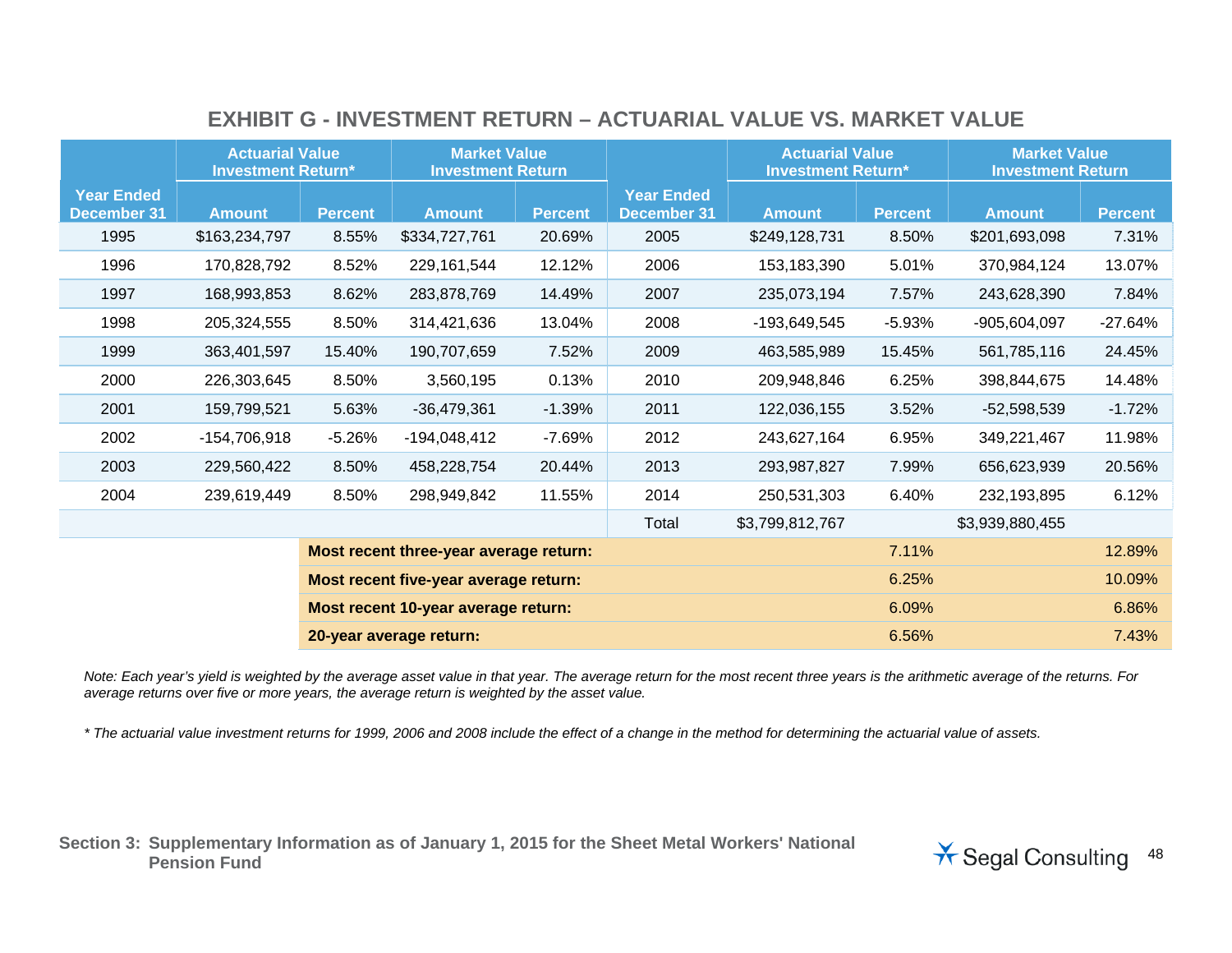### **EXHIBIT H - ANNUAL FUNDING NOTICE FOR PLAN YEAR BEGINNING JANUARY 1, 2015 AND ENDING DECEMBER 31, 2015**

| 2015<br><b>Plan Year</b> | 2014<br><b>Plan Year</b> | 2013<br><b>Plan Year</b> |
|--------------------------|--------------------------|--------------------------|
| January 1, 2015          | January 1, 2014          | January 1, 2013          |
| 59.3%                    | 59.1%                    | 57.4%                    |
| \$4,140,279,634          | \$3,940,831,853          | \$3,711,928,315          |
| 6,987,384,126            | 6,671,514,903            | 6,463,106,428            |
| Not available            | 3,999,233,547            | 3,818,123,174            |
|                          |                          |                          |

 *\*Excludes withdrawal liability payments receivable* 

#### **Critical or Endangered Status**

The Plan is in endangered status for the 2015 Plan year because it is not in critical status and its funded percentage is less than 80%. In addition, the Plan is not projected to be in critical status for any of the five succeeding Plan years.

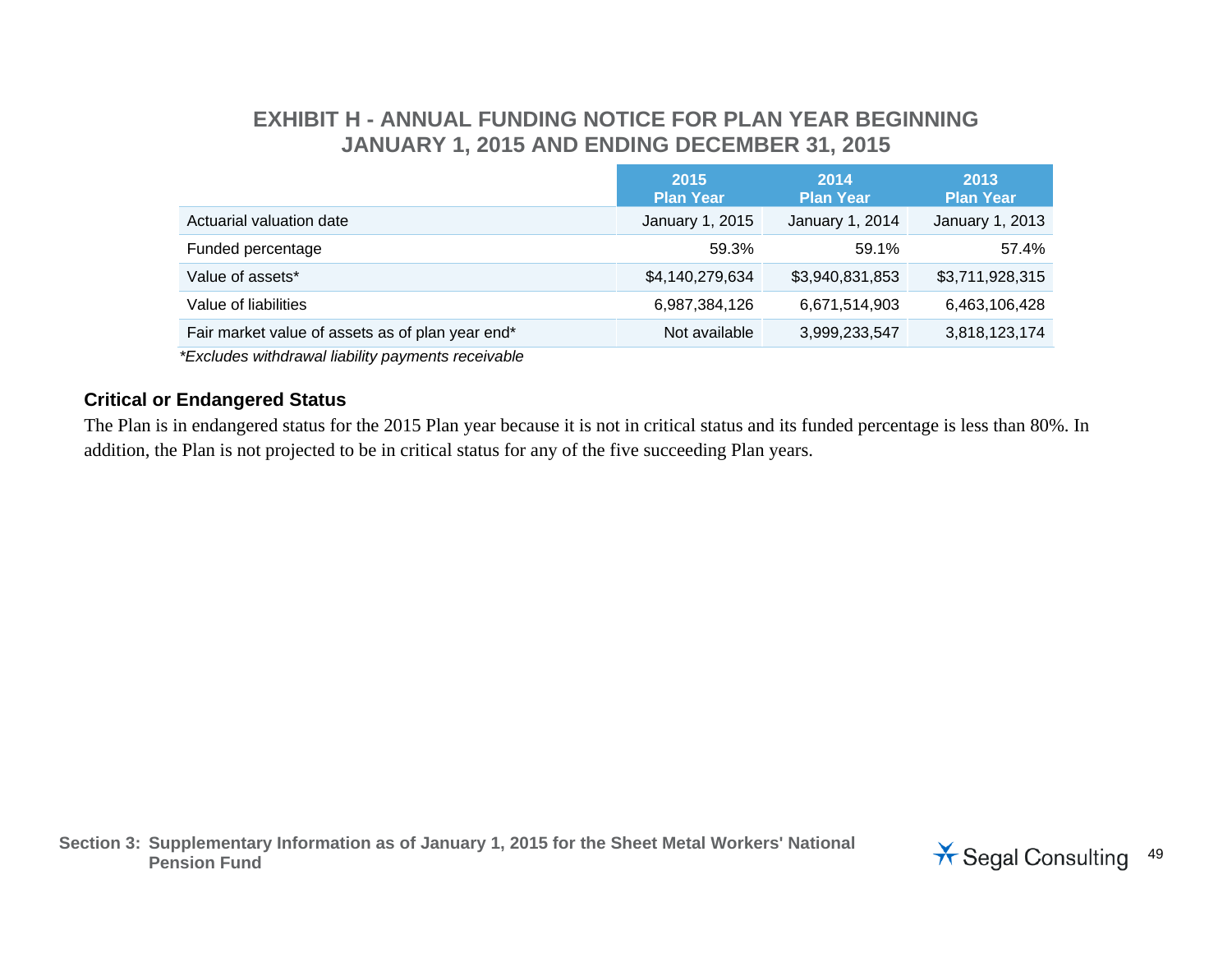## **EXHIBIT I - FUNDING STANDARD ACCOUNT**

- ERISA imposes a minimum funding standard that requires the Plan to maintain a Funding Standard Account. The accumulation of contributions in excess of the minimum funding standard is called the Funding Standard Account credit balance. If actual contributions fall short on a cumulative basis, a funding deficiency has occurred.
- $\blacktriangleright$  The Funding Standard is charged with normal cost and the amortization of increases in the unfunded actuarial accrued liability due to plan amendments, experience losses, and changes in actuarial assumptions and funding methods. The Funding Standard Account is credited with employer contributions, withdrawal liability payments, and the amortization of decreases in the unfunded actuarial accrued liability due to plan amendments, experience gains, and changes in actuarial assumptions and funding methods.
- ≻ Increases or decreases in the unfunded actuarial accrued liability are amortized over 15 years except that short-term benefits, such as 13<sup>th</sup> checks, are amortized over the scheduled payout period.
- The Preservation of Access to Care for Medicare Beneficiaries and Pension Relief Act of 2010 (PRA 2010) allowed eligible plans such as this one to amortize certain losses over periods up to 29 years. Beginning in 2009, the Funding Standard Account reflects the Trustees' election under PRA 2010 to extend the amortization of the 2008 investment loss, smooth those losses over 10 years in the actuarial value of assets, and increase the upper limit on the actuarial value of assets.

## **FUNDING STANDARD ACCOUNT FOR THE YEAR ENDED DECEMBER 31, 2014 (RECOGNIZING FIVE-YEAR AMORTIZATION EXTENSION)**

|   | <b>Charges</b>                                 |               | <b>Credits</b> |                                             |                |  |
|---|------------------------------------------------|---------------|----------------|---------------------------------------------|----------------|--|
|   | Prior year funding deficiency                  | \$0           | 6              | Prior year credit balance                   | \$119,925,676  |  |
| 2 | Normal cost, including administrative expenses | 96,701,186    |                | <b>Employer contributions</b>               | 414,524,637    |  |
| 3 | Total amortization charges                     | 554,633,316   | 8              | Total amortization credits                  | 296,358,967    |  |
| 4 | Interest to end of the year                    | 48,850,088    | q              | Interest to end of the year                 | 46,766,022     |  |
| 5 | Total charges                                  | \$700,184,590 |                | <b>10 Full-funding limitation credit</b>    | $\overline{0}$ |  |
|   |                                                |               |                | <b>Total credits</b>                        | \$877,575,302  |  |
|   |                                                |               |                | Credit balance/(funding deficiency): 11 - 5 | \$177,390,712  |  |

**Section 3: Supplementary Information as of January 1, 2015 for the Sheet Metal Workers' National**  Pension Fund<br>Pension Fund

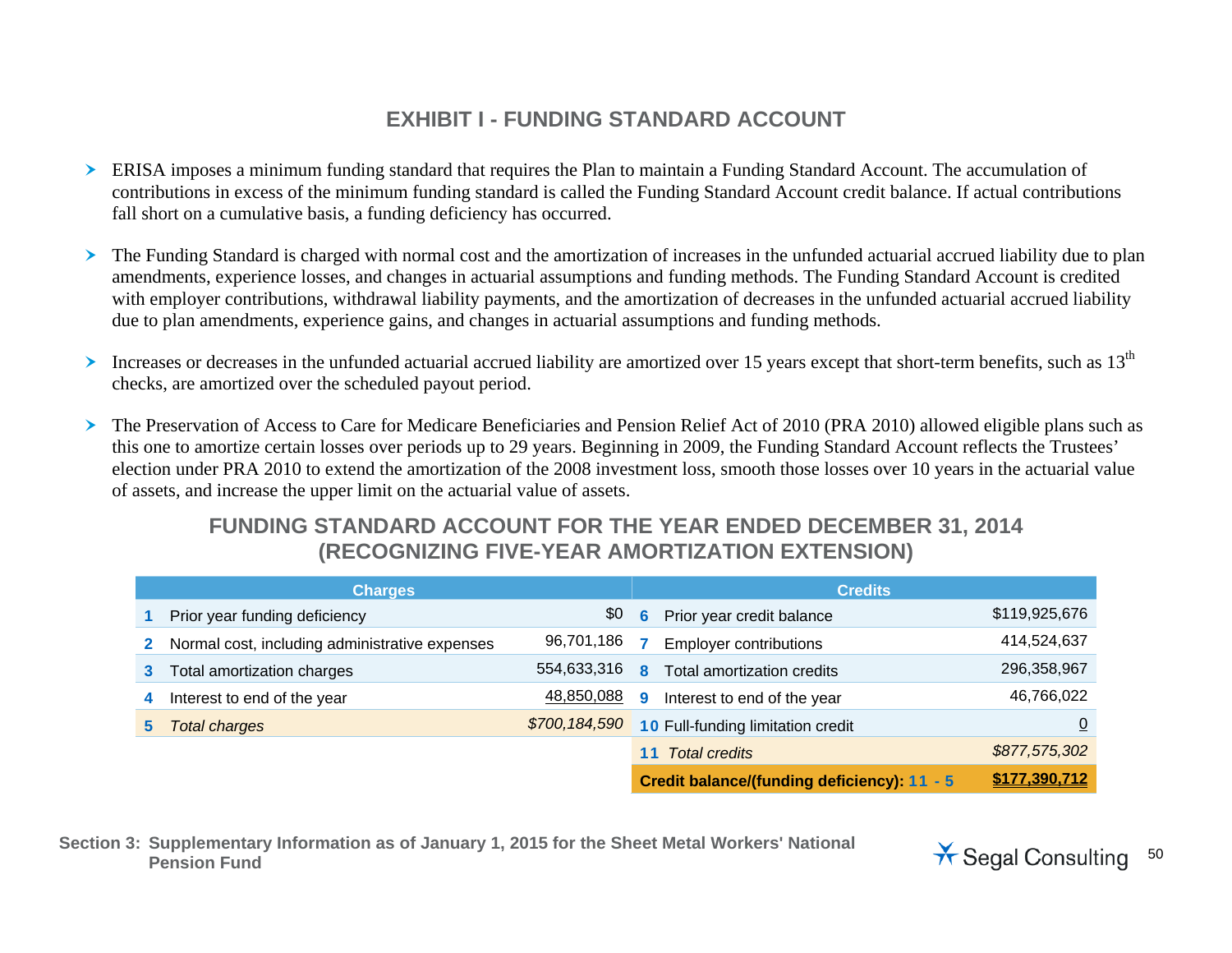- PPA'06 requires the Internal Revenue Service (IRS) to permit multiemployer plans facing a funding deficiency within 10 years to extend the schedule for paying off their liabilities by five years. The Trustees elected to utilize this provision effective January 1, 2009.
- The chart below shows the development of the Funding Standard Account without the five-year amortization extension.

## **FUNDING STANDARD ACCOUNT FOR THE YEAR ENDED DECEMBER 31, 2014 (DISREGARDING FIVE-YEAR AMORTIZATION EXTENSION)**

|                | <b>Charges</b>                                 | <b>Credits</b>  |   |                                             |                |
|----------------|------------------------------------------------|-----------------|---|---------------------------------------------|----------------|
|                | Prior year funding deficiency                  | \$530,666,254   |   | <b>6</b> Prior year credit balance          | \$0            |
| $\mathbf{2}^-$ | Normal cost, including administrative expenses | 96,701,186      |   | <b>Employer contributions</b>               | 414,524,637    |
| 3 <sup>1</sup> | Total amortization charges                     | 574,436,486     | 8 | Total amortization credits                  | 296,358,967    |
| 4              | Interest to end of the year                    | 90,135,294      | 9 | Interest to end of the year                 | 37,771,597     |
| 5.             | <b>Total charges</b>                           | \$1,291,939,220 |   | <b>10 Full-funding limitation credit</b>    |                |
|                |                                                |                 |   | <b>Total credits</b>                        | \$748,655,201  |
|                |                                                |                 |   | Credit balance/(funding deficiency): 11 - 5 | -\$543,284,019 |

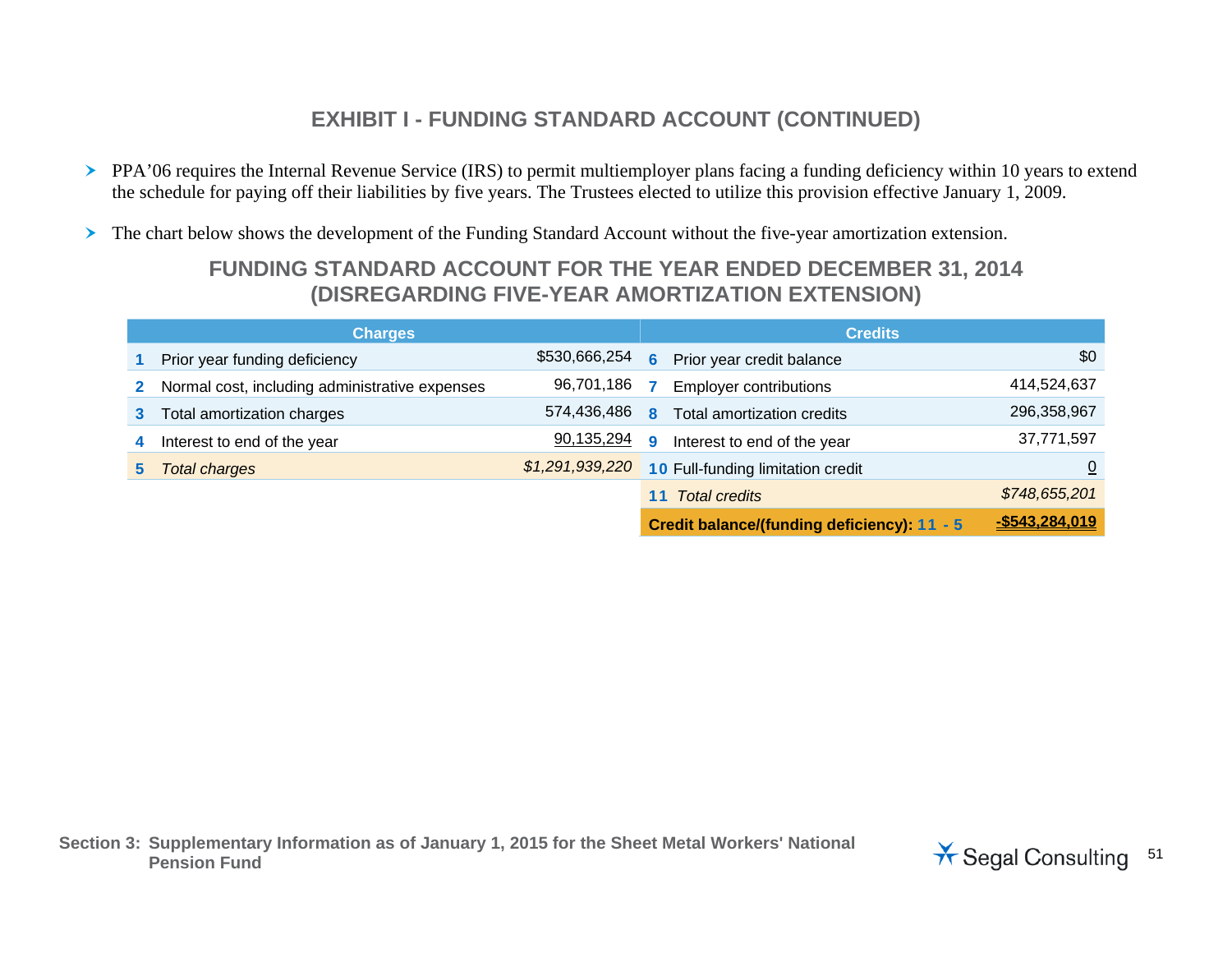## **EXHIBIT J - MAXIMUM DEDUCTIBLE CONTRIBUTION**

- $\blacktriangleright$  Employers that contribute to defined benefit pension plans are allowed a current deduction for payments to such plans. There are various measures of a plan's funded level that are considered in the development of the maximum deductible contribution amount.
- One of the limits is the excess of 140% of "current liability" over assets. "Current liability" is one measure of the actuarial present value of all benefits earned by the participants as of the valuation date. This limit is significantly higher than the current contribution level.
- Contributions in excess of the maximum deductible amount are not prohibited; only the deductibility of these contributions is subject to challenge and may have to be deferred to a later year. In addition, if contributions are not fully deductible, an excise tax in an amount equal to 10% of the non-deductible contributions may be imposed. However, the plan sponsor may elect to exempt the non-deductible amount up to the ERISA full-funding limitation from the excise tax.
- $\blacktriangleright$  The Trustees should review the interpretation and applicability of all laws and regulations concerning any issues as to the deductibility of contribution amounts with Fund Counsel.

| Normal cost, including administrative expenses                                                                                 | \$167,259,204    |
|--------------------------------------------------------------------------------------------------------------------------------|------------------|
| Amortization of unfunded actuarial accrued liability<br>$\mathbf{2}^-$                                                         | 385,844,705      |
| Preliminary maximum deductible contribution: $1 + 2$ , with interest to the end of the plan year<br>3                          | 594,586,703      |
| Full-funding limitation (FFL)<br>4                                                                                             | 6,879,044,931    |
| Preliminary maximum deductible contribution, adjusted for FFL: lesser of 3 and 4<br>5.                                         | 594,586,703      |
| Current liability, projected to the end of the plan year<br>6                                                                  | 12,031,999,187   |
| Actuarial value of assets, projected to the end of the plan year                                                               | 3,949,754,337    |
| Excess of 140% of current liability over projected assets at end of plan year: $[140\%$ of (6)] - (7), not less than zero<br>8 | 12,895,044,525   |
| End of year minimum funding standard                                                                                           | 292,271,676      |
| Maximum deductible contribution: greatest of 5, 8, and 9                                                                       | \$12,895,044,525 |

**Section 3: Supplementary Information as of January 1, 2015 for the Sheet Metal Workers' National**  Pension Fund<br>Pension Fund

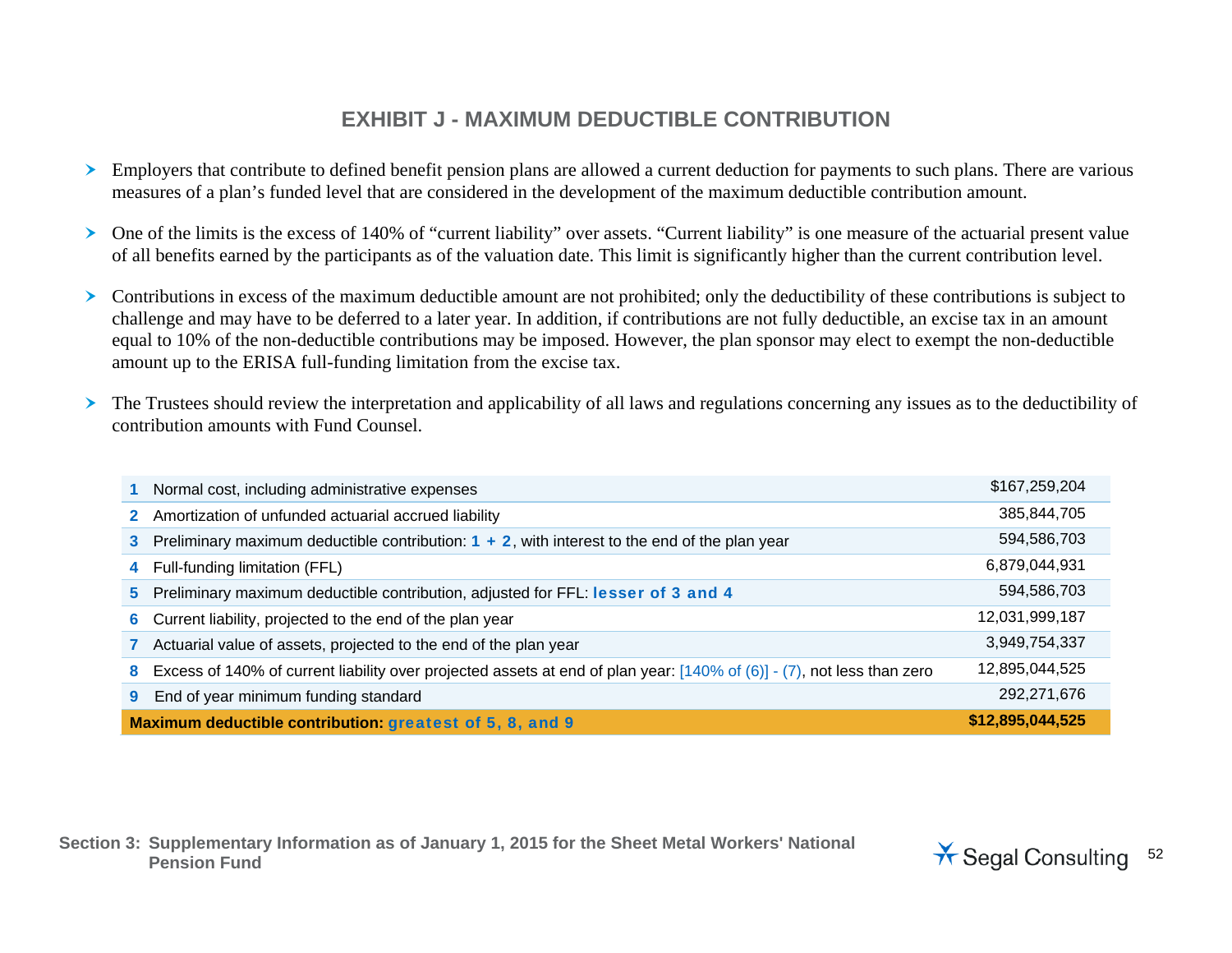## **EXHIBIT K - PENSION PROTECTION ACT OF 2006**

#### *PPA'06 Zone Status*

- Based on projections of the credit balance in the Funding Standard Account, the funded percentage, and cash flow sufficiency tests, plans are categorized in one of three "zones": critical status, endangered status, or neither.
- $\blacktriangleright$  The funded percentage is determined using the actuarial value of assets and the present value of benefits earned to date, based on the actuary's best estimate assumptions.

| <b>Critical</b><br><b>Status</b><br>(Red Zone) | A plan is classified as first being in critical status (the Red Zone) if:<br>• The funded percentage is less than 65%, and either there is a projected Funding Standard Account deficiency within five years or<br>the plan is projected to be unable to pay benefits within seven years, or<br>• There is a projected Funding Standard Account deficiency within four years, or                                                                                                                                     |
|------------------------------------------------|----------------------------------------------------------------------------------------------------------------------------------------------------------------------------------------------------------------------------------------------------------------------------------------------------------------------------------------------------------------------------------------------------------------------------------------------------------------------------------------------------------------------|
|                                                | • There is a projected inability to pay benefits within five years, or                                                                                                                                                                                                                                                                                                                                                                                                                                               |
|                                                | • The present value of vested benefits for inactive participants exceeds that for actives, contributions are less than the value of the<br>current year's benefit accruals plus interest on existing unfunded accrued benefit liabilities, and there is a projected Funding<br>Standard Account deficiency within five years, or                                                                                                                                                                                     |
|                                                | • As permitted by the Multiemployer Pension Reform Act of 2014, the plan is projected to be in the Red Zone within five years and<br>the plan sponsor elects to be in critical status.                                                                                                                                                                                                                                                                                                                               |
|                                                | A critical status plan is further classified as being in critical and declining status if:<br>• The ratio of inactives to actives is at least 2 to 1, and there is an inability to pay benefits projected within 20 years, or                                                                                                                                                                                                                                                                                        |
|                                                | • The funded percentage is less than 80%, and there is an inability to pay benefits projected within 20 years, or                                                                                                                                                                                                                                                                                                                                                                                                    |
|                                                | • There is an inability to pay benefits projected within 15 years.                                                                                                                                                                                                                                                                                                                                                                                                                                                   |
|                                                | Any amortization extensions are ignored for testing initial entry into the Red Zone but are used for determining emergence.                                                                                                                                                                                                                                                                                                                                                                                          |
|                                                | The Trustees are required to adopt a formal Rehabilitation Plan, designed to allow the plan to emerge from critical status by the end<br>of the rehabilitation period. If they determine that such emergence is not reasonable, the Rehabilitation Plan must be designed to<br>emerge as of a later time or to forestall possible insolvency.                                                                                                                                                                        |
|                                                | Trustees of Red Zone plans have tools, such as the ability to reduce or eliminate early retirement subsidies, to remedy the situation.<br>Accelerated forms of benefit payment (such as lump sums) are prohibited. However, unless the plan is critical and declining,<br>Trustees may not reduce benefits of participants who retired before being notified of the plan's critical status (other than rolling back<br>recent benefit increases) or alter core retirement benefits payable at normal retirement age. |

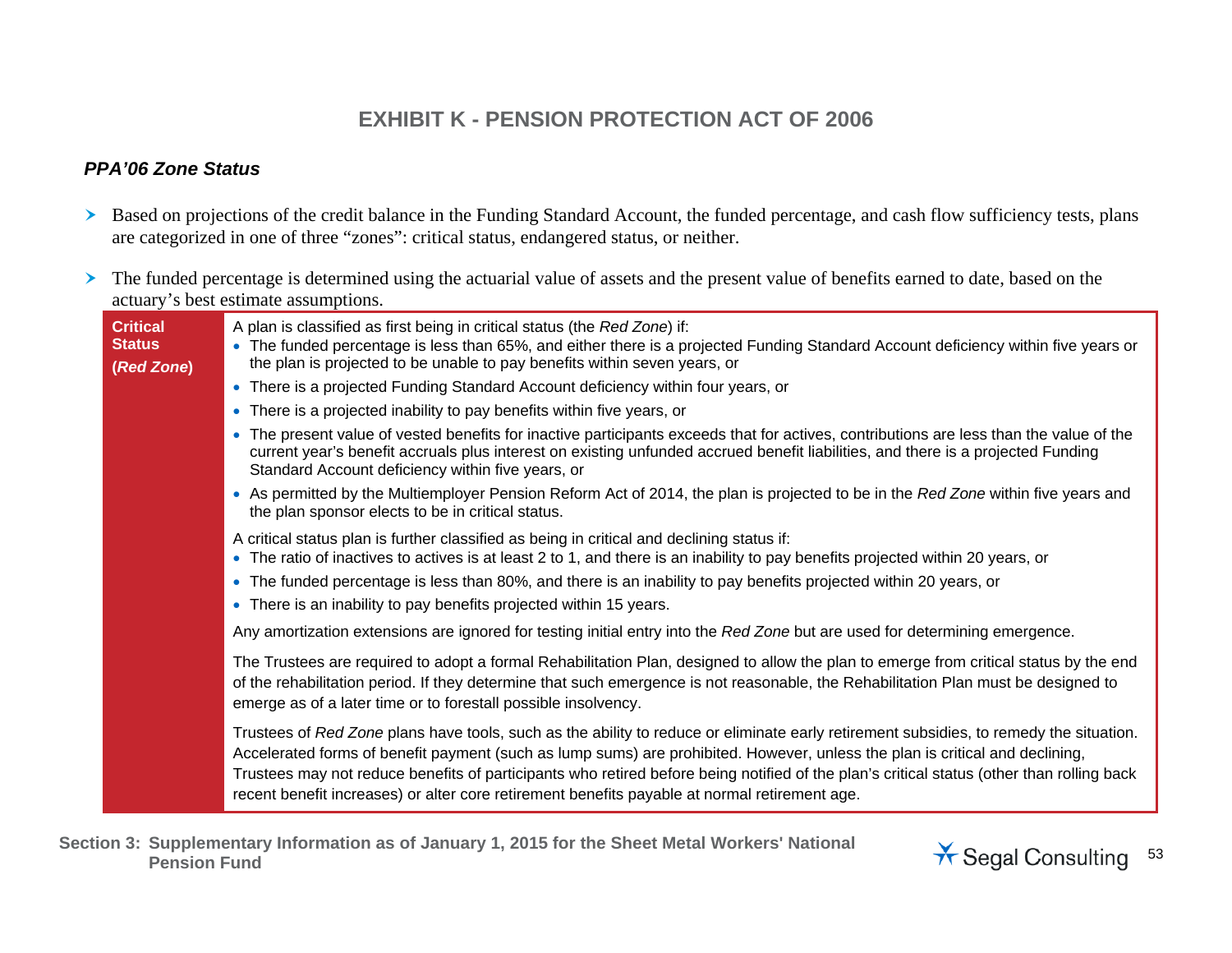#### **Endangered Status (***Yellow Zone***)**  A plan not in critical status (*Red Zone*) is classified as being in endangered status (the *Yellow Zone*) if: The funded percentage is less than 80%, or There is a projected Funding Standard Account deficiency within seven years. A plan that has both of the endangered conditions present is classified as seriously endangered. Trustees of a plan that was in the *Green Zone* in the prior year can elect not to enter the *Yellow Zone* in the current year (although otherwise required to do so) if the plan's current provisions would be sufficient (with no further action) to allow the plan to emerge from the *Yellow Zone* within 10 years. The Trustees are required to adopt a formal Funding Improvement Plan, designed to improve the current funded percentage, and avoid a funding deficiency as of the emergence date. *Green Zone* A plan not in critical status (the *Red Zone*) nor in endangered status (the *Yellow Zone*) is classified as being in the *Green Zone.*

**EXHIBIT K - PENSION PROTECTION ACT OF 2006 (CONTINUED)** 

**Early Election and Contact of Contact of Critical Action Status**  Trustees of a *Green* or *Yellow Zone* plan that is projected to enter the *Red Zone* within five years must elect whether or not to enter the *Red Zone* for the current year.

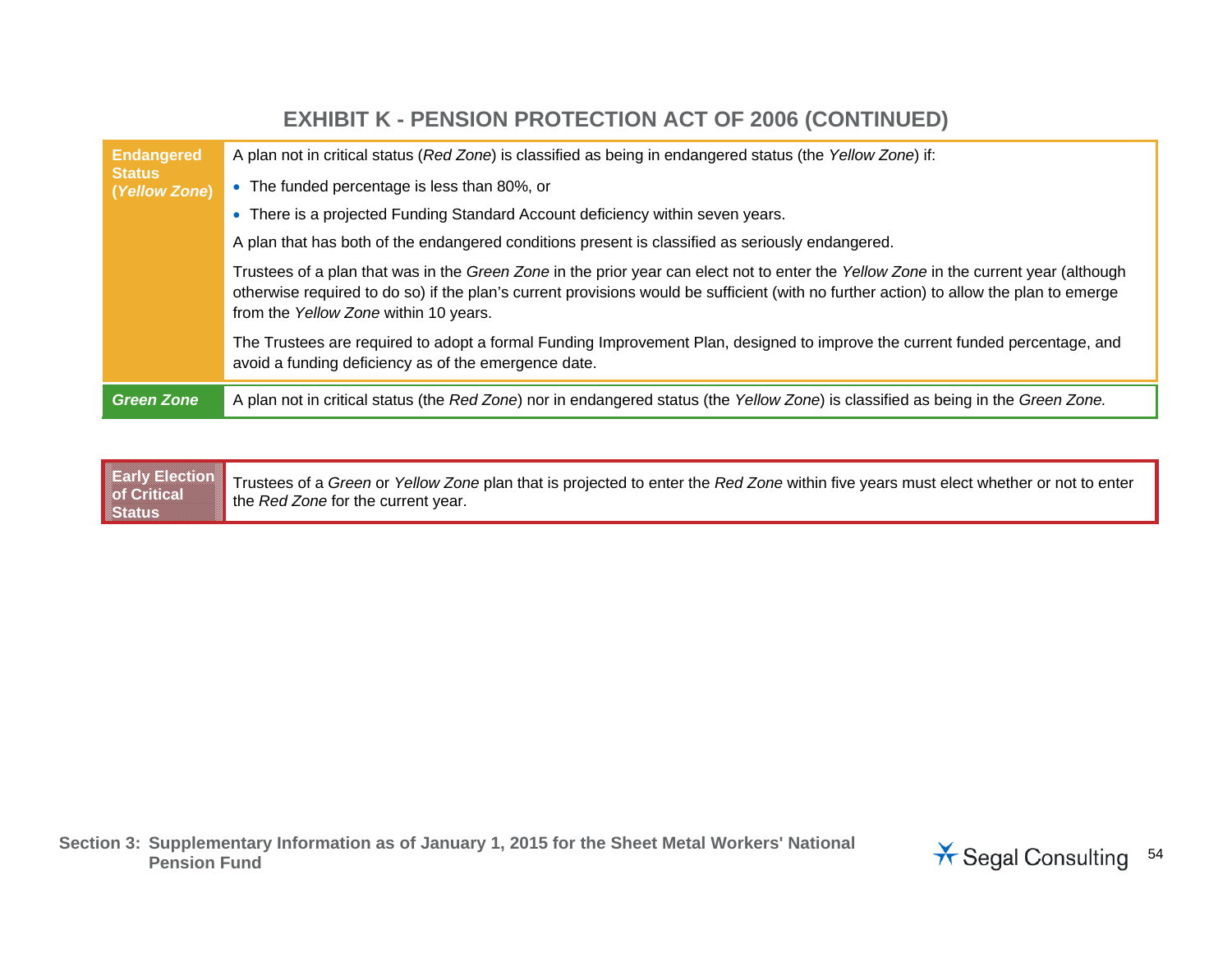## **EXHIBIT L - SECTION 415 LIMITATIONS**

- Section 415 of the IRC specifies in terms of pay or dollars the maximum benefit that may be paid to an individual from a defined benefit plan and the maximum amount that may be allocated each year to an individual's account in a defined contribution plan.
- If an individual is covered only by multiemployer plans, the plans' benefits do not have to be combined. If the individual is covered by a multiemployer and a single-employer plan, the benefits from all plans maintained by the same employer are combined. Multiemployer plan benefits do not need to be combined with single-employer plan benefits in testing the pay-based limit but are combined for testing the dollar-based limit.
- A qualified pension plan may not pay benefits in excess of the IRC Section 415 limits. Non-compliance can result in disqualification of the plan; the plan could lose its tax-exempt status, employers could lose their deductions and active participants could be taxed on their vested benefits.
- ≻ Section 415(b) as amended by the Economic Growth and Tax Relief Reconciliation Act of 2001 (EGTRRA) limits the maximum annual benefit payable to a dollar limit of \$160,000 indexed for inflation. The dollar limit indexed for inflation has remained unchanged at \$210,000 for 2014 and 2015. The limits must be adjusted based on each participant's circumstances for such things as age at retirement and form of benefits chosen.
- While the actual determination of the exact limits applicable to each participant's benefit can only be determined when the individual retires and applies for benefits, the overall impact of the Section 415 dollar limits has been reflected in this valuation for minimum and maximum funding purposes, based on our understanding of the requirements of IRC Sections 404, 412, 415, and 431 and the data available to us.
- $\blacktriangleright$ The Trustees should review the interpretation and applicability of the law and regulations in this area with Fund Counsel.

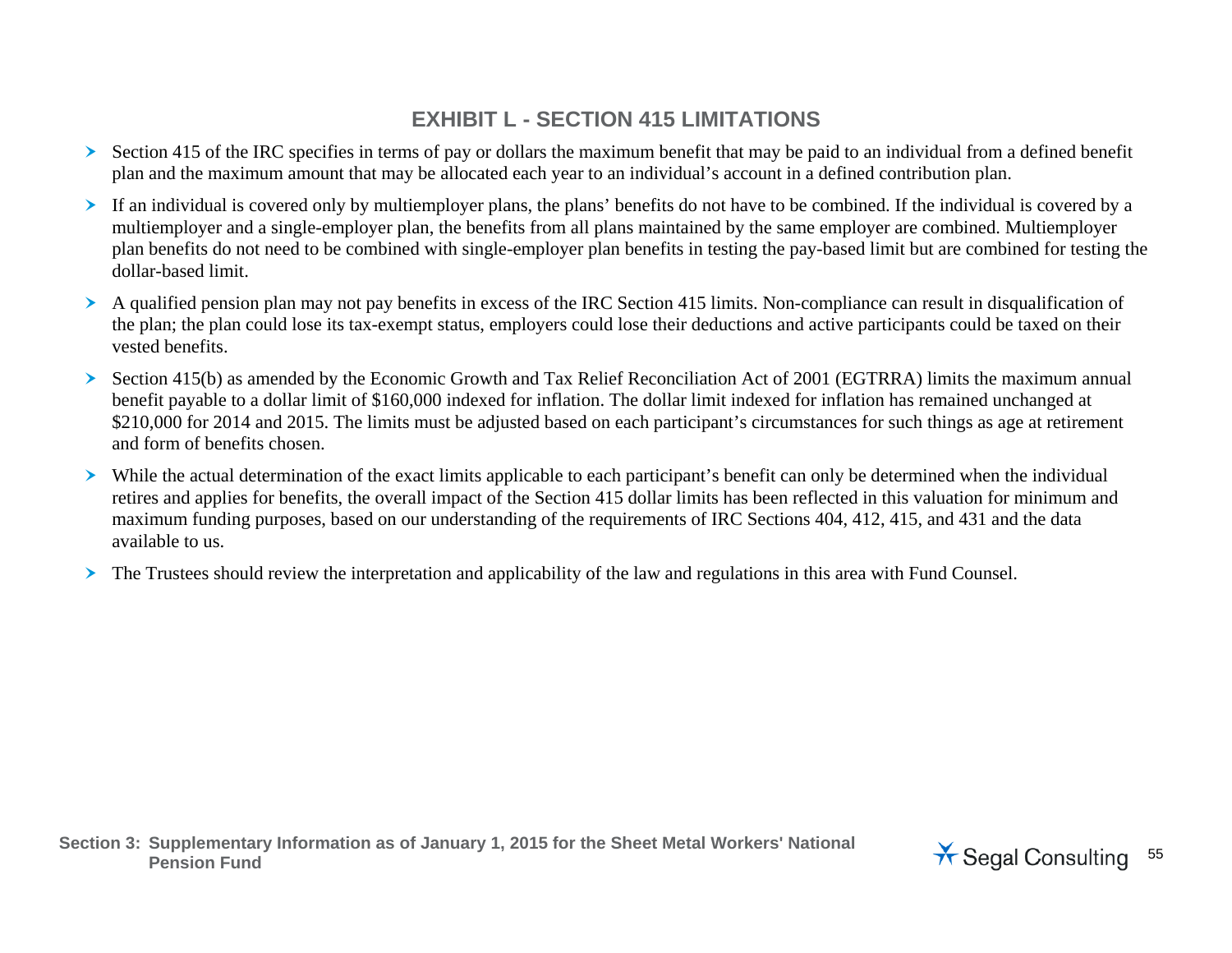#### **SECTION 4: CERTIFICATE OF ACTUARIAL VALUATION**

#### **OCTOBER 2, 2015 CERTIFICATE OF ACTUARIAL VALUATION**

This is to certify that Segal Consulting, a Member of The Segal Group, Inc. ("Segal") has prepared an actuarial valuation of the Sheet Metal Workers' National Pension Fund as of January 1, 2015 in accordance with generally accepted actuarial principles and practices. It has been prepared at the request of the Board of Trustees to assist in administering the Fund and meeting filing requirements of federal government agencies. This valuation report may not otherwise be copied or reproduced in any form without the consent of the Board of Trustees and may only be provided to other parties in its entirety.

The measurements shown in this actuarial valuation may not be applicable for other purposes. Future actuarial measurements may differ significantly from the current measurements presented in this report due to such factors as the following: plan experience differing from that anticipated by the economic or demographic assumptions; changes in economic or demographic assumptions; increases or decreases expected as part of the natural operation of the methodology used for these measurements (such as the end of an amortization period or additional cost or contribution requirements based on the plan's funded status); and changes in plan provisions or applicable law.

The valuation is based on the assumption that the Plan is qualified as a multiemployer plan for the year and on draft information supplied by the auditor with respect to contributions and assets and reliance on the Plan Administrator with respect to the participant data. Segal Consulting does not audit the data provided. The accuracy and comprehensiveness of the data is the responsibility of those supplying the data. To the extent we can, however, Segal does review the data for reasonableness and consistency. Based on our review of the data, we have no reason to doubt the substantial accuracy of the information on which we have based this report and we have no reason to believe there are facts or circumstances that would affect the validity of these results. Adjustments for incomplete or apparently inconsistent data were made as described in the attached *Exhibit 7*.

I am a member of the American Academy of Actuaries and I meet the Qualification Standards of the American Academy of Actuaries to render the actuarial opinion herein. To the best of my knowledge, the information supplied in this actuarial valuation is complete and accurate, except as noted in *Exhibit 1*. Each prescribed assumption for the determination of Current Liability was applied in accordance with applicable law and regulations. In my opinion, each other assumption is reasonable (taking into account the experience of the plan and reasonable expectations) and such other assumptions, in combination, offer my best estimate of anticipated experience under the plan.

\_\_\_\_\_\_\_\_\_\_\_\_\_\_\_\_\_\_\_\_\_\_\_\_\_\_\_\_\_\_\_

Daniel V. Ciner, MAAA Senior Vice President and Actuary Enrolled Actuary No. 14-05773

**Section 4: Certificate of Actuarial Valuation as of January 1, 2015 for the Sheet Metal Workers' National**  Pension Fund<br>Pension Fund

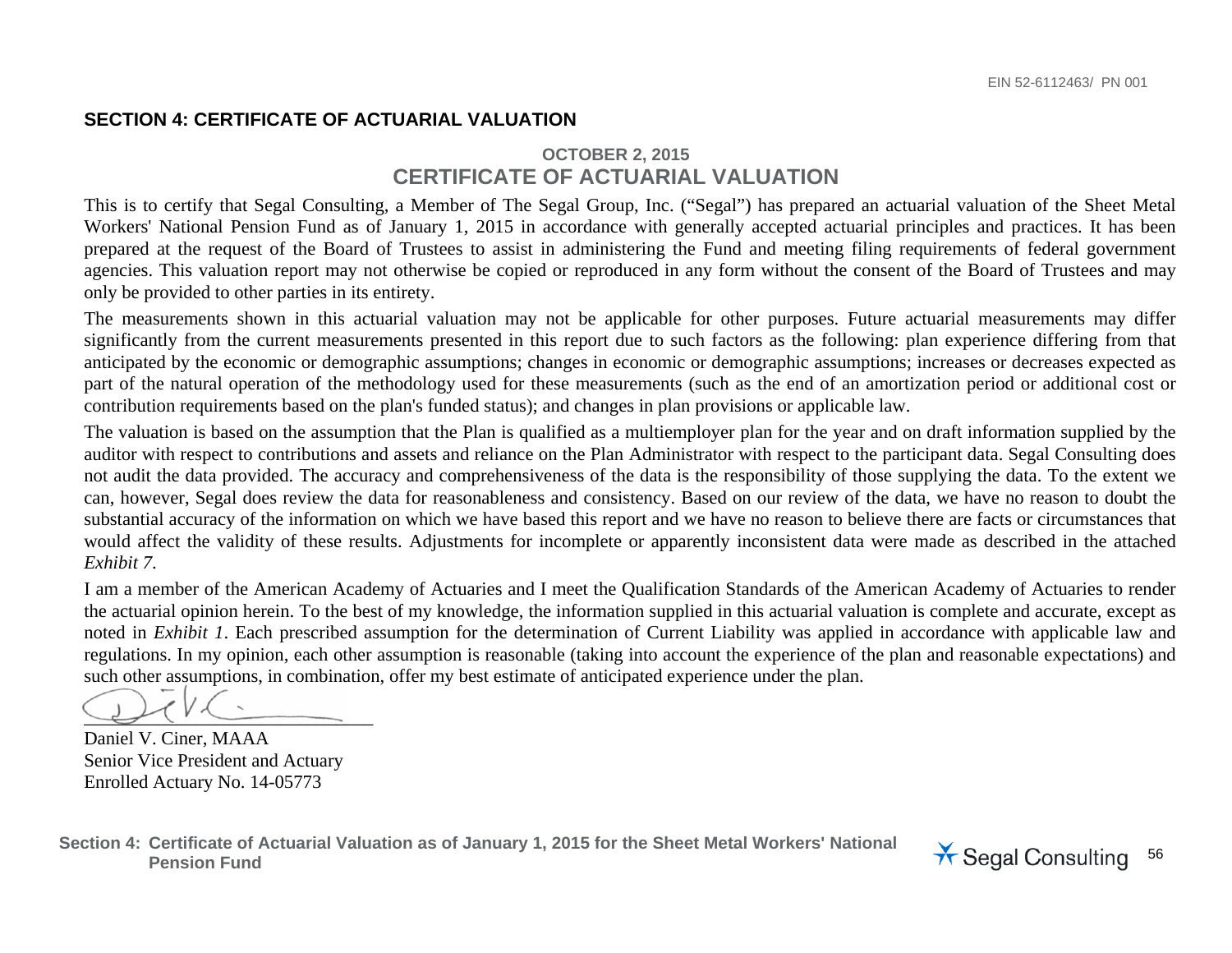## **EXHIBIT 1 - SUMMARY OF ACTUARIAL VALUATION RESULTS**

The valuation was made with respect to the following data supplied to us by the Plan Administrator:

| Pensioners as of the valuation date (including 8,352 beneficiaries in pay status, 59 pensioners in<br>suspended status, and 16 beneficiaries in suspended status) | 46.501  |  |
|-------------------------------------------------------------------------------------------------------------------------------------------------------------------|---------|--|
| Participants inactive during year ended December 31, 2014 with vested rights (including 86                                                                        | 34.450  |  |
| beneficiaries with rights to deferred pensions and 38 participants with unknown age)                                                                              |         |  |
| Participants active during the year ended December 31, 2014 (including 477 participants with unknown                                                              | 54.319  |  |
| age)                                                                                                                                                              |         |  |
| <b>Fully vested</b>                                                                                                                                               | 43.050  |  |
| Not vested                                                                                                                                                        | 11.269  |  |
| <b>Total participants</b>                                                                                                                                         | 135.270 |  |

The actuarial factors as of the valuation date are as follows:

| Normal cost, including administrative expenses                                                                                                       |                 | \$167,259,204                 |
|------------------------------------------------------------------------------------------------------------------------------------------------------|-----------------|-------------------------------|
| <b>Actuarial accrued liability</b>                                                                                                                   |                 | 6,987,384,126                 |
| • Pensioners and beneficiaries <sup>1</sup>                                                                                                          | \$4,003,649,767 |                               |
| • Inactive participants with vested rights <sup>2</sup>                                                                                              | 833,738,487     |                               |
| • Active participants                                                                                                                                | 2,149,995,872   |                               |
| Actuarial value of assets (\$3,999,233,547 <sup>3</sup> at market value as reported in a draft financial statement<br>prepared by Calibre CPA Group) |                 | $$4,140,279,634$ <sup>3</sup> |
| Unfunded actuarial accrued liability                                                                                                                 |                 | 2,847,104,492                 |

<sup>1</sup>Includes liabilities for 1,009 alternate payees in pay status who are excluded from the above counts

<sup>2</sup>Includes liabilities for 546 alternate payees with deferred benefits who are excluded from the above counts

 $3$ Excludes receivable withdrawal liability payments of \$28,268,777

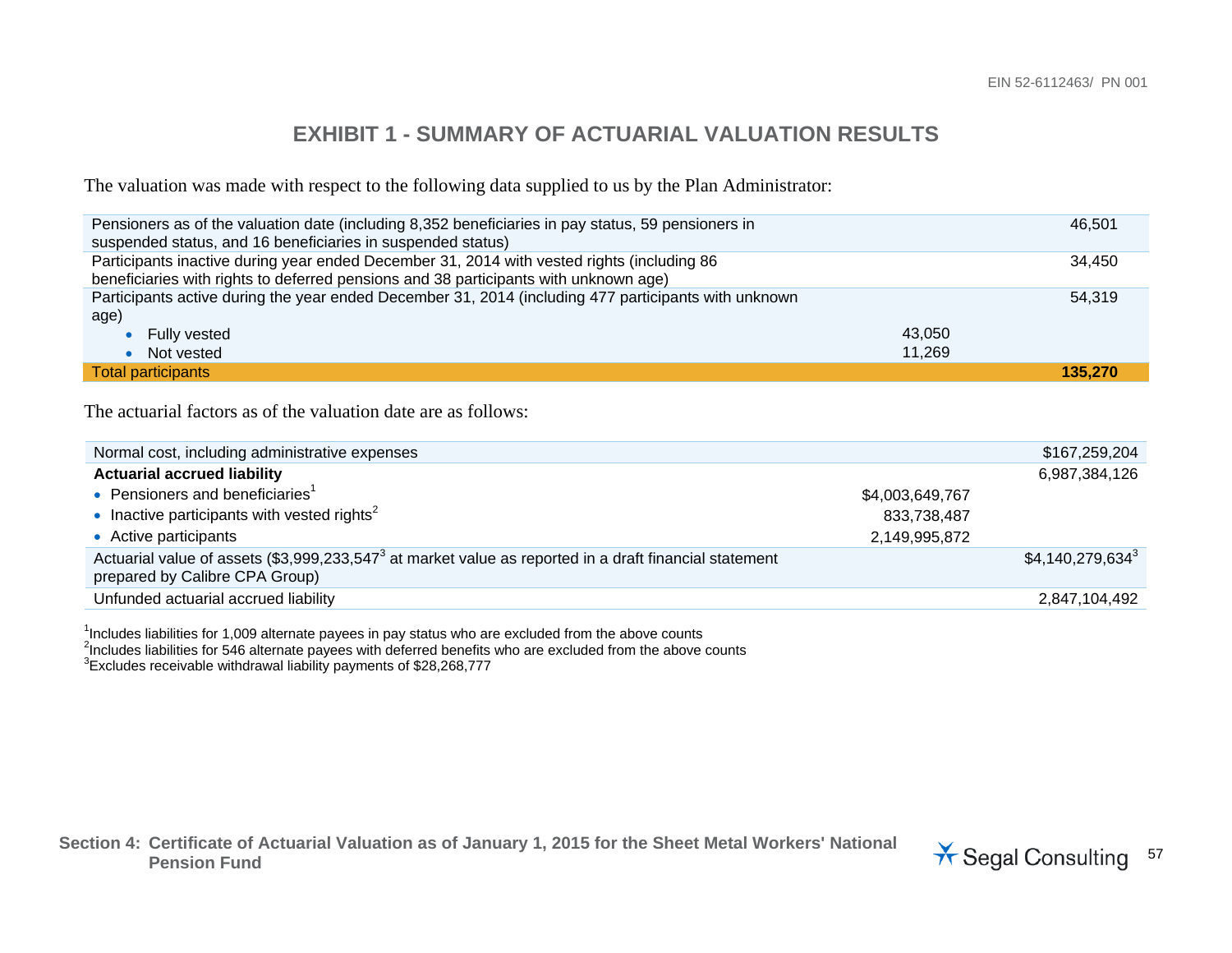## **EXHIBIT 2 - INFORMATION ON PLAN STATUS AS OF JANUARY 1, 2015**

| Plan status (as certified on March 31, 2015, for the 2015 zone certification) | <b>Endangered</b> |
|-------------------------------------------------------------------------------|-------------------|
| Actuarial value of assets for Funding Standard Account                        | \$4,140,279,634   |
| Accrued liability under unit credit cost method                               | 6.987.384.126     |
| Funded percentage for monitoring plan's status                                | 59.3%             |

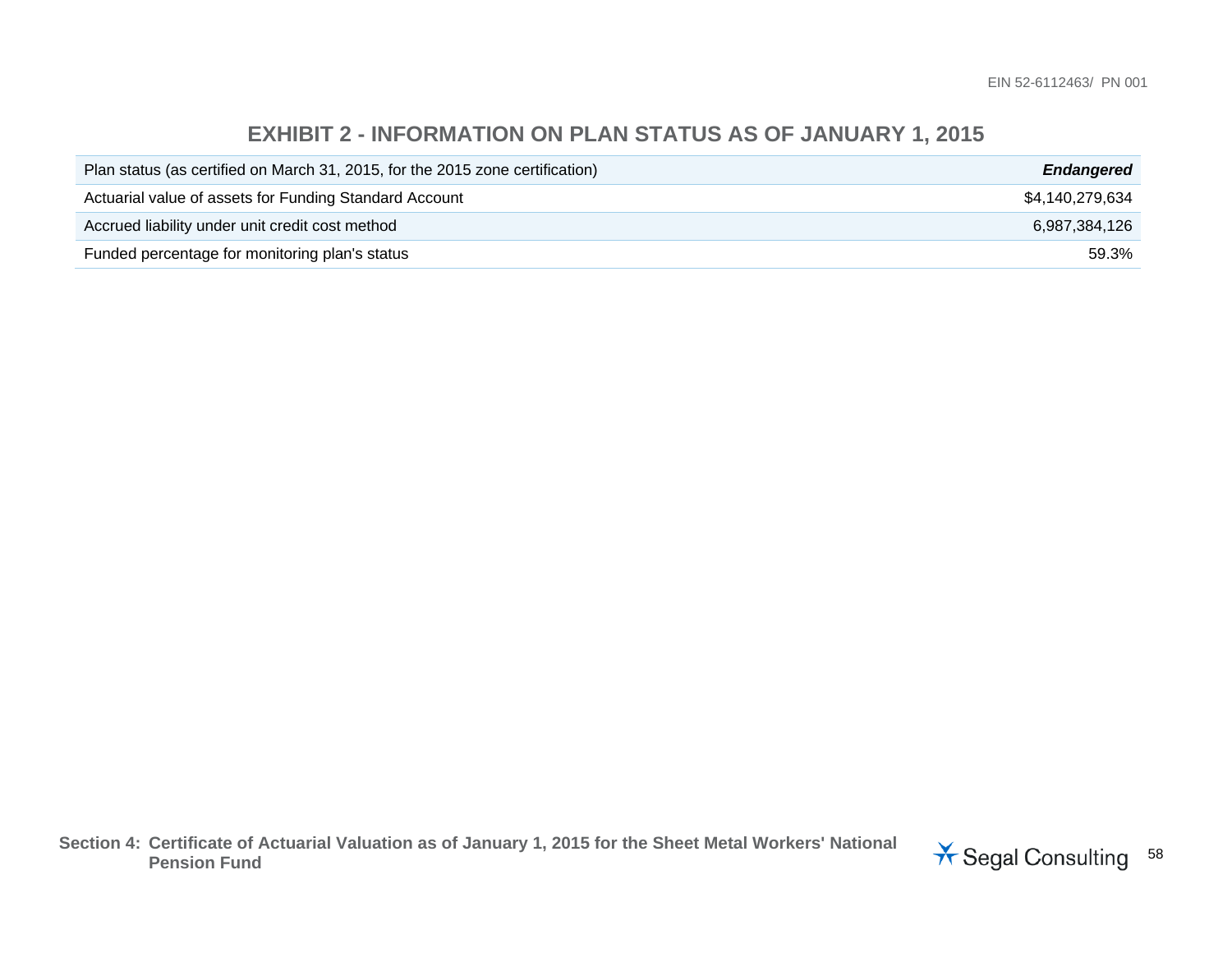# **EXHIBIT 3 - SCHEDULE OF ACTIVE PARTICIPANT DATA** (SCHEDULE MB, LINE 8B)

#### The participant data is for the year ended December 31, 2014

|              | <b>Pension Credits</b> |                          |        |        |                          |                          |                                         |                          |       |       |                          |
|--------------|------------------------|--------------------------|--------|--------|--------------------------|--------------------------|-----------------------------------------|--------------------------|-------|-------|--------------------------|
| Age          | <b>Total</b>           | <b>Under 1</b>           | $1-4$  | $5-9$  | $10 - 14$                | $15 - 19$                | $20 - 24$                               | 25-29                    | 30-34 | 35-39 | 40 & over                |
| Under 25     | 2,600                  | 305                      | 2,177  | 118    | $\overline{\phantom{m}}$ | $\overline{\phantom{m}}$ | $\qquad \qquad \  \  \, -\qquad \qquad$ | $\qquad \qquad$          |       | —     | $\overline{\phantom{m}}$ |
| $25 - 29$    | 5,068                  | 205                      | 2,554  | 2,235  | 74                       | —                        | $\qquad \qquad$                         | —                        |       |       |                          |
| $30 - 34$    | 6,677                  | 150                      | 1,852  | 2,853  | 1,719                    | 103                      | $\qquad \qquad \  \  \, -\qquad \qquad$ | $\qquad \qquad$          |       |       |                          |
| $35 - 39$    | 7,325                  | 84                       | 1,186  | 2,077  | 2,366                    | 1,562                    | 50                                      | $\overline{\phantom{0}}$ |       |       |                          |
| $40 - 44$    | 7,557                  | 70                       | 759    | 1,321  | 1,891                    | 2,262                    | 1,188                                   | 66                       |       |       |                          |
| $45 - 49$    | 7,888                  | 40                       | 531    | 868    | 1,387                    | 1,684                    | 1,897                                   | 1,415                    | 66    |       |                          |
| $50 - 54$    | 8,640                  | 22                       | 446    | 776    | 1,043                    | 1,317                    | 1,458                                   | 2,132                    | 1,313 | 133   |                          |
| $55 - 59$    | 5,642                  | $\overline{7}$           | 236    | 425    | 594                      | 717                      | 688                                     | 1,044                    | 1,107 | 777   | 47                       |
| $60 - 64$    | 2,043                  | 5                        | 97     | 165    | 210                      | 245                      | 214                                     | 272                      | 290   | 311   | 234                      |
| $65 - 69$    | 371                    | —                        | 21     | 41     | 46                       | 53                       | 33                                      | 36                       | 32    | 31    | 78                       |
| 70 & over    | 31                     | $\overline{\phantom{m}}$ | 4      | 4      |                          | $\overline{7}$           | $\overline{1}$                          | 3                        | 4     | 1     | 6                        |
| Unknown      | 477                    | 118                      | 349    | 8      |                          | $\overline{\phantom{m}}$ |                                         | $\overline{\phantom{0}}$ | —     | -     | —                        |
| <b>Total</b> | 54,319                 | 1,006                    | 10,212 | 10,891 | 9,332                    | 7,950                    | 5,530                                   | 4,968                    | 2,812 | 1,253 | 365                      |

*Note: Excludes 2,162 employees with less than one year of vesting service* 

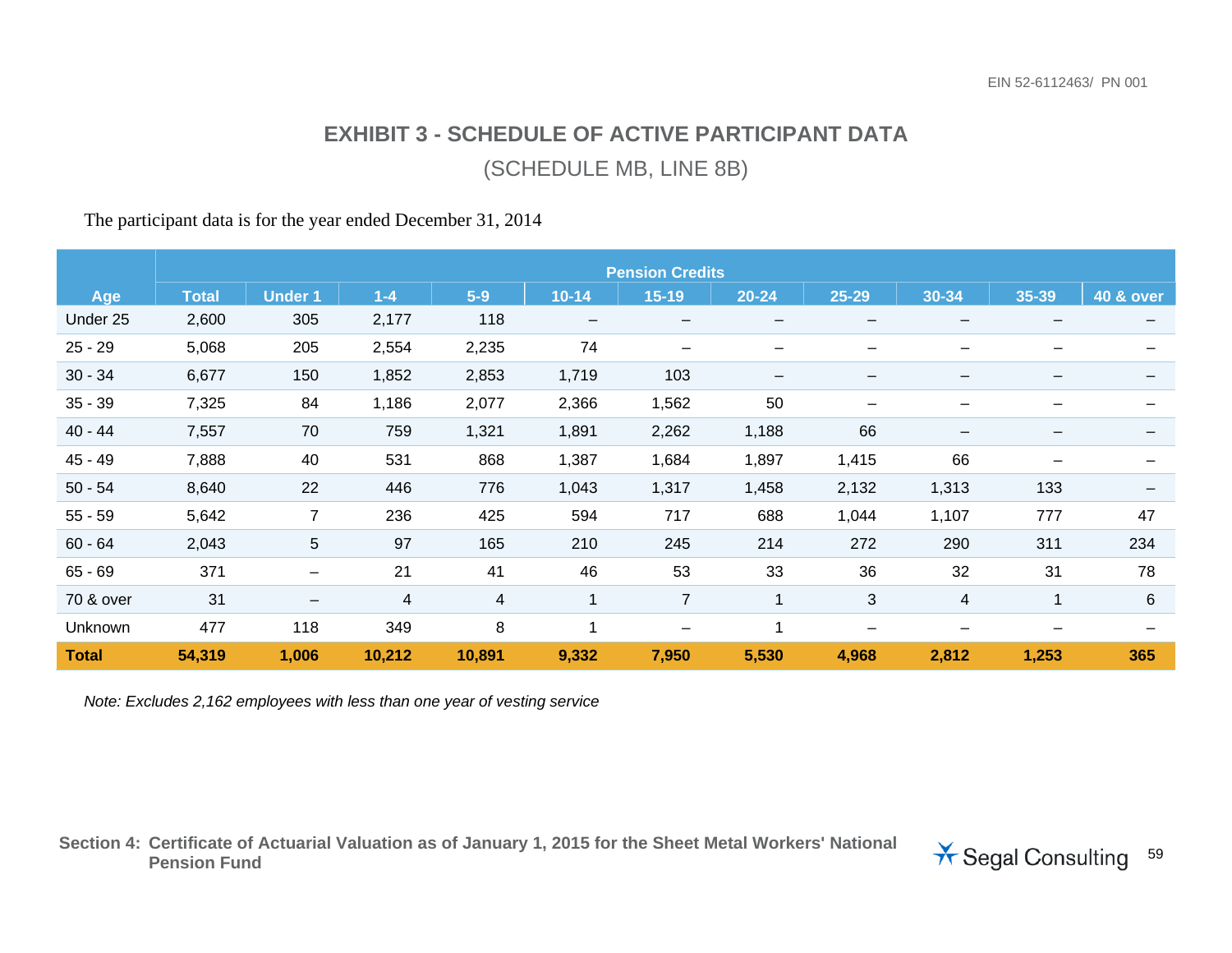## **EXHIBIT 4 - FUNDING STANDARD ACCOUNT**

The table below presents the Funding Standard Account for the Plan Year ending December 31, 2015.

|                                                                                                                           | <b>Charges</b>                                 |               | <b>Credits</b> |                                |               |  |
|---------------------------------------------------------------------------------------------------------------------------|------------------------------------------------|---------------|----------------|--------------------------------|---------------|--|
|                                                                                                                           | Prior year funding deficiency                  | \$0           | 6              | Prior year credit balance      | \$177,390,712 |  |
| $\mathbf{2}^-$                                                                                                            | Normal cost, including administrative expenses | 167.259.204   |                | Amortization credits           | 296,358,967   |  |
|                                                                                                                           | Amortization charges                           | 578,371,103   | 8              | Interest on 6 and 7            | 35,531,226    |  |
| 4                                                                                                                         | Interest on $1, 2$ and $3$                     | 55,922,273    | 9              | Full-funding limitation credit | $\Omega$      |  |
| 5,                                                                                                                        | <b>Total charges</b>                           | \$801,552,580 |                | <b>10 Total credits</b>        | \$509,280,905 |  |
| Minimum contribution with interest required to avoid a funding deficiency: $5 - 10$ , not less than zero<br>\$292,271,675 |                                                |               |                |                                |               |  |

#### **Full funding limitations (FFL) and credits:**

| <b>ERISA FFL (accrued liability FFL)</b>    | \$3,582,760,532 |
|---------------------------------------------|-----------------|
| RPA'94 override (90% current liability FFL) | 6.879.044.931   |
| FFL credit                                  |                 |

#### **Schedule MB, line 8e**

The difference between minimum funding standard for the year and the minimum that would have been required without extending the amortization bases is \$789,710,589.

**Section 4: Certificate of Actuarial Valuation as of January 1, 2015 for the Sheet Metal Workers' National**  Lertificate of Actuarial valuation as of January 1, 2015 for the Sheet Metal Workers National **X** Segal Consulting 60

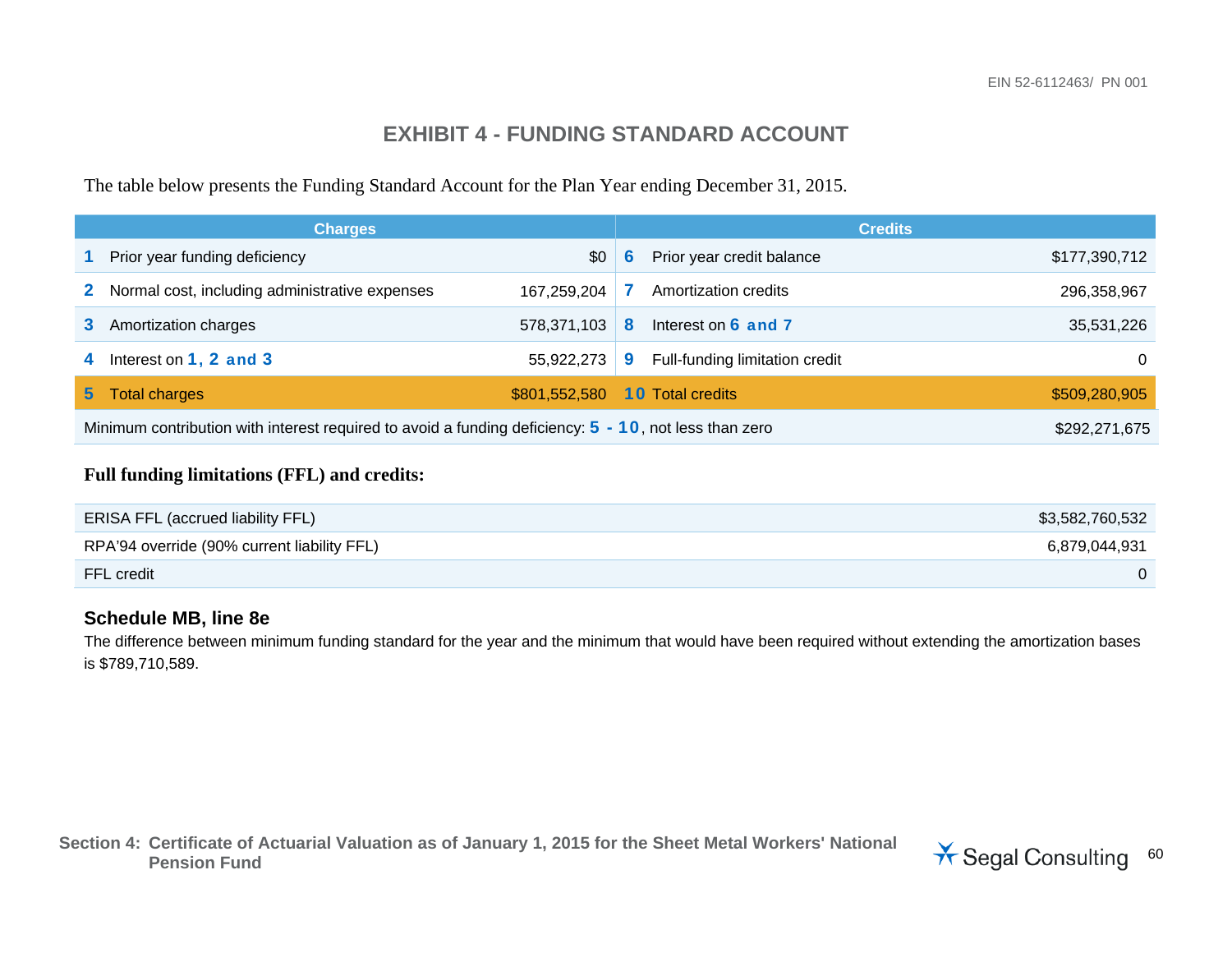#### **Schedule of Funding Standard Account Bases (Charges) (Schedule MB, Line 9c)**

| <b>Type of Base</b>             | <b>Date</b><br><b>Established</b> | <b>Amortization</b><br><b>Amount</b> | <b>Years</b><br><b>Remaining</b> | <b>Outstanding</b><br><b>Balance</b> |
|---------------------------------|-----------------------------------|--------------------------------------|----------------------------------|--------------------------------------|
| Initial Base*                   | 01/01/1989                        | \$39,990,461                         | 3                                | \$111,795,939                        |
| Plan Amendment*                 | 01/01/1989                        | 14,770,976                           | 9                                | 101,289,063                          |
| Prior Local 38 Combined Bases*  | 01/01/1990                        | 447,017                              | 1                                | 447,017                              |
| Prior Local 137 Combined Bases* | 01/01/1990                        | 75,592                               | 8                                | 475,970                              |
| Prior Local 12 Combined Bases*  | 01/01/1990                        | 1,227,045                            | 3                                | 3,430,285                            |
| Plan Amendment*                 | 01/01/1990                        | 4,751,277                            | 10                               | 35,059,133                           |
| Prior Local 51 Combined Bases*  | 01/01/1991                        | 41,541                               | 6                                | 209,613                              |
| Prior Local 49 Combined Bases*  | 01/01/1991                        | 286,737                              | 1                                | 286,737                              |
| Prior Local 17 Combined Bases*  | 01/01/1991                        | 411,697                              | 6                                | 2,077,378                            |
| Plan Amendment*                 | 01/01/1991                        | 4,891,545                            | 11                               | 38,467,502                           |
| Plan Amendment*                 | 01/01/1992                        | 24,338,562                           | 12                               | 202,385,462                          |
| Plan Amendment*                 | 01/01/1993                        | 5,201,026                            | 13                               | 45,432,413                           |
| Plan Amendment*                 | 01/01/1994                        | 6,086,650                            | 14                               | 55,545,800                           |
| Plan Amendment*                 | 01/01/1995                        | 1,519,236                            | 15                               | 14,416,264                           |
| Actuarial Loss*                 | 01/01/1996                        | 17,855                               | 1                                | 17,855                               |
| Plan Amendment*                 | 01/01/1996                        | 6,412,433                            | 16                               | 63,015,749                           |
| Change in Assumptions*          | 01/01/1996                        | 9,939,332                            | 16                               | 97,675,010                           |
| Plan Amendment*                 | 01/01/1997                        | 8,866,051                            | 17                               | 89,915,111                           |
| Actuarial Loss*                 | 01/01/1998                        | 5,040,097                            | 3                                | 14,089,919                           |
| Plan Amendment*                 | 01/01/1998                        | 2,160,881                            | 18                               | 22,546,550                           |
| Prior Local 38 Combined Bases*  | 01/01/1999                        | 538,165                              | 5                                | 2,340,654                            |

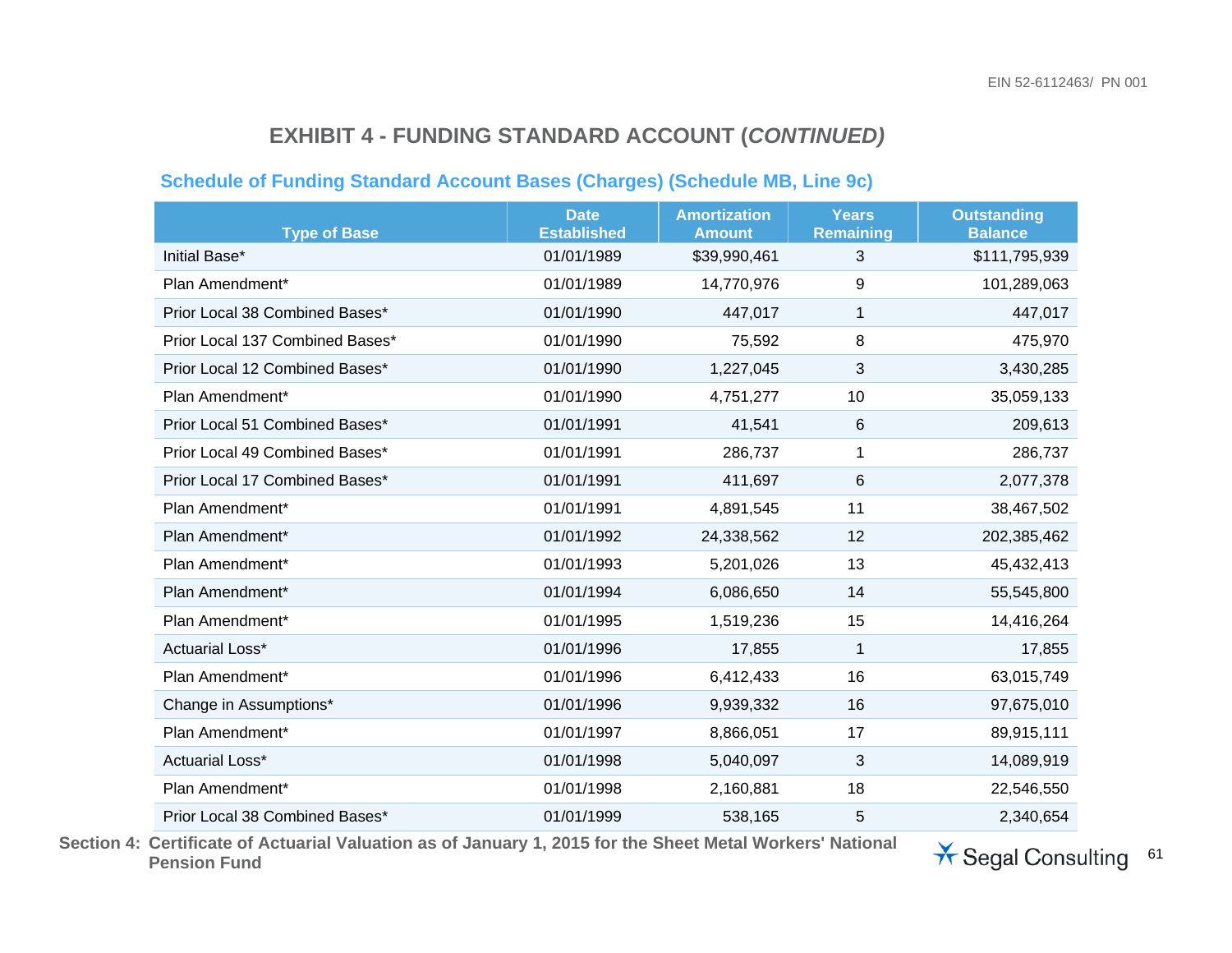#### **Schedule of Funding Standard Account Bases (Charges) (Schedule MB, Line 9c)**

| <b>Type of Base</b>     | <b>Date</b><br><b>Established</b> | <b>Amortization</b><br><b>Amount</b> | <b>Years</b><br><b>Remaining</b> | <b>Outstanding</b><br><b>Balance</b> |
|-------------------------|-----------------------------------|--------------------------------------|----------------------------------|--------------------------------------|
| Plan Amendment*         | 01/01/1999                        | \$555,299                            | 19                               | \$5,945,032                          |
| <b>Actuarial Loss*</b>  | 01/01/1999                        | 5,275,115                            | 4                                | 18,993,186                           |
| Actuarial Loss*         | 01/01/2000                        | 4,068,171                            | 5                                | 17,693,801                           |
| Plan Amendment*         | 01/01/2000                        | 19,037,631                           | 20                               | 208,634,882                          |
| Plan Amendment*         | 01/01/2001                        | 192,228                              | 21                               | 2,151,897                            |
| <b>Actuarial Loss*</b>  | 01/01/2001                        | 5,338,829                            | 6                                | 26,939,119                           |
| Plan Amendment*         | 01/01/2002                        | 10,255,333                           | 22                               | 117,049,040                          |
| <b>Actuarial Loss*</b>  | 01/01/2002                        | 35,807,007                           | $\overline{7}$                   | 203,879,601                          |
| Plan Amendment*         | 01/01/2003                        | 3,719,186                            | 23                               | 43,206,492                           |
| <b>Actuarial Loss*</b>  | 01/01/2003                        | 60,459,485                           | 8                                | 380,689,276                          |
| Actuarial Loss*         | 01/01/2004                        | 4,431,608                            | 9                                | 30,388,882                           |
| Plan Amendment*         | 01/01/2004                        | 12,476,476                           | 24                               | 147,305,870                          |
| Actuarial Loss*         | 01/01/2005                        | 7,680,389                            | 10                               | 56,672,726                           |
| Actuarial Loss*         | 01/01/2006                        | 3,351,822                            | 11                               | 26,359,003                           |
| Actuarial Loss*         | 01/01/2006                        | 3,205,525                            | 26                               | 38,937,341                           |
| <b>Actuarial Loss*</b>  | 01/01/2007                        | 4,600,188                            | 12                               | 38,252,512                           |
| Plan Amendment*         | 01/01/2007                        | 3,652,209                            | 27                               | 44,920,294                           |
| Change in Asset Method* | 01/01/2007                        | 10,417,797                           | $\overline{7}$                   | 59,317,336                           |
| Change in Assumptions*  | 01/01/2007                        | 75,824,731                           | 27                               | 932,605,108                          |
| <b>Actuarial Loss*</b>  | 01/01/2008                        | 4,486,880                            | 13                               | 39,194,144                           |
| Actuarial Loss*         | 01/01/2009                        | 2,228,556                            | 14                               | 20,337,443                           |

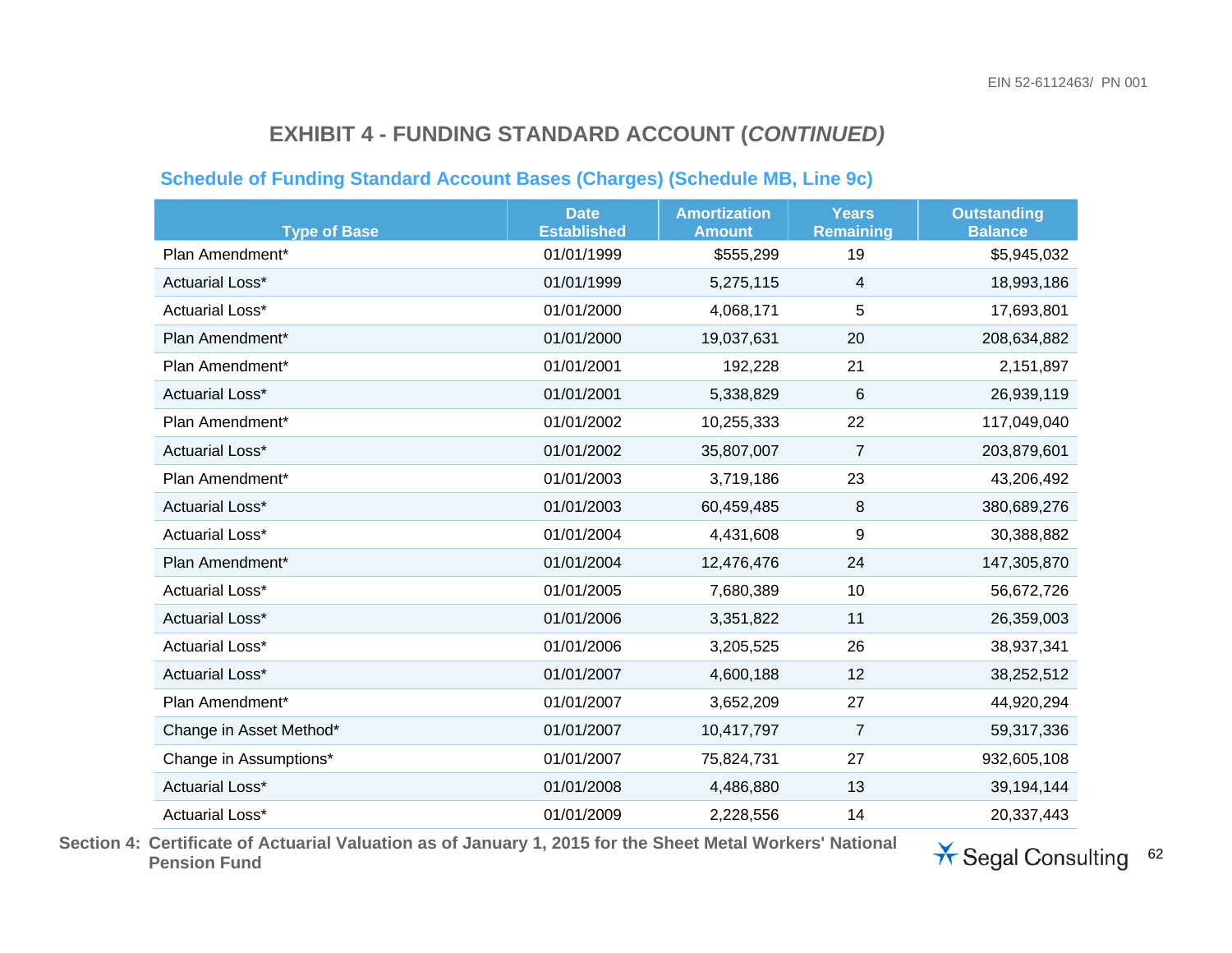#### **Schedule of Funding Standard Account Bases (Charges) (Schedule MB, Line 9c)**

| <b>Type of Base</b>                           | <b>Date</b><br><b>Established</b> | <b>Amortization</b><br><b>Amount</b> | <b>Years</b><br><b>Remaining</b> | <b>Outstanding</b><br><b>Balance</b> |
|-----------------------------------------------|-----------------------------------|--------------------------------------|----------------------------------|--------------------------------------|
| Extended Recognition of 2008 Investment Loss* | 01/01/2009                        | \$53,243,117                         | 24                               | \$628,624,939                        |
| Change in Assumptions                         | 01/01/2011                        | 15,855,237                           | 11                               | 124,686,864                          |
| Extended Recognition of 2008 Investment Loss  | 01/01/2011                        | 25,516,211                           | 23                               | 296,426,694                          |
| Plan Amendment                                | 01/01/2012                        | 429,327                              | 12                               | 3,570,038                            |
| Extended Recognition of 2008 Investment Loss  | 01/01/2012                        | 5,765,101                            | 23                               | 66,974,276                           |
| <b>Actuarial Loss</b>                         | 01/01/2012                        | 10,376,023                           | 12                               | 86,281,034                           |
| Plan Amendment                                | 01/01/2013                        | 486,781                              | 13                               | 4,252,168                            |
| Change in Assumptions                         | 01/01/2013                        | 4,648,382                            | 13                               | 40,604,910                           |
| Extended Recognition of 2008 Investment Loss  | 01/01/2013                        | 6,588,832                            | 23                               | 76,543,725                           |
| Plan Amendment                                | 01/01/2014                        | 285,758                              | 14                               | 2,607,780                            |
| Extended Recognition of 2008 Investment Loss  | 01/01/2014                        | 16,044,274                           | 23                               | 186,389,397                          |
| Plan Amendment                                | 01/01/2015                        | 360,874                              | 15                               | 3,424,388                            |
| <b>Actuarial Loss</b>                         | 01/01/2015                        | 7,597,483                            | 15                               | 72,093,687                           |
| Change in Assumptions                         | 01/01/2015                        | 17,095,062                           | 15                               | 162,217,674                          |
| <b>Total</b>                                  |                                   | \$578,371,103                        |                                  | \$5,115,089,983                      |

*\*Denotes bases that were extended five years (not to exceed 30 years for the extended recognition of the 2008 investment loss) under IRC Section 431(d)(1)* 

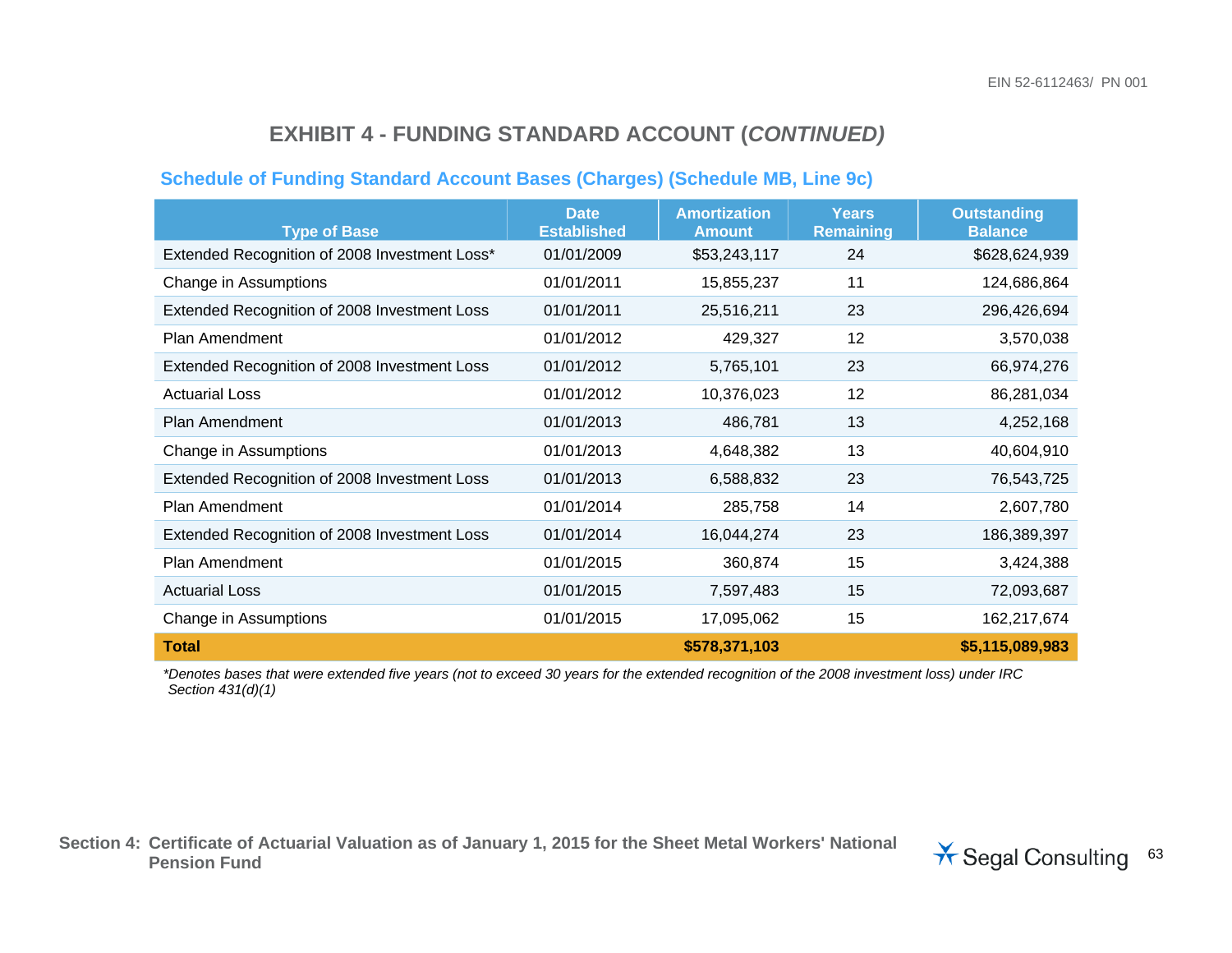#### **Schedule of Funding Standard Account Bases (Credits) (Schedule MB, Line 9c)**

| <b>Type of Base</b>                          | <b>Date</b><br><b>Established</b> | <b>Amortization</b><br><b>Amount</b> | <b>Years</b><br>Remaining | <b>Outstanding</b><br><b>Balance</b> |
|----------------------------------------------|-----------------------------------|--------------------------------------|---------------------------|--------------------------------------|
| Change in Assumptions                        | 01/01/1989                        | \$4,851,476                          | 5                         | \$21,100,654                         |
| <b>Prior Local 501 Combined Bases</b>        | 01/01/1990                        | 22,415                               | 6                         | 113,106                              |
| Change in Method                             | 01/01/1991                        | 40,286                               | 4                         | 145,049                              |
| Change in Assumptions                        | 01/01/1992                        | 11,419,593                           | $\overline{7}$            | 65,021,410                           |
| Change in Method                             | 01/01/1992                        | 15,774,802                           | $\overline{7}$            | 89,819,300                           |
| Plan Amendment                               | 07/01/1994                        | 13,462                               | 15.5                      | 130,055                              |
| Plan Amendment                               | 01/01/1996                        | 14,769,689                           | 11                        | 116,150,028                          |
| Plan Amendment                               | 09/01/2003                        | 21,285,336                           | 18.67                     | 225,996,734                          |
| Plan Amendment                               | 01/01/2005                        | 3,079,758                            | 20                        | 33,751,307                           |
| Change in Cost Method                        | 01/01/2007                        | 45,147,422                           | $\overline{2}$            | 87,145,024                           |
| <b>Plan Amendment</b>                        | 01/01/2008                        | 2,607,010                            | 8                         | 16,415,303                           |
| Plan Amendment                               | 03/01/2008                        | 49,137,498                           | 8.17                      | 314,224,674                          |
| Plan Amendment                               | 08/01/2008                        | 27,770,774                           | 8.58                      | 184,029,631                          |
| Change in Asset Method (Funding Relief)      | 01/01/2009                        | 18,467,502                           | 24                        | 218,040,053                          |
| <b>Plan Amendment</b>                        | 01/01/2010                        | 627,690                              | 10                        | 4,631,657                            |
| <b>Actuarial Gain</b>                        | 01/01/2010                        | 12,696,666                           | 10                        | 93,687,263                           |
| Extended Recognition of 2008 Investment Loss | 01/01/2010                        | 14,218,584                           | 23                        | 165,180,012                          |
| Plan Amendment                               | 01/01/2011                        | 1,357,810                            | 11                        | 10,677,927                           |
| <b>Actuarial Gain</b>                        | 01/01/2011                        | 30,219,651                           | 11                        | 237,649,779                          |
| Plan Amendment                               | 01/01/2013                        | 21,747                               | 13                        | 189,962                              |
| <b>Actuarial Gain</b>                        | 01/01/2013                        | 4,724,529                            | 13                        | 41,270,076                           |

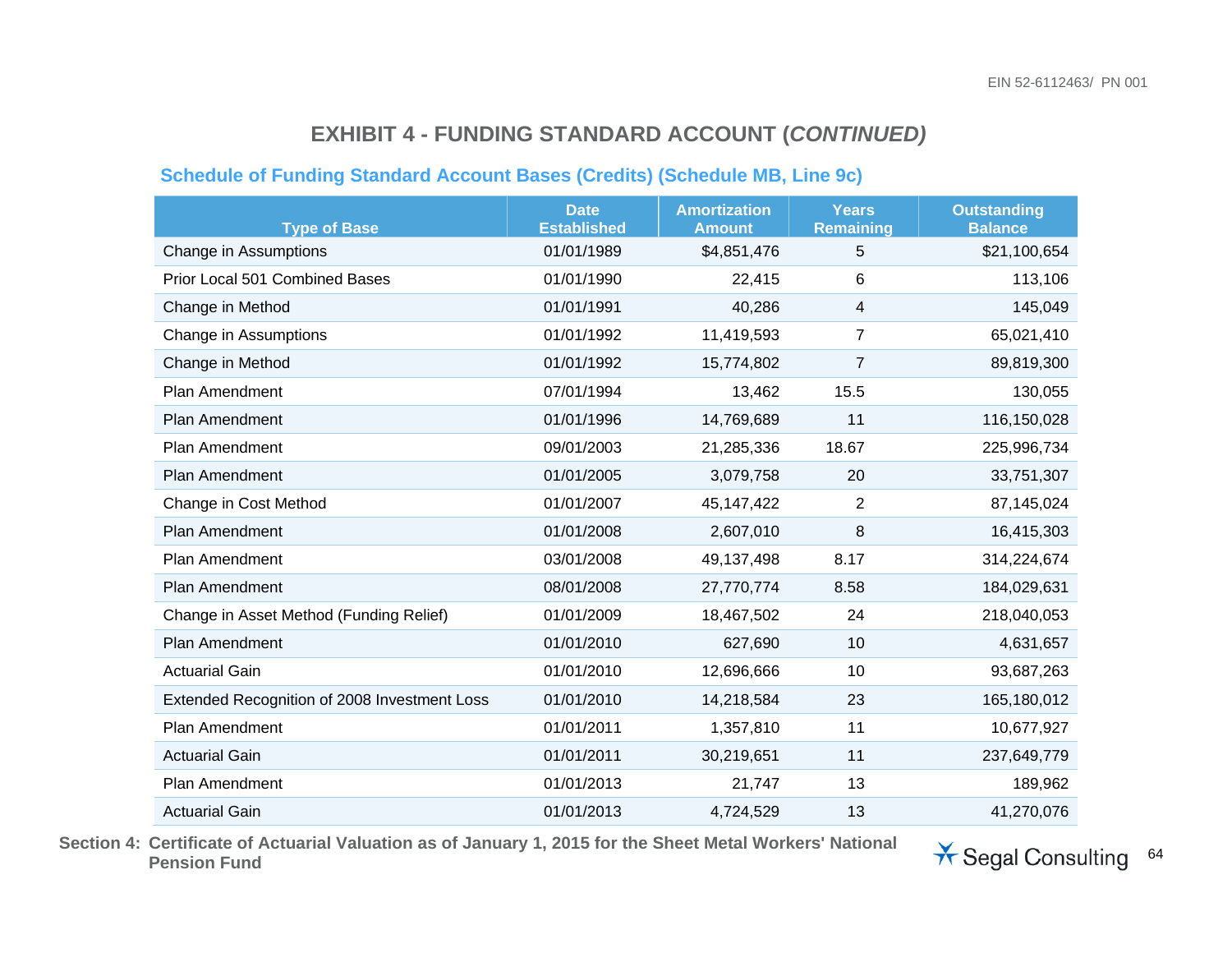#### **Schedule of Funding Standard Account Bases (Credits) (Schedule MB, Line 9c)**

| <b>Type of Base</b> | <b>Date</b><br><b>Established</b> | <b>Amortization</b><br><b>Amount</b> | <b>Years</b><br><b>Remaining</b> | <b>Outstanding</b><br><b>Balance</b> |
|---------------------|-----------------------------------|--------------------------------------|----------------------------------|--------------------------------------|
| Actuarial Gain      | 01/01/2014                        | \$18,105,267                         | 14                               | \$165,225,775                        |
| <b>Total</b>        |                                   | \$296,358,967                        |                                  | \$2,090,594,779                      |

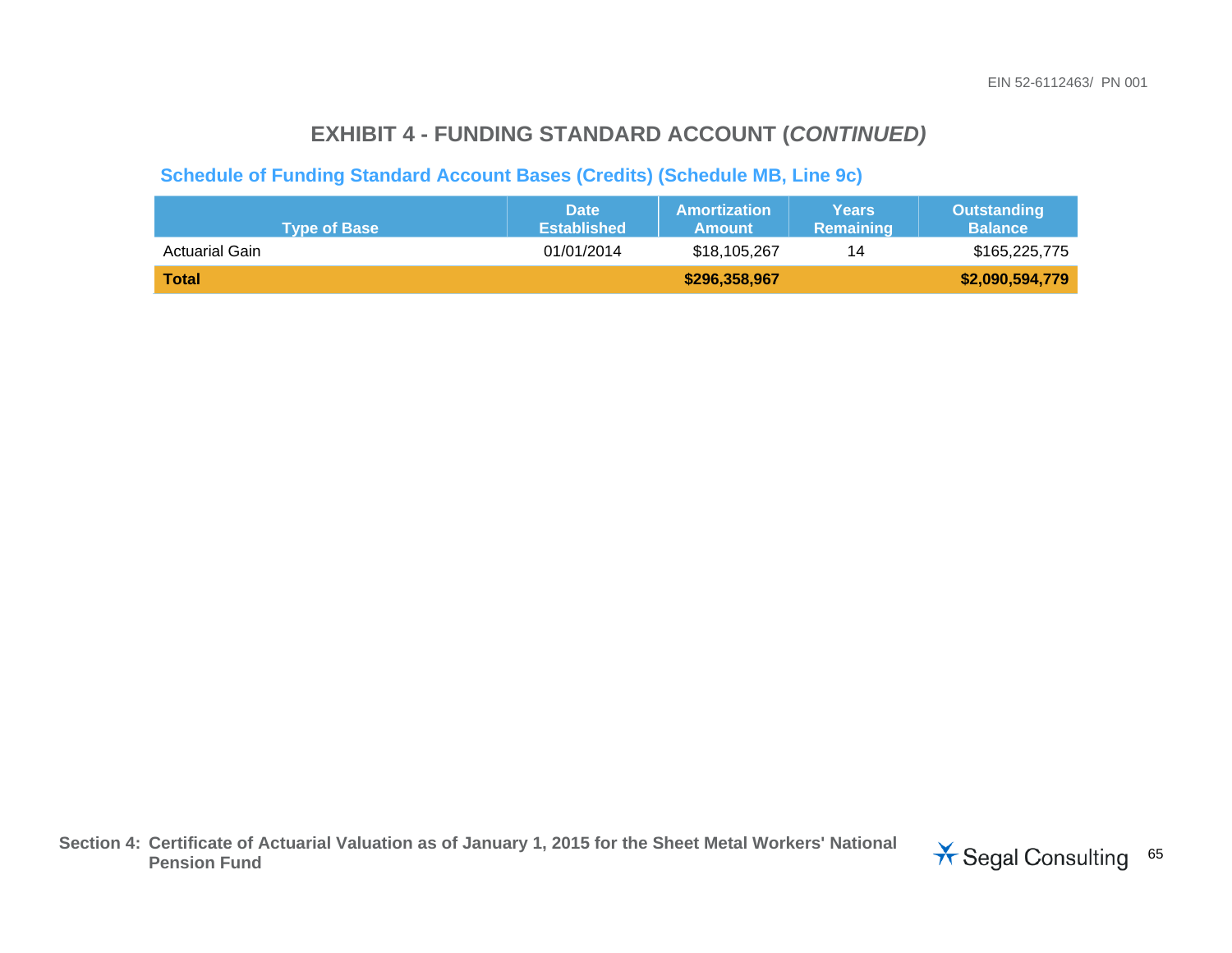#### **Equation of Balance**

| Net outstanding balance of bases              | \$3,024,495,204 |
|-----------------------------------------------|-----------------|
| Credit balance                                | 177,390,712     |
| Unfunded actuarial accrued liability: $1 - 2$ | \$2,847,104,492 |

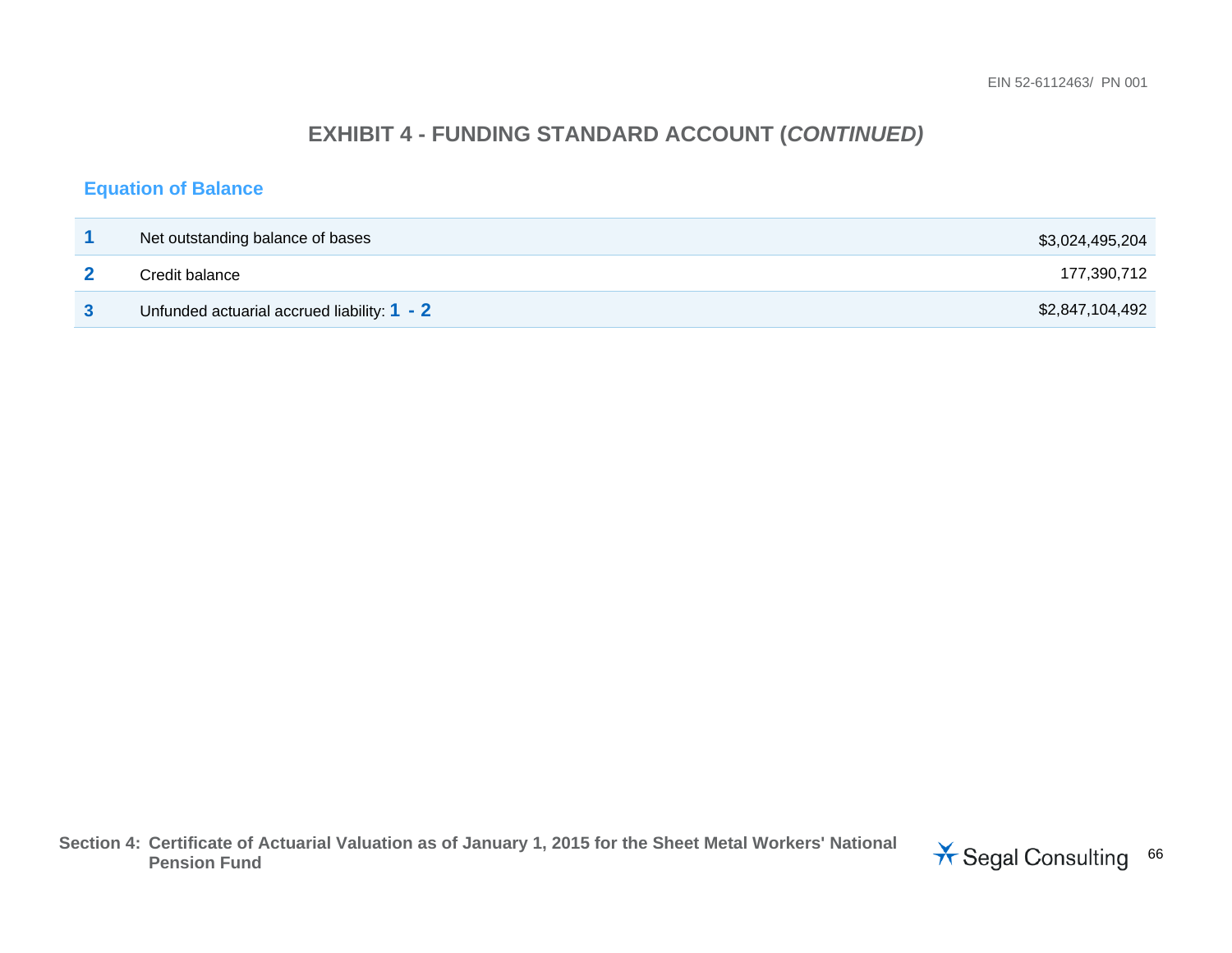## **EXHIBIT 5 - CURRENT LIABILITY<sup>1</sup>**

The table below presents the current liability for the Plan Year beginning January 1, 2015.

| <b>Item</b>                                                                                      | <b>Amount</b>    |
|--------------------------------------------------------------------------------------------------|------------------|
| Retired participants and beneficiaries receiving payments                                        | \$5,493,918,154  |
| Inactive vested participants                                                                     | 1,746,399,039    |
| Active participants                                                                              |                  |
| • Non-vested benefits                                                                            | \$725,150,719    |
| • Vested benefits                                                                                | 3,756,211,620    |
| • Total active                                                                                   | \$4,481,362,339  |
| <b>Total</b>                                                                                     | \$11,721,679,532 |
|                                                                                                  |                  |
| Expected increase in current liability due to benefits accruing during the plan year             | \$363,252,211    |
| Expected release from current liability for the plan year                                        | 468,884,733      |
| Expected plan disbursements for the plan year, including administrative expenses of \$14,100,000 | \$482,984,733    |
|                                                                                                  |                  |
| Current value of assets                                                                          | \$3,999,233,547  |
| Percentage funded for Schedule MB                                                                | 34.1%            |

1 The actuarial assumptions used to calculate these values are shown in *Exhibit 7*.

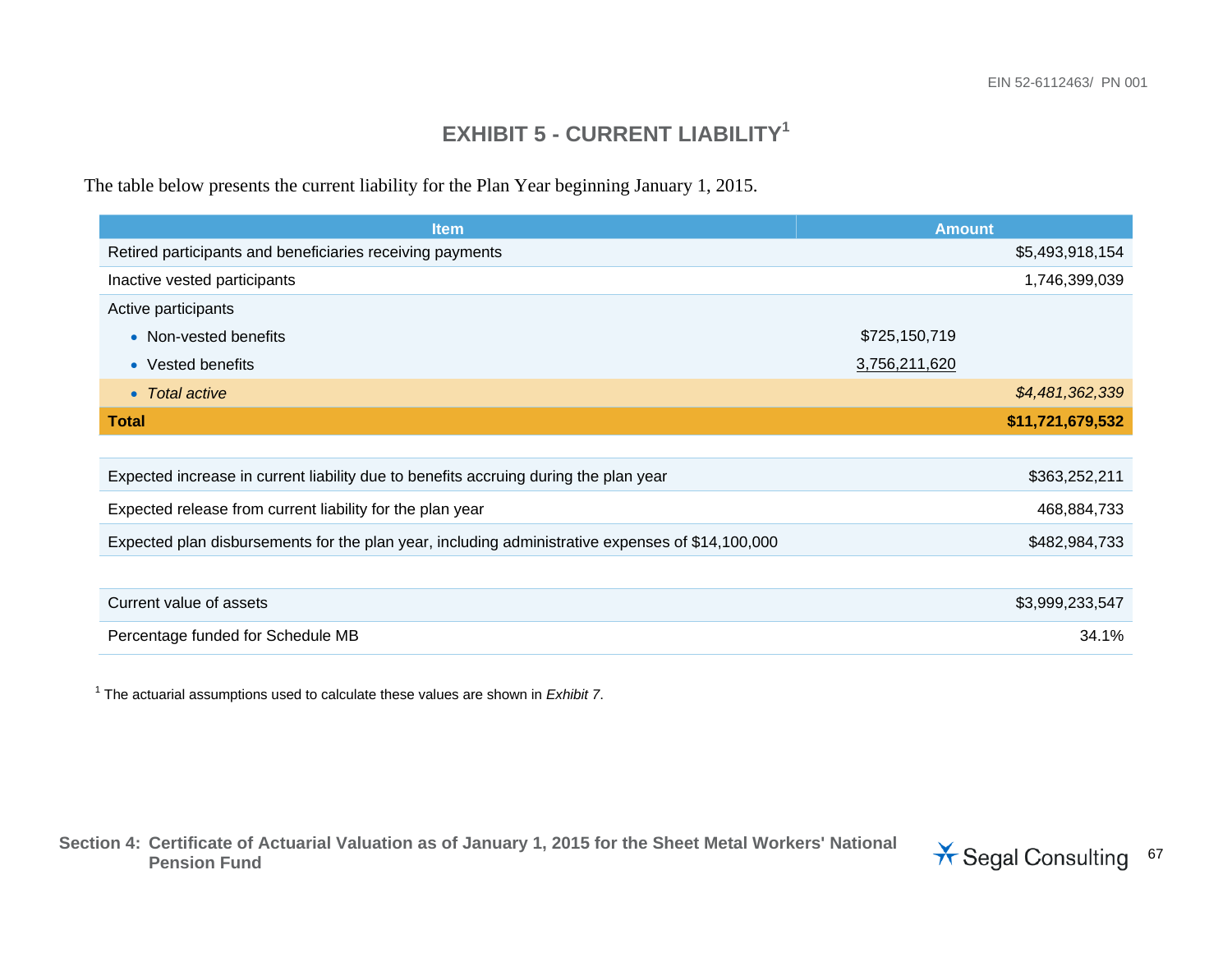### **EXHIBIT 6 - ACTUARIAL PRESENT VALUE OF ACCUMULATED PLAN BENEFITS**

The actuarial present value of accumulated plan benefits calculated in accordance with FAS ASC 960 is shown below as of January 1, 2014 and as of January 1, 2015. In addition, the factors that affected the change between the two dates follow.

|                                                                    | <b>Benefit Information Date</b> |                                                                                           |
|--------------------------------------------------------------------|---------------------------------|-------------------------------------------------------------------------------------------|
|                                                                    | <b>January 1, 2014</b>          | <b>January 1, 2015</b>                                                                    |
| Actuarial present value of vested accumulated plan benefits:       |                                 |                                                                                           |
| • Participants currently receiving payments                        | \$3,786,998,663                 | \$4,003,649,767                                                                           |
| Other vested benefits<br>$\bullet$                                 | 2,535,693,210                   | 2,640,847,873                                                                             |
| • Total vested benefits                                            | \$6,322,691,873                 | \$6,644,497,640                                                                           |
| Actuarial present value of non-vested accumulated plan benefits    | 348,823,030                     | 342,886,486                                                                               |
| Total actuarial present value of accumulated plan benefits         | \$6,671,514,903                 | \$6,987,384,126                                                                           |
| <b>Factors</b>                                                     |                                 | <b>Change in Actuarial</b><br><b>Present Value of</b><br><b>Accumulated Plan Benefits</b> |
| Plan amendments                                                    |                                 | \$3,424,388                                                                               |
| Benefits accumulated, net experience gain or loss, changes in data |                                 | 120,909,495                                                                               |
| Benefits paid                                                      |                                 | $-454,020,194$                                                                            |
| Changes in actuarial assumptions                                   |                                 | 162,217,674                                                                               |
| Interest                                                           |                                 | 483,337,860                                                                               |
| <b>Total</b>                                                       |                                 | \$315,869,223                                                                             |

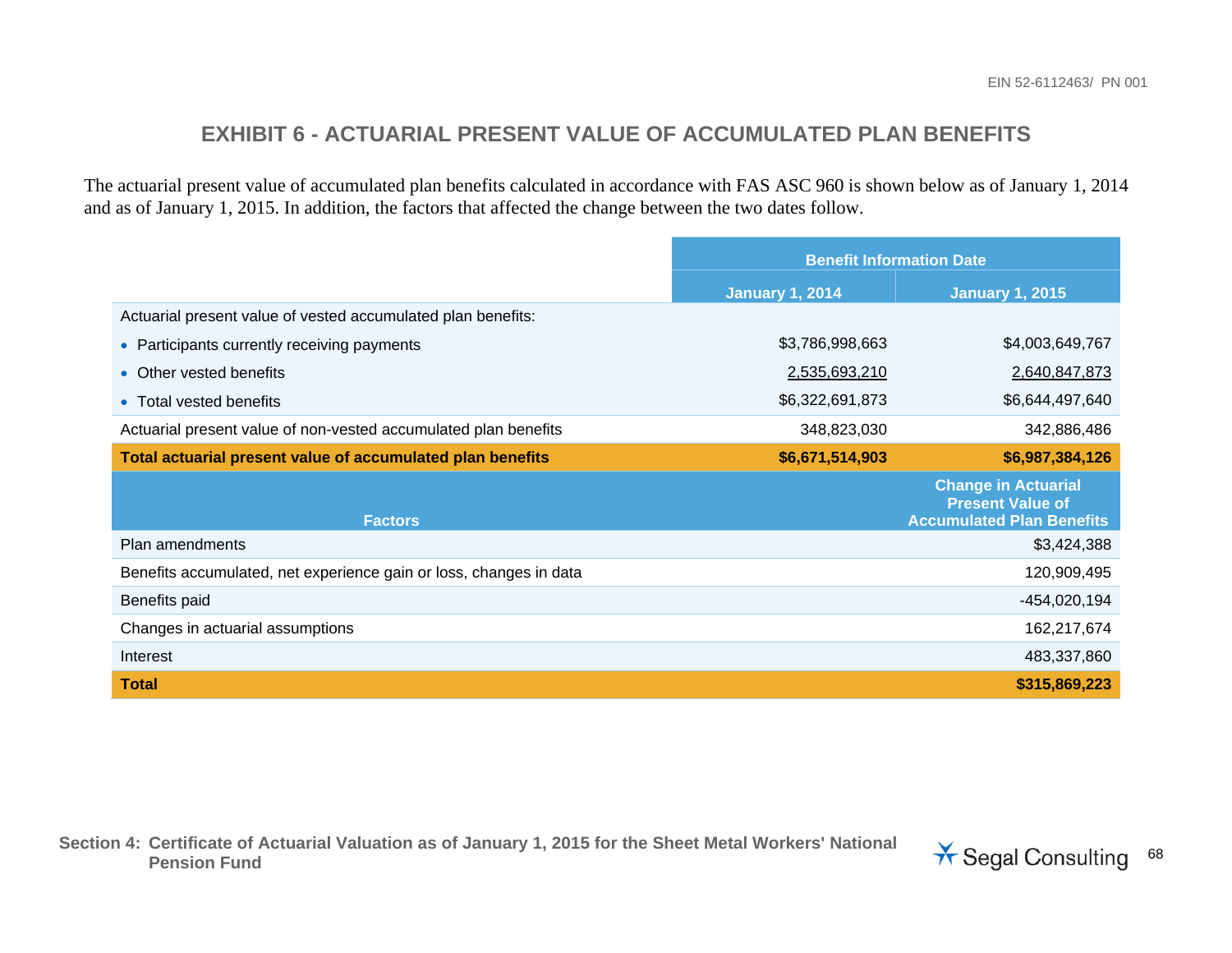## **EXHIBIT 7 - STATEMENT OF ACTUARIAL ASSUMPTIONS/METHODS**

(SCHEDULE MB, LINE 6)

| <b>Rationale for</b><br><b>Assumptions</b> | Current data is reviewed in conjunction with each annual valuation. Based on professional judgment the following<br>assumptions were changed:                                                                                                                                                                                                                                                     |  |  |  |
|--------------------------------------------|---------------------------------------------------------------------------------------------------------------------------------------------------------------------------------------------------------------------------------------------------------------------------------------------------------------------------------------------------------------------------------------------------|--|--|--|
|                                            | > Mortality assumption for non-retired participants was changed to the RP-2014 Blue Collar Employee Mortality<br>Tables (sex distinct), with ages set forward 1 year, projected generationally using Scale MP-2014;                                                                                                                                                                               |  |  |  |
|                                            | Mortality assumption for beneficiaries and non-disabled pensioners was changed to the RP-2014 Blue Collar<br>Healthy Annuitant Mortality Tables (sex distinct), with ages set forward 1 year, projected generationally using Scale<br>MP-2014;                                                                                                                                                    |  |  |  |
|                                            | > Mortality assumption for disabled pensioners was changed to the RP-2014 Disabled Retiree Mortality Tables (sex<br>distinct), with ages set forward 1 year, projected generationally using Scale MP-2014; and                                                                                                                                                                                    |  |  |  |
|                                            | > Annual administrative expense assumption was changed to \$14,100,000, payable monthly.                                                                                                                                                                                                                                                                                                          |  |  |  |
| <b>Mortality Rates</b>                     | Healthy Employee: RP-2014 Blue Collar Employee Mortality Tables (sex distinct), with ages set forward 1 year,<br>projected generationally using Scale MP-2014                                                                                                                                                                                                                                     |  |  |  |
|                                            | Healthy Pensioner or Beneficiary: RP-2014 Blue Collar Healthy Annuitant Mortality Tables (sex distinct), with ages set<br>forward 1 year, projected generationally using Scale MP-2014                                                                                                                                                                                                            |  |  |  |
|                                            | Disabled: RP-2014 Disabled Retiree Mortality Tables (sex distinct), with ages set forward 1 year, projected<br>generationally using Scale MP-2014                                                                                                                                                                                                                                                 |  |  |  |
|                                            | The mortality tables with ages set forward 1 year and projected with Scale MP-2014 from 2014 reasonably reflect the<br>mortality experience of the Plan as of the measurement date. These mortality tables were then adjusted to future years<br>using the generational projection to reflect future mortality improvement between the measurement date and those<br>years.                       |  |  |  |
|                                            | The mortality rates were based on historical and current demographic data, adjusted to reflect estimated future<br>experience and professional judgment. As part of the analysis, a comparison was made between the actual number of<br>deaths by age and liability change and the projected number and liability change based on the prior year's assumption<br>over the most recent four years. |  |  |  |

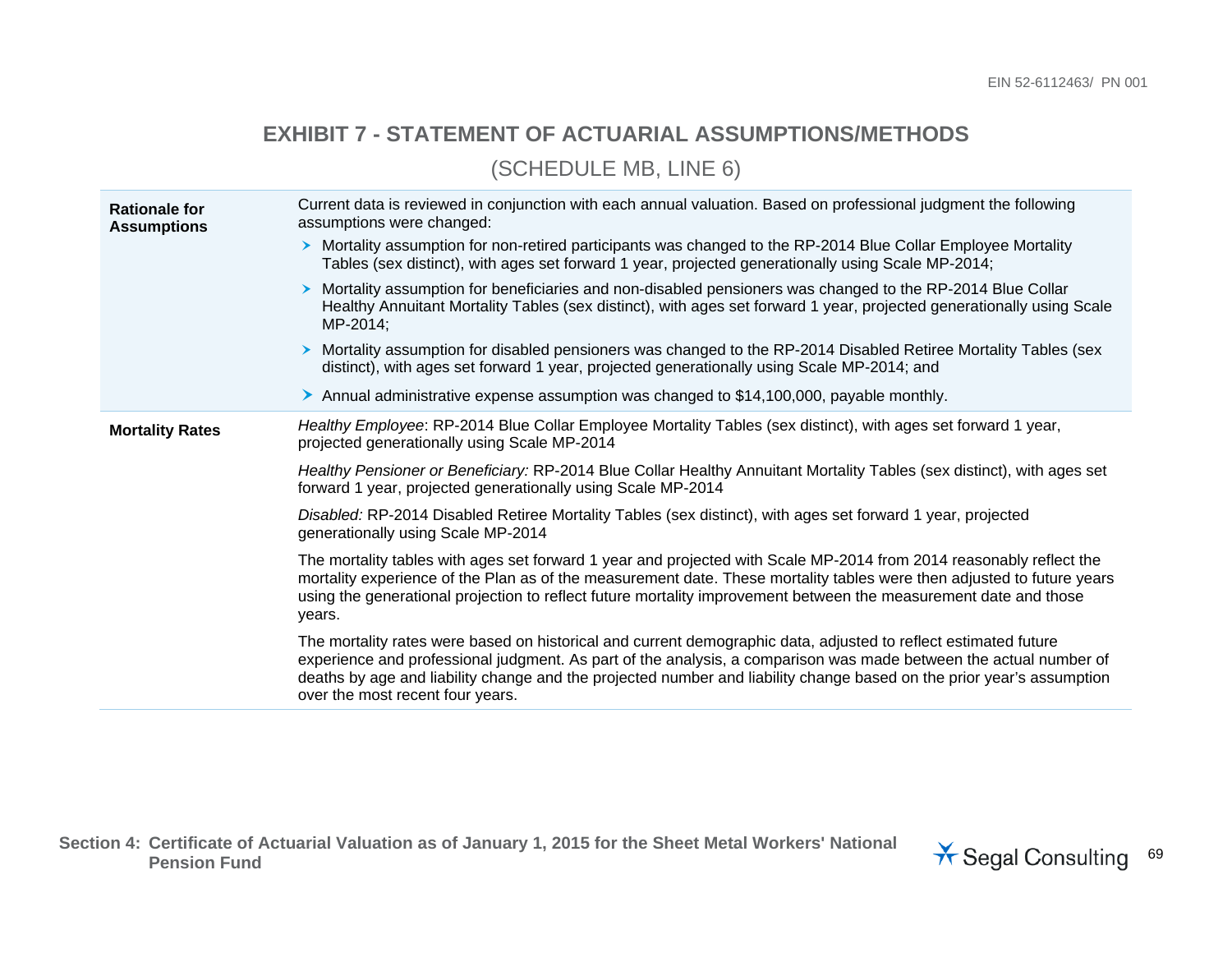#### **Termination Rates before Retirement**

|     | <b>Rate (%)</b>        |               |                         |                     |                   |
|-----|------------------------|---------------|-------------------------|---------------------|-------------------|
|     | Mortality <sup>1</sup> |               | Withdrawal <sup>3</sup> |                     |                   |
| Age | <b>Male</b>            | <b>Female</b> | Disability <sup>2</sup> | <b>Construction</b> | <b>Production</b> |
| 20  | 0.06                   | 0.02          | 0.04                    | 13.00               | 24.00             |
| 25  | 0.06                   | 0.02          | 0.04                    | 10.17               | 20.00             |
| 30  | 0.06                   | 0.03          | 0.04                    | 7.00                | 14.84             |
| 35  | 0.07                   | 0.03          | 0.05                    | 5.42                | 11.57             |
| 40  | 0.09                   | 0.05          | 0.07                    | 4.72                | 9.57              |
| 45  | 0.14                   | 0.08          | 0.14                    | 3.53                | 8.43              |
| 50  | 0.24                   | 0.14          | 0.30                    | 3.00                | 7.40              |
| 55  | 0.40                   | 0.20          | 0.64                    | 3.00                | 7.40              |
| 60  | 0.68                   | 0.30          | 1.30                    | 0.00                | 7.40              |

*1Mortality rates are projected on a generational basis using Scale MP-2014. Rates above are sample rates in 2014. 2Participants are assumed to elect non-disability pensions upon eligibility. 3Withdrawal rates do not apply at or beyond early retirement age.* 

The termination rates and disability rates were based on historical and current demographic data, adjusted to reflect estimated future experience and professional judgment. As part of the analysis, a comparison was made between the actual number of terminations and disability retirements and the projected number based on the prior years' assumption over the most recent four years.

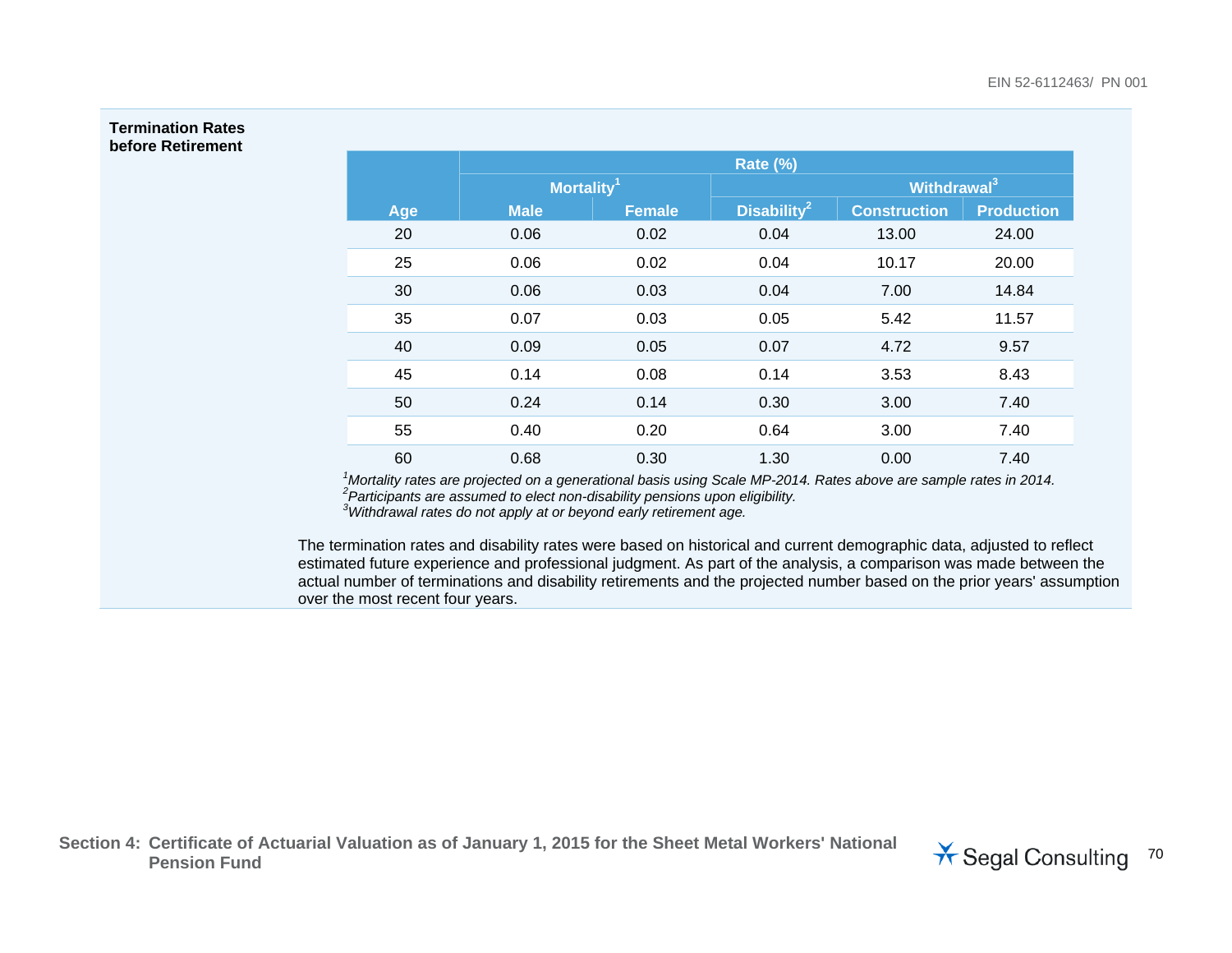#### **Retirement Rates - Active Participants**

|       | <b>Annual Retirement Rates</b> |                        |  |  |  |
|-------|--------------------------------|------------------------|--|--|--|
|       | <b>Not Eligible for</b>        | <b>Eligible for</b>    |  |  |  |
| Age   | 55/30 (60/30) Pension          | 55/30 (60/30) Pension* |  |  |  |
| 55    | 5                              | 25                     |  |  |  |
| 56-57 | 5                              | 14                     |  |  |  |
| 58-59 | 7                              | 14                     |  |  |  |
| 60-61 | 14                             | 20                     |  |  |  |
| 62    | 35                             | 40                     |  |  |  |
| 63-69 | 25                             | 35                     |  |  |  |
| 70    | 100                            | 100                    |  |  |  |

*\*Rate at first eligibility for 55/30 (60/30, if applicable) Pension is 25% or above rate at applicable age, if higher* 

The retirement rates were based on historical and current demographic data, adjusted to reflect estimated future experience and professional judgment. As part of the analysis, a comparison was made between the actual number of retirements by age and liability change and the projected number and liability change based on the prior years' assumption over the most recent four years.

**Description of Weighted Average Retirement Age** 

Age 61, determined as follows: The weighted average retirement age for each participant is calculated as the sum of the product of each potential current or future retirement age times the probability of surviving from current age to that age and then retiring at that age, assuming no other decrements. The overall weighted retirement age is the average of the individual retirement ages based on all the active participants included in the January 1, 2015 actuarial valuation.

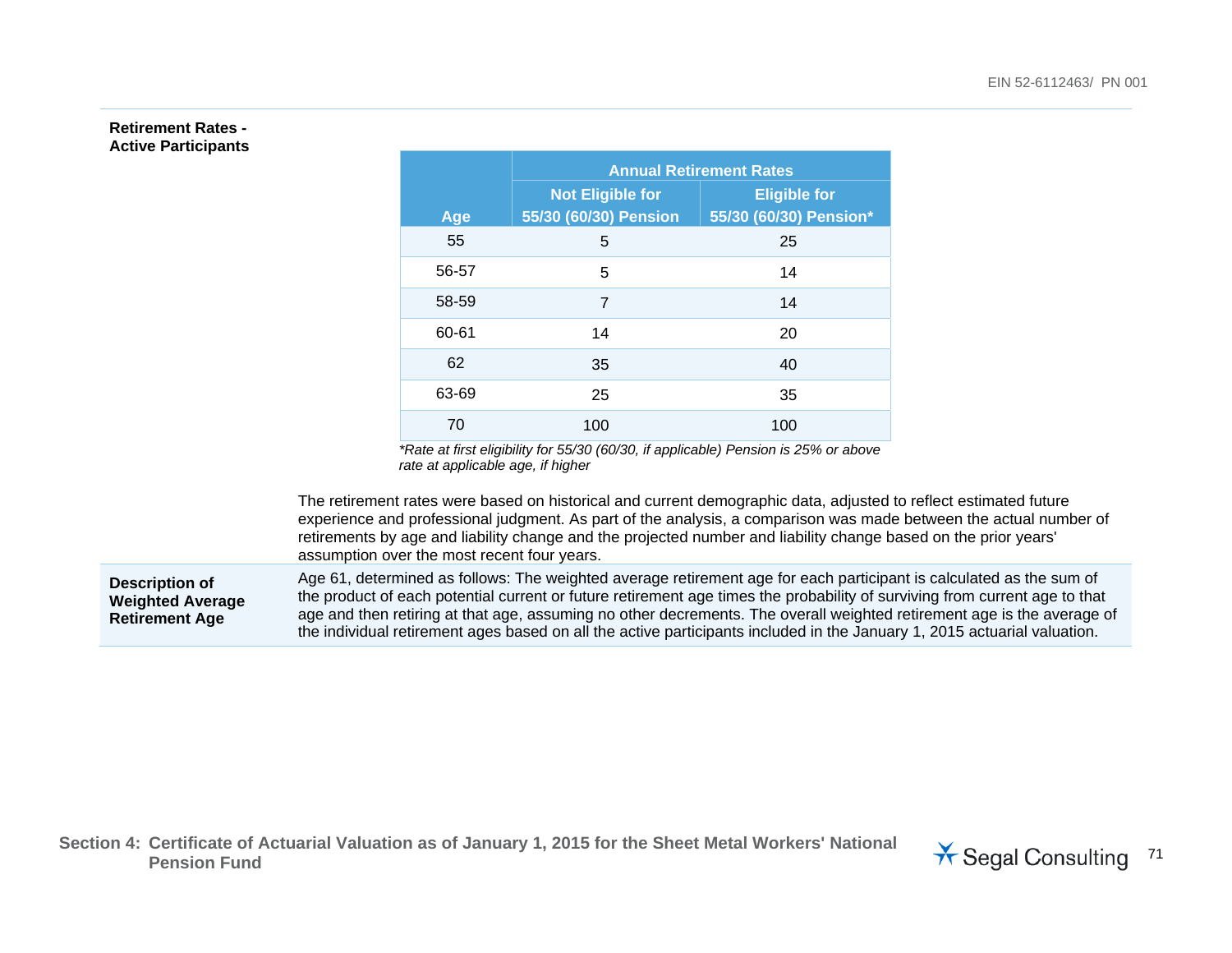| <b>Retirement Rates for</b><br><b>Inactive Vested</b> |                                                                                                                                                                                                                                                                                                                                         | Age                                                                                                                                                                                                                                                                                                                                                              | <b>Annual Retirement Rates*</b>                                                                                                                                                                                                                                                                                                                            |  |  |  |
|-------------------------------------------------------|-----------------------------------------------------------------------------------------------------------------------------------------------------------------------------------------------------------------------------------------------------------------------------------------------------------------------------------------|------------------------------------------------------------------------------------------------------------------------------------------------------------------------------------------------------------------------------------------------------------------------------------------------------------------------------------------------------------------|------------------------------------------------------------------------------------------------------------------------------------------------------------------------------------------------------------------------------------------------------------------------------------------------------------------------------------------------------------|--|--|--|
| <b>Participants</b>                                   |                                                                                                                                                                                                                                                                                                                                         | 55-61                                                                                                                                                                                                                                                                                                                                                            | 5                                                                                                                                                                                                                                                                                                                                                          |  |  |  |
|                                                       |                                                                                                                                                                                                                                                                                                                                         | 62-63                                                                                                                                                                                                                                                                                                                                                            | 10                                                                                                                                                                                                                                                                                                                                                         |  |  |  |
|                                                       |                                                                                                                                                                                                                                                                                                                                         | 64                                                                                                                                                                                                                                                                                                                                                               | 30                                                                                                                                                                                                                                                                                                                                                         |  |  |  |
|                                                       |                                                                                                                                                                                                                                                                                                                                         | 65                                                                                                                                                                                                                                                                                                                                                               | 35                                                                                                                                                                                                                                                                                                                                                         |  |  |  |
|                                                       |                                                                                                                                                                                                                                                                                                                                         | 66-79                                                                                                                                                                                                                                                                                                                                                            | 20                                                                                                                                                                                                                                                                                                                                                         |  |  |  |
|                                                       |                                                                                                                                                                                                                                                                                                                                         | 80                                                                                                                                                                                                                                                                                                                                                               | 100                                                                                                                                                                                                                                                                                                                                                        |  |  |  |
|                                                       |                                                                                                                                                                                                                                                                                                                                         | *20% of inactive participants are assumed to retire with a Special Early, or<br>55/30 Pension (60/30 if applicable) if expected to be eligible based on reported<br>Funding Improvement Plan Option, and 80% are assumed to retire with a<br>Normal or Standard Early Pension, depending upon age and service at<br>retirement.                                  |                                                                                                                                                                                                                                                                                                                                                            |  |  |  |
|                                                       | most recent four years.                                                                                                                                                                                                                                                                                                                 | The retirement rates for inactive vested participants were based on historical and current demographic data, adjusted to<br>reflect estimated future experience and professional judgment. As part of the analysis, a comparison was made<br>between the actual number retirements by age and the projected number based on the prior years' assumption over the |                                                                                                                                                                                                                                                                                                                                                            |  |  |  |
| <b>Future Benefit</b>                                 |                                                                                                                                                                                                                                                                                                                                         | For Construction employees: 1,650 hours per year                                                                                                                                                                                                                                                                                                                 |                                                                                                                                                                                                                                                                                                                                                            |  |  |  |
| <b>Accruals</b>                                       | For Production employees: 1,700 hours per year                                                                                                                                                                                                                                                                                          |                                                                                                                                                                                                                                                                                                                                                                  |                                                                                                                                                                                                                                                                                                                                                            |  |  |  |
|                                                       | The Funding Improvement Plan Option covering each participant, based on the census data provided for this valuation,<br>is assumed to remain unchanged.                                                                                                                                                                                 |                                                                                                                                                                                                                                                                                                                                                                  |                                                                                                                                                                                                                                                                                                                                                            |  |  |  |
|                                                       | The Applicable Percentage under the Plan's benefit formula is 1.25% for 2015 and 2016. For 2017 and beyond, the<br>average expected Applicable Percentage is 0.83%.                                                                                                                                                                     |                                                                                                                                                                                                                                                                                                                                                                  |                                                                                                                                                                                                                                                                                                                                                            |  |  |  |
|                                                       | The assumed hours used to calculate future benefit accruals were based on historical and current demographic data,<br>adjusted to reflect estimated future experience and professional judgment. As part of the analysis, a comparison was<br>made between the assumed and the actual benefit accruals over the most recent five years. |                                                                                                                                                                                                                                                                                                                                                                  |                                                                                                                                                                                                                                                                                                                                                            |  |  |  |
|                                                       |                                                                                                                                                                                                                                                                                                                                         |                                                                                                                                                                                                                                                                                                                                                                  | The average expected Applicable Percentage was determined by stochastically projecting the Plan's market investment<br>returns after 2014. The stochastic projections were based on the long-term expected returns and volatility estimates as<br>provided by Morgan Stanley's Global Investment Committee, as well as the Plan's target asset allocation. |  |  |  |
| <b>Unknown Data for</b><br><b>Participants</b>        | be male.                                                                                                                                                                                                                                                                                                                                |                                                                                                                                                                                                                                                                                                                                                                  | Same as those exhibited by participants with similar known characteristics. If not specified, participants are assumed to                                                                                                                                                                                                                                  |  |  |  |

**Section 4: Certificate of Actuarial Valuation as of January 1, 2015 for the Sheet Metal Workers' National**  Pension Fund **Consulting 72** Pension Fund **Pension Fund Avenue Research Pension Fund** 

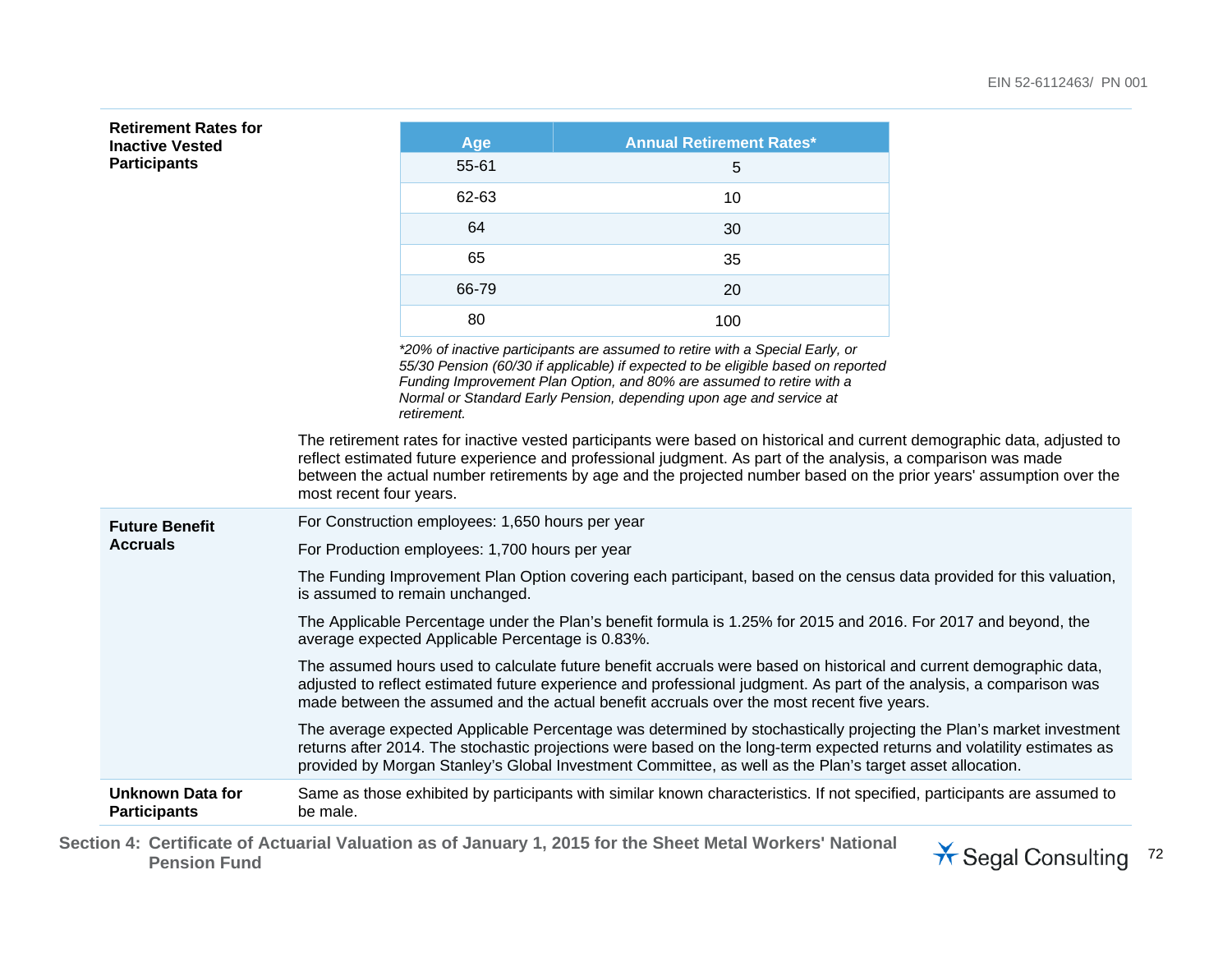| <b>Definition of Active</b><br><b>Participants</b>          | Employees with at least 435 hours in the most recent plan year and who have accumulated at least one year of vesting<br>service, excluding those who have retired as of the valuation date.                                                                                                                                                                                                                                                                                                                                                                  |  |  |
|-------------------------------------------------------------|--------------------------------------------------------------------------------------------------------------------------------------------------------------------------------------------------------------------------------------------------------------------------------------------------------------------------------------------------------------------------------------------------------------------------------------------------------------------------------------------------------------------------------------------------------------|--|--|
| <b>Percent Married</b>                                      | 80%                                                                                                                                                                                                                                                                                                                                                                                                                                                                                                                                                          |  |  |
| Age and Sex of<br><b>Spouse</b>                             | Spouse of male participant is assumed to be three years younger than the participant and spouse of female participant<br>is assumed to be three years older than the participant. If the spouse's sex is not provided, the spouse is assumed to<br>be the opposite sex of the participant.                                                                                                                                                                                                                                                                   |  |  |
| <b>Benefit Election</b>                                     | Married participants are assumed to elect the 50% joint and survivor annuity (with the "pop-up" feature if available) and<br>non-married participants are assumed to elect the single life annuity.                                                                                                                                                                                                                                                                                                                                                          |  |  |
|                                                             | The benefit elections were based on historical and current demographic data, adjusted to reflect the plan design, and<br>estimated future experience and professional judgment. As part of the analysis, a comparison was made between the<br>assumed and the actual option election patterns over the most recent five years.                                                                                                                                                                                                                               |  |  |
| <b>Eligibility for Delayed</b><br><b>Retirement Factors</b> | Inactive vested participants after attaining age 65, with increases up to age 80.                                                                                                                                                                                                                                                                                                                                                                                                                                                                            |  |  |
| <b>Net Investment Return</b>                                | 7.50%                                                                                                                                                                                                                                                                                                                                                                                                                                                                                                                                                        |  |  |
|                                                             | The net investment return assumption is a long-term estimate derived from historical data, current and recent market<br>expectations, and professional judgment. As part of the analysis, a building block approach was used that reflects<br>inflation expectations and anticipated risk premiums for each of the portfolio's asset classes as provided by Segal<br>Rogerscasey, and the long-term expected returns and volatility estimates as provided by Morgan Stanley's Global<br>Investment Committee, as well as the Plan's target asset allocation. |  |  |
| <b>Annual Administrative</b><br><b>Expenses</b>             | \$14,100,000, payable monthly, for the year beginning January 1, 2015 (equivalent to \$13,561,264 payable at the<br>beginning of the year)                                                                                                                                                                                                                                                                                                                                                                                                                   |  |  |
|                                                             | The annual administrative expenses were based on historical and current data, adjusted to reflect the budget for the<br>upcoming year, estimated future experience, and professional judgment.                                                                                                                                                                                                                                                                                                                                                               |  |  |
| <b>Actuarial Value of</b><br><b>Assets</b>                  | The market value of assets less unrecognized returns in prior years. Unrecognized return is equal to the difference<br>between the actual market return and the projected market return, and is recognized 20% per year over a five-year<br>period (10% per year over a 10-year period for the year ended December 31, 2008). The actuarial value is further<br>adjusted, if necessary, to be within 20% of the market value.                                                                                                                                |  |  |
| <b>Actuarial Cost Method</b>                                | Unit Credit Actuarial Cost Method. Normal Cost and Actuarial Accrued Liability are calculated on an individual basis.                                                                                                                                                                                                                                                                                                                                                                                                                                        |  |  |
| <b>Benefits Valued</b>                                      | Unless otherwise indicated, includes all benefits summarized in Exhibit 8.                                                                                                                                                                                                                                                                                                                                                                                                                                                                                   |  |  |
| <b>Current Liability</b>                                    | Interest: 3.51%, within the permissible range prescribed under IRC Section $431(c)(6)(E)$                                                                                                                                                                                                                                                                                                                                                                                                                                                                    |  |  |
| <b>Assumptions</b>                                          | Mortality: Mortality prescribed under IRS Regulations 1.431(c)(6)-1 and 1.430(h)(3)-1: RP-2000 tables projected forward<br>to the valuation year plus seven years for annuitants and 15 years for nonannuitants                                                                                                                                                                                                                                                                                                                                              |  |  |
|                                                             |                                                                                                                                                                                                                                                                                                                                                                                                                                                                                                                                                              |  |  |

**Section 4: Certificate of Actuarial Valuation as of January 1, 2015 for the Sheet Metal Workers' National**  Pension Fund **Consulting 73**<br>Pension Fund

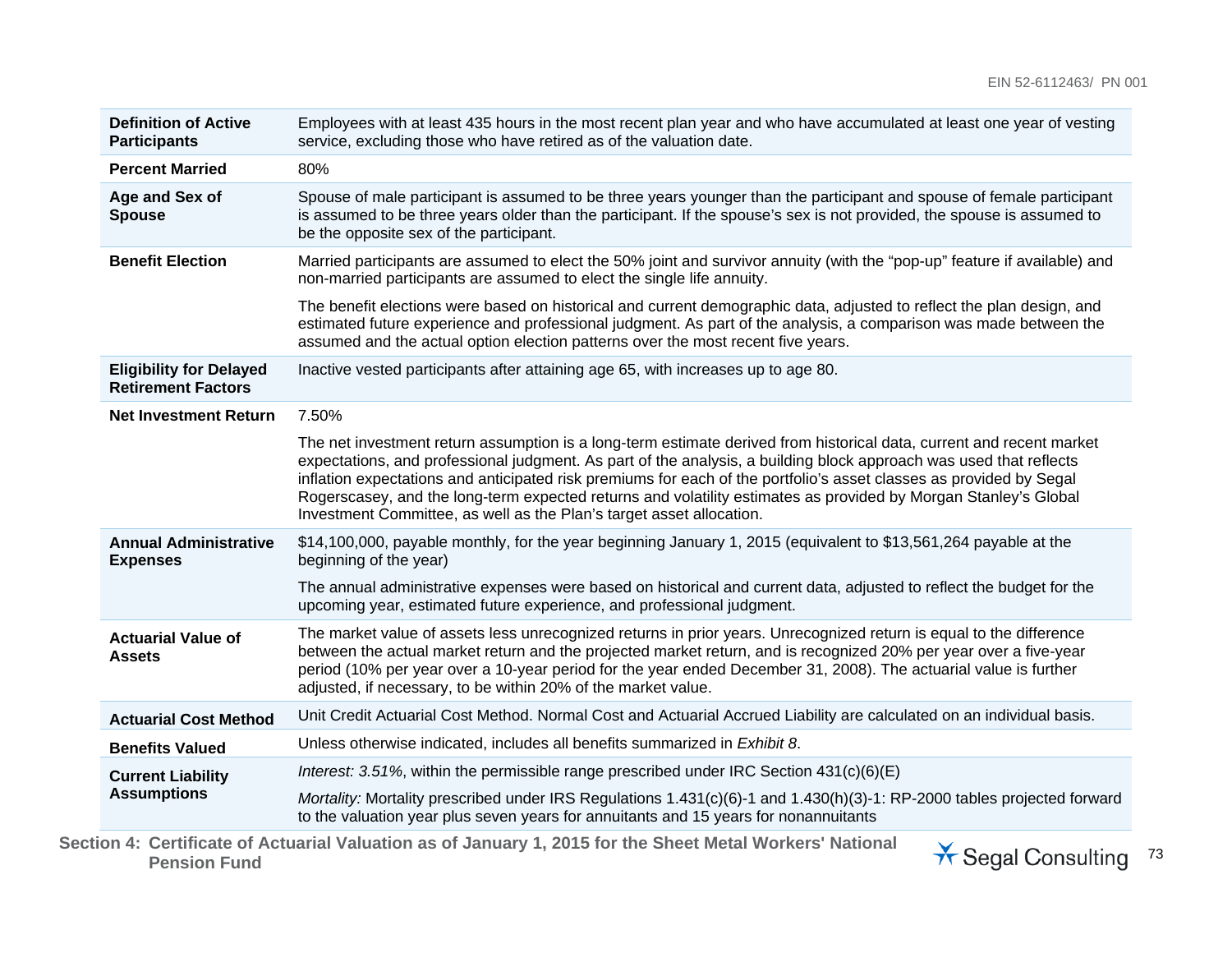| Justification for<br><b>Change in Actuarial</b><br><b>Assumptions</b><br>(Schedule MB, line 11)   | Based on past experience and future expectations, the following actuarial assumptions were changed as of January 1,<br>2015 for funding purposes, and as applicable, December 31, 2014 for withdrawal liability purposes:                                      |  |  |
|---------------------------------------------------------------------------------------------------|----------------------------------------------------------------------------------------------------------------------------------------------------------------------------------------------------------------------------------------------------------------|--|--|
|                                                                                                   | Mortality for non-disabled participants (before and after retirement), previously RP-2000 Combined Healthy Blue<br>Collar Mortality Table projected from 2000 using Scale AA on a generational basis                                                           |  |  |
|                                                                                                   | Mortality for disabled lives, previously RP-2000 Combined Healthy Blue Collar Mortality Table for males, with<br>⋗<br>participants under age 60 set forward to age 65 and participants over age 60 set forward 5 years                                         |  |  |
|                                                                                                   | Annual administrative expenses, previously \$12,400,000, payable at the beginning of the year                                                                                                                                                                  |  |  |
| <b>Estimated Rate of</b><br><b>Investment Return</b>                                              | On actuarial value of assets (Schedule MB, line 6g): 6.4%, for the Plan Year ending December 31, 2014                                                                                                                                                          |  |  |
|                                                                                                   | On current (market) value of assets (Schedule MB, line 6h): 6.1%, for the Plan Year ending December 31, 2014                                                                                                                                                   |  |  |
| <b>Funding Standard</b><br><b>Account Contribution</b><br><b>Timing</b><br>(Schedule MB, line 3a) | Unless otherwise noted, contributions are paid periodically throughout the year pursuant to collective bargaining<br>agreements. The interest credited in the Funding Standard Account is therefore assumed to be equivalent to a July 1<br>contribution date. |  |  |

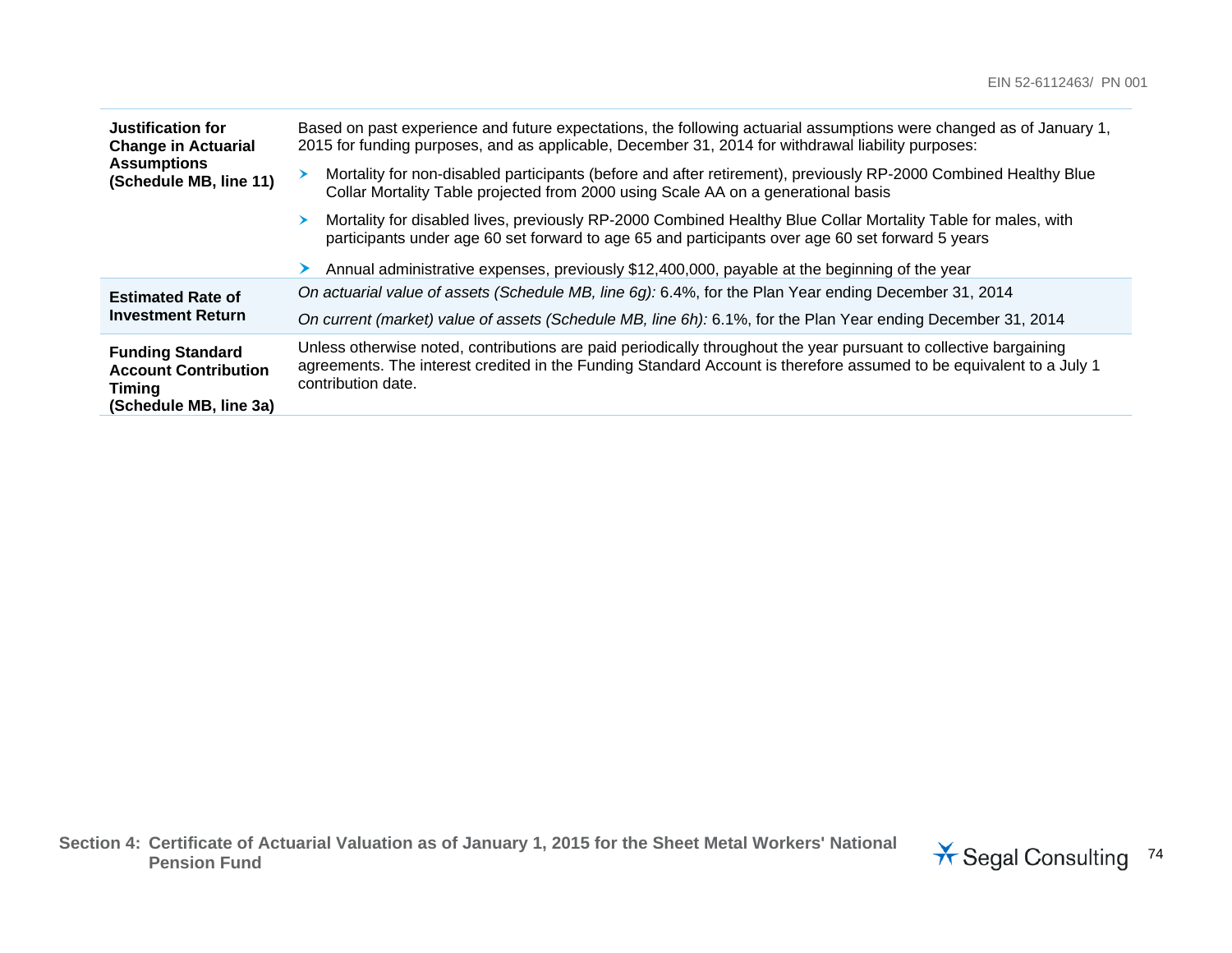## **EXHIBIT 8 - SUMMARY OF PLAN PROVISIONS** (SCHEDULE MB, LINE 6)

This exhibit summarizes the major provisions of the Plan included in the valuation. It is not intended to be, nor should it be interpreted as, a complete statement of all plan provisions.

| <b>Plan Year</b>                                                                                                                                                                                                                                                                                                                                                                                                                                                                                                            | January 1 through December 31                                                                                                                                 |  |                                                                                                                                                                                                                                                                                                    |
|-----------------------------------------------------------------------------------------------------------------------------------------------------------------------------------------------------------------------------------------------------------------------------------------------------------------------------------------------------------------------------------------------------------------------------------------------------------------------------------------------------------------------------|---------------------------------------------------------------------------------------------------------------------------------------------------------------|--|----------------------------------------------------------------------------------------------------------------------------------------------------------------------------------------------------------------------------------------------------------------------------------------------------|
| <b>Pension Credit Year</b>                                                                                                                                                                                                                                                                                                                                                                                                                                                                                                  | January 1 through December 31                                                                                                                                 |  |                                                                                                                                                                                                                                                                                                    |
| <b>Plan Status</b>                                                                                                                                                                                                                                                                                                                                                                                                                                                                                                          | Ongoing plan                                                                                                                                                  |  |                                                                                                                                                                                                                                                                                                    |
| <b>Normal Retirement</b>                                                                                                                                                                                                                                                                                                                                                                                                                                                                                                    | • Age Requirement: 65                                                                                                                                         |  |                                                                                                                                                                                                                                                                                                    |
|                                                                                                                                                                                                                                                                                                                                                                                                                                                                                                                             | • Service Requirement: Five years of participation in the Plan                                                                                                |  |                                                                                                                                                                                                                                                                                                    |
|                                                                                                                                                                                                                                                                                                                                                                                                                                                                                                                             | • Amount: Described below                                                                                                                                     |  |                                                                                                                                                                                                                                                                                                    |
| For service on and after January 1, 2014:                                                                                                                                                                                                                                                                                                                                                                                                                                                                                   |                                                                                                                                                               |  |                                                                                                                                                                                                                                                                                                    |
|                                                                                                                                                                                                                                                                                                                                                                                                                                                                                                                             | Participant's Benefit Rate multiplied by the participant's Contribution Hours for the Plan Year multiplied by<br>the Applicable Percentage for the Plan Year. |  |                                                                                                                                                                                                                                                                                                    |
| Benefit Rate is the portion of the participant's contribution rate that is subject to benefit accruals. For<br>Participants working under a Collective Bargaining Agreement that qualifies for a 55/30 (or 60/30) Pension,<br>the Benefit Rate is the total Contribution Rate less the 55/30 (or 60/30) Rate (30% of the Contribution Rate<br>for periods after December 1, 2007).<br>Contribution Hours are the hours for which contributions are required to be made for the participant's work in<br>Covered Employment. |                                                                                                                                                               |  |                                                                                                                                                                                                                                                                                                    |
|                                                                                                                                                                                                                                                                                                                                                                                                                                                                                                                             |                                                                                                                                                               |  | Applicable Percentage is based on the average of the Plan's rate of market value investment return for each<br>of the three most recent Plan Years reported in the Actuarial Valuation and Review as of January 1 of the<br>immediately preceding Plan Year and is defined in the following table: |

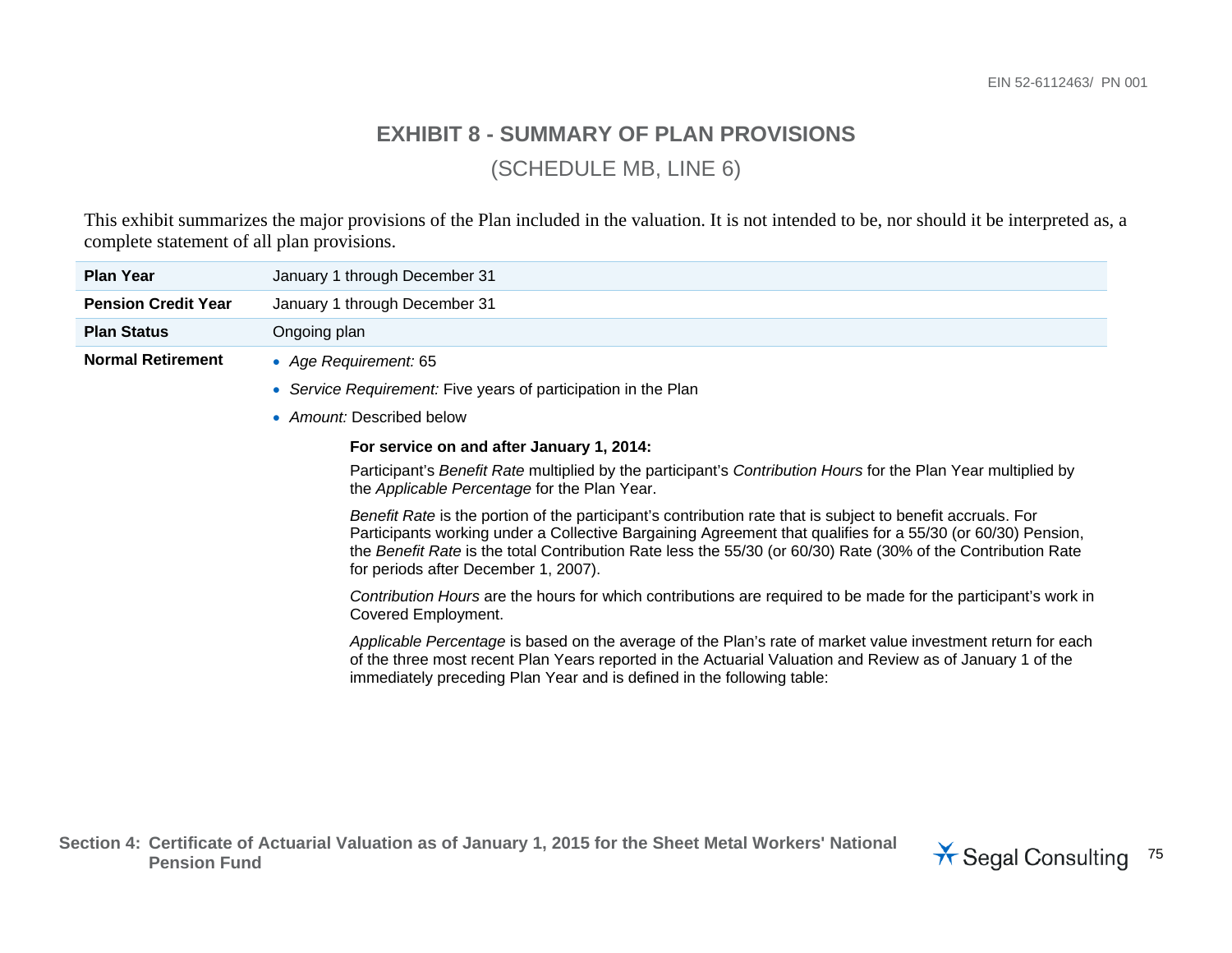| <b>Applicable Percentage</b> | Average of<br><b>Market Value Investment Return Percentages</b><br>for 3 Most Recent Plan Years |
|------------------------------|-------------------------------------------------------------------------------------------------|
| 1.25%                        | 10.0% or higher                                                                                 |
| 1.00%                        | 8.5% or higher but less than 10.0%                                                              |
| 0.75%                        | 6.5% or higher but less than 8.5%                                                               |
| 0.50%                        | Greater than 0% but less than 6.5%                                                              |
| 0.00%                        | 0% or less                                                                                      |

The above formula applies unless otherwise stated in a Funding Improvement Plan Option.

The Applicable Percentage for the 2015 Plan Year is 1.25%.

## **For service and on and after adoption of Rehabilitation Plan Schedule and before January 1, 2014:**

Default Schedule/Persons for Whom Contribution were Not Required to be Made ("Persons for Whom"): 1% of the amount determined by multiplying the participant's Benefit Rate by the participant's Contribution Hours for the Plan Year.

First Alternative Schedule: Same as accrual for service on and after December 1, 2007 and before adoption of Rehabilitation Plan Schedule.

Second Alternative Schedule: 1% of the amount determined by multiplying the participant's Benefit Rate by the participant's Contribution Hours for the Plan Year.

Formerly Alternative Schedule and Agreement Did Not Include Required Contribution Rate Increases - No Increase Consequences ("NIC"): 1% of the amount determined by multiplying the participant's Benefit Rate by the participant's Contribution Hours for the Plan Year.

**For service on and after December 1, 2007 and before adoption of Rehabilitation Plan Schedule:**

Employers that have not made required contribution rate increases: Same as accrual for service after August 31, 2003.

Employers that have made required contribution rate increases: 1.5% of the amount determined by multiplying the participant's Benefit Rate by the participant's Contribution Hours for the Plan Year (up to 1,200 hours), plus 0.7% of the amount determined by multiplying the participant's Benefit Rate by the participant's Contribution Hours (over 1,200 hours). The 1.5% multiplier is applied to the first 1,200 hours at the highest Benefit Rate in effect during the Plan Year.

**Section 4: Certificate of Actuarial Valuation as of January 1, 2015 for the Sheet Metal Workers' National**  Pension Fund<br>Pension Fund

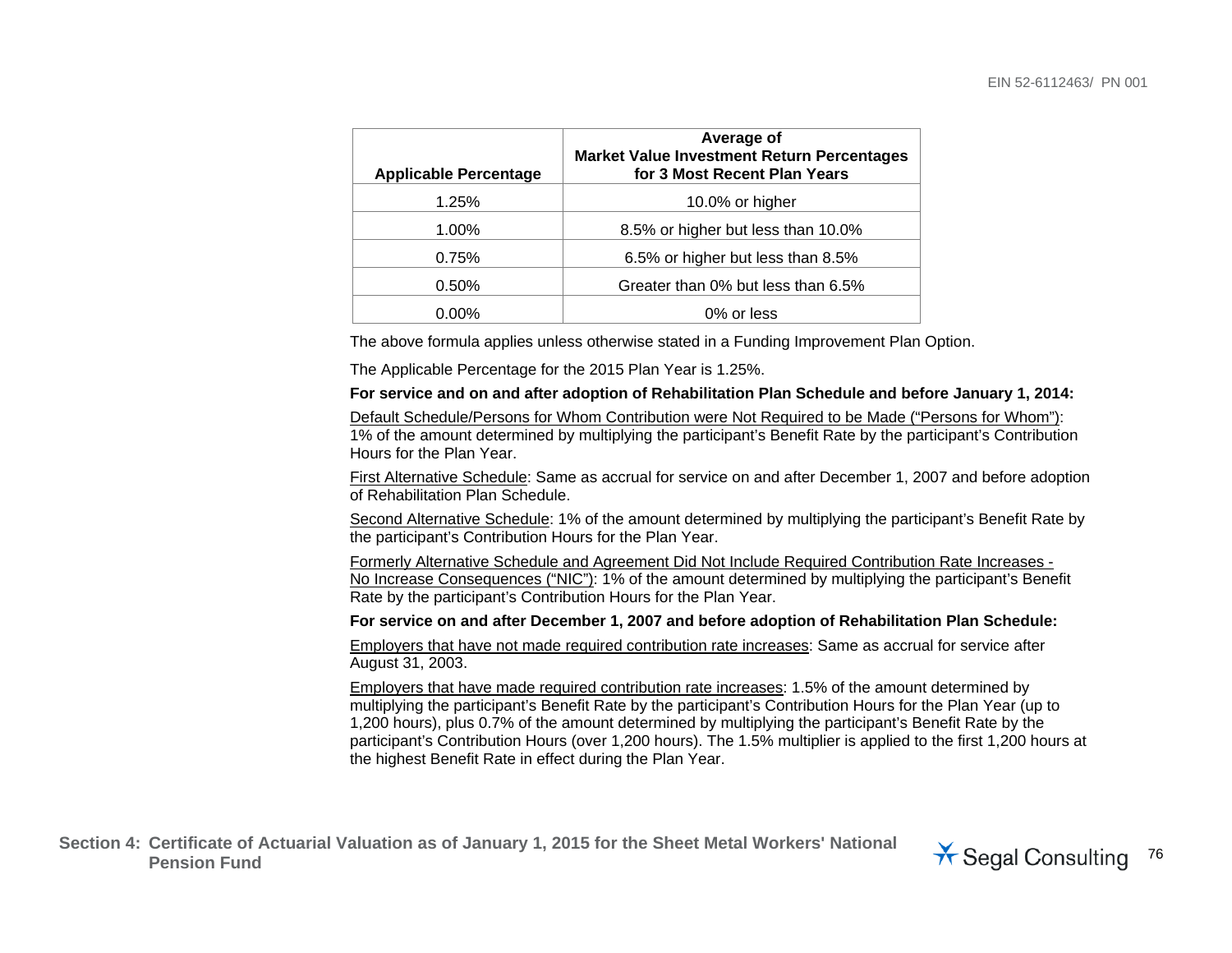|                       | For service after August 31, 2003 and before December 1, 2007:                                                                                                                                                                                                                                                                                                                                                                                                                                                                   |
|-----------------------|----------------------------------------------------------------------------------------------------------------------------------------------------------------------------------------------------------------------------------------------------------------------------------------------------------------------------------------------------------------------------------------------------------------------------------------------------------------------------------------------------------------------------------|
|                       | 0.8571% of the amount determined by multiplying the participant's Benefit Rate by the participant's<br>Contribution Hours (up to 1,400 hours), plus 0.3% of the amount determined by multiplying the participant's<br>Benefit Rate by the participant's Contribution Hours (over 1,400 hours). For participants in 55/30 Locals, 80%<br>of the total contribution rate is subject to benefit accruals. The 0.8571% multiplier is applied to the first 1,400<br>hours at the highest Benefit Rate in effect during the Plan Year. |
|                       | Supplemental accruals:<br>Locals are required to increase their contribution rates subject to benefit accruals by 10% annually for<br>eligibility. Participants of Locals that make the required increases earn a supplemental accrual that brings the<br>total accrual to twice the normal rate in the year following the increase.                                                                                                                                                                                             |
|                       | For service after December 31, 1999 and before September 1, 2003:                                                                                                                                                                                                                                                                                                                                                                                                                                                                |
|                       | 1.7142% of the amount determined by multiplying the participant's Benefit Rate by the participant's<br>Contribution Hours (up to 1,400 hours), plus 0.6% of the amount determined by multiplying the participant's<br>Benefit Rate by the participant's Contribution Hours (over 1,400 hours). The 1.7142% multiplier is applied to<br>the first 1,400 hours at the highest Benefit Rate in effect during the Plan Year.                                                                                                         |
|                       | For service before January 1, 2000:                                                                                                                                                                                                                                                                                                                                                                                                                                                                                              |
|                       | Benefit accrued according to the rules of the Plan in effect on December 31, 1999                                                                                                                                                                                                                                                                                                                                                                                                                                                |
|                       | <b>Past Service:</b>                                                                                                                                                                                                                                                                                                                                                                                                                                                                                                             |
|                       | \$10.00 for each year of Past Service Credit, if any, up to 10 years                                                                                                                                                                                                                                                                                                                                                                                                                                                             |
|                       | • Post-Normal Retirement Age Adjustment: Regular pension accrued at Normal Retirement Age (NRA), increased by<br>1.0% for each month greater than NRA, and 1.5% for each month greater than age 70.                                                                                                                                                                                                                                                                                                                              |
| <b>Standard Early</b> | • Age Requirement: 55                                                                                                                                                                                                                                                                                                                                                                                                                                                                                                            |
| <b>Retirement</b>     | • Service Requirement: Fulfill any one of the following:                                                                                                                                                                                                                                                                                                                                                                                                                                                                         |
|                       | a. 10 years of Pension Credits, including at least five years of Future Service Credit, or<br>b. 10 years of Vesting Service, or<br>c. 15 years of Pension Credits, including at least 12 months of Future Service Credit                                                                                                                                                                                                                                                                                                        |
|                       | • Amount: Normal Retirement benefit reduced as described below.                                                                                                                                                                                                                                                                                                                                                                                                                                                                  |
|                       | For benefits accrued on and after January 1, 2014:                                                                                                                                                                                                                                                                                                                                                                                                                                                                               |
|                       | Reductions based on the participant's Funding Improvement Plan Option, which depends upon the<br>Schedule or Rehabilitation Plan provision which applied to the classification of employment when the Plan<br>was in critical status.                                                                                                                                                                                                                                                                                            |
|                       | Actuarially from age 65 (Unsubsidized Early Retirement Pension)<br><b>Default Option</b>                                                                                                                                                                                                                                                                                                                                                                                                                                         |
|                       | 6% per year from age 65<br><b>First Alternative Option</b>                                                                                                                                                                                                                                                                                                                                                                                                                                                                       |

**Section 4: Certificate of Actuarial Valuation as of January 1, 2015 for the Sheet Metal Workers' National** 

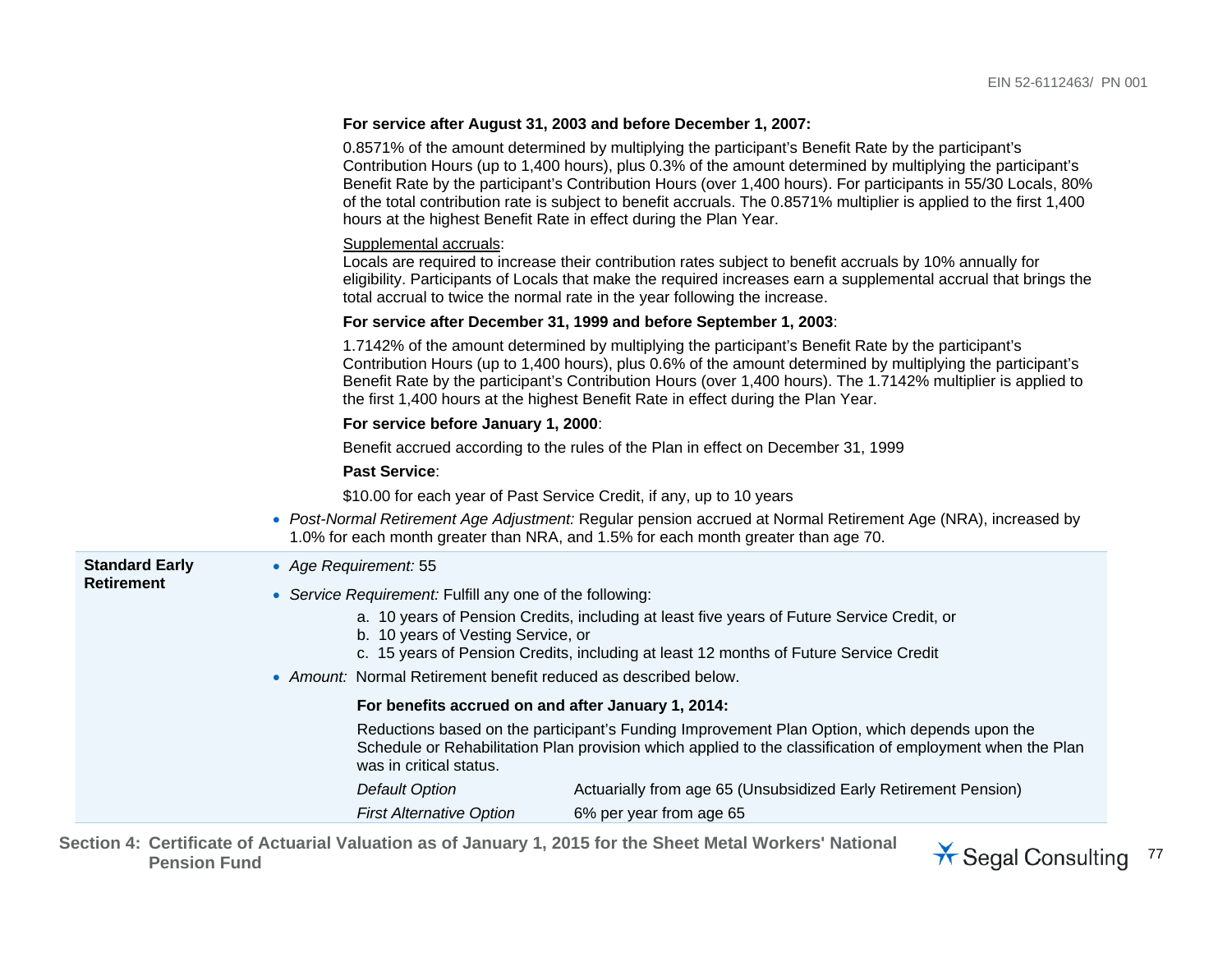|                      | <b>Second Alternative Option</b><br>Actuarially from age 65 (Unsubsidized Early Retirement Pension)                                                                                                                                   |
|----------------------|---------------------------------------------------------------------------------------------------------------------------------------------------------------------------------------------------------------------------------------|
|                      | For benefits accrued before January 1, 2014:                                                                                                                                                                                          |
|                      | Reductions based on the participant's Home Local Schedule (Rehabilitation Plan Schedule) when the Plan<br>was in critical status.                                                                                                     |
|                      | Default Schedule/<br>Persons for Whom<br>Actuarially from age 65 (Unsubsidized Early Retirement Pension)                                                                                                                              |
|                      | <b>First Alternative Schedule</b><br>6% per year from age 65                                                                                                                                                                          |
|                      | Second Alternative Schedule<br>Actuarially from age 65 (Unsubsidized Early Retirement Pension)                                                                                                                                        |
|                      | <b>NIC</b><br>Actuarially from age 65 (Unsubsidized Early Retirement Pension)                                                                                                                                                         |
| <b>Special Early</b> | • Age Requirement: 55                                                                                                                                                                                                                 |
| <b>Retirement</b>    | Service Requirement: Fulfill any one of the following:                                                                                                                                                                                |
|                      | a. 10 years of Pension Credits, including at least five years of Future Service Credit, or<br>b. 10 years of Vesting Service, or<br>c. 15 years of Pension Credits, including at least 12 months of Future Service Credit             |
|                      | • Active Service Requirement: Complete at least 3,500 hours of work in covered employment during the five<br>consecutive calendar years immediately preceding retirement                                                              |
|                      | • Amount: Normal Retirement benefit reduced as described below.                                                                                                                                                                       |
|                      | For benefits accrued on and after January 1, 2014:                                                                                                                                                                                    |
|                      | Reductions based on the participant's Funding Improvement Plan Option, which depends upon the<br>Schedule or Rehabilitation Plan provision which applied to the classification of employment when the Plan<br>was in critical status. |
|                      | <b>Default Option</b><br>Unavailable                                                                                                                                                                                                  |
|                      | <b>First Alternative Option</b><br>6% per year from age 62                                                                                                                                                                            |
|                      | Unavailable<br><b>Second Alternative Option</b>                                                                                                                                                                                       |
|                      | For benefits accrued before January 1, 2014:                                                                                                                                                                                          |
|                      | Reductions based on the participant's Home Local Schedule (Rehabilitation Plan Schedule) when the Plan<br>was in critical status.                                                                                                     |
|                      | Default Schedule/<br>Unavailable<br>Persons for Whom                                                                                                                                                                                  |
|                      | <b>First Alternative Schedule</b><br>6% per year from age 62                                                                                                                                                                          |
|                      | Second Alternative Schedule<br>Unavailable                                                                                                                                                                                            |
|                      | <b>NIC</b><br>Unavailable                                                                                                                                                                                                             |
| <b>Pension Fund</b>  | Section 4: Certificate of Actuarial Valuation as of January 1, 2015 for the Sheet Metal Workers' National<br>* Segal Consulting 78                                                                                                    |

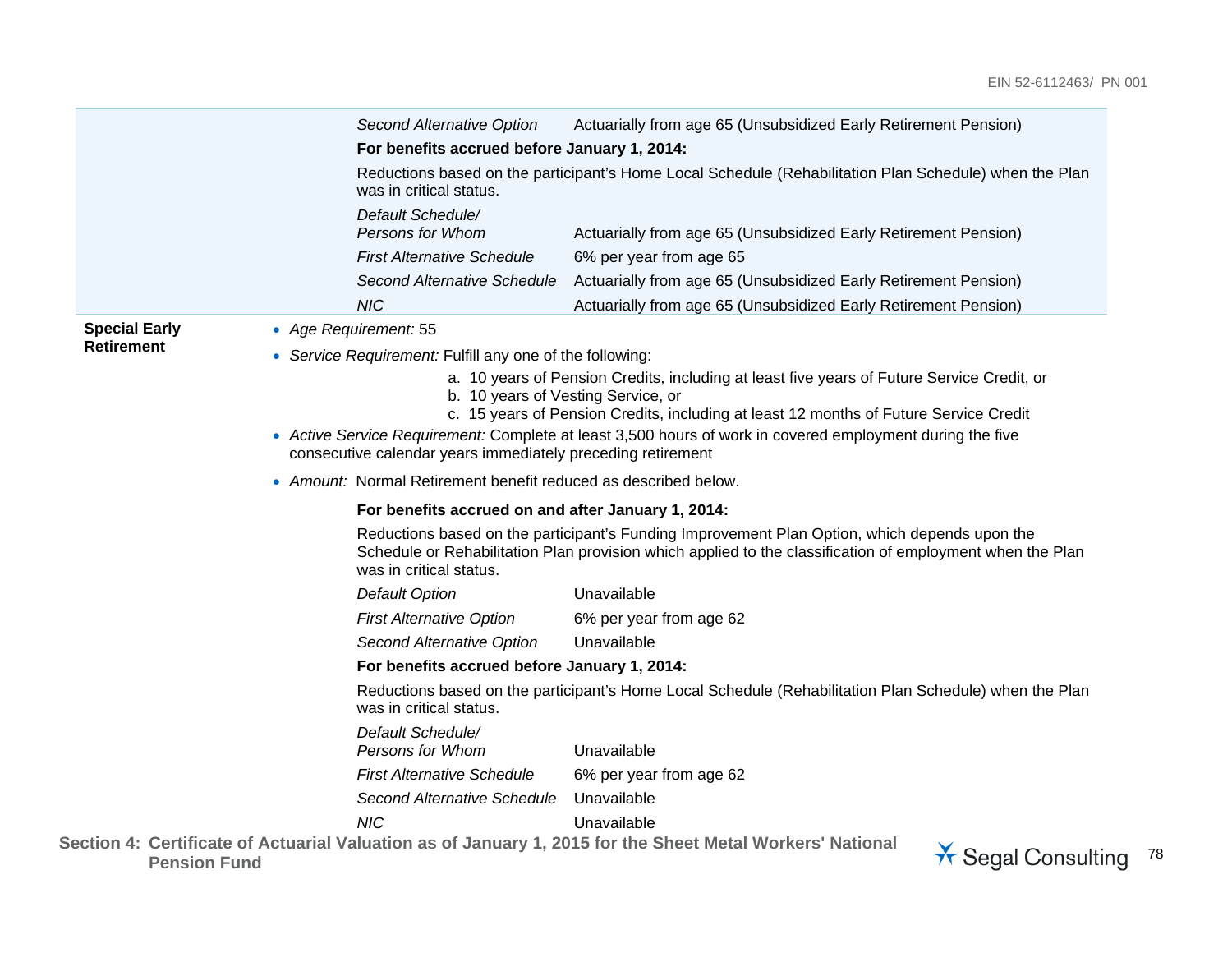| Age 62 Pension | • Age Requirement: 62                                                                                                                                                                                                             |                                                                                                                                                                                                                                   |                                                                                                        |  |
|----------------|-----------------------------------------------------------------------------------------------------------------------------------------------------------------------------------------------------------------------------------|-----------------------------------------------------------------------------------------------------------------------------------------------------------------------------------------------------------------------------------|--------------------------------------------------------------------------------------------------------|--|
|                | • Service Requirement: Same as Special Early Retirement                                                                                                                                                                           |                                                                                                                                                                                                                                   |                                                                                                        |  |
|                | • Active Service Requirement: Same as Special Early Retirement                                                                                                                                                                    |                                                                                                                                                                                                                                   |                                                                                                        |  |
|                | • Amount: Described below                                                                                                                                                                                                         |                                                                                                                                                                                                                                   |                                                                                                        |  |
|                |                                                                                                                                                                                                                                   | For benefits accrued on and after January 1, 2014:                                                                                                                                                                                |                                                                                                        |  |
|                |                                                                                                                                                                                                                                   | Amount based on the participant's Funding Improvement Plan Option, which depends upon the Schedule or<br>Rehabilitation Plan provision which applied to the classification of employment when the Plan was in critical<br>status. |                                                                                                        |  |
|                |                                                                                                                                                                                                                                   | <b>Default Option</b>                                                                                                                                                                                                             | Unavailable                                                                                            |  |
|                |                                                                                                                                                                                                                                   | <b>First Alternative Option</b>                                                                                                                                                                                                   | Unavailable                                                                                            |  |
|                |                                                                                                                                                                                                                                   | <b>Second Alternative Option</b>                                                                                                                                                                                                  | Normal Retirement Benefit amount                                                                       |  |
|                |                                                                                                                                                                                                                                   | For benefits accrued before January 1, 2014:                                                                                                                                                                                      |                                                                                                        |  |
|                |                                                                                                                                                                                                                                   | in critical status.                                                                                                                                                                                                               | Amount based on the participant's Home Local Schedule (Rehabilitation Plan Schedule) when the Plan was |  |
|                |                                                                                                                                                                                                                                   | Default Schedule/<br>Persons for Whom                                                                                                                                                                                             | Unavailable                                                                                            |  |
|                |                                                                                                                                                                                                                                   | <b>First Alternative Schedule</b>                                                                                                                                                                                                 | Unavailable                                                                                            |  |
|                |                                                                                                                                                                                                                                   | Second Alternative Schedule                                                                                                                                                                                                       | Normal Retirement Benefit amount                                                                       |  |
|                |                                                                                                                                                                                                                                   | <b>NIC</b>                                                                                                                                                                                                                        | Normal Retirement Benefit amount                                                                       |  |
| 55/30 Pension  |                                                                                                                                                                                                                                   | • Age Requirement: 55                                                                                                                                                                                                             |                                                                                                        |  |
|                | • Service Requirement: 30 years of Future Service Credit with at least 60 months of the last 120 months of Future<br>Service Credit subject to a 55/30 Rate                                                                       |                                                                                                                                                                                                                                   |                                                                                                        |  |
|                | • Active Service Requirement: Complete at least 3,500 hours of work in covered employment at 55/30 Rate during the<br>five consecutive calendar years immediately preceding retirement                                            |                                                                                                                                                                                                                                   |                                                                                                        |  |
|                | • Amount: Described below                                                                                                                                                                                                         |                                                                                                                                                                                                                                   |                                                                                                        |  |
|                | For benefits accrued on and after January 1, 2014:                                                                                                                                                                                |                                                                                                                                                                                                                                   |                                                                                                        |  |
|                | Amount based on the participant's Funding Improvement Plan Option, which depends upon the Schedule or<br>Rehabilitation Plan provision which applied to the classification of employment when the Plan was in critical<br>status. |                                                                                                                                                                                                                                   |                                                                                                        |  |
|                |                                                                                                                                                                                                                                   | <b>Default Option</b>                                                                                                                                                                                                             | Unavailable                                                                                            |  |
|                |                                                                                                                                                                                                                                   |                                                                                                                                                                                                                                   | and out Andreal at Material and and the commode AAAE from the Atlantic Material Minister Mathematic    |  |

**Section 4: Certificate of Actuarial Valuation as of January 1, 2015 for the Sheet Metal Workers' National**  Pension Fund **Consulting 79**<br>Pension Fund

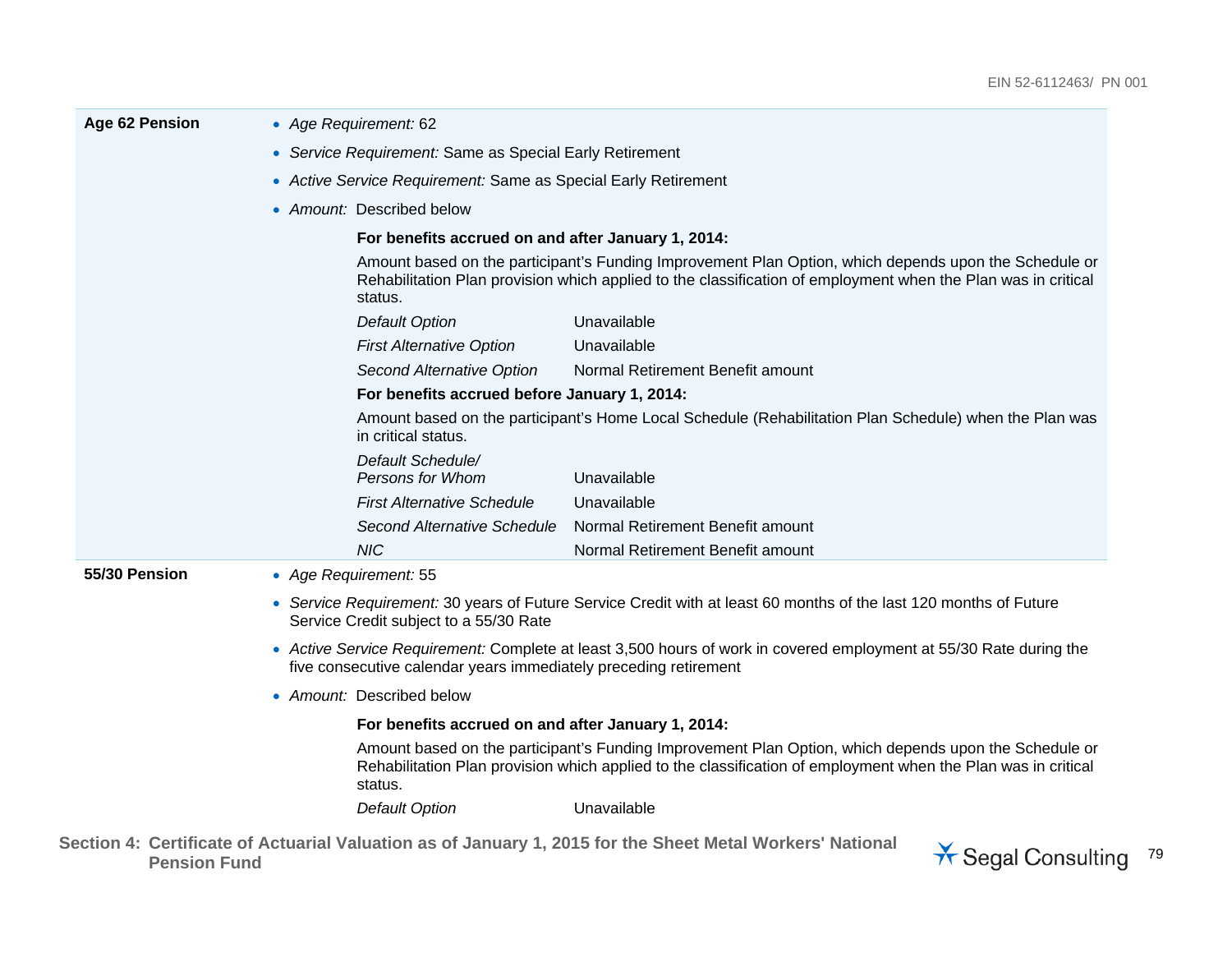|                           |  | <b>First Alternative Option</b>                                                                                               | Normal Retirement benefit amount                                                                                                                                                                                       |
|---------------------------|--|-------------------------------------------------------------------------------------------------------------------------------|------------------------------------------------------------------------------------------------------------------------------------------------------------------------------------------------------------------------|
|                           |  | Second Alternative Option                                                                                                     | Unavailable                                                                                                                                                                                                            |
|                           |  | For benefits accrued before January 1, 2014:                                                                                  |                                                                                                                                                                                                                        |
|                           |  | Amount based on the participant's Home Local Schedule (Rehabilitation Plan Schedule) when the Plan was<br>in critical status. |                                                                                                                                                                                                                        |
|                           |  | Default Schedule/<br>Persons for Whom                                                                                         | Unavailable                                                                                                                                                                                                            |
|                           |  | <b>First Alternative Schedule</b>                                                                                             | Normal Retirement Benefit amount                                                                                                                                                                                       |
|                           |  | Second Alternative Schedule                                                                                                   | Unavailable                                                                                                                                                                                                            |
|                           |  | <b>NIC</b>                                                                                                                    | Unavailable                                                                                                                                                                                                            |
| 60/30 Pension             |  | • Age Requirement: 55                                                                                                         |                                                                                                                                                                                                                        |
|                           |  | • Service Requirement: Same as 55/30 Pension                                                                                  |                                                                                                                                                                                                                        |
|                           |  | • Active Service Requirement: Same as 55/30 Pension                                                                           |                                                                                                                                                                                                                        |
| • Amount: Described below |  |                                                                                                                               |                                                                                                                                                                                                                        |
|                           |  | For benefits accrued on and after January 1, 2014:                                                                            |                                                                                                                                                                                                                        |
|                           |  | status.                                                                                                                       | Amount based on the participant's Funding Improvement Plan Option, which depends upon the Schedule or<br>Rehabilitation Plan provision which applied to the classification of employment when the Plan was in critical |
|                           |  | <b>Default Option</b>                                                                                                         | Unavailable                                                                                                                                                                                                            |
|                           |  | <b>First Alternative Option</b>                                                                                               | Unavailable                                                                                                                                                                                                            |
|                           |  | Second Alternative Option                                                                                                     | Normal Retirement benefit amount                                                                                                                                                                                       |
|                           |  | For benefits accrued before January 1, 2014:                                                                                  |                                                                                                                                                                                                                        |
|                           |  | in critical status.                                                                                                           | Amount based on the participant's Home Local Schedule (Rehabilitation Plan Schedule) when the Plan was                                                                                                                 |
|                           |  | Default Schedule/<br><b>Persons for Whom</b>                                                                                  | Unavailable                                                                                                                                                                                                            |
|                           |  | <b>First Alternative Schedule</b>                                                                                             | Unavailable                                                                                                                                                                                                            |
|                           |  | Second Alternative Schedule                                                                                                   | Normal Retirement benefit amount                                                                                                                                                                                       |
|                           |  | <b>NIC</b>                                                                                                                    | Unavailable                                                                                                                                                                                                            |
| <b>Full Disability</b>    |  | • Age Requirement: Under age 55                                                                                               |                                                                                                                                                                                                                        |

**Section 4: Certificate of Actuarial Valuation as of January 1, 2015 for the Sheet Metal Workers' National** 

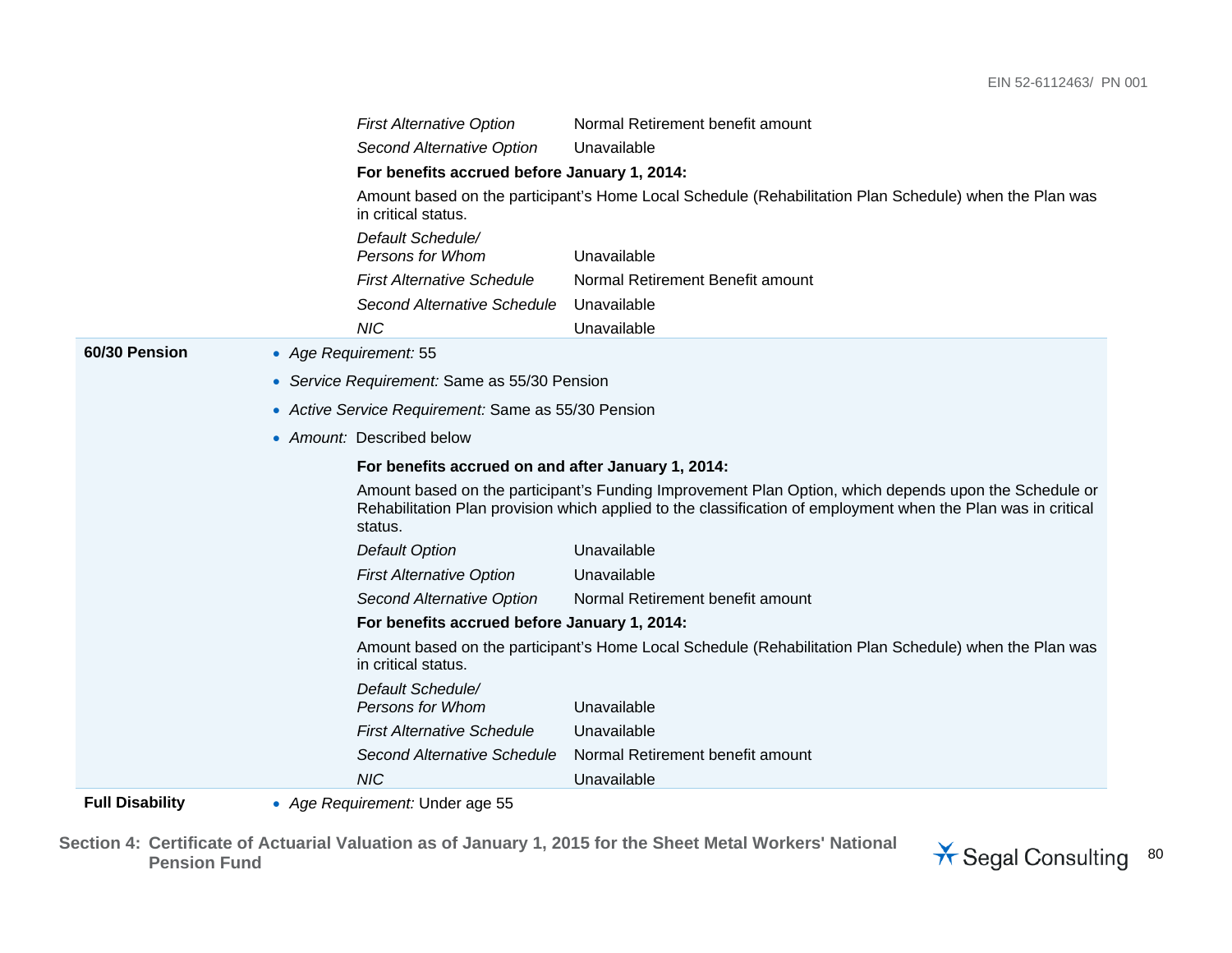|                                                  | • Service Requirement: 10 years of Credited Service, including at least five years of Future Service Credit                                                                                                                                                                                                                                                                                                                                                                                                                                                                                                                                                                                                                                                           |
|--------------------------------------------------|-----------------------------------------------------------------------------------------------------------------------------------------------------------------------------------------------------------------------------------------------------------------------------------------------------------------------------------------------------------------------------------------------------------------------------------------------------------------------------------------------------------------------------------------------------------------------------------------------------------------------------------------------------------------------------------------------------------------------------------------------------------------------|
|                                                  | • Active Service Requirement: Worked at least 435 hours in the 24-month period immediately preceding the date of<br>disablement                                                                                                                                                                                                                                                                                                                                                                                                                                                                                                                                                                                                                                       |
|                                                  | • Other Requirement: Approved for disability benefit with the Social Security Administration or Railroad Retirement<br><b>Board</b>                                                                                                                                                                                                                                                                                                                                                                                                                                                                                                                                                                                                                                   |
|                                                  | • Amount: Early Retirement benefit amount, payable beginning in the seventh month of disability                                                                                                                                                                                                                                                                                                                                                                                                                                                                                                                                                                                                                                                                       |
|                                                  | • Charge for Coverage: None                                                                                                                                                                                                                                                                                                                                                                                                                                                                                                                                                                                                                                                                                                                                           |
|                                                  | The Disability Benefit is not payable for participants categorized as Persons for Whom when the Plan was in critical<br>status unless all eligibility conditions had been satisfied before January 1, 2010.                                                                                                                                                                                                                                                                                                                                                                                                                                                                                                                                                           |
| <b>Vesting</b>                                   | • Age Requirement: None                                                                                                                                                                                                                                                                                                                                                                                                                                                                                                                                                                                                                                                                                                                                               |
|                                                  | • Service Requirement: Five years of Vesting Service                                                                                                                                                                                                                                                                                                                                                                                                                                                                                                                                                                                                                                                                                                                  |
|                                                  | • Amount: Normal Retirement benefit amount, based on plan in effect when last active                                                                                                                                                                                                                                                                                                                                                                                                                                                                                                                                                                                                                                                                                  |
|                                                  | • Normal Retirement Age: 65                                                                                                                                                                                                                                                                                                                                                                                                                                                                                                                                                                                                                                                                                                                                           |
| <b>Spouse's Pre-</b>                             | • Eligibility Requirement: Has attained Vested Status                                                                                                                                                                                                                                                                                                                                                                                                                                                                                                                                                                                                                                                                                                                 |
| <b>Retirement Death</b><br><b>Benefit</b>        | • Amount: 50% of the monthly benefit the participant would have received had he/she terminated employment on<br>his/her date of death and survived to his/her Early Retirement Date (or any later date elected by the spouse), retired<br>and elected to receive benefits in the Normal Form of payment.                                                                                                                                                                                                                                                                                                                                                                                                                                                              |
|                                                  | • When Paid: Immediately if participant's death occurred after attainment of his/her earliest retirement age, otherwise<br>month in which the participant would have attained his/her earliest retirement age. If surviving spouse elects to<br>receive payments before the month in which participant would have attained his/her earliest retirement age, the<br>monthly benefit will be the actuarial equivalent of the amount described above.                                                                                                                                                                                                                                                                                                                    |
| <b>Pre-Retirement Lump-</b><br>sum Death Benefit | • Eligibility: Date of death after December 31, 2007; has attained Vested Status; no portion of the benefit assigned to<br>an Alternative Payee under a QDRO; and worked at least 435 hours within 24-month period preceding death                                                                                                                                                                                                                                                                                                                                                                                                                                                                                                                                    |
|                                                  | • Amount: \$5,000                                                                                                                                                                                                                                                                                                                                                                                                                                                                                                                                                                                                                                                                                                                                                     |
| <b>Post-Retirement Death</b><br><b>Benefit</b>   | 50% Joint and Survivor: If married, pension benefits are paid in the form of a 50% joint and survivor annuity unless the<br>participant and spouse reject this form. If not rejected, the benefit amount otherwise payable is reduced to reflect the<br>joint and survivor coverage. If not rejected, the spouse predeceases the employee, and the employee retired on<br>March 1, 1999 or later, the employee's benefit amount will subsequently be increased to the unreduced amount payable<br>("pop-up" feature) had the joint and survivor coverage been rejected. If rejected, or if not married, benefits are payable<br>for the life of the employee, or in any other available optional form elected by the employee in an actuarially equivalent<br>amount. |
|                                                  | ction 1: Cartificate of Actuarial Valuation as of January 1, 2015 for the Sheet Metal Workers' National                                                                                                                                                                                                                                                                                                                                                                                                                                                                                                                                                                                                                                                               |

**Section 4: Certificate of Actuarial Valuation as of January 1, 2015 for the Sheet Metal Workers' National**  Pension Fund **Consulting 81**<br>Pension Fund

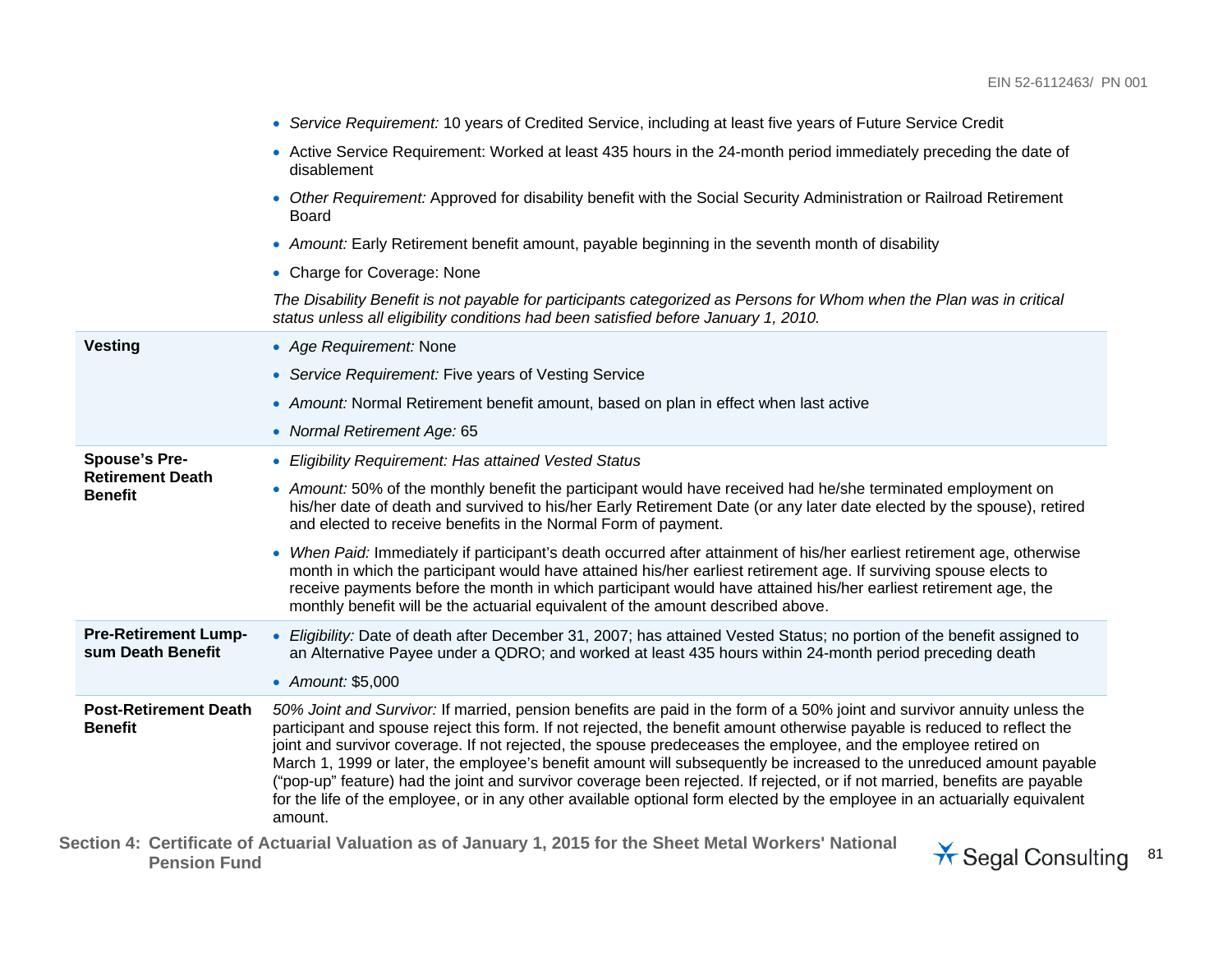|                         | The "pop-up" feature is only applicable to pre-2014 benefits if the participant's Home Local Schedule/Rehabilitation Plan<br>Schedule as of December 31, 2013 was the First Alternative Schedule or Second Alternative Schedule. It is only<br>applicable to post-2013 benefits attributable to Contribution Hours worked under a collective bargaining agreement<br>satisfying the required contribution rate increases under the Rehabilitation Plan First Alternative Schedule/Funding<br>Improvement Plan First Alternative Option or Rehabilitation Plan Second Alternative Schedule/Funding Improvement<br>Plan Second Alternative Option.                          |
|-------------------------|---------------------------------------------------------------------------------------------------------------------------------------------------------------------------------------------------------------------------------------------------------------------------------------------------------------------------------------------------------------------------------------------------------------------------------------------------------------------------------------------------------------------------------------------------------------------------------------------------------------------------------------------------------------------------|
|                         | 60-Month Certain: If the member has completed at least 15 years of Pension Credits before retirement and died within 5<br>years after retirement (if married, and taking joint and survivor pension, the spouse also died prior to receiving an<br>amount equal to 60 times the amount of the pension the participant had been entitled), the pension benefit will continue<br>to be paid to the participant's designated beneficiary until a total of 60 months payments had been made.                                                                                                                                                                                  |
|                         | The 60-month certain is only applicable to pre-2014 benefits if the participant's Home Local Schedule/Rehabilitation<br>Plan Schedule as of December 31, 2013 was the First Alternative Schedule or Second Alternative Schedule. It is only<br>applicable to post-2013 benefits attributable to Contribution Hours worked under a collective bargaining agreement<br>satisfying the required contribution rate increases under the Rehabilitation Plan First Alternative Schedule/Funding<br>Improvement Plan First Alternative Option or Rehabilitation Plan Second Alternative Schedule/Funding Improvement<br>Plan Second Alternative Option.                          |
| <b>Forms of Payment</b> | The normal forms of payment are:                                                                                                                                                                                                                                                                                                                                                                                                                                                                                                                                                                                                                                          |
|                         | Single life annuity for single participants, and<br>≻                                                                                                                                                                                                                                                                                                                                                                                                                                                                                                                                                                                                                     |
|                         | 50% joint and survivor annuity with a "pop-up" feature for married participants (if applicable)<br>➤                                                                                                                                                                                                                                                                                                                                                                                                                                                                                                                                                                      |
|                         | The available optional forms of payment are:                                                                                                                                                                                                                                                                                                                                                                                                                                                                                                                                                                                                                              |
|                         | Single life annuity with 60-month certain (if applicable)<br>≻                                                                                                                                                                                                                                                                                                                                                                                                                                                                                                                                                                                                            |
|                         | 50% joint and survivor annuity with a "pop-up" feature and 60-month certain (if applicable)<br>➤                                                                                                                                                                                                                                                                                                                                                                                                                                                                                                                                                                          |
|                         | 75% joint and survivor annuity with a "pop-up" feature (if applicable)<br>➤                                                                                                                                                                                                                                                                                                                                                                                                                                                                                                                                                                                               |
|                         | 100% joint and survivor annuity with and without a "pop-up" feature (if applicable)<br>≻                                                                                                                                                                                                                                                                                                                                                                                                                                                                                                                                                                                  |
|                         | The "pop-up" feature and 60-month certain are only applicable to pre-2014 benefits if the participant's Home Local<br>Schedule/Rehabilitation Plan Schedule as of December 31, 2013 was the First Alternative Schedule or Second<br>Alternative Schedule. They are only applicable to post-2013 benefits attributable to Contribution Hours worked under a<br>collective bargaining agreement satisfying the required contribution rate increases under the Rehabilitation Plan First<br>Alternative Schedule/Funding Improvement Plan First Alternative Option or Rehabilitation Plan Second Alternative<br>Schedule/Funding Improvement Plan Second Alternative Option. |
| <b>Participation</b>    | After completion of 870 hours during a calendar year                                                                                                                                                                                                                                                                                                                                                                                                                                                                                                                                                                                                                      |

**Section 4: Certificate of Actuarial Valuation as of January 1, 2015 for the Sheet Metal Workers' National**  Pension Fund **Consulting 82** Pension Fund **Regal Consulting** 82

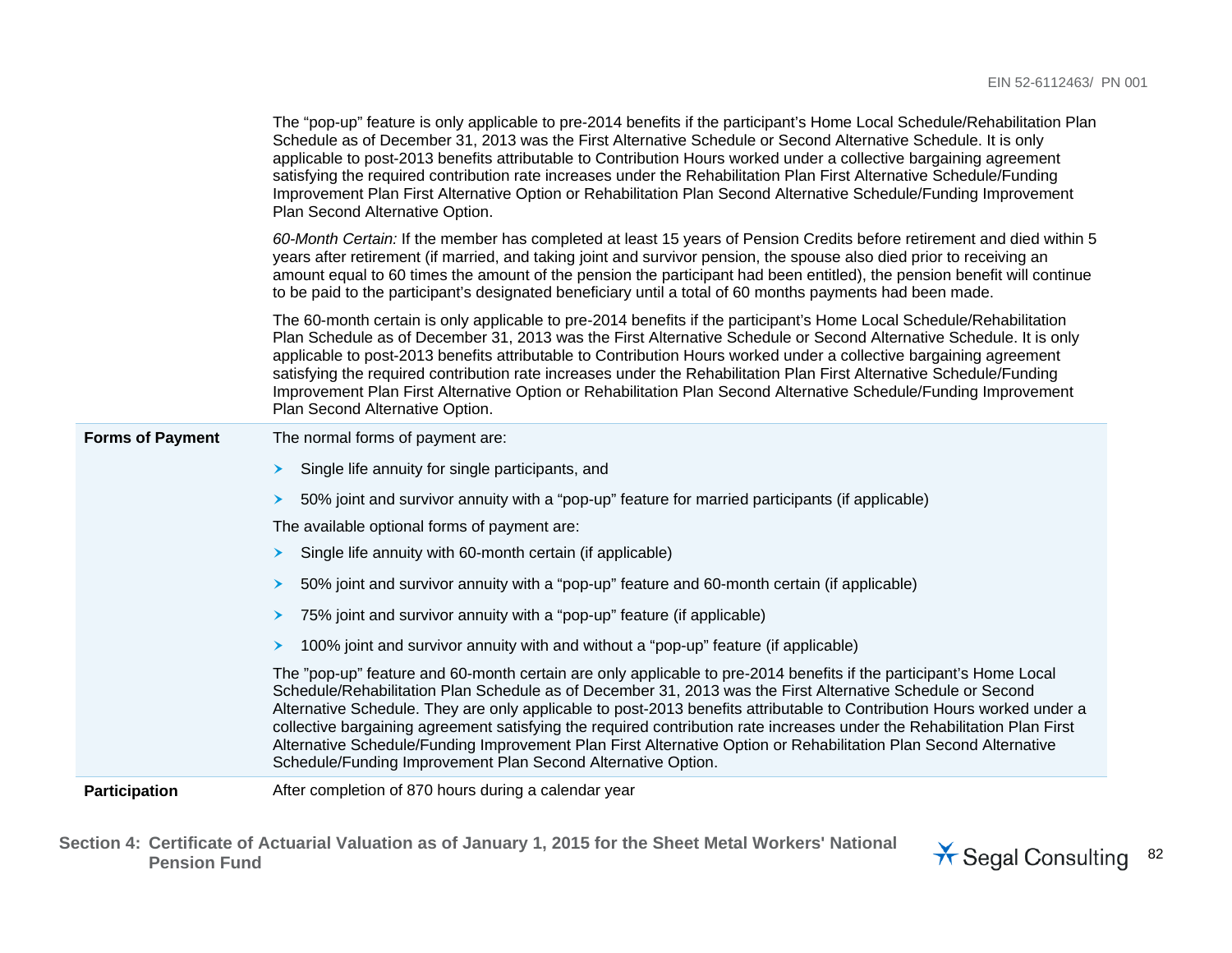| <b>Past Service Credit</b> | Service granted on the basis of days worked or amount earned in covered employment in calendar years prior to a     |
|----------------------------|---------------------------------------------------------------------------------------------------------------------|
|                            | participant's Contribution Date. For employers with a Contribution Date on or after January 1, 2000, the employer's |
|                            | initial contribution rate must be at least \$0.50 per hour.                                                         |

Future Service Credit Service granted on the basis of hours of work in a calendar year after a Participant's Contribution Date in accordance with the following schedule:

|                              | <b>Months of Future</b><br><b>Service Credit</b>                                                                                                                                                                                                    | <b>Hours of Work in Covered</b><br><b>Employment During Calendar Year</b>                                                 |  |
|------------------------------|-----------------------------------------------------------------------------------------------------------------------------------------------------------------------------------------------------------------------------------------------------|---------------------------------------------------------------------------------------------------------------------------|--|
|                              | 0                                                                                                                                                                                                                                                   | Less than 100                                                                                                             |  |
|                              |                                                                                                                                                                                                                                                     | 100 - 199                                                                                                                 |  |
|                              | 2                                                                                                                                                                                                                                                   | $200 - 299$                                                                                                               |  |
|                              | 3                                                                                                                                                                                                                                                   | $300 - 399$                                                                                                               |  |
|                              | 4                                                                                                                                                                                                                                                   | 400 - 499                                                                                                                 |  |
|                              | 5                                                                                                                                                                                                                                                   | $500 - 599$                                                                                                               |  |
|                              | 6                                                                                                                                                                                                                                                   | $600 - 699$                                                                                                               |  |
|                              |                                                                                                                                                                                                                                                     | 700 - 799                                                                                                                 |  |
|                              | 8                                                                                                                                                                                                                                                   | $800 - 899$                                                                                                               |  |
|                              | 9                                                                                                                                                                                                                                                   | $900 - 999$                                                                                                               |  |
|                              | 10                                                                                                                                                                                                                                                  | $1,000 - 1,099$                                                                                                           |  |
|                              | 11                                                                                                                                                                                                                                                  | $1,100 - 1,199$                                                                                                           |  |
|                              | 12                                                                                                                                                                                                                                                  | 1,200 & Over                                                                                                              |  |
| <b>Pension Credit</b>        |                                                                                                                                                                                                                                                     | Sum of the Past Service Credit and Future Service Credit (excluding service lost under the Plan's break in service rules) |  |
| <b>Vesting Service</b>       | 870 or more hours of work within a Plan year earns one year of Vesting Service                                                                                                                                                                      |                                                                                                                           |  |
| <b>Contribution Rate</b>     | Varies from \$0.05 to \$15.01 per hour as of the valuation date. The average rate is \$4.64 per hour as of January 1, 2015.<br>2.5% of employer contributions are allocated to 401(h) Medical Accounts but are subject to pension benefit accruals. |                                                                                                                           |  |
| <b>Required Contribution</b> |                                                                                                                                                                                                                                                     | Future contribution rate increases required under the Funding Improvement Plan Options are described below.               |  |
| <b>Increases</b>             | First Alternative Option: 7.0% for 2015 - 2017 Plan Years                                                                                                                                                                                           |                                                                                                                           |  |
|                              | Second Alternative Option: 3.5% for 2015 - 2017 Plan Years                                                                                                                                                                                          |                                                                                                                           |  |
|                              |                                                                                                                                                                                                                                                     | The above increases are recognized in future valuations as adopted in each contract                                       |  |

**Section 4: Certificate of Actuarial Valuation as of January 1, 2015 for the Sheet Metal Workers' National**